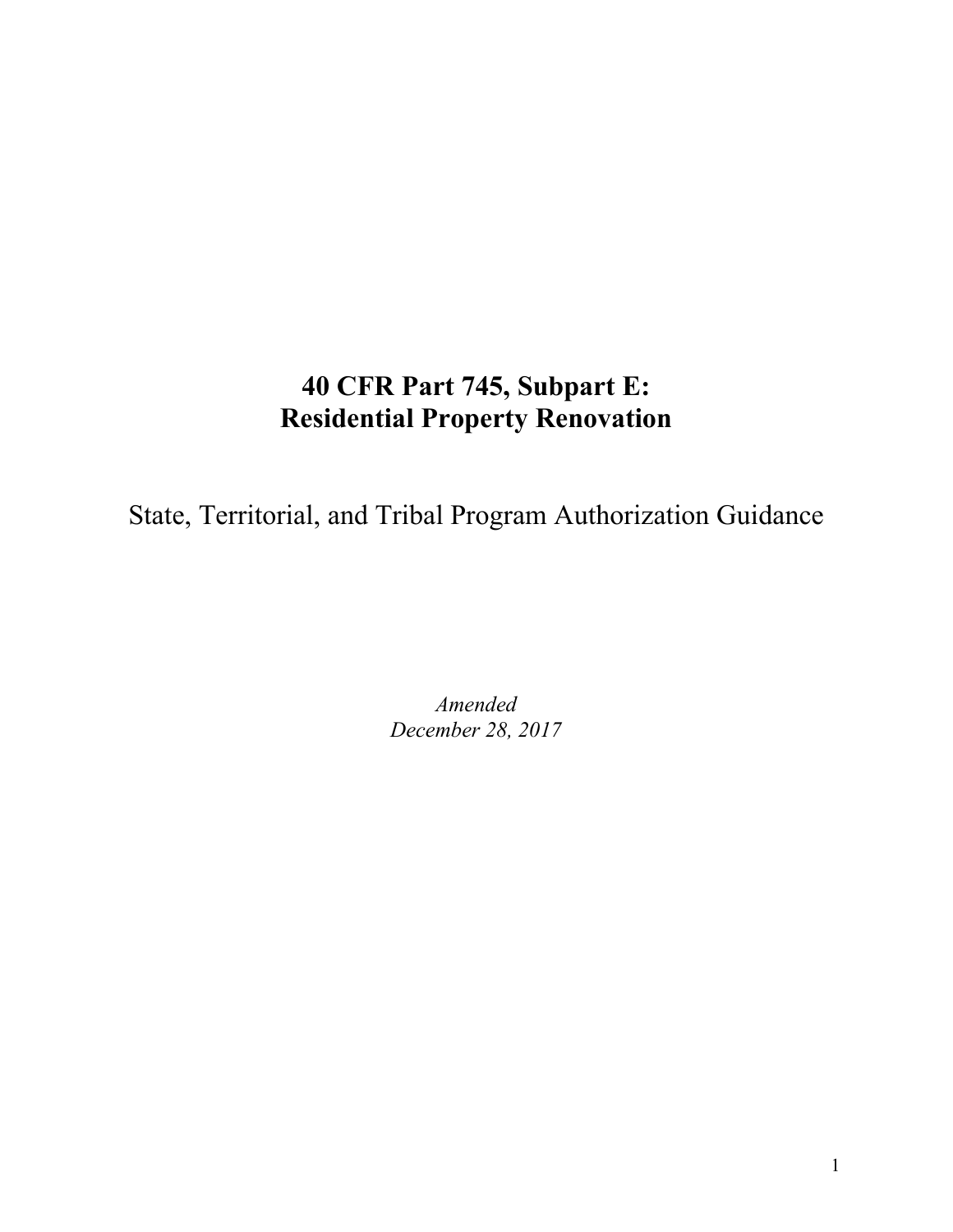# **Table of Contents**

| <b>CHAPTER 1:</b><br><b>INTRODUCTION</b>                         |                               |  |  |
|------------------------------------------------------------------|-------------------------------|--|--|
| A. PURPOSE OF THIS DOCUMENT                                      | Page 3                        |  |  |
| <b>B. BACKGROUND</b>                                             | Page 3                        |  |  |
| C. EPA'S APPROACH TO AUTHORIZING STATE AND TRIBAL PROGRAMS       |                               |  |  |
| D. THE FEDERAL RENOVATION PROGRAM                                |                               |  |  |
| 1. Federal Renovation Program Description                        | Page 5<br>Page                |  |  |
| (a). Scope of Rule                                               | Page 5                        |  |  |
| (b). Applicability                                               | Page 6                        |  |  |
| (c). Pre-Renovation Education Requirements                       | Page 7                        |  |  |
| (d). Renovation, Repair and Painting Requirements                | Page 7                        |  |  |
| 2. Revisions to Federal Renovation Program                       | Page                          |  |  |
| PROGRAM AUTHORIZATION & APPLICATION PROCESS<br><b>CHAPTER 2.</b> |                               |  |  |
| A. INTRODUCTION                                                  | Page 9                        |  |  |
| B. PURPOSE OF PROGRAM AUTHORIZATION                              | Page 9                        |  |  |
| C. APPROVAL CRITERIA EXPLAINED                                   | Page 10                       |  |  |
| 1. "At Least As Protective As"                                   | Page 10                       |  |  |
| 2. "Adequate Enforcement"                                        | Page 11                       |  |  |
| <b>D. APPLICATION PROCESS</b>                                    | Page 11                       |  |  |
| 1. Public Notice                                                 | Page 11                       |  |  |
| 2. Application Contents                                          | Page 11                       |  |  |
| 3. Application Submission                                        |                               |  |  |
| 4. Agency Review                                                 | Page 12<br>Page 12            |  |  |
| E. COMPONENTS OF AN APPLICATION                                  | Page 13                       |  |  |
| 1. Cover Sheet                                                   | Page 13                       |  |  |
| 2. Program Summary                                               | Page 13                       |  |  |
| 3. Governor's Letter                                             | Page 13<br>Page 14<br>Page 16 |  |  |
| 4. Attorney General's Statement                                  |                               |  |  |
| 5. Program Description                                           |                               |  |  |
| 6. Program Certification (Available only to States)              | Page 16                       |  |  |
| <b>CHAPTER 3. PROGRAM DESCRIPTION</b>                            |                               |  |  |
| A. INTRODUCTION                                                  | Page 17                       |  |  |
| <b>B. NARRATIVE DESCRIPTION OF PROGRAM</b>                       | Page 18                       |  |  |
| 1. Pre-Renovation Education                                      | Page                          |  |  |
| 2. Renovation, Repair and Painting                               |                               |  |  |
| 3. All Programs                                                  | Page<br>Page                  |  |  |
| C. PROGRAM ANALYSIS                                              | Page 19                       |  |  |
| <b>CHAPTER 4. ENFORCEMENT AND COMPLIANCE PROGRAM DESCRIPTION</b> |                               |  |  |
| A. INTRODUCTION                                                  | Page 20                       |  |  |
| <b>B. INTERIM APPROVAL</b>                                       | Page 21                       |  |  |
| C. FINAL APPROVAL                                                | Page 22                       |  |  |
| D. ENFORCEMENT AND COMPLIANCE ELEMENT 1-                         |                               |  |  |
| ADEQUATE STANDARDS, REGULATIONS, AND AUTHORITY                   | Page 23                       |  |  |
| 1. Renovation Requirements                                       | Page                          |  |  |
| 2. Authority to Enter                                            | Page                          |  |  |
| 3. Flexible Remedies                                             | Page                          |  |  |
| 4. Adequate Resources                                            | Page                          |  |  |
| E. ENFORCEMENT AND COMPLIANCE ELEMENT 2 - PERFORMANCE COMPONENT  |                               |  |  |
| F. ENFORCEMENT AND COMPLIANCE ELEMENT 3 - SUMMARY ON PROGRESS    |                               |  |  |
| AND PERFORMANCE                                                  | Page 24                       |  |  |
| STATE/TRIBAL PROGRAM AUTHORIZATION APPLICATION-COVER SHEET       | Page 25                       |  |  |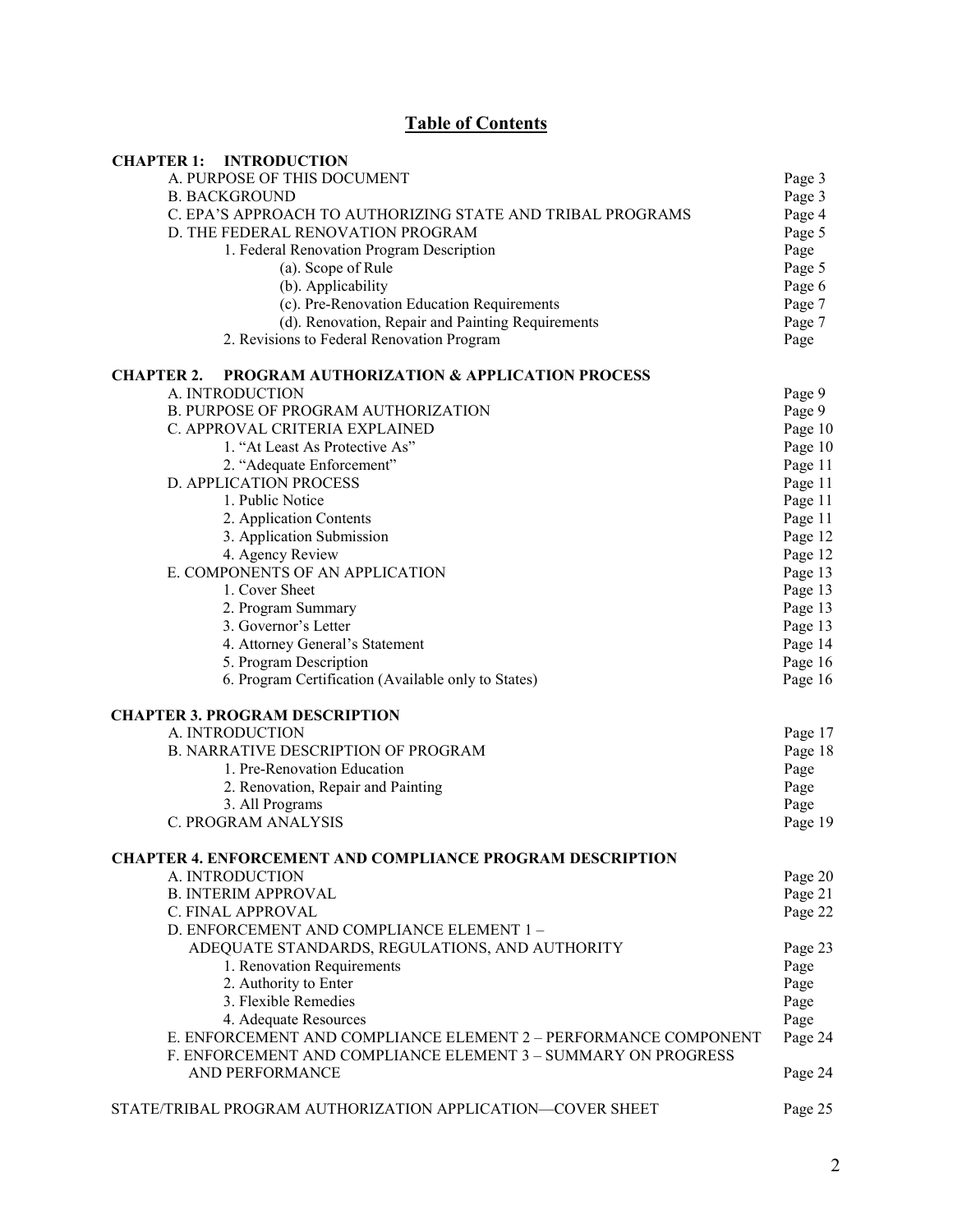#### **APPENDICES**

A. Pre Renovation Education & RRP Application Checklist

B. Key Definitions

C. Application Template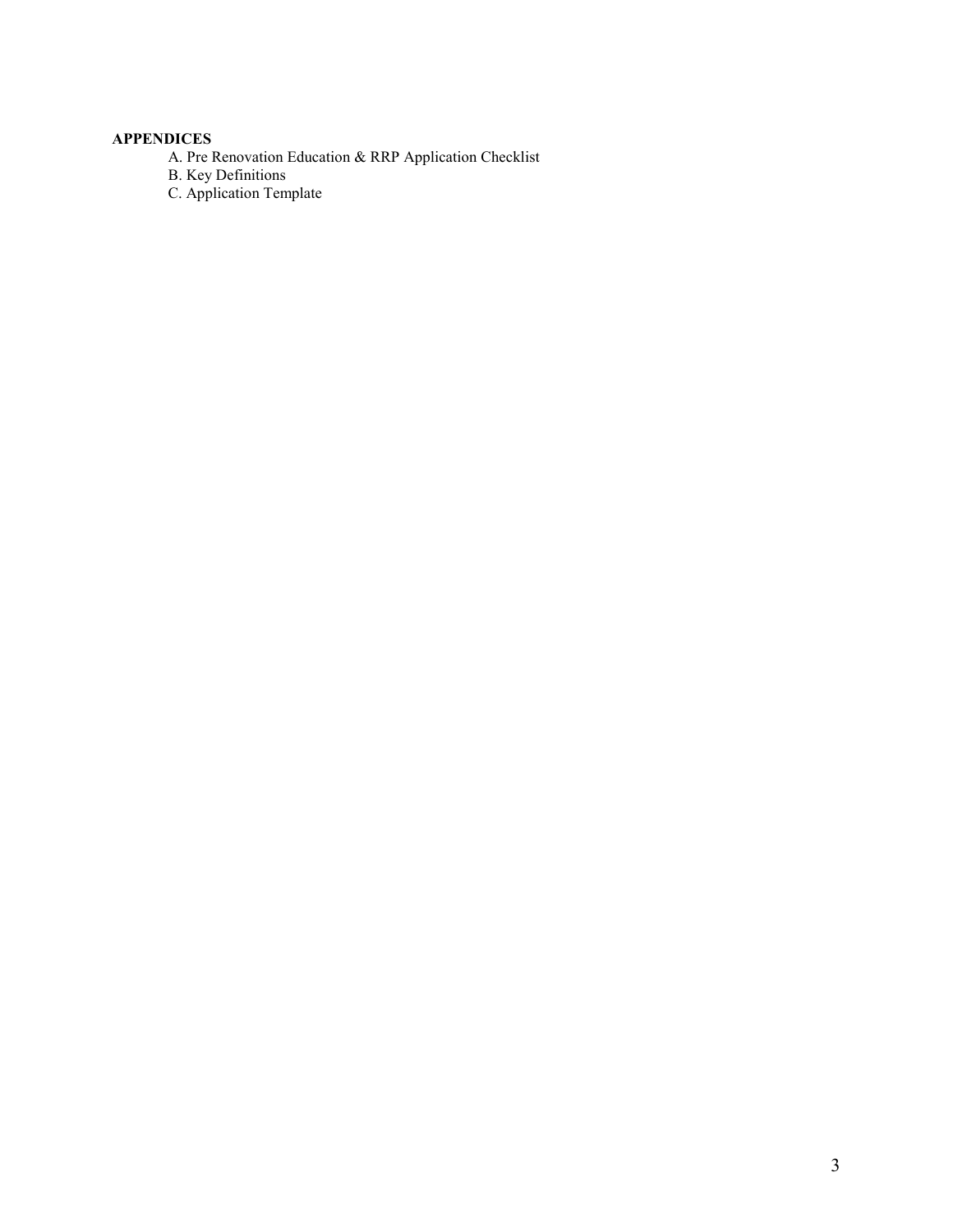#### **CHAPTER 1. INTRODUCTION**

#### A. PURPOSE OF THIS DOCUMENT

This guidance document has been developed to assist States, Territories and Federallyrecognized Indian Tribes (Tribes) who are seeking authorization of Lead-Based Paint Renovation Programs pursuant to 40 C.F.R., Part 745, subpart E and Section 404 of the Toxic Substances Control Act (TSCA). This document does not establish any new Agency policy or position and is not intended to replace or supplant any Federal regulation. Rather, this document is intended to clarify and explain an existing Federal regulation, and any factual or interpretive deviation from the regulation shall be construed in favor of the regulatory language or preamble of the final rule. Please consult the final rule or your Regional Lead Coordinator (RLC) with any questions.

Section 402(a) of TSCA directed the Agency to promulgate regulations governing leadbased paint activities to ensure that individuals engaged in such activities are properly trained; that training programs are accredited; and that contractors engaged in such activities are certified. Section 404(a) of TSCA provides that any State that wishes to administer and enforce these regulations may submit an application to the Administrator for authorization of such a program. The Federal lead-based paint activities program is codified at 40 C.F.R. Part 745 subpart L. Regulations governing the authorization of State, Territorial, and Tribal programs are codified at 40 C.F.R. Part 745, subpart Q.

Section 402(c)(3) of TSCA directed the Agency to revise the regulations under Section 402(a) to apply to renovation and remodeling activities that create lead-based paint hazards. In 2008, EPA promulgated regulations for the conduct of renovations for compensation in target housing and child-occupied facilities (codified at 40 C.F.R. Part 745 subpart E). EPA also modified the Pre-Renovation Education (PRE) provisions in 40 C.F.R. Part 745, subpart E. At the same time, EPA amended the regulations for the authorization of State, Territorial or Tribal programs at 40 C.F.R. Part 745, subpart Q, to also apply to renovation and remodeling activities. Several rulemakings have amended the RRP Rule since 2008, including the procedures and requirements for State and Tribal program authorization. This guidance addresses the authorization of State and Tribal Pre-Renovation Education (PRE) and Renovation, Repair and Painting (RRP) programs, including any revised requirements related to changes in Part 745 subparts E, L, and Q.

#### B. BACKGROUND

Title X of the Housing and Community Development Act of 1992, also known as the Residential Lead-Based Paint Hazard Reduction Act of 1992 (Title X) was enacted to develop a national strategy to build an infrastructure necessary to eliminate lead-based paint hazards in housing and to establish a workable framework for lead-based paint hazard evaluation and reduction. Title X amended TSCA by adding Title IV—Lead Exposure Reduction. Section 402 of Title IV directed EPA to establish regulations to ensure that individuals engaged in lead-based paint activities are properly trained, that training programs are accredited, and that contractors are certified. The statute also directed the Agency to develop standards for the conduct of these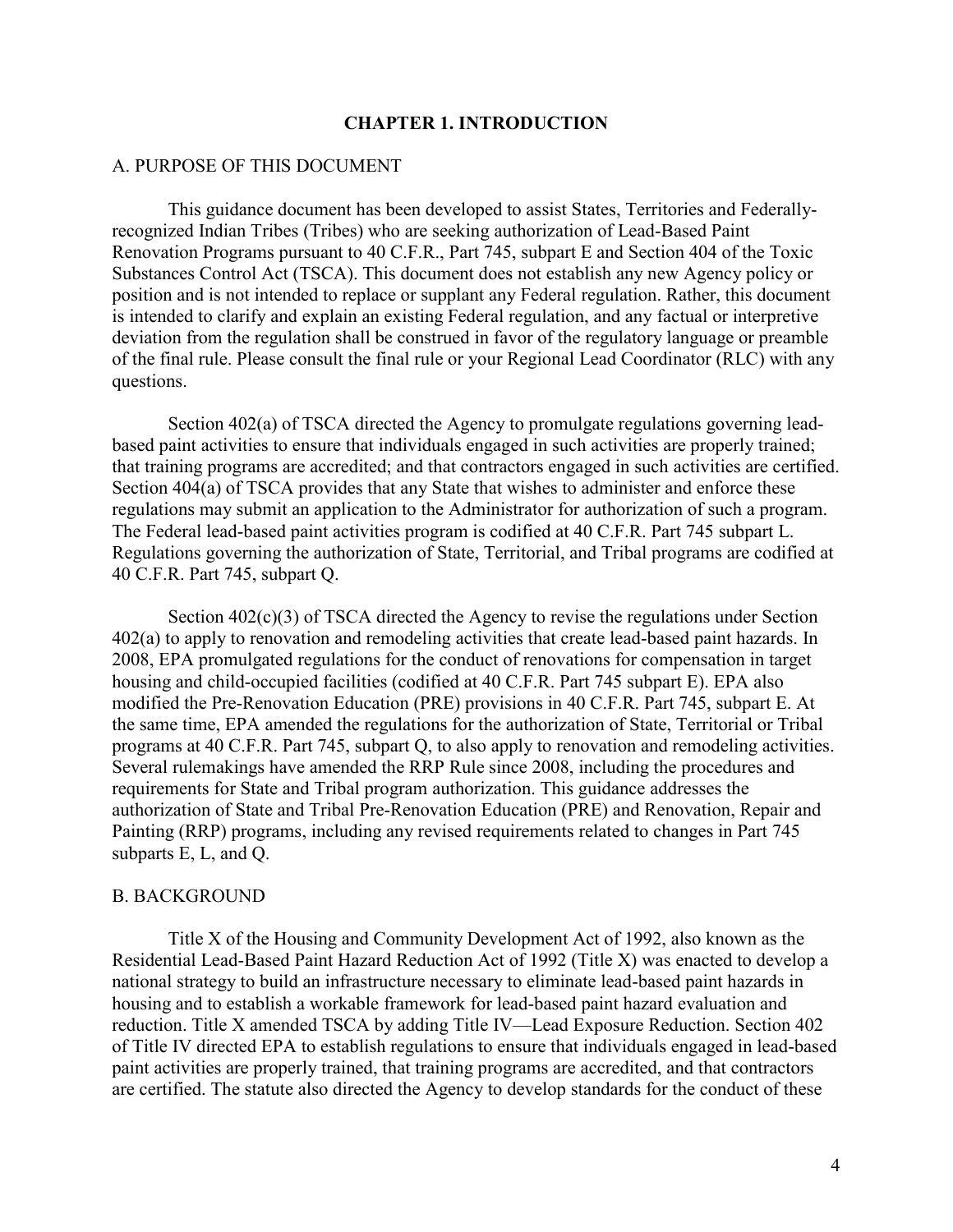activities. EPA promulgated regulations that govern lead-based paint activities, including inspections, risk assessments, lead hazard screens, and abatement in target housing and childoccupied facilities, as well as regulations for pre-renovation education pursuant to Section 406(b) of TSCA and hazard identification pursuant to Section 403 of TSCA. Currently, there are 45 States and Tribes that have authorized lead-based paint activities programs.

On January 10, 2006, pursuant to Section 402(c)(3) of TSCA, EPA issued a proposed regulation covering renovation performed for compensation in target housing. The proposal contained requirements designed to address lead-based paint hazards created by renovation, repair and painting activities that disturb lead-based paint. EPA also proposed to allow interested States, Territories, and Tribes the opportunity to apply for and receive authorization to administer and enforce all of the elements of the new renovation provisions. EPA received 250 comments on the proposal and some commenters observed that the proposal did not cover buildings where children under the age of six visit regularly, such as day care centers, preschools and kindergarten classrooms. As a result, on June 5, 2007, EPA issued a Supplemental Notice of Proposed Rulemaking to add child-occupied facilities to the universe of buildings covered. On April 22, 2008, under the authority of Section 402(c)(3), 404, 406 and 407 of TSCA, EPA issued the final RRP rule. The RRP Rule was fully effective April 22, 2010.

Shortly after the RRP Rule was finalized, several petitions were filed challenging the RRP Rule. As part of a settlement agreement, EPA agreed to propose certain changes to the RRP Rule regarding the opt-out, recordkeeping, and other miscellaneous provisions. On May 6, 2010, EPA finalized the Opt-Out Rule, effectively eliminating the opt-out provision. The Rule also made minor changes to the recordkeeping, certification, accreditation and state authorization requirements. The Opt-Out Rule was effective July 6, 2010. EPA also agreed to separately propose changes to the RRP Rule regarding clearance and dust wipe testing, paint chip sampling by certified renovators, the training program accreditation application process, standards for elearning in accredited training programs, minimum enforcement provisions for authorized state and tribal renovation programs, and minor revisions to the training and certification requirements for renovators. On July 15, 2011, EPA finalized the Clearance Rule. The Clearance Rule does not promulgate clearance and dust wiping testing requirements, but includes several revisions to the RRP Rule. In addition to the areas of revision listed above, EPA also clarified the requirements for vertical containment on exterior renovation projects, the prohibited or restricted work practice provisions, and the requirements for high efficiency particulate air (HEPA) vacuums. The Clearance Rule is effective October 4, 2011.

As provided in Section 404(a) of TSCA, and consistent with EPA's Policy for the Administration of Environmental Programs on Indian Reservations, any State or Tribe that seeks to administer and enforce the regulations developed pursuant to Section 402 or 406 may submit an application to the Administrator for authorization of such a program. Also, because TSCA § 3(13) defines the term State to mean any State or territory or possession of the United States, it should be understood that the term State in this document also means any territory or possession of the United States. As provided in Section 404(b), the Administrator will approve such an application if a State or Tribal program is found to be at least as protective as the Federal program, and if it provides adequate enforcement. For any State, or Tribe that does not have a 402 or 406 program authorized by the Agency, the Federal program will go into effect.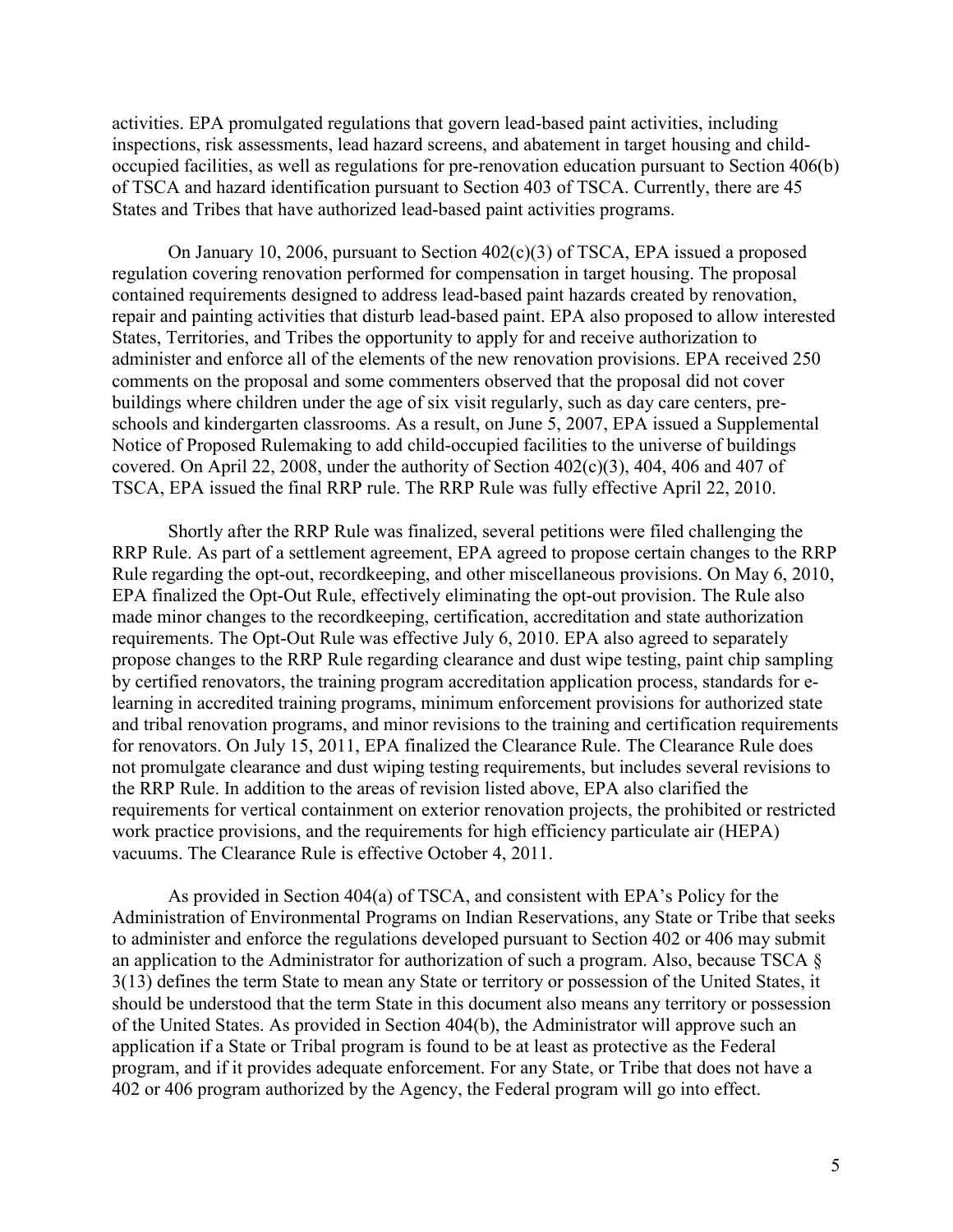#### C. EPA'S APPROACH TO AUTHORIZING STATE AND TRIBAL PROGRAMS

Agency regulations, as amended by the RRP Rule, provide that "States and Indian Tribes may seek authorization to administer and enforce subpart L of this part pursuant to this subpart at any time. States and Indian Tribes may seek authorization to administer and enforce the PRE provisions of subpart E of this part pursuant to this subpart at any time. States and Indian Tribes may seek authorization to administer and enforce all of subpart E of this part pursuant to this subpart effective June 23, 2008." Although authorization for both the PRE Rule and the RRP Rule constitutes a complete Lead-Based Paint Renovation Program (Renovation Program), and EPA believes that a State or Tribal, Renovation Program is more effective where both are authorized, authorization for both is not required.

It is the intention of EPA to maximize the number of State and Tribal programs approved. The Agency believes that this was the intention of Congress and that this program can be better managed and implemented at the State and Tribal level. The Agency has pursued the goal of maximizing the number of State and Tribal authorized programs using several strategies. First, the Agency has consulted with many States and Tribes during the development of both the Federal Renovation Program and the requirements for program approval. The goal of these consultations was to produce a regulation that is both an appropriate and protective model for States and Tribes to emulate an effective and functional Federal Renovation Program. The procedures for program approval outlined here are intended to allow the authorization of State and Tribal programs that are unique, while promoting national consistency. Second, the Agency has produced this document to assist States and Tribes in applying for program authorization by making the application process as easy and straightforward as possible. This authorization process can be used either for those States and Tribes that have received prior approval for a Federally-authorized Lead-Based Paint Activities Training and Certification Program under TSCA Section 402(a), or for those that do not have an authorized Lead-Based Paint Activities Training and Certification Program under TSCA Section 402(a). Furthermore, EPA encourages States to use Program Certification as described in Chapters 2.D and 2.E of this guidance document where and as appropriate. The advantage of this method of program authorization is that the State's program is deemed authorized at the time the Agency receives the complete application. This method is not available to Tribes because Tribes must first demonstrate to the Agency that they meet the criteria at 40 CFR § 745.324(b)(4) for Treatment as a State ("TAS"). Although Tribes may be able to demonstrate that they have been approved for "Treatment as a State" for any other environmental program (satisfying two of the four TAS criteria), the Agency must make a separate determination that a Tribe has adequate jurisdictional authority and administrative and programmatic capability regarding its lead program before it can determine that the Tribe should be treated as a State.

This document describes EPA's expectations and the statutory and regulatory criteria for program approval and provides sample letters and other materials that should facilitate the application process.

Finally, the Agency will continue to devote considerable resources, both at the regional and headquarters levels, to working with State or Tribal regulatory agencies and legislatures as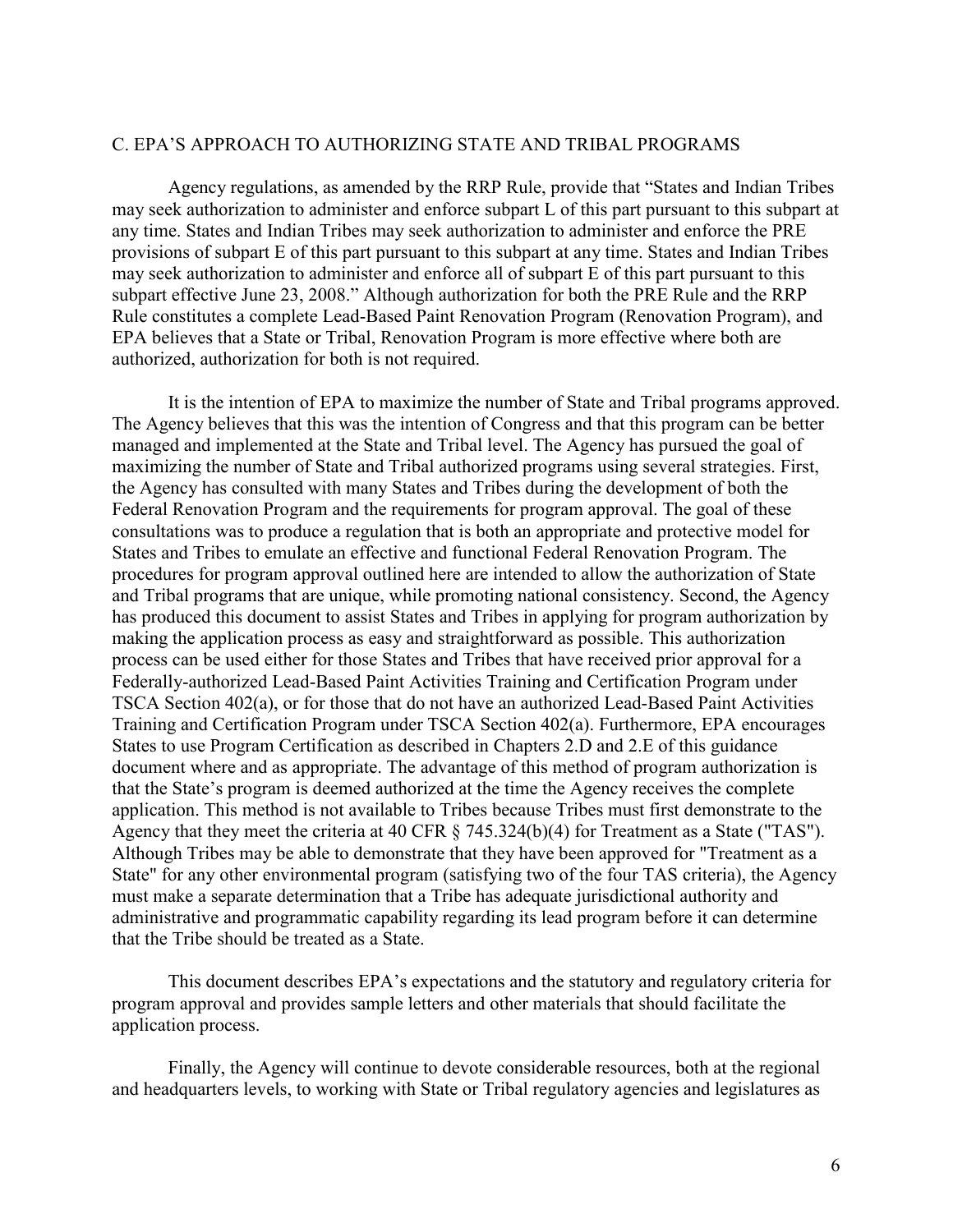they develop their enabling legislation or regulations, through their submission of an application for program authorization.

Using this guidance with its appendices will help States and Tribes to develop a successful authorization application. Appendix A is a list of all the items that should be covered in the application and appendix B lists select definitions for the Federal Renovation Program. Comparing the definitions in Appendix B and the regulations with the definitions in the State or Tribal application will help to identify any differences that will need to be resolved prior to approval. Appendix C is a series of worksheets that guide an applicant through the application process; a step by step process outline and template that can make it easier to identify and resolve variations from the Federal Renovation Program.

#### D. THE FEDERAL RENOVATION PROGRAM

On August 29, 1996, the Agency published the requirements and standards that constitute the Federal Program for the training and certification of lead-based paint activities professionals (codified at 40 C.F.R. Part 745, subpart L). These regulations became effective on August 31, 1998, in States and Indian Country without authorized programs. On June 22, 2008, the Agency published the requirements and standards for renovation activities that disturb lead-based paint in target housing and child-occupied facilities (the RRP Rule, codified at 40 C.F.R. Part 745, subpart E).

Subsequently, EPA finalized several rules modifying and clarifying the Federal Program requirements. The Fee Rule finalized on March 20, 2009, established fees for certification and accreditation for the Federal Renovation Program and revised fees for the Federal Lead-Based Paint Activities Program. The Minor Amendments to RRP Rule, finalized on July 15, 2009, requires accredited training providers to submit post-course notifications, including photographs of successful trainees, following all renovator and dust sampling technician courses. The Opt-Out Rule, finalized on May 6, 2010, eliminated the opt-out provision and made several minor changes to the recordkeeping, certification, accreditation and state authorization requirements.

The Clearance Rule, finalized on July 15, 2011, allows paint chip sampling by certified renovators, and revised the training program accreditation application process, standards for elearning in accredited training programs, minimum enforcement provisions for authorized state and tribal renovation programs, and the training and certification requirements for renovators. It also clarifies the requirements for vertical containment on exterior renovation projects, the prohibited or restricted work practice provisions, and the requirements for high efficiency particulate air (HEPA) vacuums.

On the date that the Agency approves a State or Tribe's application for program authorization, the requirements of that State or Tribe's program will apply in lieu of the Federal Program. If the Agency withdraws a State or Tribe's program authorization, the Federal Program will become effective in that State or Tribe on the date that the withdrawal is effective.

Implementation of the Federal Program occurs primarily through EPA's regional offices. Because the Federal Renovation Program will be considered the benchmark or standard against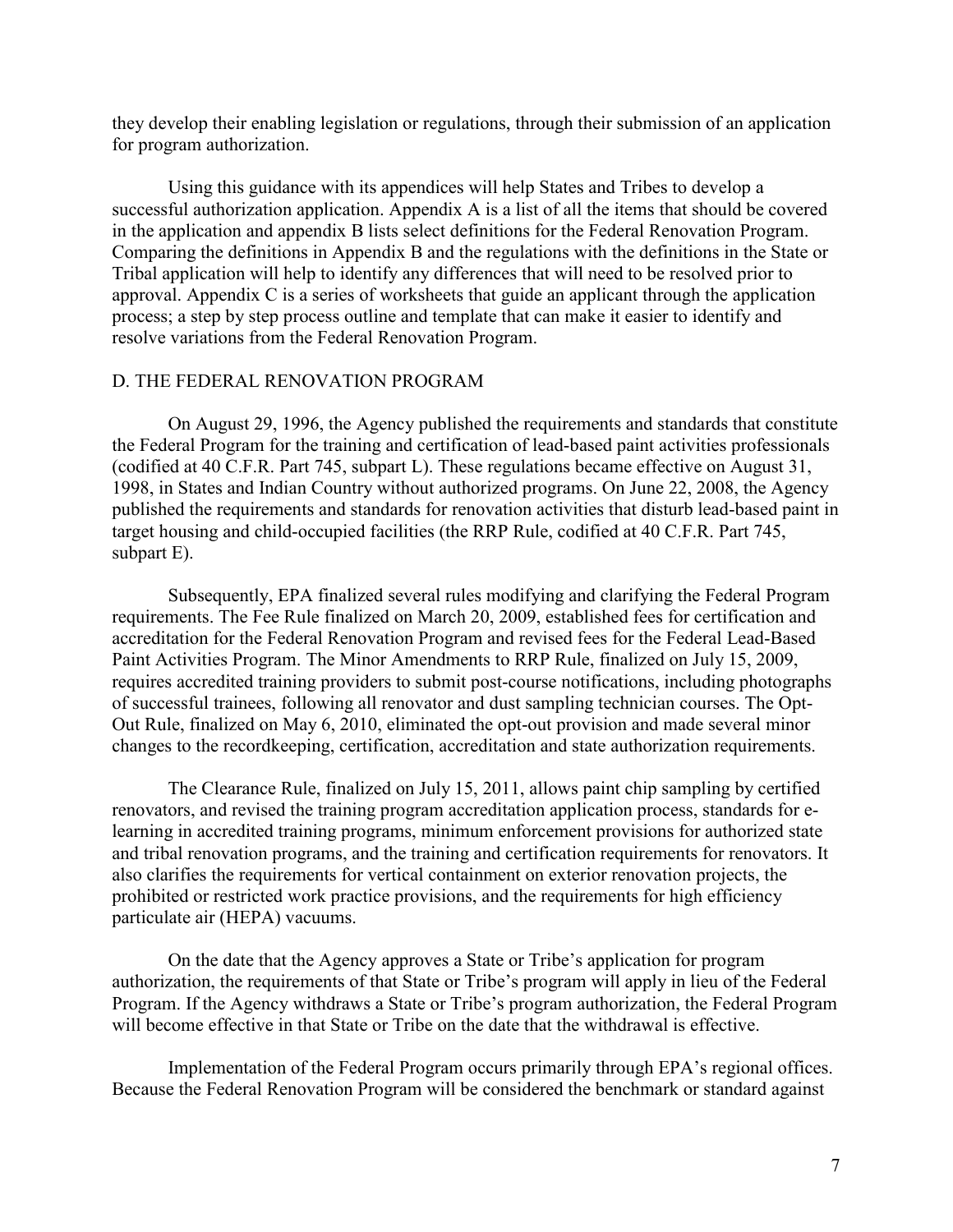which State and Tribal programs are evaluated, a description of the Federal Renovation Program is found below.

- 1. Federal Renovation Program Description
	- (a). Scope of Rule

The regulations governing renovations are codified at 40 C.F.R. Part 745, subpart E. These regulations consist of two distinct and complementary rules. The PRE Rule establishes requirements for providing information on lead poisoning and lead based paint hazards to owners, occupants, parents and guardians, prior to disturbing lead based paint in pre-1978 residences and child-occupied facilities The RRP Rule establishes requirements for training renovators, other renovation workers, and dust sampling technicians; for certifying renovators, dust sampling technicians, and renovation firms; for accrediting providers of renovation and dust sampling technician training; for renovation work practices; and for recordkeeping. These regulatory requirements are briefly outlined and summarized below. Please refer to the appropriate regulatory citations for complete information on the requirements.

(b). Applicability

The applicability of both the PRE Rule and the RRP Rule is described in detail at 40 C.F.R. § 745.82. The rules apply to all renovations performed for compensation in target housing and child-occupied facilities except:

- (1). Renovations affecting components that have been determined to be lead-based paint free by a certified inspector or risk assessor or a certified renovator using an EPA-recognized test kit;
- (2). Renovations involving only minor repair and maintenance;
- (3). Emergency renovations, which are exempt from the PRE Rule and from the training, certification, and work practice requirements of the RRP Rule to the extent necessary to respond to the emergency;
- (4). Renovations involving owner-occupied target housing where the owner-occupant has provided the renovation firm with a signed statement indicating that the renovation will occur in the owner's residence, no child under age 6 or pregnant woman resides there, the housing is not a child-occupied facility, and the owner acknowledges that the renovation firm will not be required to use the RRP Rule's work practices;
- (c). Pre-Renovation Education Requirements

The PRE requirements are described in detail at 40 C.F.R. § 745.84. The PRE rule requires renovation firms to provide a lead hazard information pamphlet to the owners and occupants of target housing before beginning renovations. The final RRP Rule amended the PRE Rule by:

(1). Requiring a new pamphlet "Renovate Right" be distributed;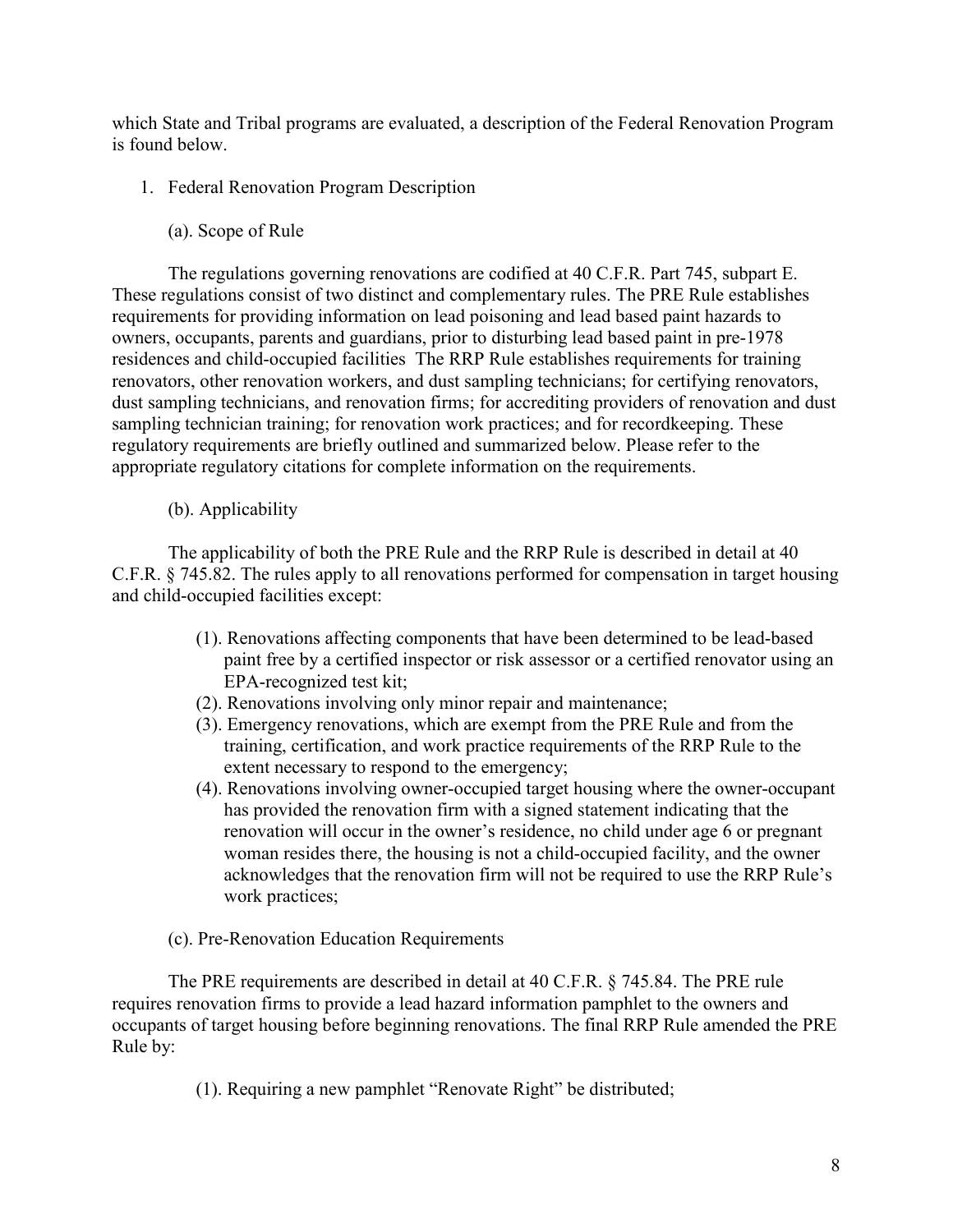- (2). Extending the pre-renovation education requirements to child-occupied facilities; and
- (3). Modifying the definition of minor repair and maintenance, this is not subject to the pre-renovation education requirements).
- (d). Renovation, Repair and Painting Requirements
	- (1). Training Provider Accreditation

The requirements for accreditation of training programs are described in detail at 40 CFR § 745.225. To become an accredited training provider, an entity must submit an application and pay a fee. Among other things listed in 40 CFR § 745.225, the application must include documentation of the appropriate education, training and work experience of the training manager and principal instructor(s). A training provider wishing to use a course other than EPA's recommended model course, such as one approved by an authorized State or Indian Tribe, must also submit the course materials and agenda with the application to EPA for review.

Courses for renovators and dust sampling technicians must cover all of the curriculum requirements identified in 40 CFR § 745.225, last a minimum of 8 hours, and include 2 hours of hands-on training in the course topics outlined in 40 CFR § 745.225(d). Refresher courses for all disciplines except project designer must also include a hands-on component. Specific standards for electronic learning are set forth in 40 CFR § 745.225.

Once accredited, training providers must seek re-accreditation every 4 years. Further, they must amend their accreditation application within 90 days whenever there is a change to the information presented in their most recent accreditation or re-accreditation application. All training records must be retained for a period of 5 years. Photographs on course completion certificates are an accurate and recognizable image of the trainee and at least one square inch in size.

#### (2). Renovator and Dust Sampling Technician Training and Certification

The training and certification requirements for Renovators and Dust Sampling Technicians are described in detail at 40 C.F.R. §§ 745.225, 745.90(a) & 745.89. To become a Certified Renovator or Certified Dust Sampling Technician, an individual must successfully complete an accredited renovator or dust sampling technician course. Individuals who have successfully completed an accredited abatement worker or supervisor course, or individuals who successfully completed an EPA, HUD, or EPA/HUD model renovation training course before October 4, 2011 may take an accredited refresher renovator training course in lieu of the initial renovator training course to become a certified renovator. Individuals who have successfully completed an accredited lead-based paint inspector or risk assessor course before October 4, 2011, but are not currently certified in the discipline, may take an accredited refresher dust sampling technician course in lieu of the initial training to become a certified dust sampling technician. Individuals who are currently certified as lead-based paint inspectors or risk assessors may act as certified dust sampling technicians without further training. The certified individual must then complete an accredited refresher course every 5 years.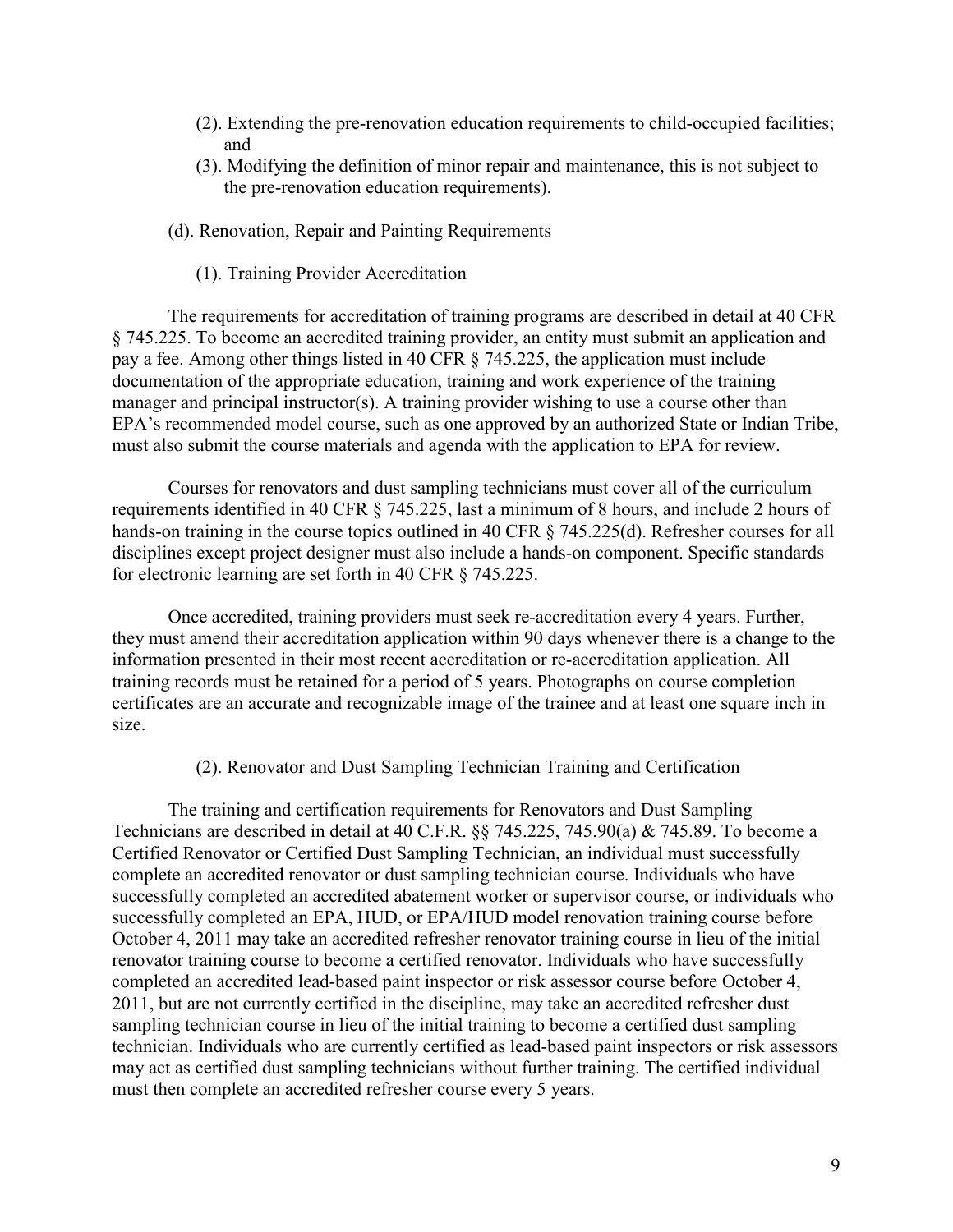(3). Firm Certification and Responsibilities.

Firm responsibilities are described in detail at 40 C.F.R. § 745.85, 86 and 89(d). Renovations must be performed by certified firms using certified renovators and other trained individuals. In order to become certified to conduct renovations, a firm must submit an application and pay a fee. Certified renovation firms must be re-certified every 5 years.

When conducting a renovation, a renovation firm must ensure that:

- a. Renovations are performed by Certified Renovators or by persons trained by a Certified Renovator;
- b. A Certified Renovator is assigned to each renovation;
- c. All renovations are performed in accordance with the work practice requirements;
- d. The pre-renovation education requirements have been performed; and
- e. The recordkeeping requirements are met.
- (4). Certified Renovator Responsibilities

Certified Renovator responsibilities are described in detail at 40 C.F.R. § 745.90(b). Certified Renovators must:

- a. Perform the cleaning verification and either perform or direct workers who perform the required set-up (warning signs, containment) and post-renovation cleaning;
- b. Provide training to workers on the work practices required by § 745.85(a) they will be using in performing their assigned tasks;
- c. Be physically present at the work site when the warning signs are being posted, while containment is being established, and while the post-renovation cleaning is performed;
- d. Regularly direct work being performed by other individuals to ensure that the work practices required by § 745.85(a) are being followed, including maintaining the integrity of the containment barriers and ensuring that dust or debris does not spread beyond the work area;
- e. Be available, either on-site or by telephone, at all times that renovations are being conducted;
- f. When requested by the party contracting for renovation services, use an EPAapproved test kit to determine whether components to be affected by the renovation contain lead-based paint;
- g. Have with them at the work site copies of their initial course completion certificate and their most recent refresher course completion certificate; and
- h. Prepare the required records required by  $\S$  745.86(b)(1)(ii) and (6).
- (5). Dust Sampling Technician Responsibilities.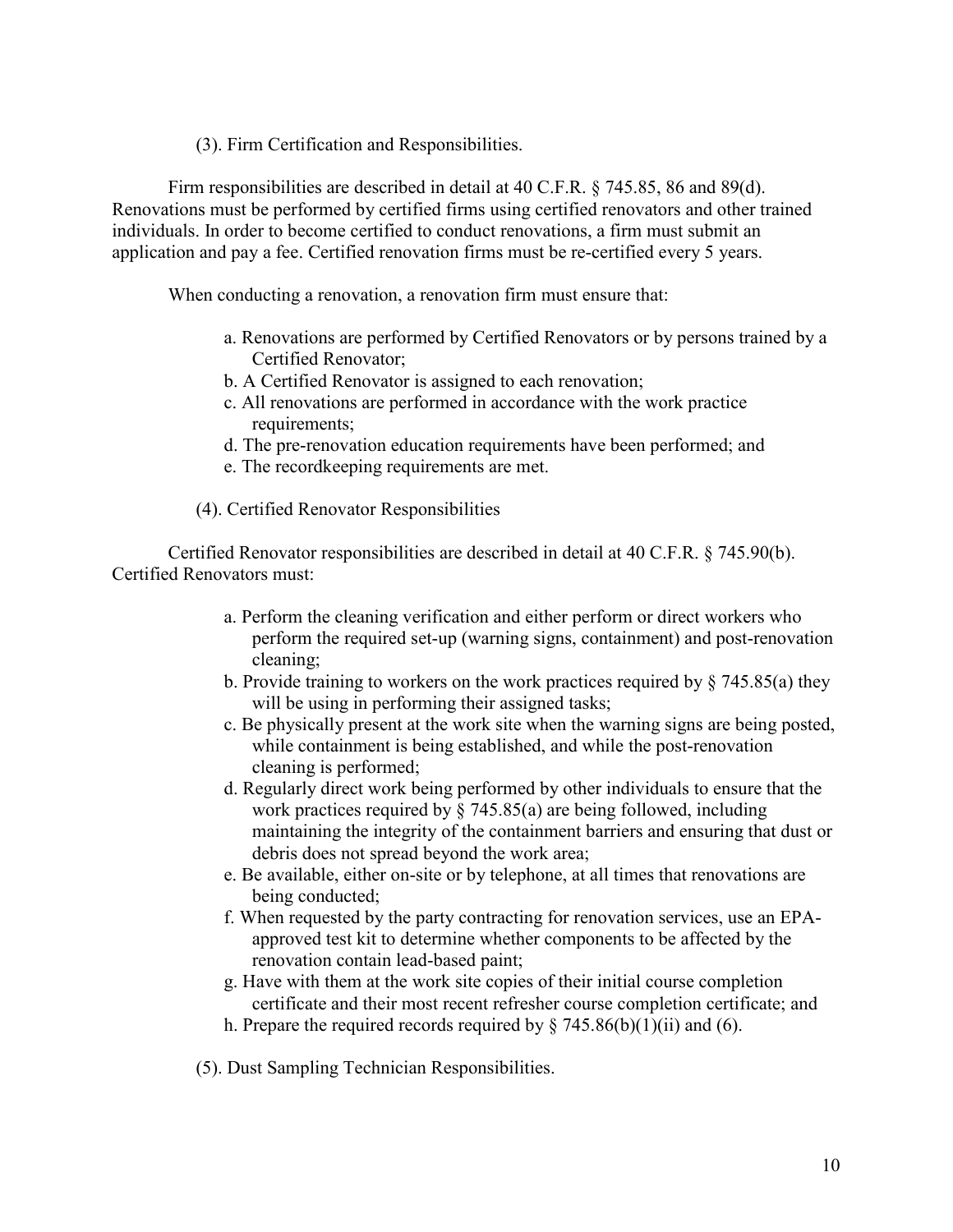Dust Sampling Technician responsibilities are described in detail at 40 C.F.R. § 745.90(c). Certified Dust Sampling Technicians may be used to perform optional dust clearance testing after renovation activities. Their responsibilities include:

- a. Collecting dust samples;
- b. Sending collected samples to an EPA-recognized laboratory;
- c. Comparing the results to established clearance levels; and
- d. Having with them at the work site copies of their initial course completion certificate and their most recent refresher course completion certificate.
- (6). Work Practice Standards.

Work Practice Standards are described in detail at 40 C.F.R. § 745.85. The work practice standards were developed to minimize exposure to lead-based paint hazards created during renovation, remodeling and painting activities, taking into account reliability, effectiveness, and safety. The work practice standards include:

- a. Warning signs directing occupants and bystanders to remain clear of the work area;
- b. Containment of the work area to prevent the spread of dust and debris, including a requirement of vertical containment for exterior renovations projects within 10 feet of the property line;
- c. A prohibition on certain dangerous work practices:
	- Open flame burning or torching
	- Machines that remove paint or other surface coatings through high speed operation such as sanding, grinding, power planing, needle guns, abrasive blasting or sandblasting, unless such machines have shrouds or containment systems and are equipped with a HEPA vacuum attachment to collect dust and debris at the point of generation
	- Operating a heat gun above 1100 degrees Fahrenheit
- d. A requirement for the proper transportation and disposal of waste; and
- e. A specific post-renovation cleaning protocol, followed by a visual inspection and cleaning verification.

(7). Recordkeeping.

Recordkeeping requirements are detailed at 40 C.F.R. § 745.86. Renovation firms must maintain records to demonstrate compliance with the PRE Rule and the RRP Rule, including:

- a. Copies of pamphlet acknowledgement forms;
- b. Records prepared by a certified renovator after collecting paint chip samples; and
- c. Documentation and certification that work practice requirements were followed.
- 2. Revisions to Federal Renovation Program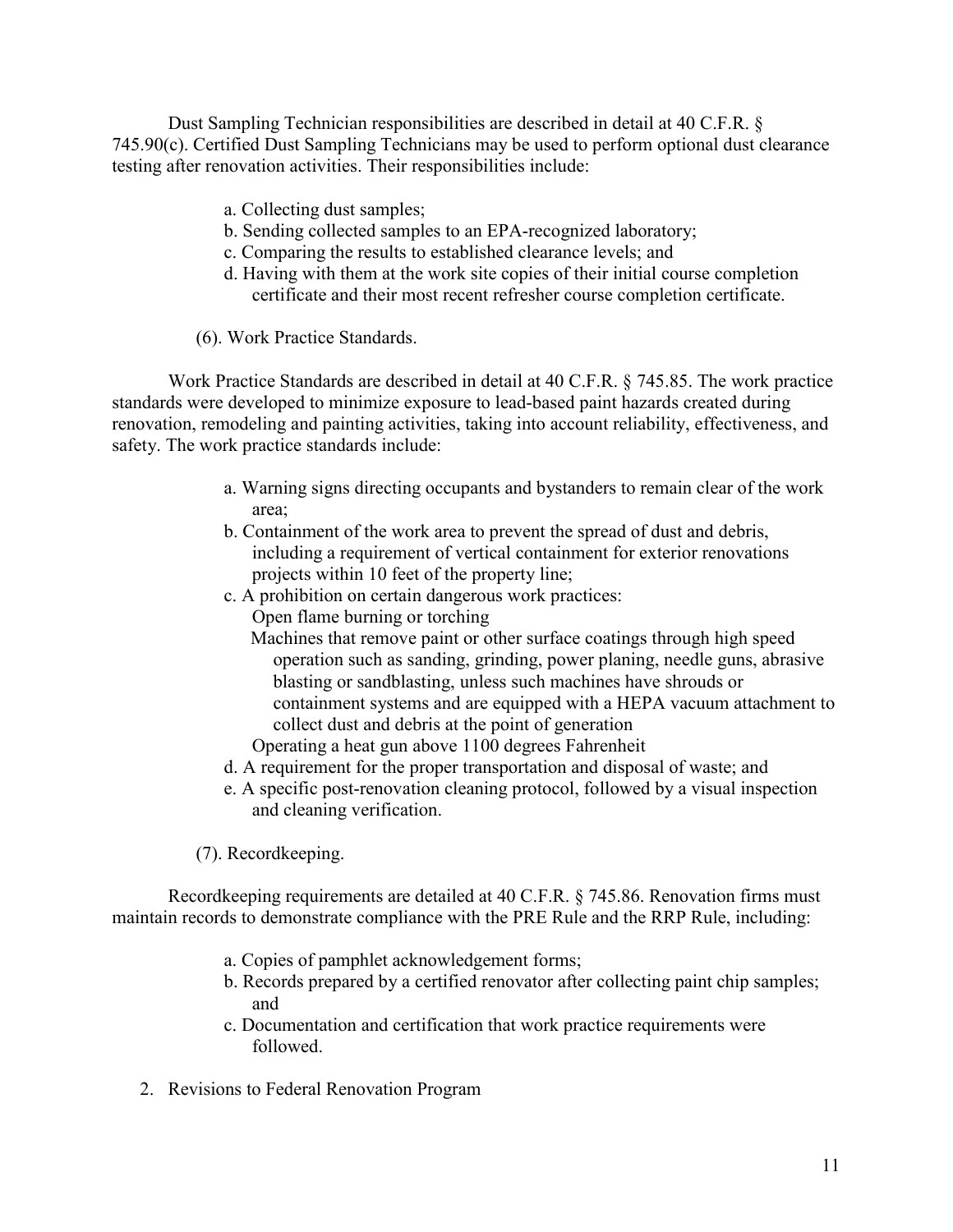Changes to the Federal Renovation Program will necessitate certain actions by authorized State or Tribal Renovation programs, applicants pending authorization for a State or Tribal Renovation program, and new applicants. When EPA publishes in the Federal Register revisions to the Federal Renovation Program requirements:

- (a). A State or Tribe with a renovation program approved before October 4, 2011 must demonstrate that it meets the new requirements no later than the first report that it submits pursuant to Sec. 745.324(h) but no later than October 4, 2013.
- (b). A State or Tribe with an application for approval of a renovation program submitted but not approved before October 4, 2011 must demonstrate that it meets the new requirements either by amending its application or in the first report that it submits pursuant to Sec. 745.324(h) but no later October 4, 2013.
- (c). A State or Tribe submitting its application for approval of a renovation program on or after October 4, 2011 must demonstrate in its application that it meets the requirements of the new renovation program requirements.

### **CHAPTER 2. PROGRAM AUTHORIZATION & APPLICATION PROCESS**

#### A. INTRODUCTION

This chapter provides an overview of the elements that must be contained in a State, Territorial or Tribal application for program authorization. The chapter briefly describes each of these components and, in some cases, provides sample correspondence that may aid States and Tribes in developing their own applications. Appendix C provides a template for the application.

#### B. PURPOSE OF PROGRAM AUTHORIZATION

Section 404(a) of TSCA allows any State to seek authorization to administer and enforce a Renovation Program in lieu of the Federal Renovation Program. The implementing regulations are at 40 C.F.R. §§ 745.320 through 327, and in accordance with EPA's Policy for the Administration of Environmental Programs on Indian Reservations, also apply to authorization of Tribal programs. Upon authorization of a State or Tribal program, the requirements of the State or Tribe's laws and regulations will apply in lieu of the Federal Renovation Program. In addition, Section 404(b) of TSCA makes it unlawful for any person to violate, or fail or refuse to comply with any requirement of an approved State or Tribal program. See also 40 C.F.R. § 745.324(f). Although EPA reserves its right to exercise its enforcement authority under TSCA, once EPA approves a State or Tribal program, the State or Tribe will be responsible for administering and enforcing the program in that State or Tribal area. States and Tribes will still be responsible for reporting program implementation progress to EPA.

The Summary on Progress and Performance reports required by 40 C.F.R. § 745.327(d) must summarize the results of implementing the State or Tribal program and will be used by EPA for purposes of oversight. Initially, these reports must be submitted annually, but after the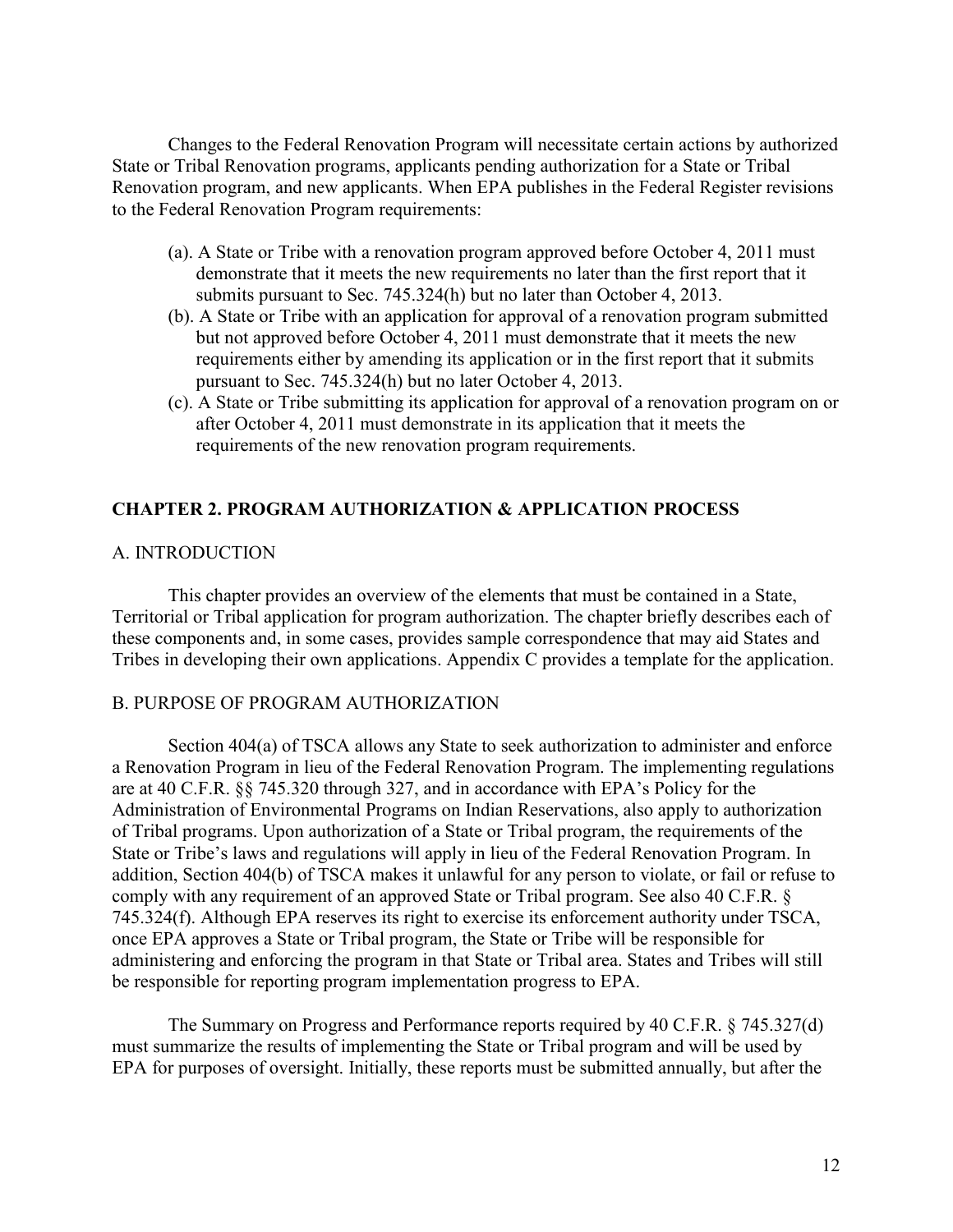first 3 years of authorization, EPA may extend the reporting interval to every two years if the reports demonstrate successful program implementation. See 40 C.F.R. § 745.324(h).

### C. APPROVAL CRITERIA EXPLAINED

Section 404(a) provides that upon application by a State, the Agency may authorize such State to administer and enforce the standards, regulations, or other requirements established under Section 402 or 406 of TSCA. EPA's regulations for State and Tribal authorization were established pursuant to and in accordance with Section 404 of TSCA and EPA's Policy for the Administration of Environmental Programs on Indian Reservations. Specifically, pursuant to Section 404(b), the Agency may only approve a Renovation Program if the Administrator finds that:

"(1) the State program is at least as protective of human health and the environment as the Federal program under [Section 402, Section 406 or both] …, and

(2) such State program provides adequate enforcement."

A State or Tribal program can, however, be more protective than the Federal program. Specifically, Section 404(e) states:

"Nothing in this title shall be construed to prohibit any State or political subdivision thereof from imposing any requirements which are more stringent than those imposed by this title."

1. "At Least as Protective as"

In making its determination regarding whether the State or Tribal Renovation Program is "at least as protective as" the Federal Renovation Program, the Agency will consider the Program Analysis, which is described in Chapter 3 (Section C) and the template "regulatory crosswalks" that are provided in appendix C. The Program Analysis addresses each of the program elements identified at 40 C.F.R. § 745.326. That analysis should highlight the differences between the Federal program and the applicant's program and provide an explanation of why the applicant believes that these differences do not make their program any less protective than the Federal program. This comparison should focus on the individual program elements (*e.g.*, procedures for the accreditation of renovation training programs) and explain why the program element, as a whole is at least as protective as the equivalent element of the Federal program. That is, a conclusion that one of the program elements is less protective than the Federal program generally cannot be offset by a conclusion that another program element is more protective than the Federal program.

2. "Adequate Enforcement"

To provide maximum flexibility, two processes are available for approving the compliance and enforcement program portion of a State or Tribal Renovation Program. Depending on the status of their compliance and enforcement programs, States or Tribes may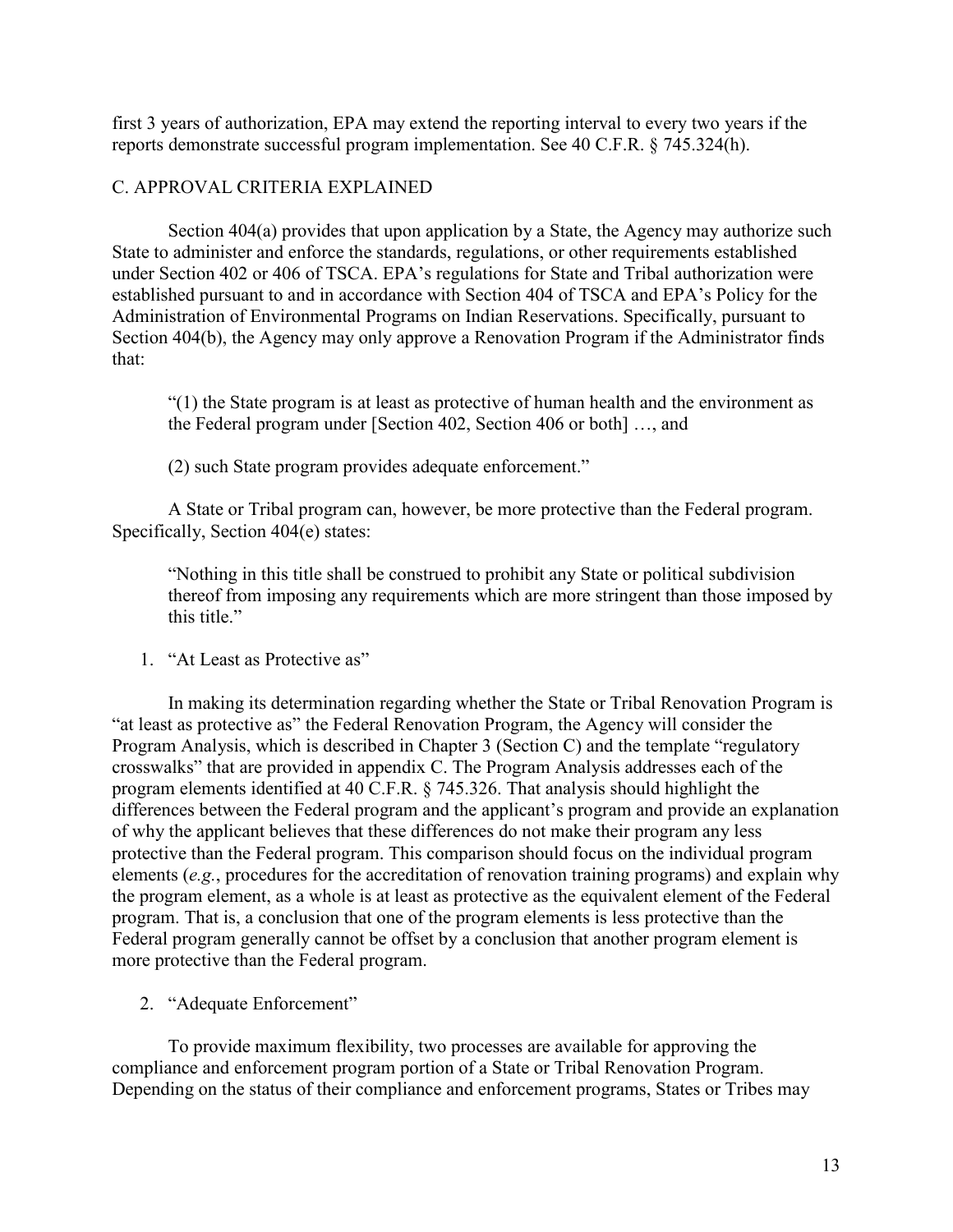apply for either: (1) final approval of the compliance and enforcement program portion of the State or Tribal Renovation Program; or (2) interim approval subject to a specific expiration date. See 40 C.F.R. § 745.320(d) and 745.327(a). The basis for receiving either interim approval or final approval is described in Chapter 4.

# D. APPLICATION PROCESS

1. Public Notice

Before the State or Tribe can develop an application, it must provide public notice of intent to seek authorization and an opportunity for public hearing on its application. The State or Tribe is free to determine the method it will employ to provide this public notice and, if necessary, to conduct hearings. See 40 C.F.R. § 745.324(a)(2).

### 2. Application Contents

Any State or Tribe that is seeking program authorization must complete and submit an application to the Agency according to the requirements at 40 C.F.R. § 745.324.

The following are the components of a State or Tribal program application, along with other recommended materials that will facilitate application review. These components are described in more detail in Chapter 2 E. of this document:

- (a). Cover sheet;
- (b). A summary of the State, Territorial or Tribal program;
- (c). A transmittal letter from the Governor or Tribal chairperson (or equivalent official) requesting program approval;
- (d). An Attorney General or Tribal equivalent's statement that the State or Tribe's laws and regulations provide the adequate legal authority to administer and enforce this program;
- (e). A Renovation Program description, including:
	- (1). an enforcement and compliance program description that must include an analysis comparing the program to the Federal program and demonstrate how the program is as protective as the Federal program;
	- (2). copies of all applicable State or Tribal statutes and regulations; and
	- (3). for any Tribe, documentation that the Tribe is eligible for Treatment as a State and a map or other information that identifies the extent of the territory over which the Tribe exercises jurisdiction.
- (f). For States: An **optiona**l certification, signed by the Governor or Attorney General, that the State program meets the criteria established for program authorization. (Not available for Tribes.) (This option allows for instant authorization of the program upon receipt of the certification by EPA. The State's program will be deemed authorized until EPA either disapproves the application or withdraws the State's authorization.)
- 3. Application Submission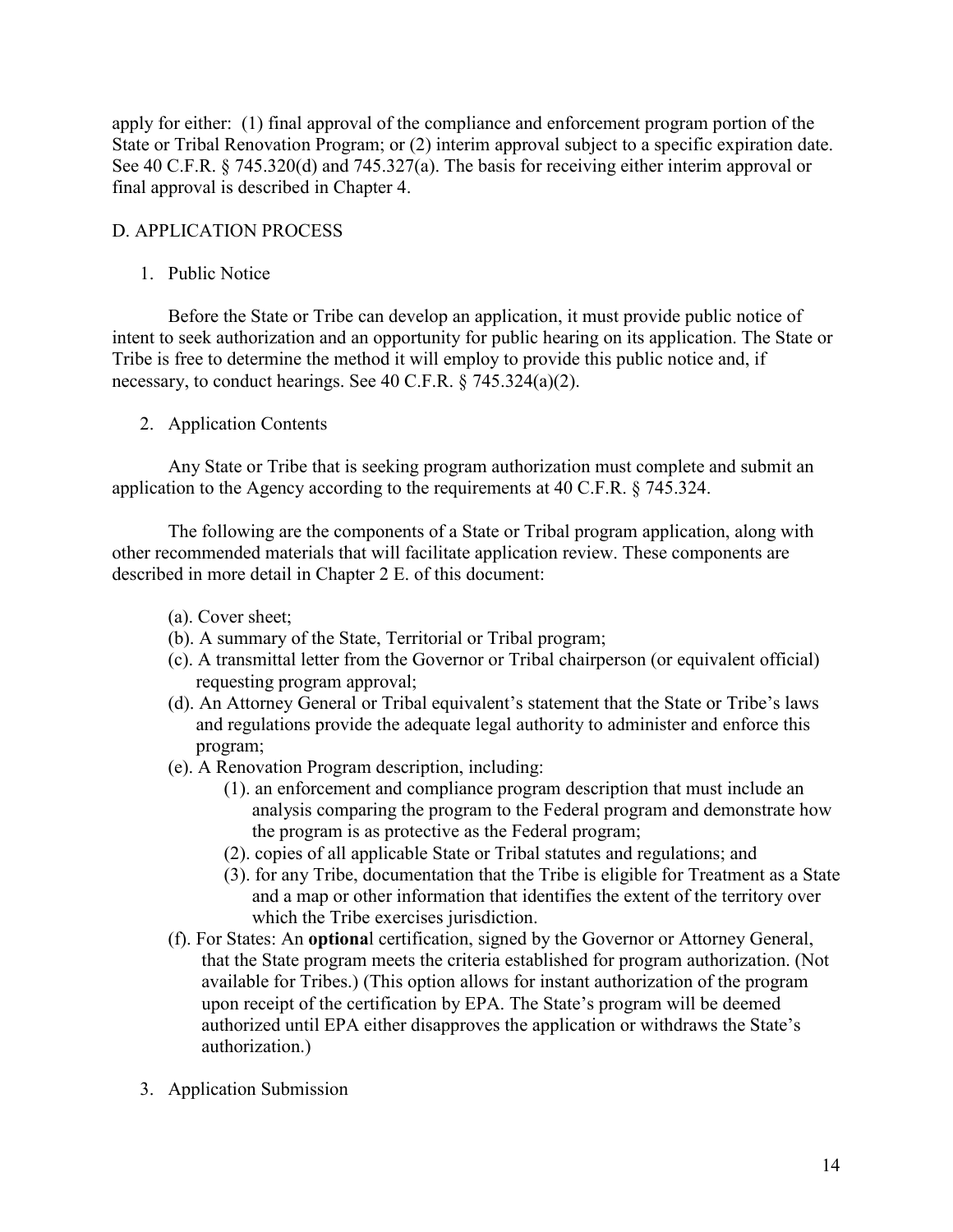When complete, the State or Tribe should submit three (3) copies of the entire application to their regional EPA office at the address given at the end of this document.

Section 404(b) of TSCA requires the Agency to provide notice and an opportunity for a public hearing before approving an application for authorization. Based on the regulations at 40 C.F.R. § 745.324(a)(4), the Agency will publish in the Federal Register a notice announcing the receipt of a State or Tribe's complete application, a summary of the State or Tribal program (discussed below), the location of copies of the application available for public review, and the dates and times that the application will be available for public review and a request for public comment. The public comment period will not be less than 45 days. EPA will consider comments it receives during its review of the application.

In addition, within 60 days of submission of a complete State or Tribal application, EPA will, if requested, hold a public hearing in each State or Indian Country seeking program authorization. See  $\S$  745.324(a)(5). This opportunity for public hearing is separate and distinct from the opportunity for public hearing that the State or Tribe must offer before developing an application for approval.

#### 4. Agency Review

With respect to States that seek authorization using the Program Certification method, the State program is deemed authorized until such time as the EPA disapproves the program application or withdraws the State authorization. The Program Certification method is only available to States.

With respect to applications that do not contain a State program certification, once the Agency receives a complete application, it will have 180 days to approve or disapprove the application. See § 745.324(e) and (d). The State or Tribal program will be deemed authorized at the time the Agency approves the application. Authority for State and Tribal program authorization has been delegated to EPA's Regional Administrators.

EPA encourages States and Tribes to engage in frequent communication with EPA's Regional offices before submitting an application. Pre-application consultation and coordination between applicants and their Regional EPA contacts is the key to timely and successful processing of authorization applications. The applicant will need to decide on the type, coverage and scale of its program assess existing and needed statutes and regulations as well as existing and needed resources. Because EPA can only act on a "complete" application, EPA recommends that States and Tribes submit at least one draft submittal (without Governor, Attorney General, or Tribal equivalent's signature) of all parts of the application. It is EPA's expectation that this will significantly reduce the processing time for the final application. At the end of this document is a list of EPA's Regional Lead Contacts. They will serve as the primary EPA contact as the State or Tribe goes through the process of applying for authorization. Their advice and counsel will be useful in making the application successful for States and Tribes.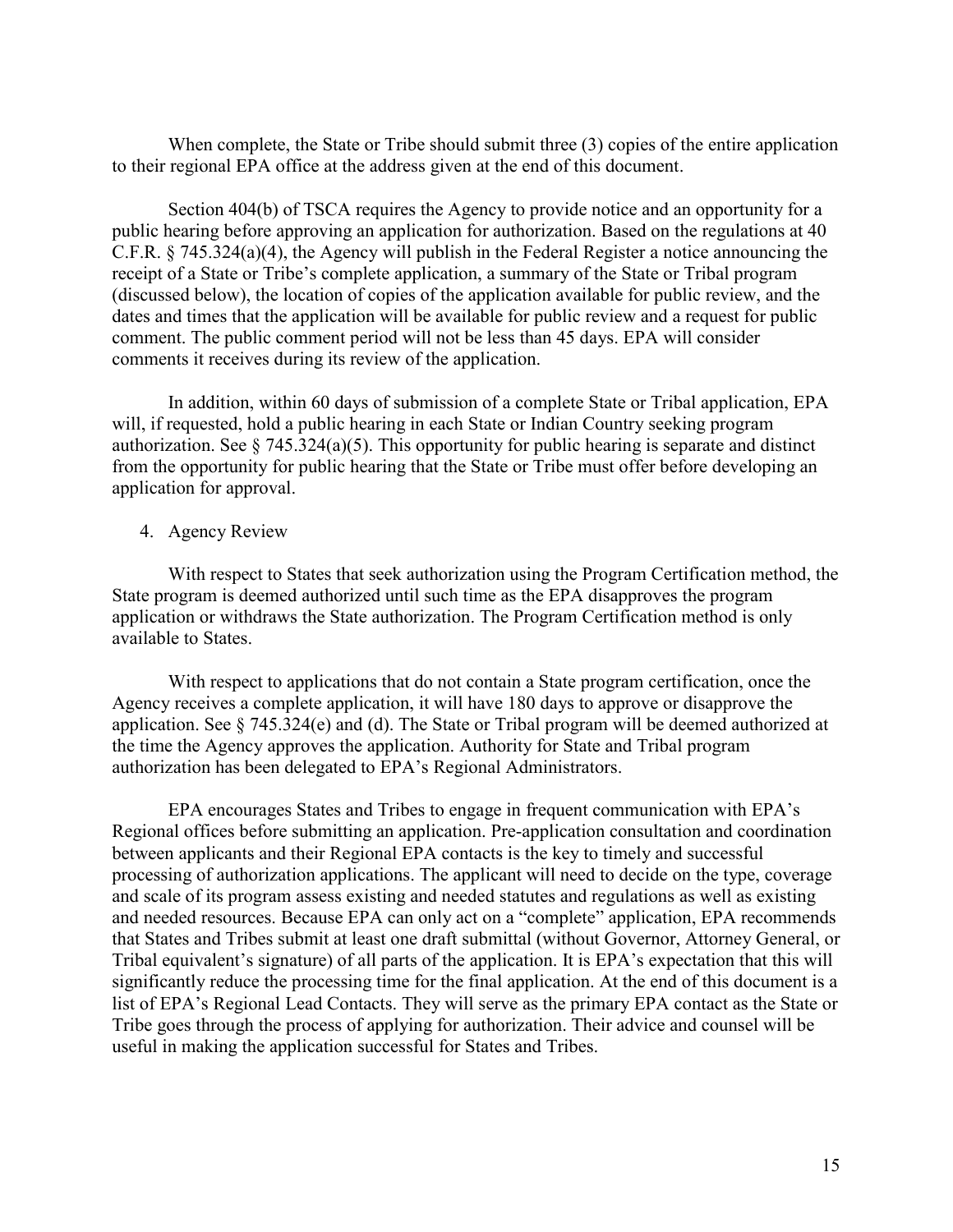As a State or Tribe begins developing its application, the applicant and the EPA region, working together, can identify any legislative or regulatory modifications that may need to be made to satisfy the "at least as protective as" and "adequate enforcement" criteria. EPA also recommends that the State Attorney General or Tribal equivalent's office, be consulted during these early reviews so that later conflict may be avoided. The EPA regional counsels' staff will also be available to the State Attorney General or Tribal equivalent's staff for consultation on legal matters. Many problems can be avoided if these contacts are established before a State or Tribe submits its official application.

#### E. COMPONENTS OF AN APPLICATION

#### 1. Cover Sheet

At the end of this document is a cover sheet that can be used and included with the application to facilitate the processing of the application. The information on the sheet will allow EPA to quickly identify the name of the primary contact within the State or Tribe and identify the documents that have been included in the authorization application. A more complete checklist of documents is included in appendix A and a separate, optional, worksheet document is included in appendix C.

#### 2. Program Summary

The Program Summary is a short (2 pages maximum) summary of the State or Tribal program. See § 745.324(a)(3)(ii). If the State or Tribe has an existing Lead-Based Paint program, this summary should include the changes to its existing program, where applicable. This summary will be used by the Agency to provide notice to the residents of the State or Tribe for which the State or Tribe is seeking a new program authorization or changes to its existing program authorization. The summary should describe which parts of subpart E are included in the application (RRP, PRE or both) the activities and building types covered by the State or Tribal program, provide a short summary of the certification and accreditation requirements, a short description of the work practice standards included in the program, information distribution requirements, and any additional material the State or Tribe chooses to include.

#### 3. Governor's Letter

A letter from the Governor or Tribal equivalent officially transmits the State or Tribe's application for approval of its program and acts as a formal request for EPA's review of the application. See  $\S$  745.324(a)(3)(i). It is recommended that the letter to EPA include a reference to the Federal statute, a specific request for authorization of the State or Tribal Renovation Program, and the Governor or Tribal equivalent's signature. It is also recommended that the letter designate the State or Tribal agency that is responsible for administering and enforcing the program and that will serve as the key point of contact for the Renovation Program. In order to facilitate the processing of the application, included below is a sample letter that may be used as part of a State or Tribal application.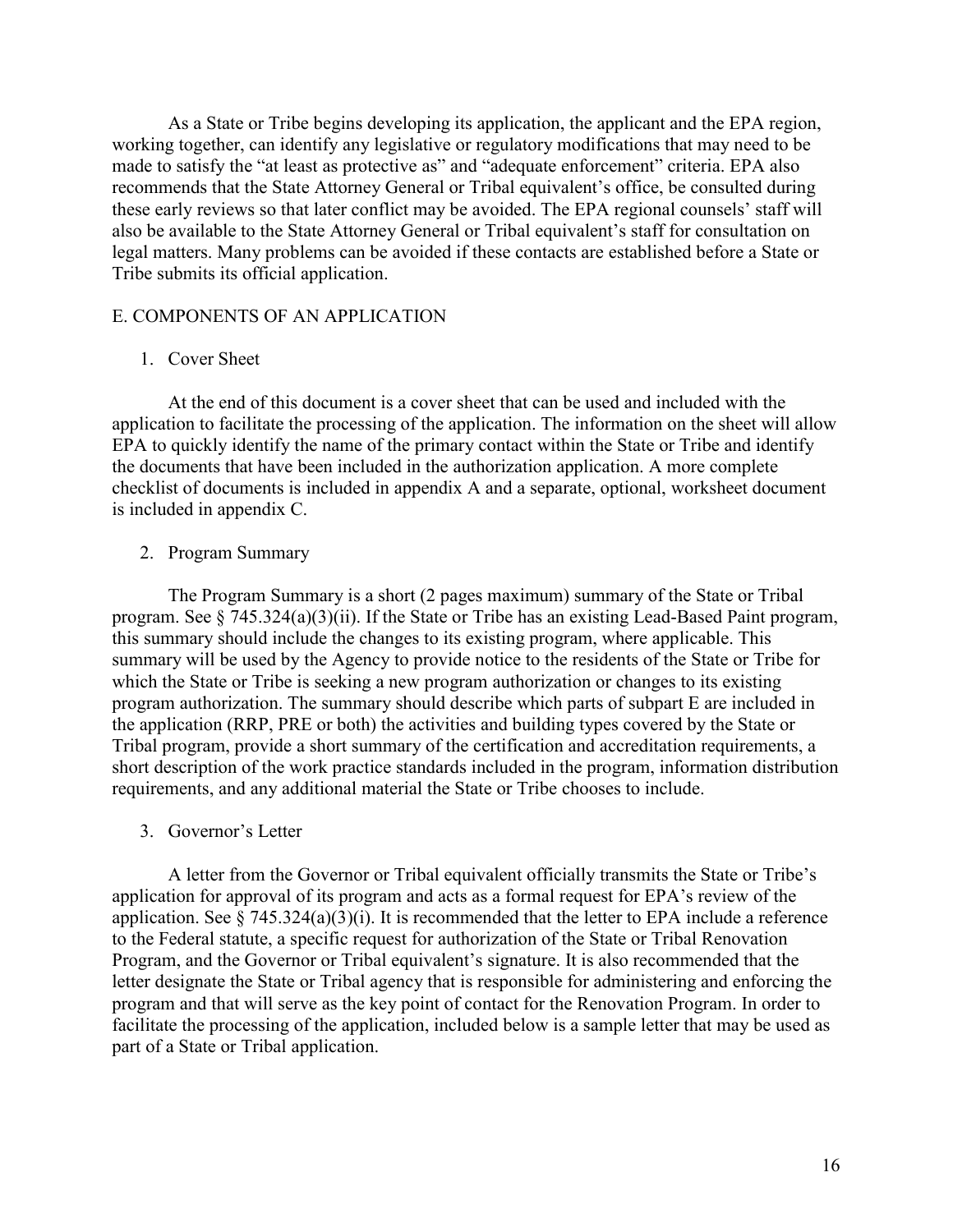Ms. Susan Smith Regional Administrator Region XX U.S. Environmental Protection Agency Street Address City, State, Zip Code

Dear Ms. Smith:

In accordance with Section 404 of the Toxic Substances Control Act, I am forwarding an application for authorization of the Lead-Based Paint Renovation Program for (State, Territory or Tribe). The application has been forwarded directly to the Environmental Protection Agency's Region XX program office for review. I believe you will find it contains the provisions necessary to implement an effective Renovation Program.

Should you require further information, please contact (Director) of (Lead Agency). Thank you for your assistance.

Sincerely,

Joseph Amori Governor

Enclosures

cc: Regional Lead Coordinator, Office Address of RLC

#### 4. Attorney General's Statement

States or Tribes applying for program authorization must submit an Attorney General or Tribal equivalent's statement that certifies that the statutes and regulation of the State or Tribe provide adequate authority to administer and enforce a Renovation Program as described in the State or Tribe's application. See §§ 745.324(a)(3)(iv) and 745.324(c)(1). This statement must include citations to the specific statues and regulations providing that legal authority. If the application is for Program Certification, all statutes and regulations cited by the Attorney General must be fully effective by the time the program is approved.

The Tribal legal certification (the equivalent to the Attorney General's statement) may also be submitted and signed by an independent attorney retained by the Tribe for representation in matters before EPA or the courts pertaining to the Tribe's program. The certification shall include an assertion that the attorney has the authority to represent the Tribe with respect to the Tribe's authorization application.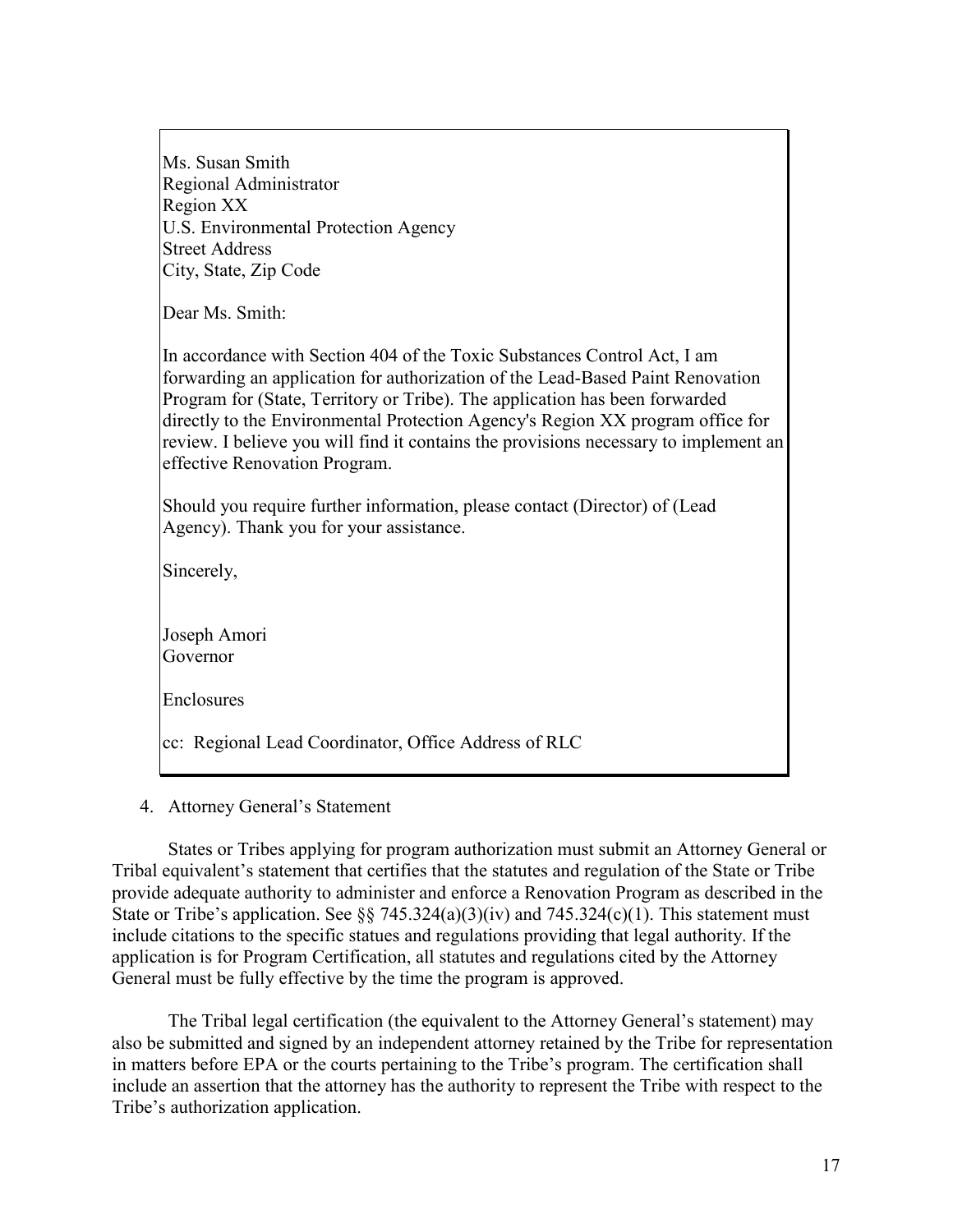Where a State or Tribe has incorporated by reference any Federal regulations, the Attorney General or Tribal equivalent should demonstrate the authority to adopt State or Tribal regulation in this manner. The Attorney General or Tribal equivalent should cite the State or Tribal statues and regulations, listing the comparable Code of Federal Regulations citation and effective date. A sample letter has been included below that may be used as part of a State or Tribal application.

Ms. Susan Smith Regional Administrator Region XX, U.S. Environmental Protection Agency Street Address City, State, Zip Code Dear Ms. Smith: I hereby certify pursuant to my authority as (Insert Official Title) and in accordance with Section 404 of the Toxic Substances Control Act, and 40 CFR § 745.324 that the laws and regulations of (State, Territory or Tribe) provide adequate legal authority to administer and enforce the Lead-Based Paint Renovation Program as described in the enclosed application and submitted. The statutes and regulatory citations below have been lawfully adopted at the time this statement is signed and will be effective by the time this program is approved. The statutory and regulatory authorities providing adequate legal authority are: (number the statutes and regulations cited) 1. 2. 3. 4. 5. 6.(etc.) Sincerely, Jane Wilson Attorney General

5. Program Description

The purpose of the program description section is to provide an overview and analysis of a State or Tribe's Renovation Program. See § 745.324(b). This section of the application should include a simple narrative that describes the program and an analysis of the applicant's program as it relates to the Federal program. Information requested includes the name of the State or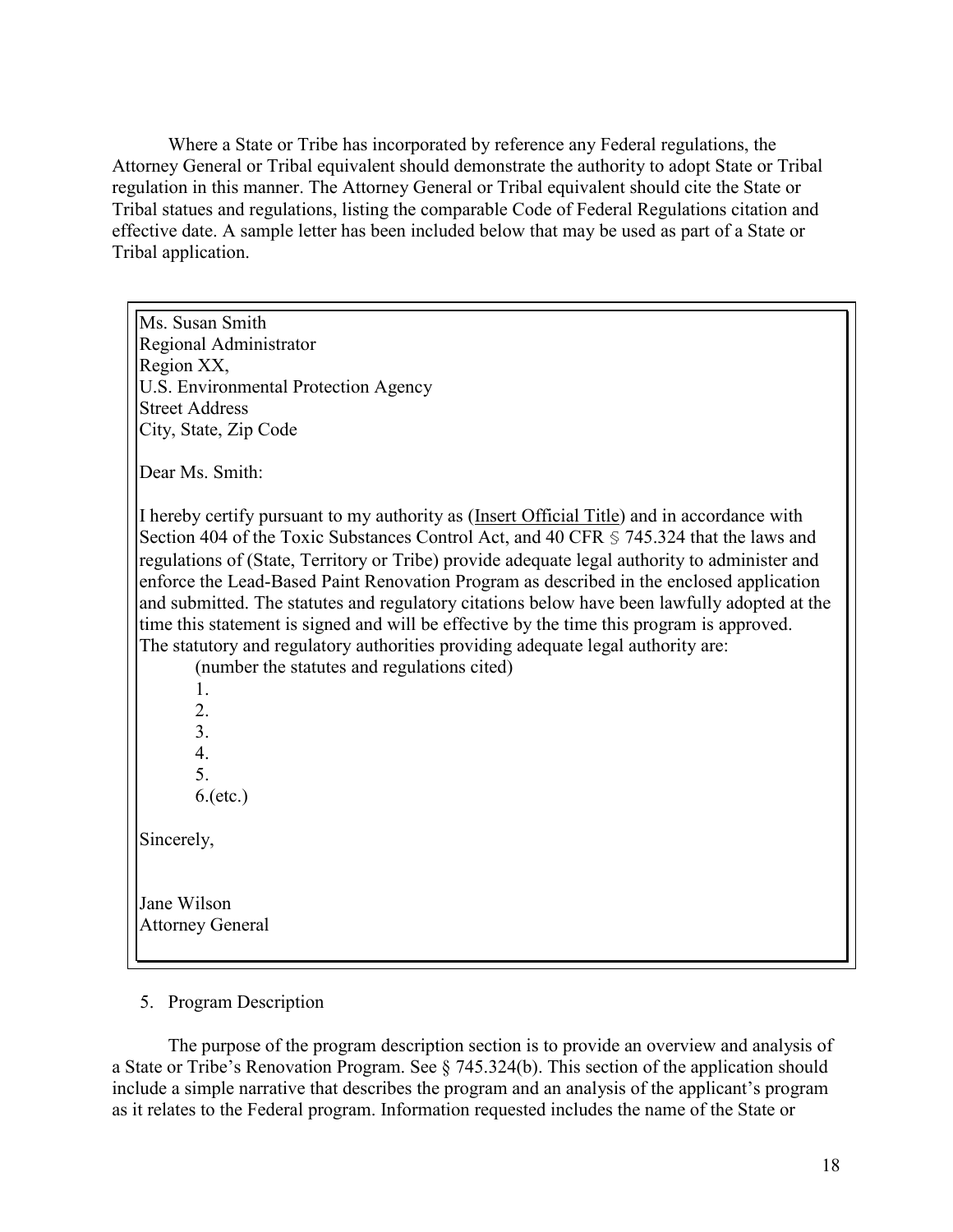Tribal agency that will be responsible for administering and enforcing the program and that will serve as the key point of contact for the Renovation Program, the name of a contact in that agency, a description of the program, and an analysis of the State or Tribe's programmatic and enforcement provisions. Because this section makes up the bulk of an application, it is discussed in greater detail in Chapter 3.

Two processes are available for approving the compliance and enforcement program portion of the State or Tribal program. These different processes are designed to provide maximum flexibility to applicants. Depending on the status of their compliance and enforcement programs, States or Tribes may apply for either: (1) final approval of the compliance and enforcement programs portion of the State or Tribal Renovation Program; or (2) interim approval subject to a specific expiration date. The basis of receiving either interim approval or final approval is described in Chapter 4.

#### 6. Program Certification (Available only to States)

Section 404(a) of TSCA provides that a State may also certify to the Agency that its program meets the criteria for program authorization, *i.e.*, the State program is at least as protective as the Federal Renovation Program found at 40 C.F.R. § 745 Subpart E and the State has authority to adequately enforce such State renovation program. This optional certification must be presented to EPA in the form of a letter from the Governor or the Attorney General to the Regional Administrator. This certification must be supported by the analysis of the State program contained in the program description portion of the application. If this certification is included in a State application, the State's program will be deemed authorized until such time as EPA disapproves the program application or withdraws the program authorization. A sample program certification letter is shown below.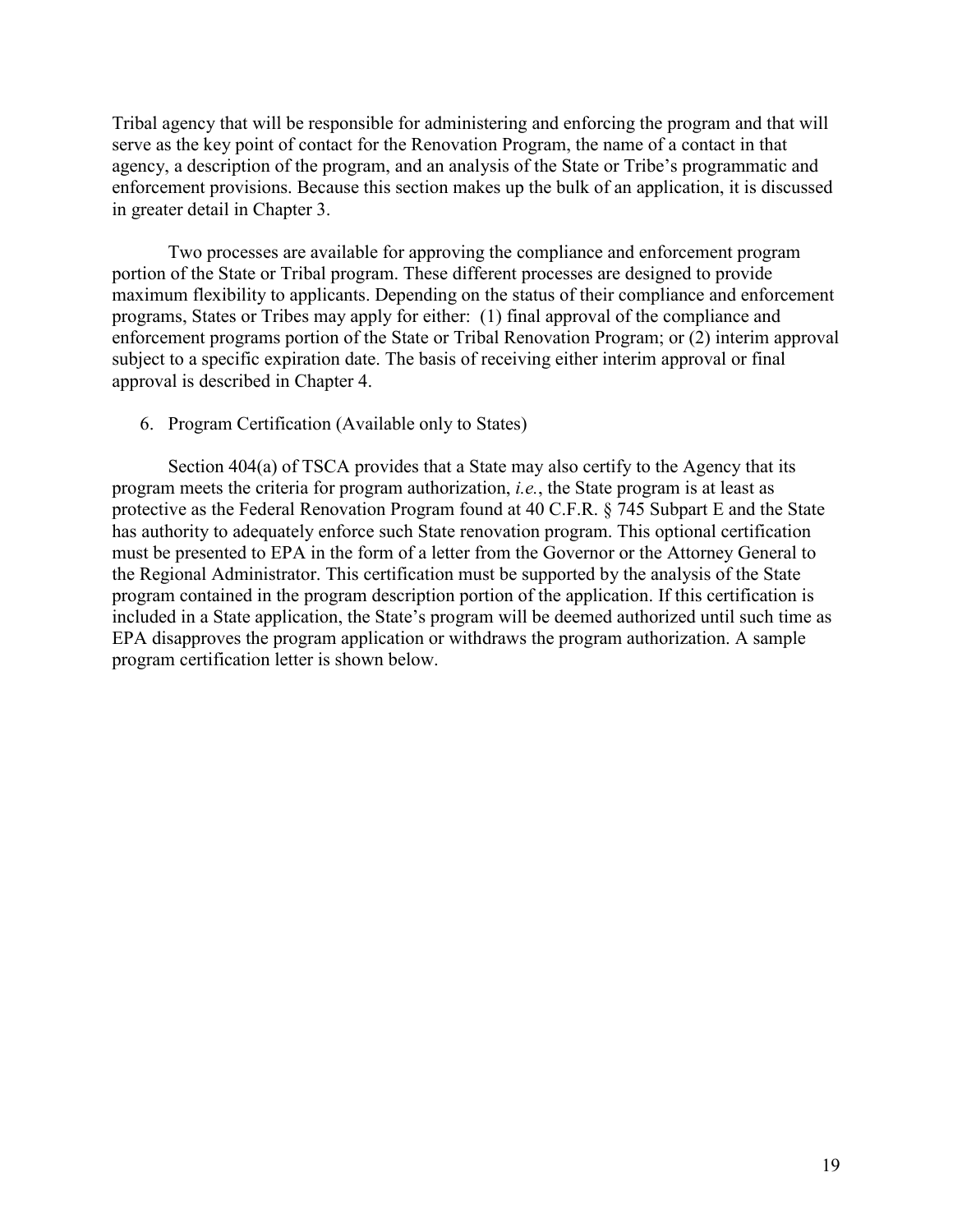Ms. Susan Smith Regional Administrator Region XX, U.S. EPA Street Address City, State, Zip

Dear Ms. Smith:

I hereby certify in accordance with Section 404(a) of the Toxic Substances Control Act and 40 C.F.R.  $\S$  745.324, (c), that based on the analysis conducted as part of this application, the laws of (State or Tribe) as described in this application are at least as protective as the Federal Lead-Based Paint Renovation Program found at 40 C.F.R. Part 745, subpart E and provide authority to adequately enforce compliance with our Renovation Program.

Sincerely,

Joseph Amori Governor

### **CHAPTER 3. PROGRAM DESCRIPTION**

#### A. INTRODUCTION

The Program Description is a critical part of a State or Tribal Program application. It must effectively demonstrate that the State or Tribal Program is at least as protective as the Federal Program. As required under 40 C.F.R. § 745.324(b), this part of the application must include the following:

- 1. The name, addresses, phone numbers, and email addresses of the State or Tribal agency that is responsible for administering and enforcing the program and the name of an official point of contact for  $EPA<sup>1</sup>$  $EPA<sup>1</sup>$  $EPA<sup>1</sup>$ . This information can be included in the cover sheet for the application package.
- 2. A narrative description of the program that demonstrates that the program contains all of the elements specified in § 745.326.
- 3. An analysis of the programmatic elements of the State or Tribal program that compares the program to the Federal Renovation Program. The analysis must demonstrate how the program is at least as protective as the elements in the Federal program at subpart E.

<span id="page-19-0"></span><sup>&</sup>lt;sup>1</sup> If more than one agency is responsible for administering and enforcing the program, the State or Tribe must designate a primary agency to oversee and coordinate administration and enforcement of the program and to serve as the primary contact with EPA. If this is the case, the State or Tribe must also describe the functions to be performed by each agency, and how the program will be coordinated by the primary agency to ensure consistency and effective administration of the Renovation Program within the State or Tribe. See 40 C.F.R. § 745.324(b)(1)(iii).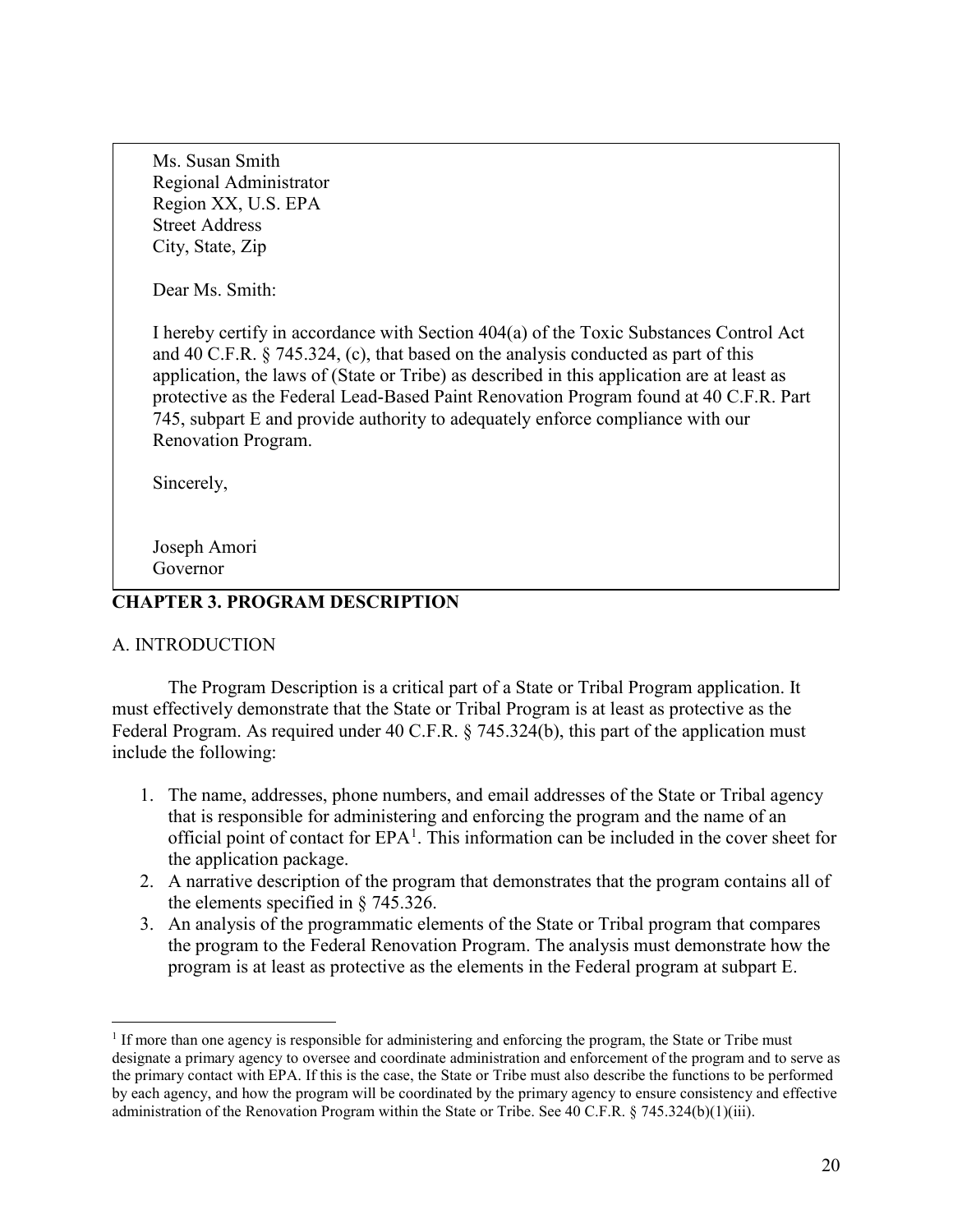4. A description of State or Tribal lead-based paint compliance and enforcement program that demonstrates that the program contains all of the elements specified at § 745.327.

EPA will use this information in evaluating the protectiveness of the program. Appendix C provides a template for the application and the Program Description.

#### B. NARRATIVE DESCRIPTION OF PROGRAM

A State or Tribal application must include a description of the program that demonstrates that the program contains all of the elements specified in 40 C.F.R. § 745.326. Generally, this must include the following:

- 1. Pre-Renovation Education:
	- (a). Procedures and requirements for the distribution of lead hazard information to owners and occupants of target housing and child-occupied facilities as well as the parents and guardians of children using child-occupied facilities before renovations for compensation are performed.
- 2. Renovation, Repair and Painting:
	- (a). Procedures and requirements for the accreditation of Renovator and Dust Sampling Technicians training programs<sup>[2](#page-20-0)</sup>;
	- (b). Procedures and requirements for the certification of Renovators and Dust Sampling Technicians;
	- (c). Procedures and requirements for the certification of firms and/or individuals;
	- (d). Requirements that all renovations be conducted by appropriately certified individuals and/or firms;
	- (e). Work practice standards for the conduct of renovations; and
	- (f). Development of the appropriate infrastructure or government capacity to effectively carry out the State or Tribal RRP program.
- 3. All Programs:
	- (a). Development of the appropriate infrastructure or government capacity to effectively carry out the State or Tribal program.

For detailed requirements relating to pre-renovation education, refer to 40 C.F.R. § 745.326(b), § 745.84 and page 24 of appendix C. For detailed requirements relating to renovation, repair and painting, refer to 40 C.F.R. § 745.326 and pages 27, 30, 32 and 34 of appendix C.

<span id="page-20-0"></span> <sup>2</sup> State and Tribes are not required to incorporate the Dust Sampling Technician discipline if their programs otherwise require dust sampling to be performed only by a certified inspector or risk assessor.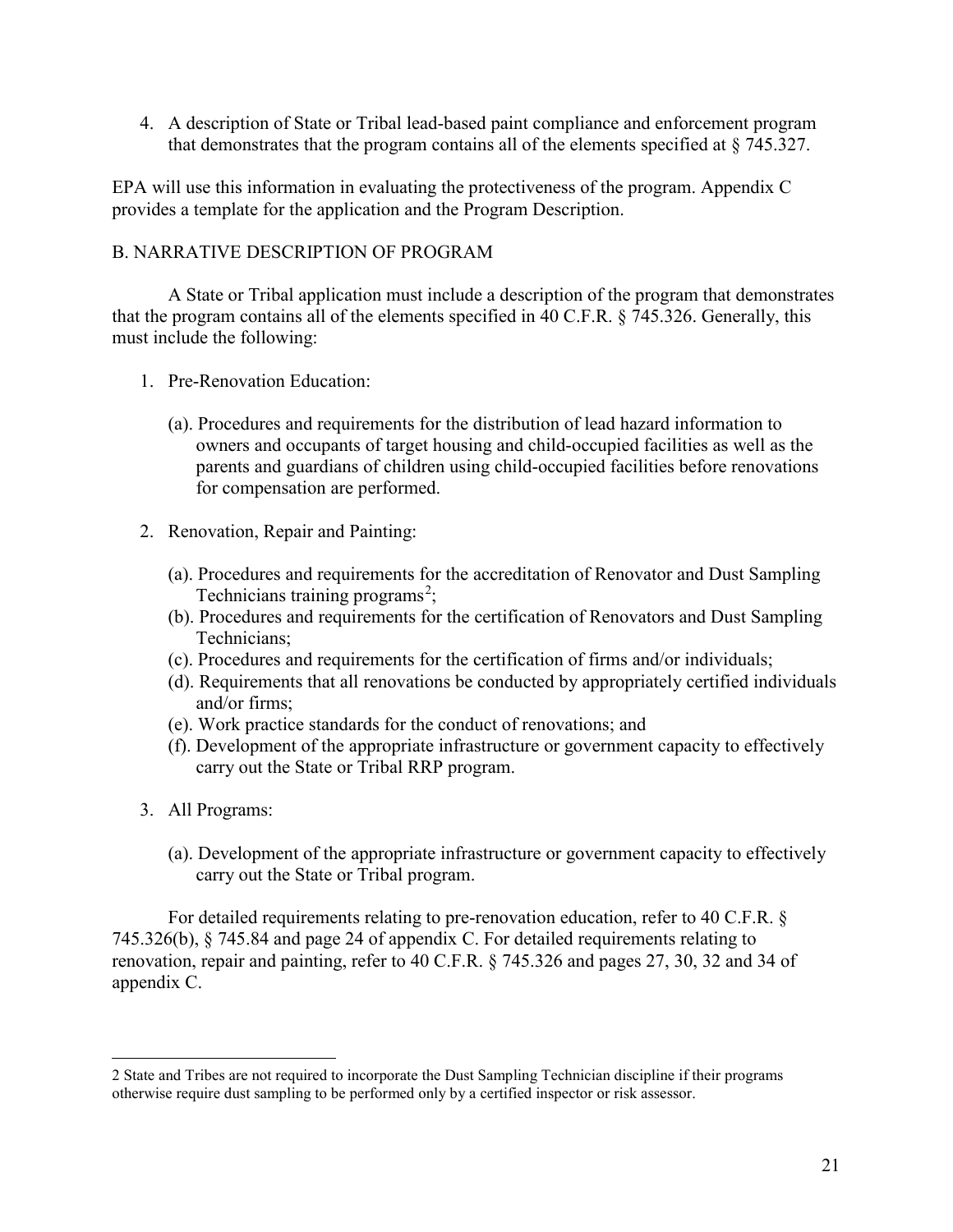The program description must also show that the State or Tribal Program will provide adequate enforcement. Applications must include a description of the compliance and enforcement program, including copies of all policies, certifications, plans, reports, and other materials, and demonstrate that the program contains all elements specified at § 745.327. Detailed requirements for compliance and enforcement programs are discussed in Chapter 4.

Finally, this section should also include the special program description requirements for Tribes, if applicable. See  $\S$  745.324(b)(4)(i)-(iii). A Tribal application must contain a map, legal description, or other information that identifies the geographical extent of the territory over which the Tribe exercises jurisdiction. In addition, the application must include a demonstration that the Tribe:

- (1). Is recognized by the Secretary of the Interior;
- (2). Has an existing government that exercises substantial governmental duties and powers;
- (3). Has adequate civil regulatory jurisdiction over renovation activities and the entities regulated by the Tribe's Renovation Program; and
- (4). Is reasonably expected to be capable of administering its Renovation Program.

If EPA has already determined that a Tribe has met the requirements in (1) and (2) above for another EPA program, the Tribe need only provide the renovation-specific information in (3) and (4) above.

#### C. PROGRAM ANALYSIS

In this section, the State or Tribe is asked to conduct an evaluation of its own program. The analysis must demonstrate that each element of the program meets the objectives as described in 40 C.F.R. § 745.326. The analysis must compare the State or Tribal Renovation Program to the Federal Renovation Program, note any significant differences, and explain why, in these instances, the State or Tribal program is at least as protective, on an element by element basis, as the Federal program. If the State or Tribe incorporated the Federal Regulations by reference or duplicated the Federal Regulations, an abbreviated, comparative analysis may be sufficient, but if the State or Tribe has drafted its own legislation and/or regulations, a detailed analysis will be necessary for EPA to evaluate the application. The analyses of the program elements section complement and expand on the previous section of the application.

The required "Program Elements" for PRE and RRP programs are also listed in appendix C, with a "crosswalk" of Federal and applicant citations for each element, in order to ensure that any variations are addressed and can be resolved. Page 42 of appendix C asks for all differences between the Federal Renovation Program to be identified, and for the applicant to explain why and how the variations for each element are as protective as the Federal program.

#### **CHAPTER 4. ENFORCEMENT AND COMPLIANCE PROGRAM DESCRIPTION**

#### A. INTRODUCTION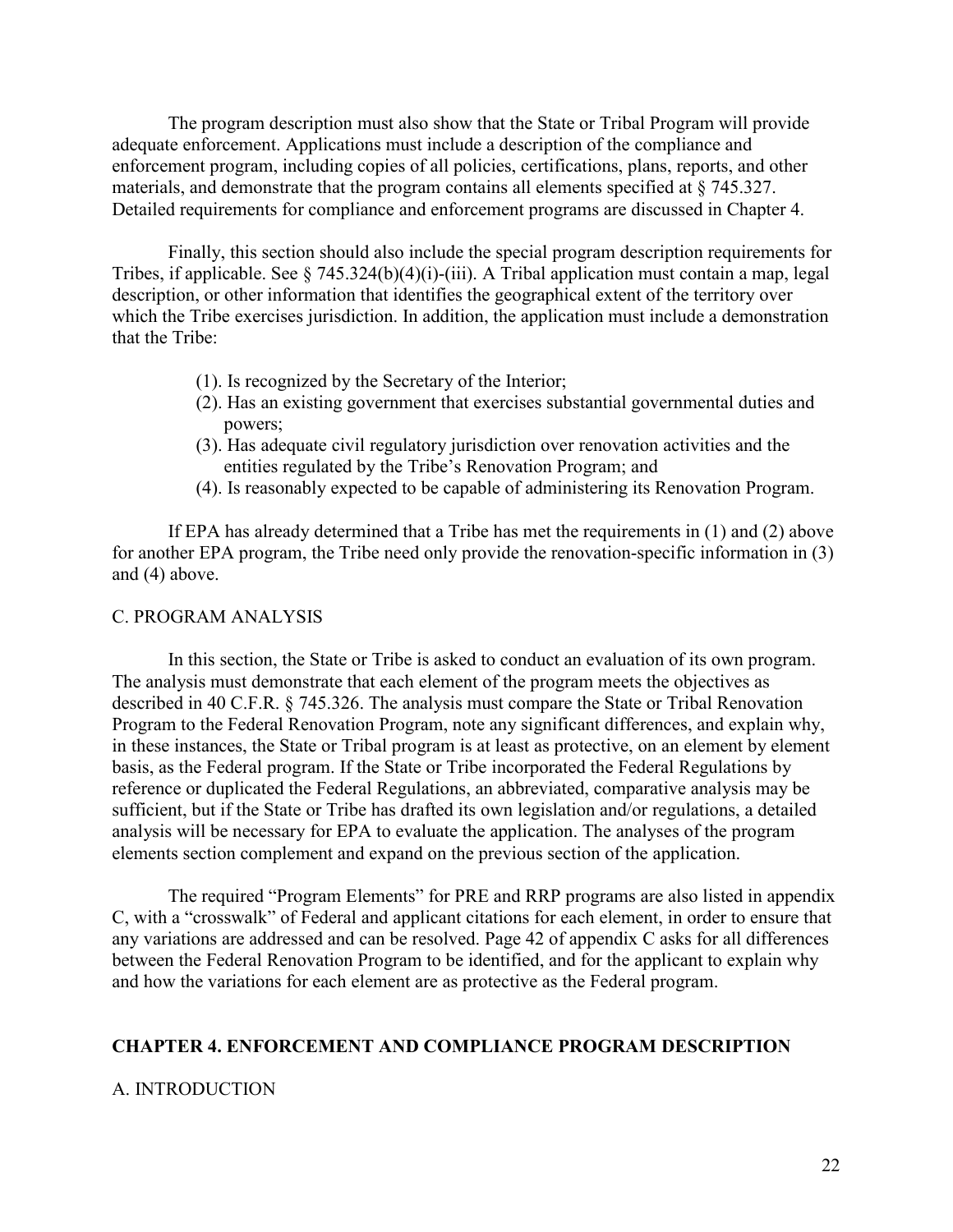This section of the program description provides information regarding the State or Tribal enforcement and compliance program for renovation activities. If a State or Tribe does not qualify to receive final approval for the compliance and enforcement portion of the State or Tribal Renovation Program, such State or Tribe may apply for interim approval. Interim approval of the compliance and enforcement portion of the State or Tribal Renovation Program can be granted by EPA once only and will be subject to a specific expiration date. For the purposes of interim and final approval, States and Tribes are not required to provide duplicate copies of information that was submitted with their Renovation Program authorization applications. Appendix C provides a step by step guide to identifying and describing components of an enforcement and compliance program for renovation activities, for determining when the requirements for final versus interim approval are met, and for identifying variations from the requirements that will need to be resolved.

Tribes are not required to exercise criminal enforcement jurisdiction as a condition for program authorization. However, a Tribe that receives authorization for its Renovation Program must enter into a Memorandum of Agreement with the EPA Regional Administrator that provides for the timely and appropriate referral to EPA for those criminal enforcement matters over which the Tribe does not have the authority. See 40 CFR § 745.327(e).

### B. INTERIM APPROVAL

The requirements for interim approval can be found at 40 C.F.R.  $\S$  745.327(a)(1). To be considered adequate for purposes of obtaining interim approval for the compliance and enforcement program portion of a State or Tribal Renovation Program, a State or Tribe must:

- 1. Demonstrate it has the legal authority and ability to immediately implement Enforcement and Compliance Element 1—Adequate Standards, Regulations, and Authority (40 C.F.R. § 745.327(b)(1)-(4)). This section should include a statement that the State or Tribe, during the interim approval period, will carry out a level of compliance monitoring and enforcement necessary to ensure that the State or Tribe addresses any significant risks posed by noncompliance with PRE and or RRP requirements;
- 2. Present a plan with time frames identified for implementing in the field each component of Enforcement and Compliance Element 2—Performance Component (40 C.F.R. §  $745.327(c)(1)-(7)$ ). All components of Element 2 must be fully implemented no later than 3 years from the date of EPA's interim approval of the compliance and enforcement program portion of the State or Tribal Renovation Program. A statement of resources must be included in the State or Tribal plan that identifies what resources the State or Tribe intends to devote to the administration of the compliance and enforcement portion of its Renovation Program; and
- 3. Agree to submit to EPA the Summary on Progress and Performance of Renovation Program compliance and enforcement activities. The content requirements for the Summary on Progress and Performance can be found at 40 C.F.R. § 745.327(d).

Any interim approval granted by EPA for the compliance and enforcement portion of a State or Tribal Renovation Program will expire not later than 3 years from the date of EPA's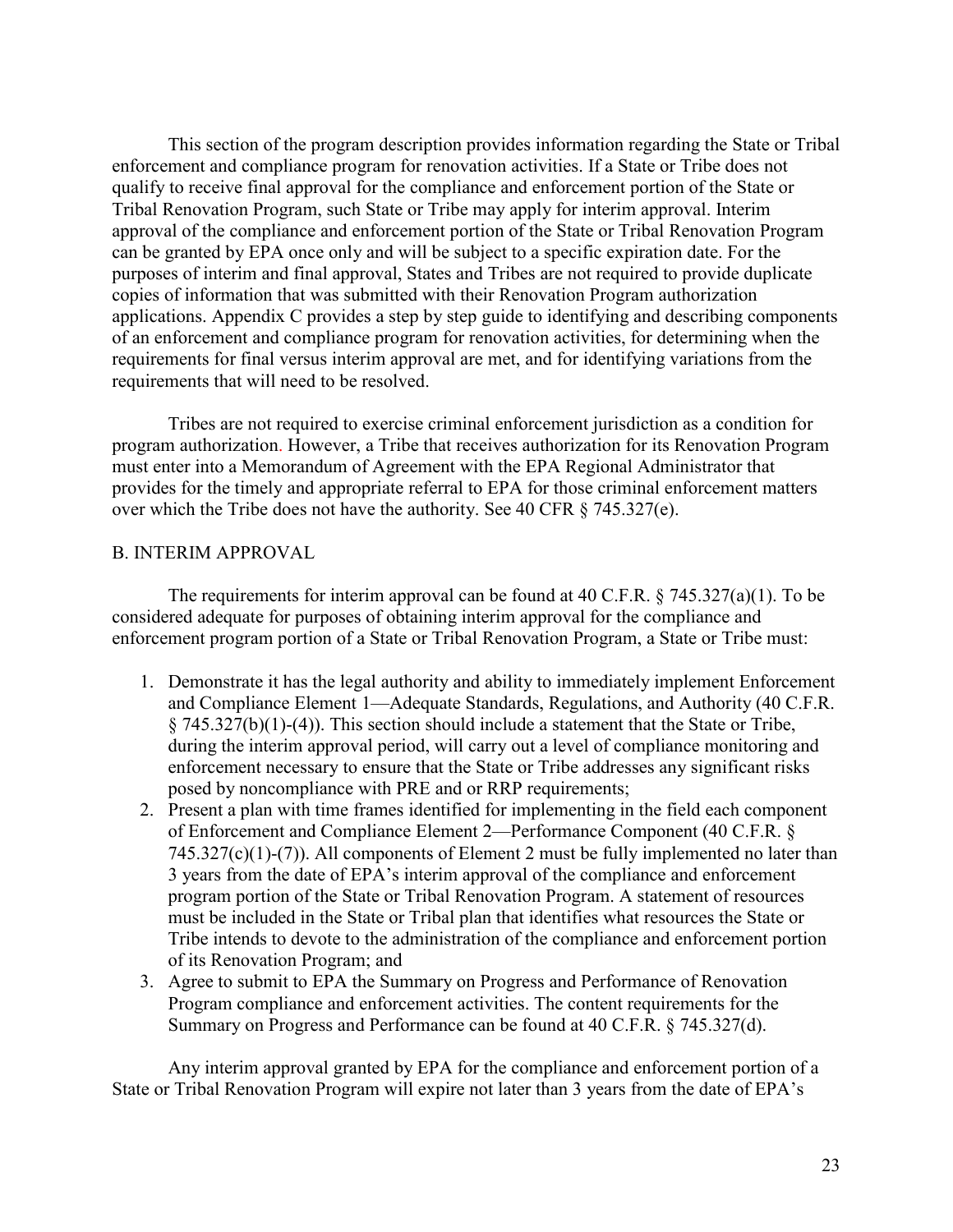interim approval. One hundred and eighty days before this expiration date, a State or Tribe must apply to EPA for final approval. Final approval will be given to any State or Tribe that has in place all three elements described above. If a State or Tribe does not receive final approval for the compliance and enforcement portion of a State or Tribal Renovation Program, by the date 3 years after the date of EPA's interim approval, the Administrator or his or her designee will, by such date, initiate the process to withdraw authorization of the State or Tribal program as specified at 40 C.F.R. § 745.324(i).

#### C. FINAL APPROVAL

Final approval of the compliance and enforcement program portion of a State or Tribal Renovation Program can be granted by EPA either through the Section 404 application process described at 40 C.F.R. § 745.324(a) or, for States or Tribes that previously received interim approval as described above, through a separate application addressing only the compliance and enforcement portion of a State or Tribal Renovation Program as described in 40 C.F.R. § 745.327(a)(2).

In order for the compliance and enforcement program portion of a State or Tribal Renovation Program to be considered adequate for final approval through the Section 404 application described at 40 C.F.R. § 745.324(a), a State or Tribe must in its application:

- 1. Demonstrate that it has the legal authority and ability to immediately implement the components of the Enforcement and Compliance Element 1—Adequate Standards, Regulations, and Authority; and Enforcement and Compliance Element 2—Performance Component;
- 2. Submit a statement that identifies the resources (e.g. fiscal and personnel) that the State or Tribe intends to devote to the administration of the State or Tribal renovation compliance and enforcement program; and
- 3. Agree to submit to EPA the Summary on Progress and Performance of renovation compliance and enforcement activities pursuant to 40 C.F.R. § 745.327(d).

For States or Tribes that previously received interim approval to receive final approval, a State or Tribe must in its application:

- 1. Demonstrate that it has the legal authority and ability to immediately implement the components of the Enforcement and Compliance Element 1—Adequate Standards, Regulations, and Authority; and Enforcement and Compliance Element 2—Performance Component;
- 2. Submit a statement that identifies the resources (e.g. fiscal and personnel) that will be devoted by the State or Tribe to the administration of the State or Tribal, renovation compliance and enforcement program;
- 3. Agree to submit to EPA the Summary on Progress and Performance of renovation compliance and enforcement activities; and
- 4. To the extent not previously submitted as part of the application process, submit copies of all applicable State or Tribal statutes, regulations, standards, and other material that provide the State or Tribe with authority to administer and enforce the renovation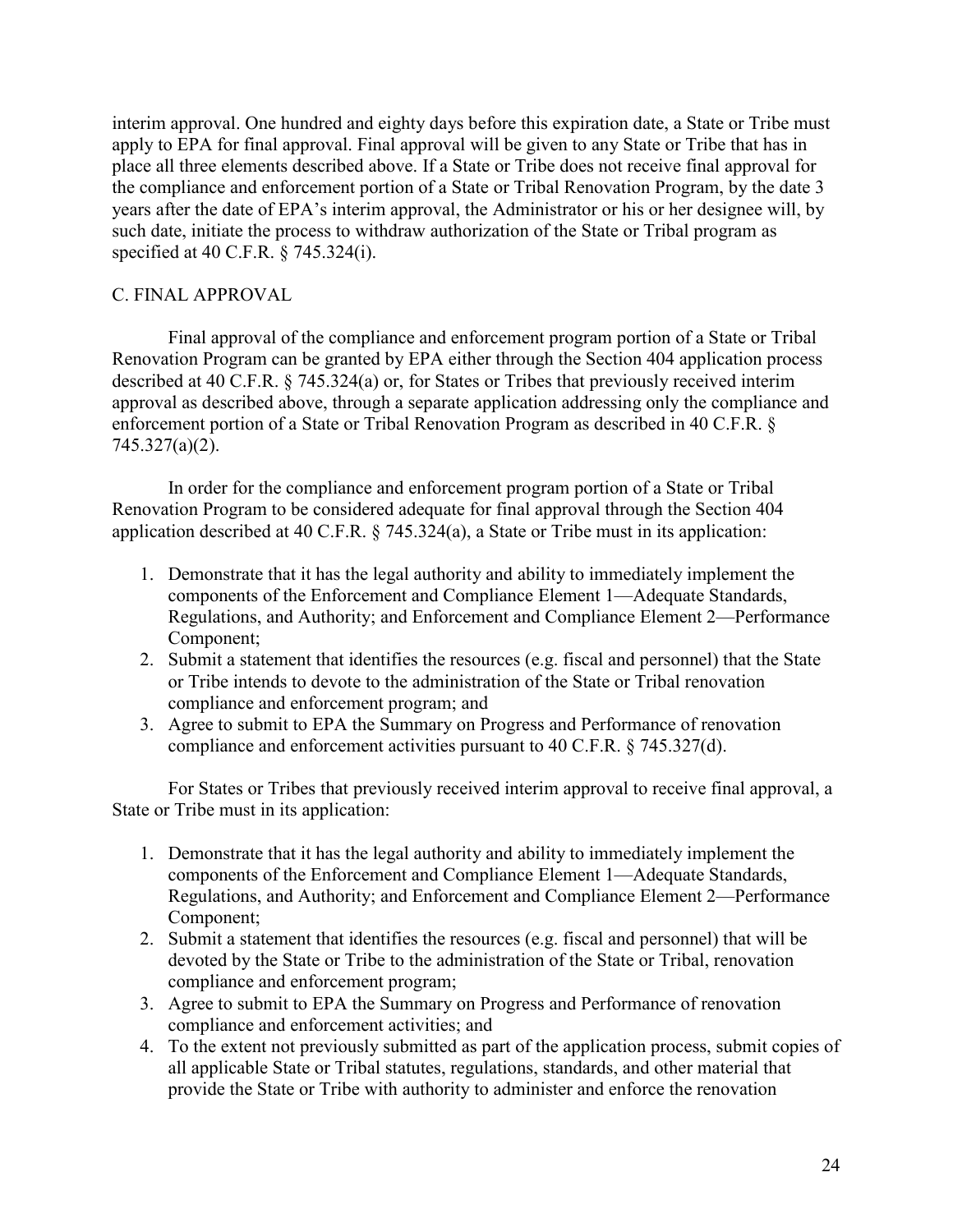compliance and enforcement program, and copies of the policies, certifications, plans, reports, and any other documents that demonstrate that the program meets the requirements established at 40 C.F.R. § 745.327(b) and (c) for compliance and enforcement program approval.

D. ENFORCEMENT AND COMPLIANCE ELEMENT 1 – ADEQUATE STANDARDS, REGULATIONS AND AUTHORITY

The regulatory requirements for Element 1 can be found at 40 C.F.R. § 745.327(b). At a minimum, a renovation compliance and enforcement program must include components 1-4 discussed below.

- 1. *Renovation Requirements*. 40 C.F.R. § 745.327(b). State or Tribal renovation compliance and enforcement programs will be considered adequate if the State or Tribe demonstrates, in its application at Section 745.324(b)(2), that it has established a program that contains all of the elements specified in 40 C.F.R. § 745.326.
- 2. *Authority to Enter*. 40 C.F.R. § 745.327(b)(2). State or Tribal officials must be able to enter, through consent, warrant, or other authority, premises or facilities where leadbased paint violations may occur for purposes of conducting inspections. State or Tribal officials must also have authority to enter a training program's place of business, and a renovation firm's place of business or work site. Finally, State or Tribal officials must have authority to take samples and review records as part of the inspection process.
- 3. *Flexible Remedies*. 40 C.F.R. § 745.327(b)(3). State or Tribal renovation compliance and enforcement programs must provide for a diverse and flexible array of enforcement authorities and remedies. These authorities and remedies must be reflected in an enforcement response policy, and include the following:
	- (a). Authority to issue Warning Letters, Notices of Noncompliance, Notices of Violation, or the equivalent;
	- (b). Authority to assess administrative or civil fines, including a maximum penalty authority for any violation in an amount no less than \$5,000 per violation per day;
	- (c). Authority to assess the maximum penalties or fines for each instance of violation and, if the violation is continuous, the authority to assess penalties or fines up to the maximum amount for each day of violation, with all penalties assessed or collected being appropriate for the violation after consideration of factors as the State or Tribe determine to be relevant, including the size or viability of the business, enforcement history, risks to human health or the environment posed by the violation, and other similar factors;
	- (d). Authority to commence an administrative proceeding or to sue in courts of competent jurisdiction to recover penalties;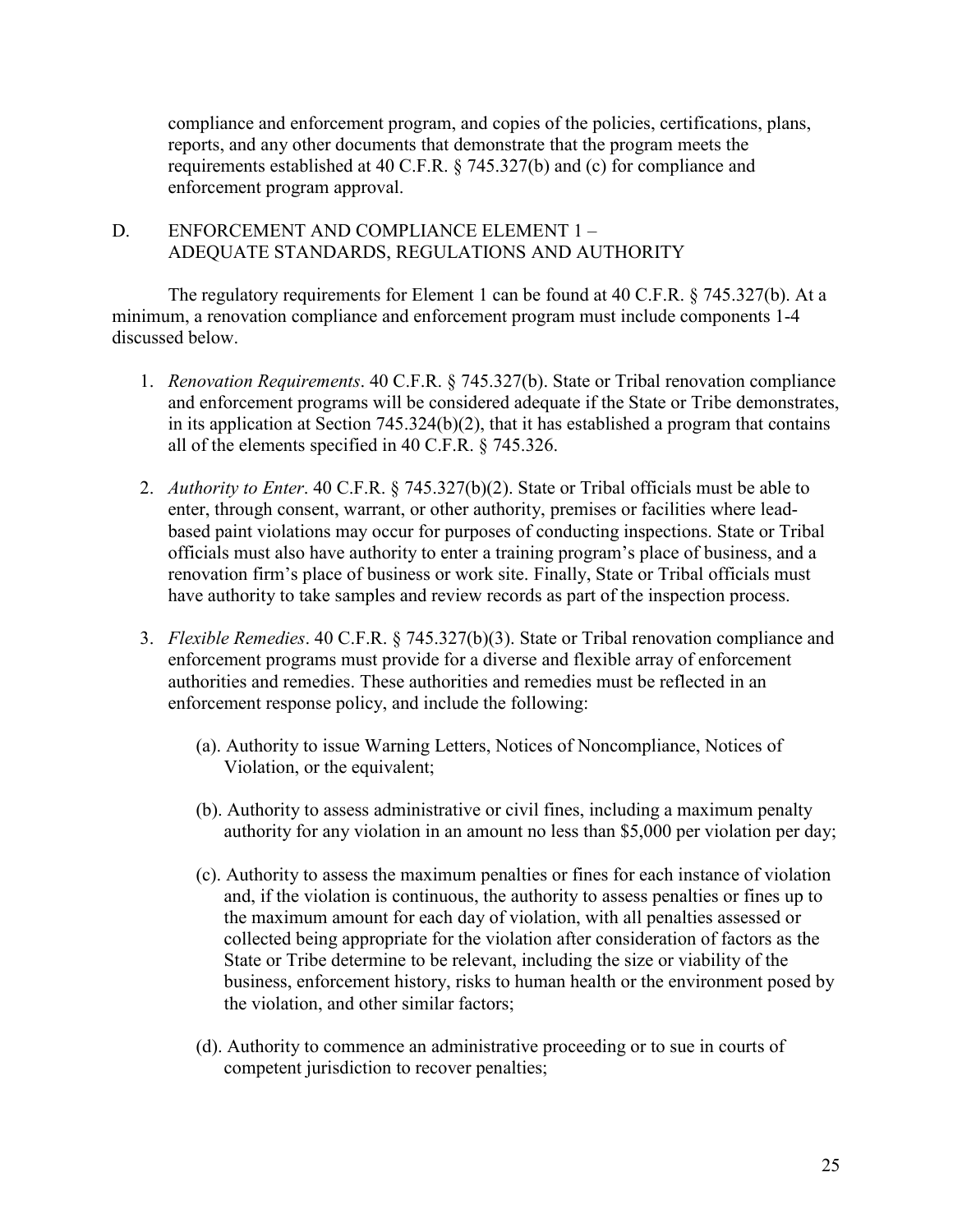- (e). Authority to suspend, revoke, or modify the accreditation of any training provider or the certification of any individual or firm;
- (f). Authority to commence an administrative proceeding or to sue in courts of competent jurisdiction to enjoin any threatened or continuing violation of any program requirement, without the necessity of a prior suspension or revocation of a trainer's accreditation or a firm's or individual's certification; and
- (g). Authority to apply criminal sanctions, including recovering fines; and Authority to enforce its authorized program using a burden of proof standard, including the degree of knowledge or intent of the respondent that is no greater than it is for EPA under TSCA.
- 4. *Adequate Resources.* 40 C.F.R. § 745.327(b)(4). An application must include a statement identifying the resources (fiscal and personnel) that will be devoted to the compliance and enforcement program. These requirements are also described in detail on page 46 of Appendix C.
- E. ENFORCEMENT AND COMPLIANCE ELEMENT 2 PERFORMANCE COMPONENT

For final approval of a State or Tribal renovation compliance and enforcement program, the program must include the components set forth below. (See 40 C.F.R. § 745.327(c)). For purposes of reviewing an application for a State or Tribal renovation compliance and enforcement program, these components can be documented to EPA through submission of the applicable State or Tribal standards and documents associated with each element.

- 1. *Training.*
- 2. *Compliance assistance.*
- 3. *Sampling techniques*. (This is not required for PRE only applications)
- 4. *Tracking renovation tips and complaints*.
- 5. *Targeting renovation inspections.*
- 6. *Follow-up to renovation inspection reports*.
- 7. *Renovation compliance monitoring and enforcement.*

These requirements are described in detail in 40 C.F.R 745.327(c) and on page 52 of appendix C.

### F. ENFORCEMENT AND COMPLIANCE ELEMENT 3 – SUMMARY ON PROGRESS AND PERFORMANCE

A State or Tribal renovation compliance and enforcement program must agree to submit a Summary on Progress and Performance report, which summaries the results of implementing the renovation compliance and enforcement program. See 40 C.F.R. § 745.327 (d). This report is not required at the time of application but in subsequent years. This State or Tribal summary is a component of the report required at 40 C.F.R. § 745.324(h). The written summary must be provided to the Regional Administrator for the EPA Region in which the State or Tribe is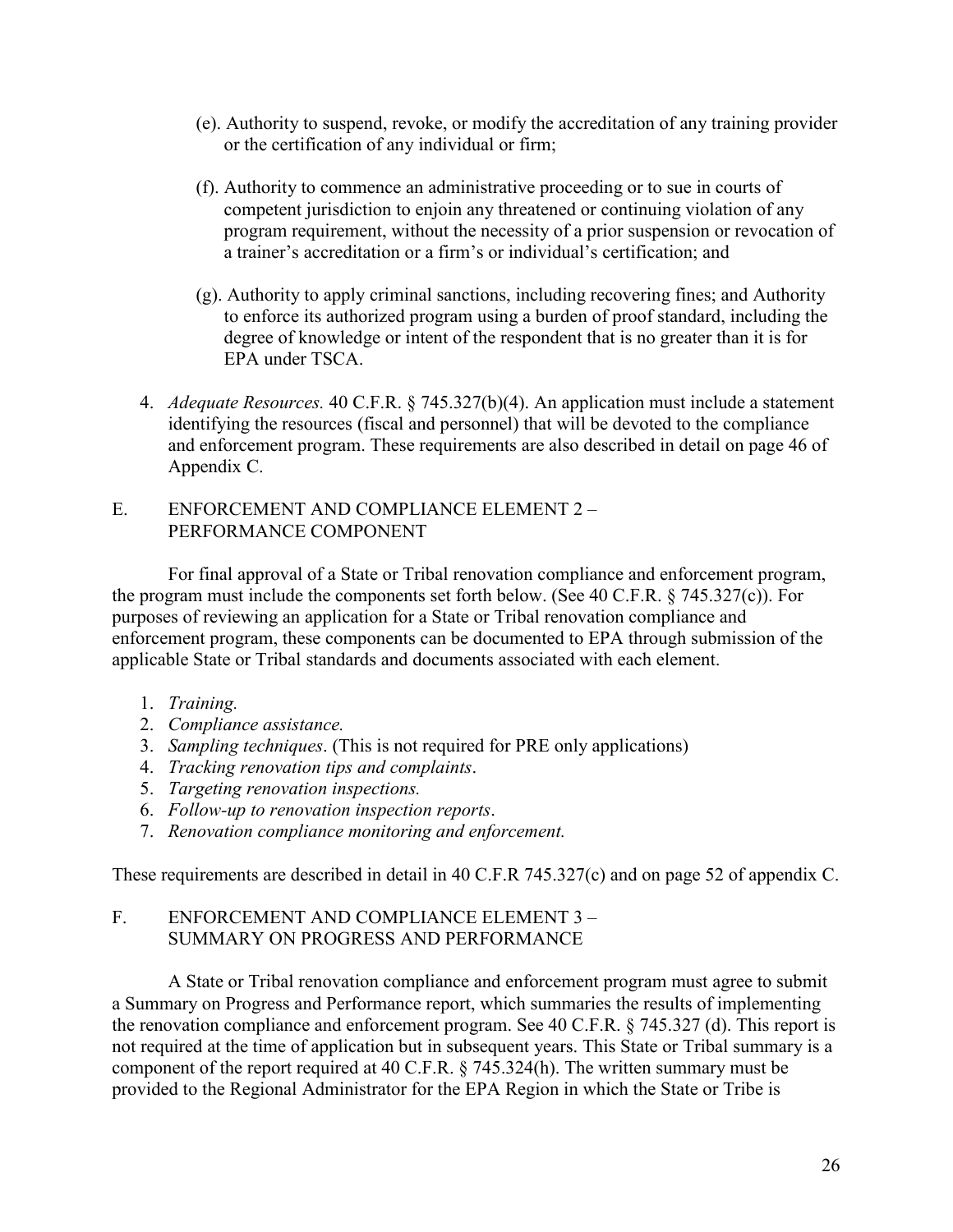located. The report must include a summary of the scope of the regulated community within the State or Tribe (which would include the number of individuals and firms certified in lead-based activities and the number of training programs accredited), the inspections conducted, enforcement actions taken, compliance assistance provided, and the level of resources committed by the State or Tribe to these activities and any other lead-based paint administrative and compliance or enforcement activities.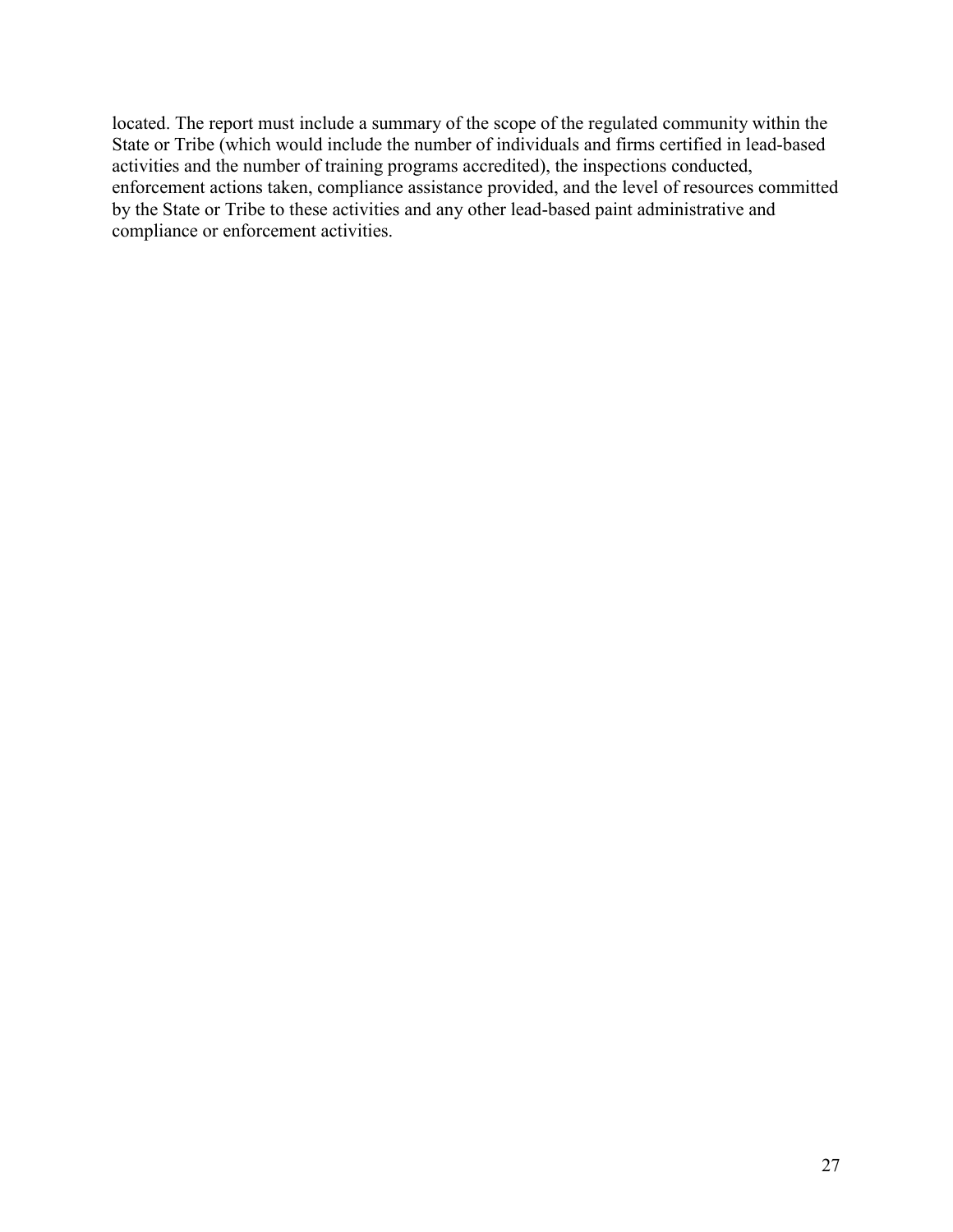# STATE OR TRIBAL PROGRAM AUTHORIZATION APPLICATION

*TSCA Section 402/404 Lead-Based Paint Renovation Program U.S. Environmental Protection Agency*

> $\overline{\phantom{a}}$  , where  $\overline{\phantom{a}}$ State/Tribe/Territory

| Applying for (circle one or both):                           |                                                                                                                                                                                                                                                                                                    |
|--------------------------------------------------------------|----------------------------------------------------------------------------------------------------------------------------------------------------------------------------------------------------------------------------------------------------------------------------------------------------|
| Pre-Renovation Education                                     | Renovation, Repair, and Painting                                                                                                                                                                                                                                                                   |
|                                                              |                                                                                                                                                                                                                                                                                                    |
|                                                              |                                                                                                                                                                                                                                                                                                    |
|                                                              |                                                                                                                                                                                                                                                                                                    |
|                                                              |                                                                                                                                                                                                                                                                                                    |
|                                                              | ,我们也不能在这里的时候,我们也不能在这里的时候,我们也不能会在这里的时候,我们也不能会在这里的时候,我们也不能会在这里的时候,我们也不能会在这里的时候,我们也                                                                                                                                                                                                                   |
| Phone: $\qquad \qquad$                                       |                                                                                                                                                                                                                                                                                                    |
|                                                              |                                                                                                                                                                                                                                                                                                    |
|                                                              |                                                                                                                                                                                                                                                                                                    |
|                                                              | The following documents (with a check mark) are included, in order, with this application.                                                                                                                                                                                                         |
| A summary of the State or Tribal program;                    |                                                                                                                                                                                                                                                                                                    |
| A transmittal letter from the Governor or Tribal equivalent; |                                                                                                                                                                                                                                                                                                    |
|                                                              | An Attorney General or Tribal equivalent's statement that the State's or Tribe's laws and<br>regulations provide the necessary legal authority to administer and enforce this program;                                                                                                             |
| protective as the Federal Program);                          | A program description, including an enforcement and compliance program description and, for<br>any Tribe, documentation that the Tribe is eligible for Treatment as a State (This must include an<br>analysis comparing the program to the Federal Program and demonstrating how the program is as |
|                                                              | Copies of all applicable State or Tribal statutes and regulations; and                                                                                                                                                                                                                             |
|                                                              | OPTIONAL. For States Only: A certification, signed by the Governor, that the State<br>program meets the criteria established for program certification (40 C.F.R. § 745.324(d))                                                                                                                    |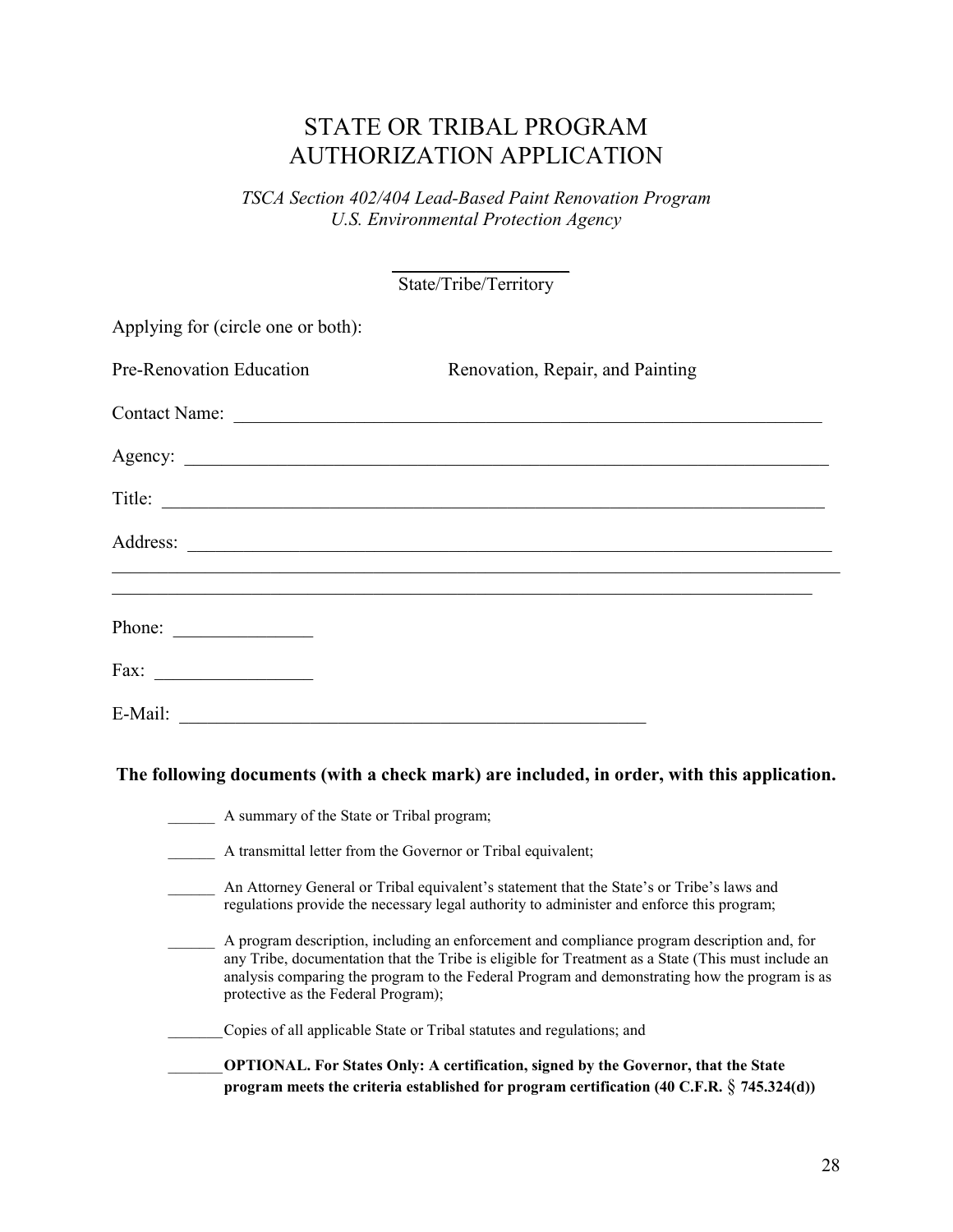# **APPENDIX A**

# **AUTHORIZATION CHECKLIST FOR RRP & PRE**

- $\Box$  Name of responsible agency.
- $\Box$  Point of contact name and contact information.
- $\Box$  Primary Agency designation (where applicable).
- $\Box$  Roles & responsibilities of each participating agency (where applicable), and how coordination will be addressed.
- $\Box$  Program Elements
	- 1) Procedures & requirements for the distribution of lead hazard information to owners, occupants, parents and guardians of target housing and child-occupied facilities, before renovation for compensation, that include:
		- (a) clear standards that trigger information distribution requirements;
		- (b) procedures for distributing lead hazard information to owners, occupants, parents and guardians; and
		- (c) a requirement that the pamphlet Renovate Right or an EPA approved substitute be provided.
	- 2.1) Procedures & requirements for the accreditation of Renovator and Dust Sampling Technician<sup>[1](#page-28-0)</sup> training programs that include:
		- (a) curriculum requirements;
		- (b) training hour requirements;
		- (c) hands-on training requirements;
		- (d) trainee competency & proficiency requirements;
		- (e) requirements for training program quality control;
		- (f) procedures for the reaccreditation of training programs; and
		- (g) procedures for the oversight of training programs.
		- **or**
	- 2.2) Procedures and regulations, for the purposes of certification, for the acceptance of training offered by an accredited training provider in a State authorized by EPA.
	- 3) Procedures & requirements for the certification of individuals and/or firms that:
		- (a) ensure Renovator and Dust Sampling Technician training by accredited training programs;

<span id="page-28-0"></span> $<sup>1</sup>$  If a State or Tribal program can demonstrate that it is as protective as the Federal program without requirements</sup> for a Dust Sampling Technician, *e.g.*, a State or Tribe has requirements for Certified Inspectors or Certified Risk Assessors to do clearance sampling, the State or Tribe program may be authorized without requirements for a Dust Sampling Technician discipline.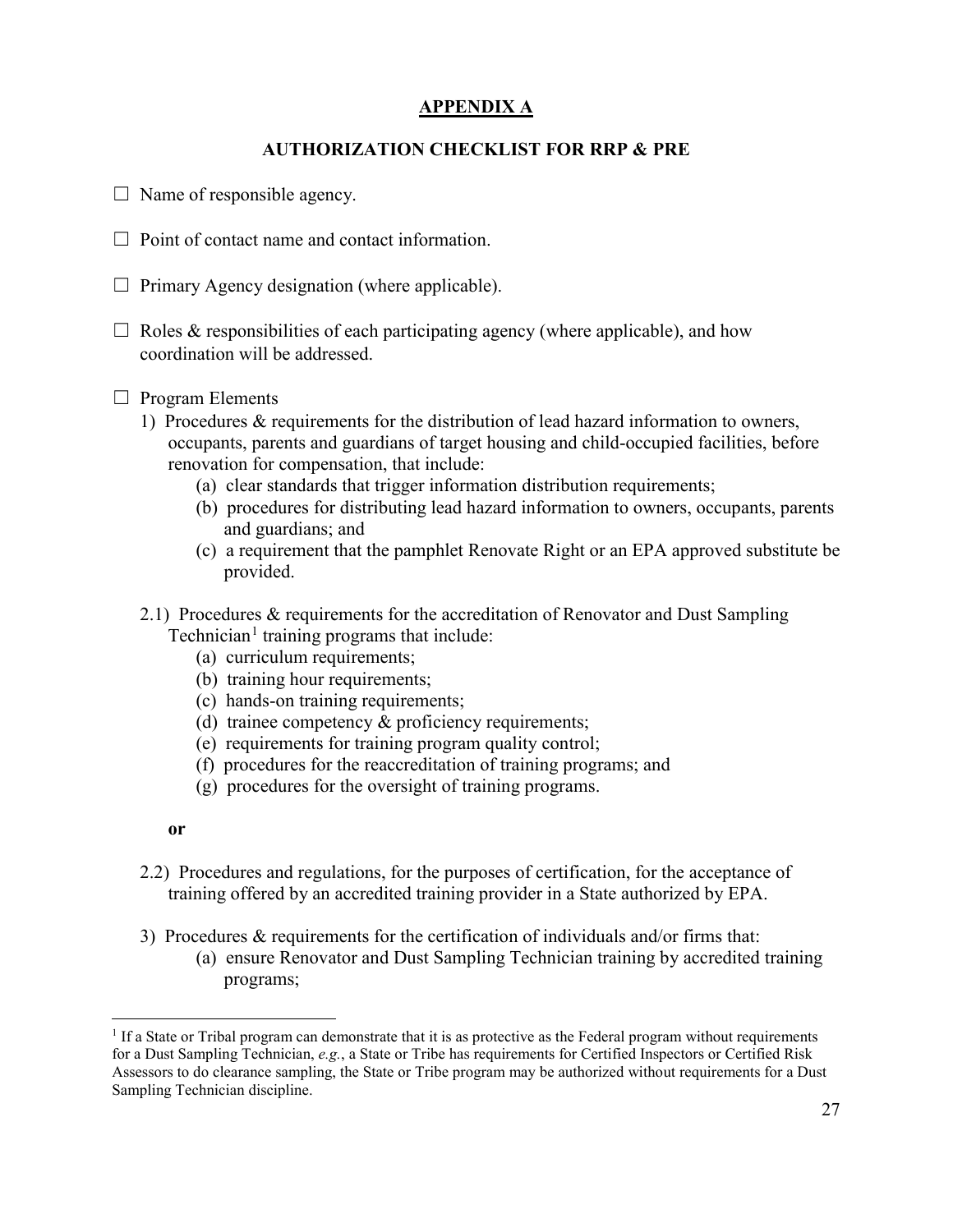- (b) stipulate appropriate education or experience qualifications;
- (c) establish procedures for recertification;
- (d) require conduct in accordance with State or Tribal work practice standards; and
- (e) establish procedures for suspension, revocation or modification.
- 4) Requirements that all renovations be conducted by appropriately certified contractors using properly trained individuals.
- 5) Procedures & requirements for the certification of Renovators and Dust Sampling Technicians that:
	- (a) ensure training by accredited training programs;
	- (b) establish procedures for recertification;
	- (c) require conduct in accordance with State or Tribal work practice standards; and
	- (d) establish procedures for suspension, revocation or modification.
- 6) Work practice standards for Renovations that include:
	- (a) lead safe work practices; and
		- 1. prohibited practices
		- 2. containment
		- 3. cleaning
		- 4. cleaning verification
		- 5. waste transportation and disposal
	- (b) record keeping.
- 7) Adequate infrastructure/capacity to effectively carryout a program.
- 8) An analysis of the submitted program that compares the program to the Federal Program, and which demonstrates how it is "at least as protective" as the Federal Program.
- 9) Demonstration of Adequate Enforcement Procedures (for final approval) (if applying for interim approval follow the check list below)

Each of the following enforcement elements (including copies of all relevant policies, certifications, plans, reports or other supporting materials):

- (a) A statement of resources which identifies what resources will be devoted to administering compliance and enforcement components of the program.
- (b) A commitment to submit to EPA the required Summary on Progress and Performance.
- (c) A demonstration of legal authority and ability to immediately implement the following:
	- 1. authority to enforce procedures and requirements for pre-renovation notification activities;
	- 2. authority to enforce the accreditation of training programs;
	- 3. authority to enforce the certification of Renovators & Dust Sampling Technicians;
	- 4. authority to enforce the adopted work practice standards;
	- 5. authority to enforce the certification of Renovation Firms;
	- 6. authority to enter premises for inspection purposes;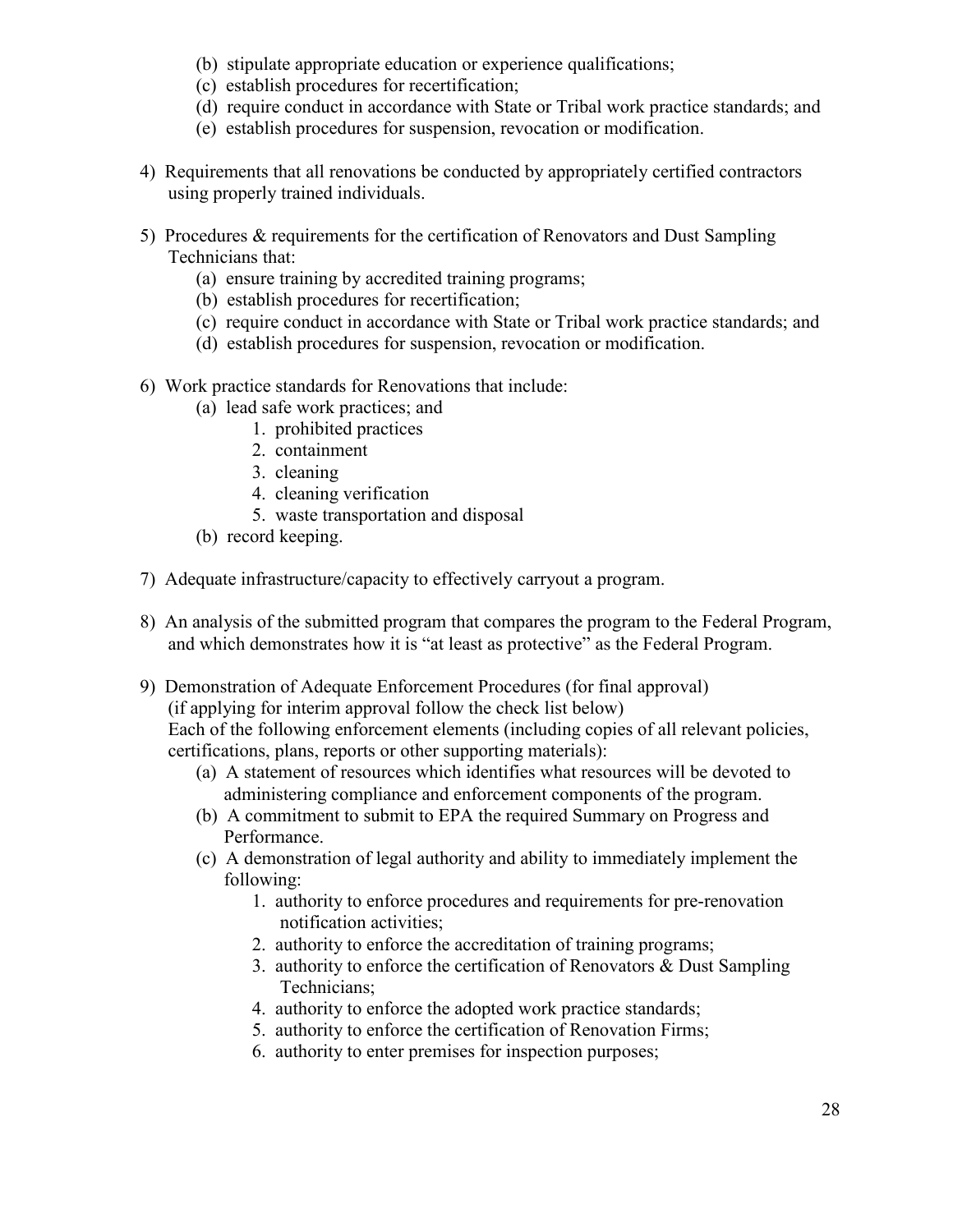- 7. authority to engage flexible remedies that includes warning letters, administrative and civil actions (all applicants) and criminal actions (excluding Tribes)
- (d) A training program for enforcement officers and enforcement personnel.
- (e) A compliance assistance program for the public and regulated community.
- (f) An ability to react to tips and complaints.
- (g) An ability to target inspections.
- (h) An ability to implement a compliance monitoring and enforcement program that ensures the correction of violations.

# **ADDITIONAL APPLICATION REQUIREMENTS SPECIFIC TO INDIAN TRIBES**

- $\Box$  A map, legal description, or other information sufficient to identify the geographical extent of the territory over which the tribe exercises jurisdiction.
- $\Box$  A demonstration that the Tribe:<sup>[2](#page-30-0)</sup>
	- (1) is recognized by the Secretary of the Interior;
	- (2) has an existing government exercising substantial governmental duties and powers;
	- (3) has adequate civil regulatory jurisdiction over the subject matter and entities regulated; and
	- (4) is reasonably expected to be capable of administering the Federal Program for which it is seeking authorization.
- $\Box$  If the Tribal legal certification is submitted by an independent attorney, the certification must include an assertion that the attorney has the authority to represent the Tribe for this purpose.

# **REQUIREMENTS APPLICABLE TO INTERIM APPROVAL STATUS**

- Interim approval of the compliance and enforcement program portion of the Renovation Program may be granted by EPA only once, and is subject to a specific expiration date.
- Any interim approval granted by EPA for the compliance and enforcement portion of the program must expire no later than 3 years from the date of EPA's interim approval. If the applicant does not receive final approval by this deadline, EPA shall, by that date, initiate the process to withdraw the applicant's authorization.
- $\Box$  In the compliance and enforcement portion of the program description, the applicant must address the following items in its authorization application:
	- (1) Demonstrate that it can immediately implement the compliance and enforcement element of the EPA rule relating to "Standards, Regulations and Authority".
	- (2) Demonstrate that it will carry out compliance and enforcement activities to address significant risks posed by noncompliance with renovation requirements.

<span id="page-30-0"></span><sup>&</sup>lt;sup>2</sup> If EPA has previously determined that a Tribe has demonstrated (1) and (2), only (3) and (4) are required.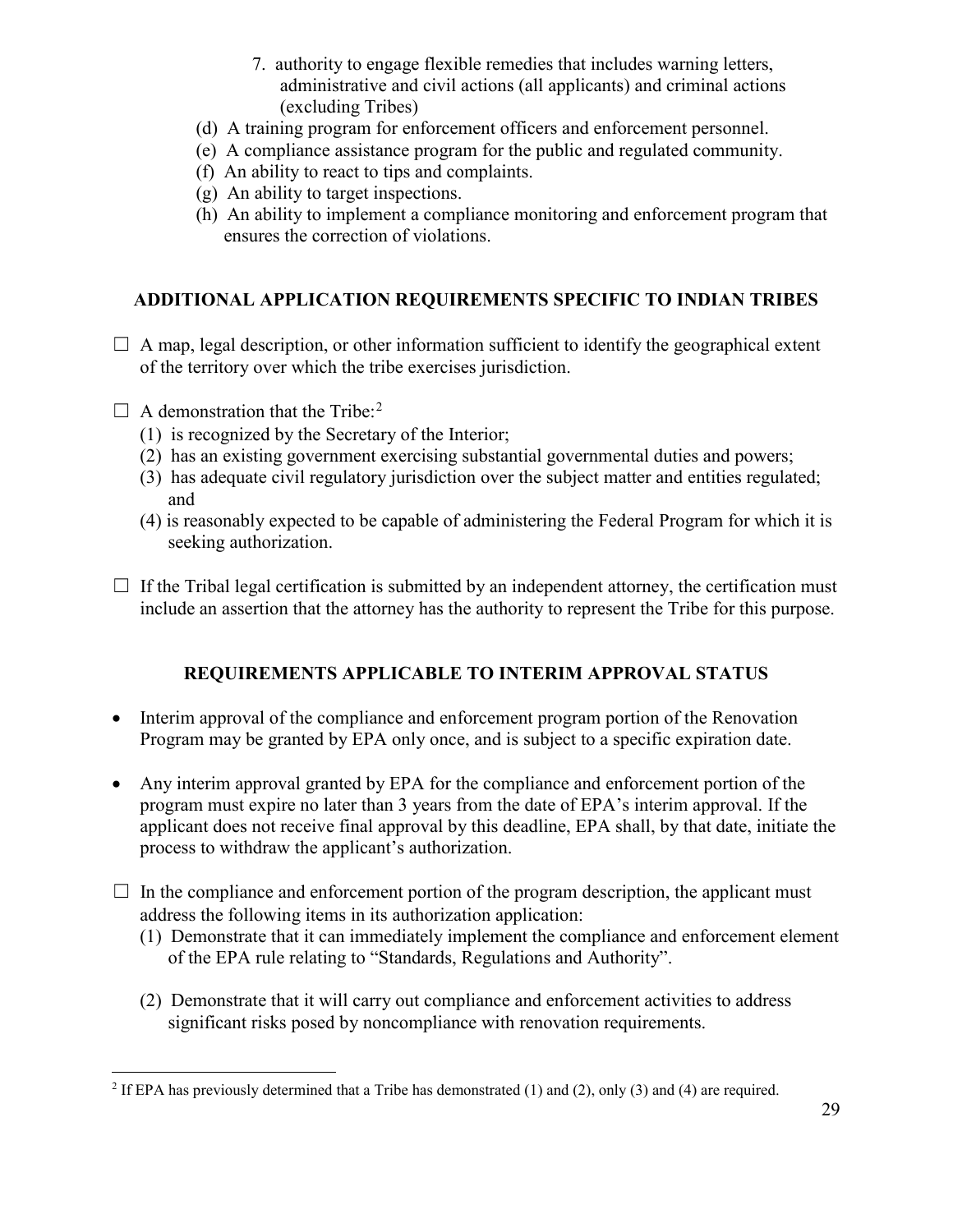- (3) Present a plan for implementing the compliance and enforcement element of the EPA rule relating to "performance" within 3 years.
- (4) Submit a statement of resources that will be devoted to the administration of the compliance and enforcement program.
- (5) Agree to submit to EPA the Summary on Progress and Performance (annually).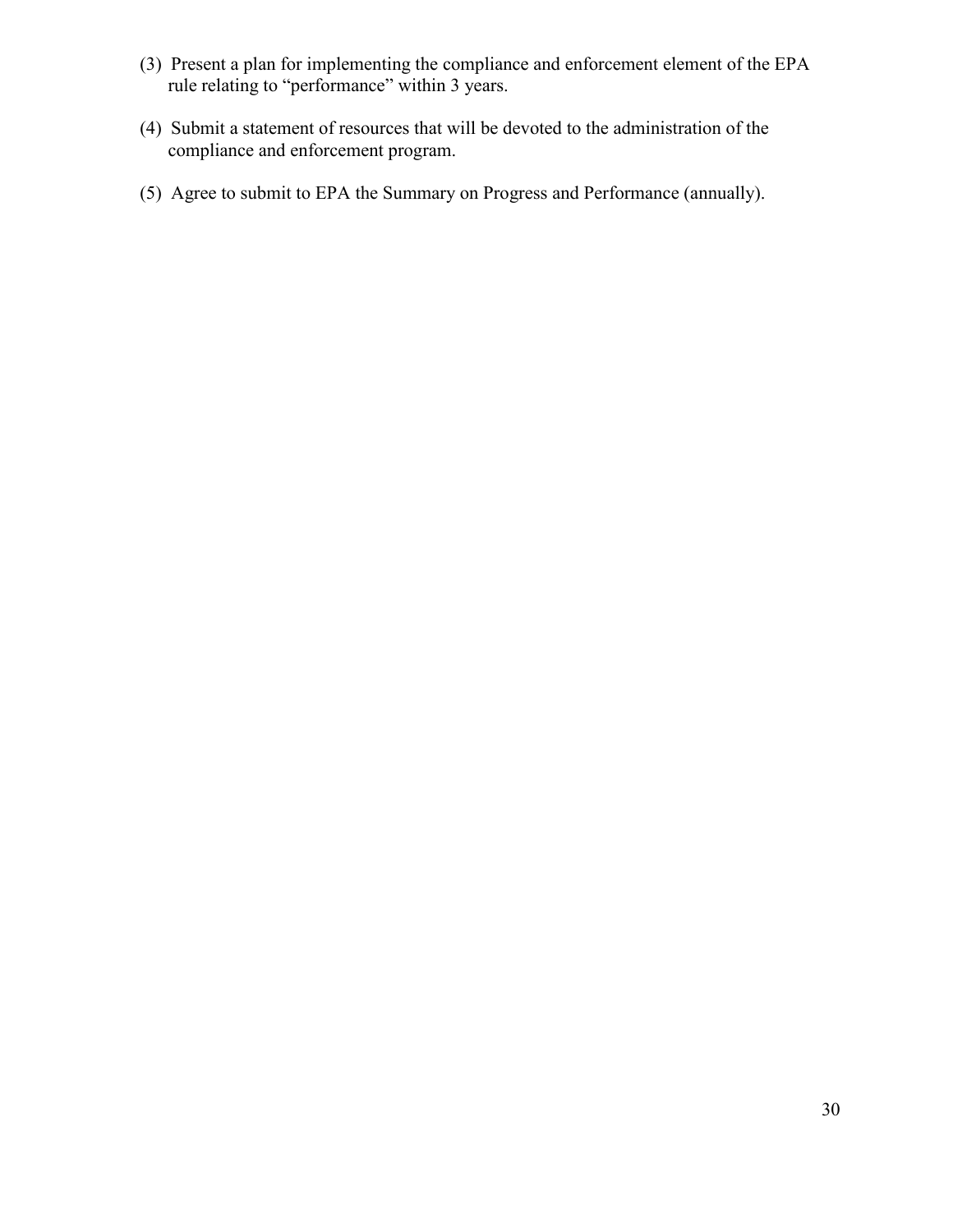# **APPENDIX B**

# **SELECT TERMS & DEFINITIONS**

The terms defined below are necessary for a basic understanding of the Federal program. For a complete listing of all key definitions, readers must refer to 40 C.F.R. § 745, subpart E, L and Q, as well as in TSCA sections 401 and 402.

*Accredited training program* (745.223) means a training program that has been accredited by EPA pursuant to 745.225 to provide training for individuals engaged in lead-based paint activities and renovation.

*Certified firm* (745.83, 745.223) means a company, partnership, corporation, sole proprietorship or individual doing business, association, or other business entity; a Federal, State, Tribal or local government agency; or a nonprofit organization. A certified firm is a firm that performs lead-based paint activities or renovation, repair and painting activities to which EPA has issued a certificate of approval pursuant to 745.89 or 745.226(f).

*Cleaning verification card* (745.83) means a card developed and distributed, or otherwise approved, by EPA for the purpose of determining, through comparison of wet and dry disposable cleaning cloths with the card, whether post-renovation cleaning has been properly completed.

*Certified inspector* (745.223) means an individual who has been trained by an accredited training program, as defined by this section, and certified by EPA pursuant to §745.226 to conduct inspections. A certified inspector also samples for the presence of lead in dust and soil for the purposes of abatement clearance testing.

*Certified risk assessor* (745.223) means an individual who has been trained by an accredited training program, as defined by this section, and certified by EPA pursuant to §745.226 to conduct risk assessments. A risk assessor also samples for the presence of lead in dust and soil for the purposes of abatement clearance testing.

*Child-occupied facility* (745.83) means a building, or portion of a building, constructed prior to 1978, visited regularly by the same child, under 6 years of age, on at least two different days within any week (Sunday through Saturday period), provided that each day's visit lasts at least 3 hours and the combined weekly visits last at least 6 hours, and the combined annual visits last at least 60 hours. Child-occupied facilities may include, but are not limited to, day care centers, preschools and kindergarten classrooms. Child-occupied facilities may be located in target housing or in public or commercial buildings. With respect to common areas in public or commercial buildings that contain child-occupied facilities, the child-occupied facility encompasses only those common areas that are routinely used by children under age 6, such as restrooms and cafeterias. Common areas that children under age 6 only pass through, such as hallways, stairways, and garages are not included. In addition, with respect to exteriors of public or commercial buildings that contain child-occupied facilities, the child-occupied facility encompasses only the exterior sides of the building that are immediately adjacent to the child-occupied facility or the common areas routinely used by children under age 6.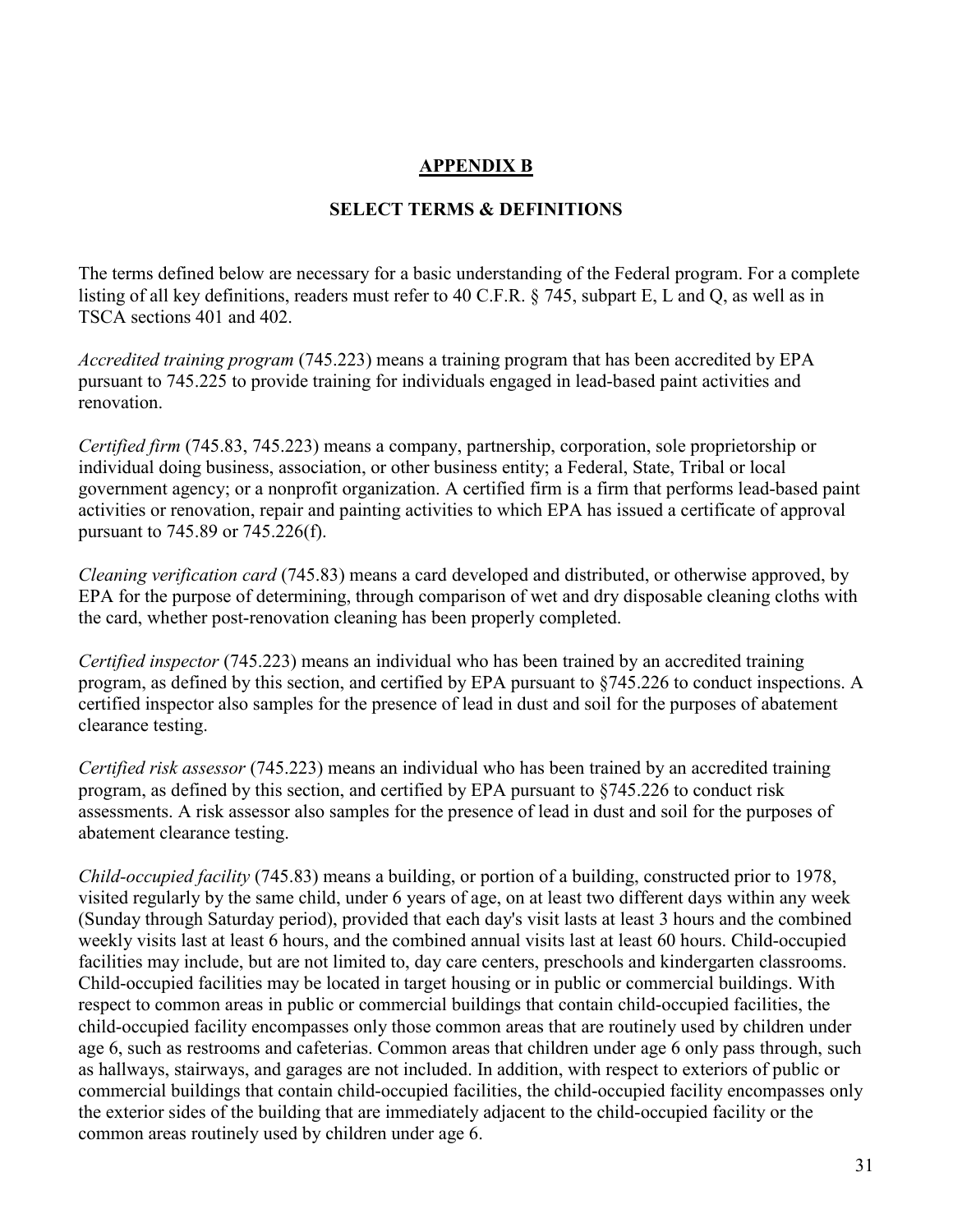*Common Area* (745.223) means a portion of a building that is generally accessible to all occupants. Such an area may include, but is not limited to, hallways, stairways, laundry and recreational rooms, playgrounds, community center, garages, and boundary fences.

*Component or Building Component* (745.83) means specific design or structural elements or fixtures of a building or residential dwelling that are distinguished from each other by form, function, and location. These include, but are not limited to, interior components such as: Ceilings, crown molding, walls, chair rails, doors, door trim, floors, fireplaces, radiators and other heating units, shelves, shelf supports, stair treads, stair risers, stair stringers, newel posts, railing caps, balustrades, windows and trim (including sashes, window heads, jambs, sills or stools and troughs), built in cabinets, columns, beams, bathroom vanities, counter tops, and air conditioners; and exterior components such as: Painted roofing, chimneys, flashing, gutters and downspouts, ceilings, soffits, fascias, rake boards, cornerboards, bulkheads, doors and door trim, fences, floors, joists, lattice work, railings and railing caps, siding, handrails, stair risers and treads, stair stringers, columns, balustrades, windowsills or stools and troughs, casings, sashes and wells, and air conditioners.

*Dry Disposable Cleaning Cloth* (745.83) means a commercially available dry, electrostatically charged, white disposable cloth designed to be used for cleaning hard surfaces such as uncarpeted floors or counter tops.

*Dust Sampling Technician* (745.90(c), 745.85(c)) is a certified professional who has taken an accredited Dust Sampling Training course and may take dust wipe samples for renovation projects where clearance is required in lieu of cleaning verification as permitted by 745.85(c).

*Dust Sampling Technician Course* (745.225(c)(6)(vii)) must last a minimum of 8 training hours, with a minimum of 2 hours devoted to hands-on training activities. The minimum curriculum requirements are specified at 745.225(d)(7). Hands-on training activities must cover dust sampling methodologies.

*Emergency Renovations* (745.82(b)) are renovation activities that were not planned but result from a sudden, unexpected event (such as non-routine failures of equipment) that, if not immediately attended to, presents a safety or public health hazard, or threatens equipment and/or property with significant damage. Interim controls performed in response to an elevated blood lead level in a resident child are also emergency renovations.

*HEPA Vacuum* (745.83) means a vacuum cleaner which has been designed with a high-efficiency particulate air (HEPA) filter as the last filtration stage. A HEPA filter is a filter that is capable of capturing particles of 0.3 microns with 99.97% efficiency. The vacuum cleaner must be designed so that all the air drawn into the machine is expelled through the HEPA filter with none of the air leaking past it.

*Indian Country* (745.323) means (1) all land within the limits of any American Indian reservation under the jurisdiction of the U.S. government, notwithstanding the issuance of any patent, and including rightsof-way running throughout the reservation; (2) all dependent Indian communities within the borders of the United States whether within the original or subsequently acquired territory thereof, and whether within or outside the limits of a State; and (3) all Indian allotments, the Indian titles which have not been extinguished, including rights-of-way running through the same.

*Indian Tribe (or Tribe)* (745.323) means any Indian Tribe, band, nation, or community recognized by the Secretary of the Interior and exercising substantial governmental duties and powers.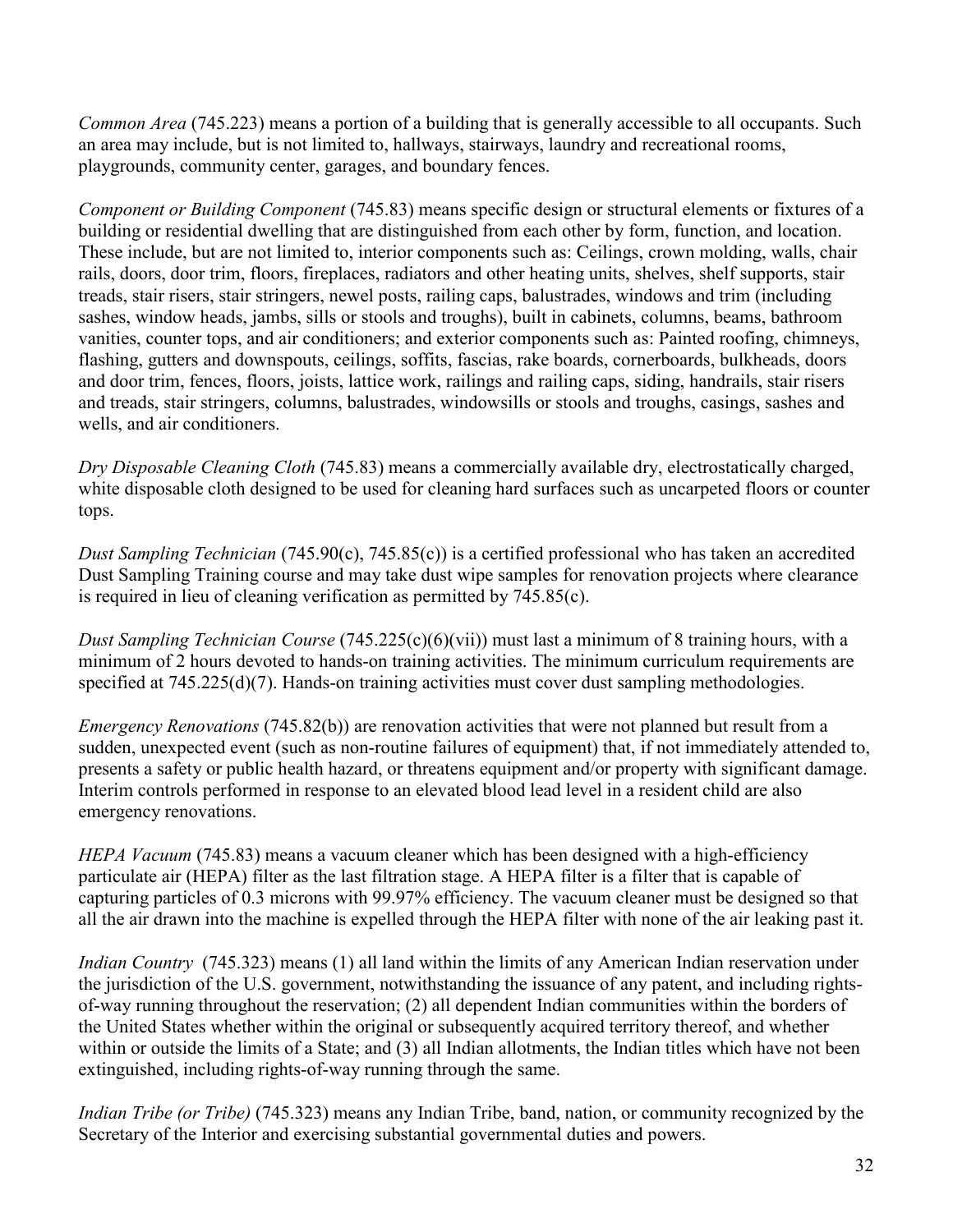*Interim Controls* (745.83) means a set of measures designed to temporarily reduce human exposure or likely exposure to lead-based paint hazards, including specialized cleaning, repairs, maintenance, painting, temporary containment, ongoing monitoring of lead-based paint hazards or potential hazards, and the establishment and operation of management and resident education programs.

*Lead-based paint* (15 U.S.C. § 2681(9), 40 CFR § 745.103) means paint or other surface coatings that contain lead equal to or in excess of 1.0 milligram per square centimeter or 0.5 percent by weight.

*Minor repair & maintenance activities* (745.83) are activities, including minor heating, ventilation or air conditioning work, electrical work, and plumbing, that disrupt 6 square feet or less of painted surface per room for interior activities or 20 square feet or less of painted surface for exterior activities where none of the work practices prohibited or restricted by  $\S745.85(a)(3)$  are used and where the work does not involve window replacement or demolition of painted surface areas. When removing painted components, or portions of painted components, the entire surface area removed is the amount of painted surface disturbed. Jobs, other than emergency renovations, performed in the same room within the same 30 days must be considered the same job for the purpose of determining whether the job is a minor repair and maintenance activity.

*Pamphlet* (745.83) means the EPA pamphlet titled *Renovate Right: Important Lead Hazard Information for Families, Child Care Providers and Schools* developed under section 406(a) of TSCA for use in complying with section 406(b) of TSCA, or any State or Tribal pamphlet approved by EPA pursuant to 40 C.F.R. § 745.326 that is developed for the same purpose. This includes reproductions of the pamphlet when copied in full and without revision or deletion of material from the pamphlet (except for the addition or revision of State or local sources of information). Before December 22, 2008, the term "pamphlet" also means any pamphlet developed by EPA under section 406(a) of TSCA or any State or Tribal pamphlet approved by EPA pursuant to § 745.326.

*Post-renovation cleaning verification* (745.85(b)) means the use of disposable cleaning cloths as specified in 40 C.F.R. § 745.85(b) to wipe the windowsill, uncarpeted floor and countertops of the renovation work area and compare them to a cleaning verification card to determine if the work area has been adequately cleaned.

*Recognized test kit* (745.83) means a commercially available kit recognized by EPA under §745.88 as being capable of allowing a user to determine the presence of lead at levels equal to or in excess of 1.0 milligrams per square centimeter, or more than 0.5% lead by weight, in a paint chip, paint powder, or painted surface.

*Renovation* (745.83) means the modification of any existing structure, or portion thereof, that results in the disturbance of painted surfaces, unless that activity is performed as part of an abatement as defined by this part (40 C.F.R. § 745.223). The term renovation includes (but is not limited to): the removal, modification or repair of painted surfaces or painted components (e.g., modification of painted doors, surface restoration, window repair, surface preparation activity (such as sanding, scraping, or other such activities that may generate paint dust)); the removal of building components (e.g., walls, ceilings, plumbing, windows); weatherization projects (e.g., cutting holes in painted surfaces to install blown-in insulation or to gain access to attics, planing thresholds to install weather-stripping), and interim controls that disturb painted surfaces. A renovation performed for the purpose of converting a building, or part of a building, into target housing or a child-occupied facility is a renovation under this subpart. The term renovation does not include minor repair and maintenance activities.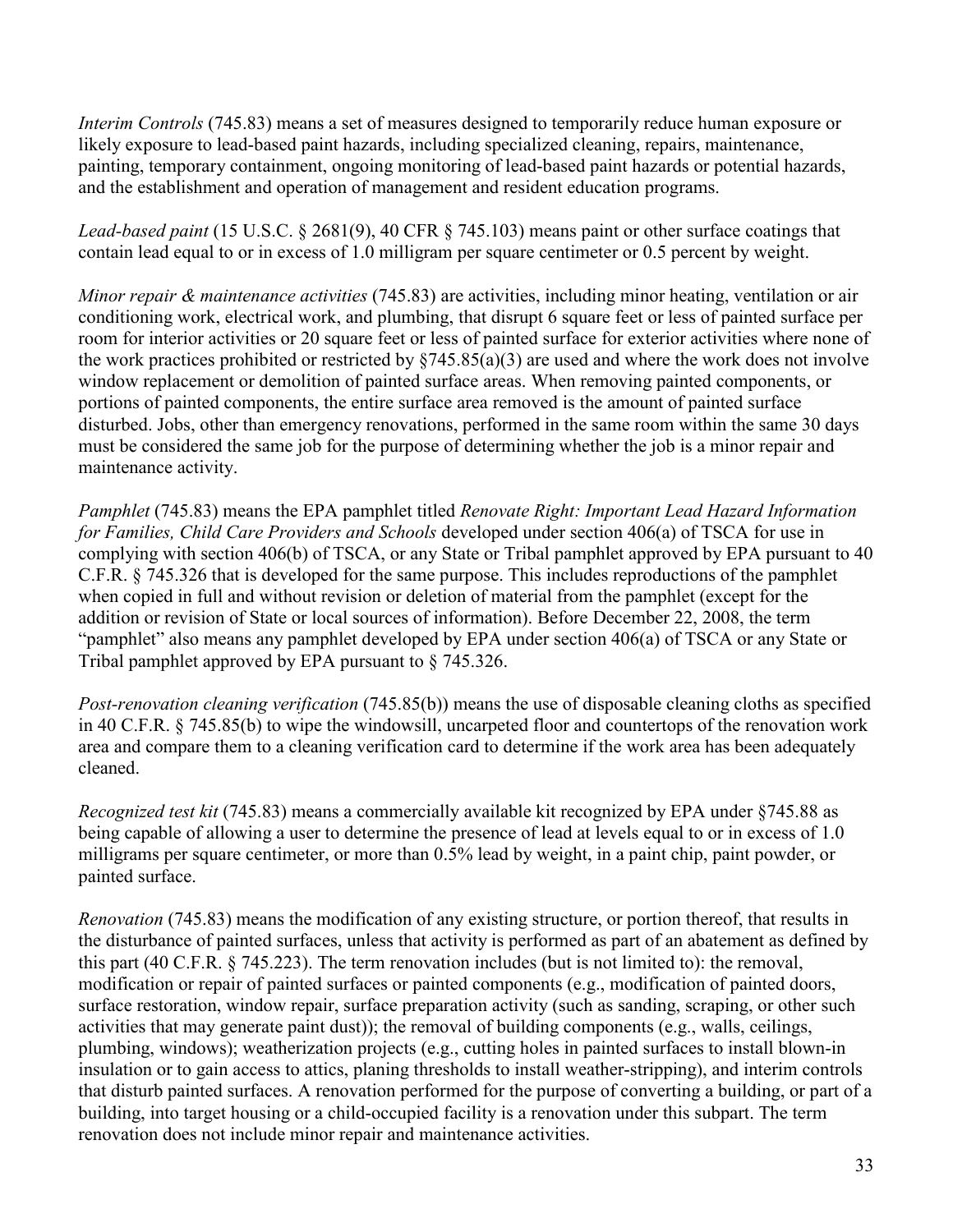*Renovator* (745.83) means an individual who either performs or directs workers who perform renovations. A certified renovator is a renovator who has successfully completed a renovation course accredited by EPA or an EPA-authorized State or Tribal program.

*Renovator Course* (745.225(c)(6)(vi)) must last a minimum of 8 training hours, with a minimum of 2 hours devoted to hands-on training activities. The minimum curriculum requirements are specified at 745.225(d)(6). Hands-on training activities must cover renovation methods that minimize the creation of dust and lead-based paint hazards, interior and exterior containment and cleanup methods, and postrenovation cleaning verification.

*Target housing* (15 U.S.C. § 2681(17)) means any housing constructed prior to 1978, except housing for the elderly or persons with disabilities or any 0-bedroom dwelling (unless any child who is less than 6 years of age resides or is expected to reside in such housing).

*Training hour* (745.83) means at least 50 minutes of actual learning, including, but not limited to, time devoted to lecture, learning activities, small group activities, demonstrations, evaluations, and hands-on experience.

*Wet disposable cleaning cloth* (745.83) means a commercially available, pre-moistened white disposable cloth designed to be used for cleaning hard surfaces such as uncarpeted floors or counter tops.

*Work area* (745.83) means the area that the certified renovator establishes to contain the dust and debris generated by a renovation.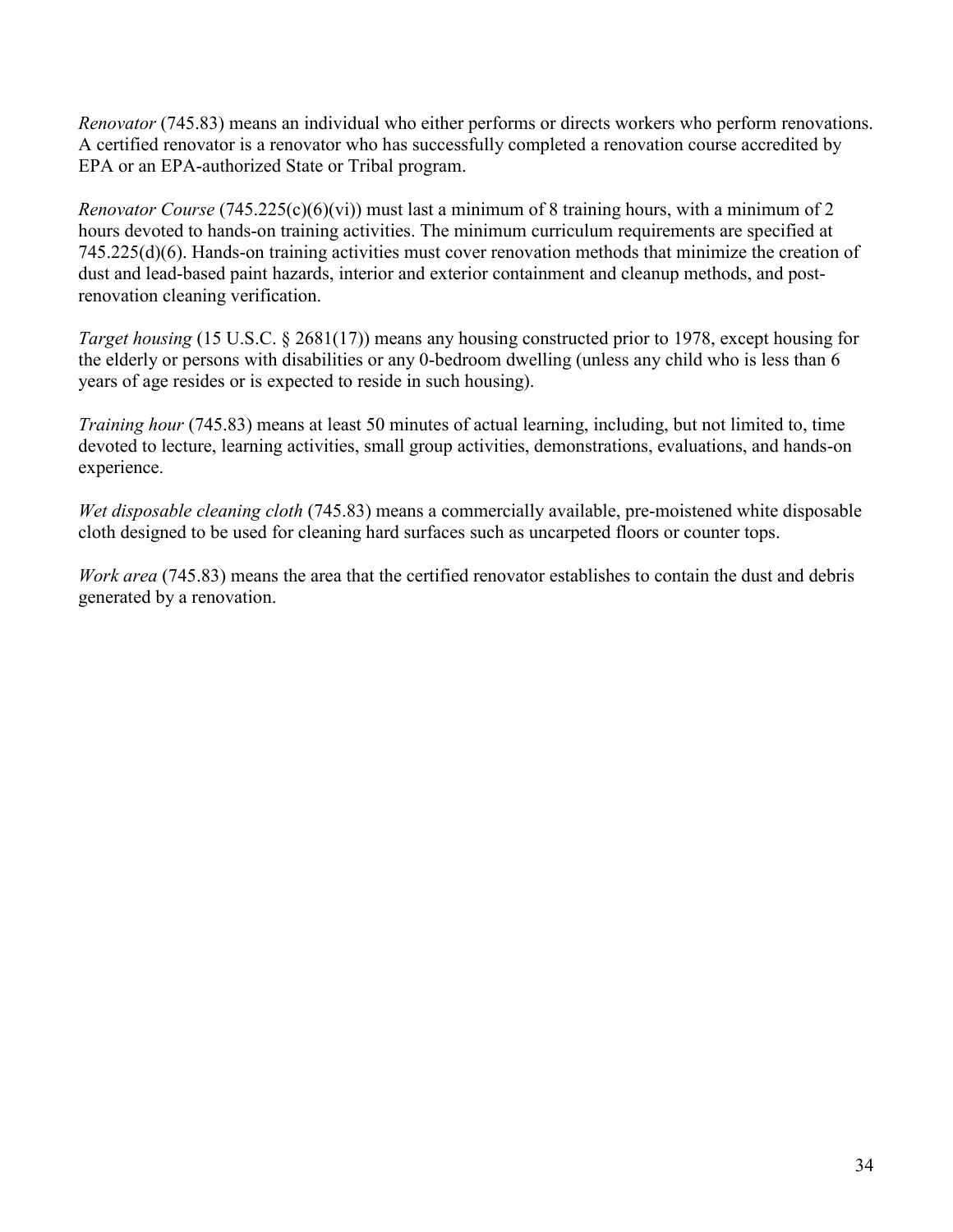**APPENDIX C**

**State and Tribal Renovation Program Description Subpart E for RRP &/or PRE (406(b))**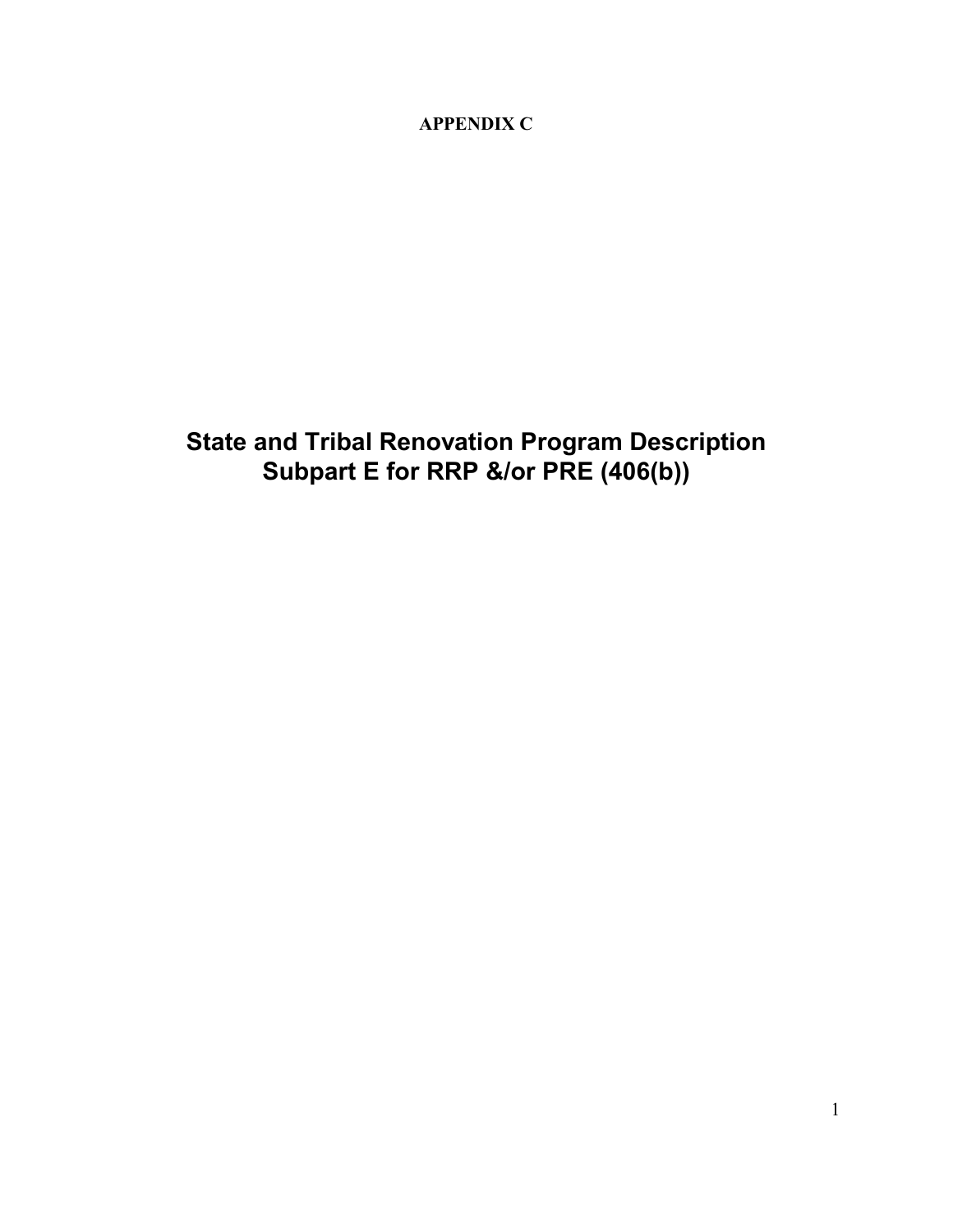#### 2

#### **TABLE OF CONTENTS**

| I. |                |    | <b>Application Process Highlights</b>                                           | $\mathbf{1}$     |
|----|----------------|----|---------------------------------------------------------------------------------|------------------|
|    | A <sub>1</sub> |    | <b>Public Notice</b>                                                            | $\mathbf{1}$     |
|    | <b>B.</b>      |    | <b>Application Contents</b>                                                     | $\mathbf{1}$     |
|    | $\mathbf{C}$ . |    | <b>Application Submission</b>                                                   | $\mathbf{1}$     |
|    | D.             |    | <b>Agency Review</b>                                                            | $\overline{2}$   |
| П. |                |    | State, Territorial or Tribal Programs Authorization - Application Contents      | 3                |
|    | A.             |    | Transmittal Letters, Program Summaries and Statutes, Rules and Standards        | $\overline{4}$   |
|    |                | 1. | <b>Cover Sheet</b>                                                              | 6                |
|    |                | 2. | Transmittal Letter from State Governor or Equivalent                            | $\boldsymbol{7}$ |
|    |                | 3. | Attorney General or Equivalent's Statement                                      | 9                |
|    |                | 4. | Summary of State, Territorial or Tribal Program                                 | 11               |
|    |                | 5. | Public Notice and Hearing Summary                                               | 13               |
|    |                | 6. | Copies of Statutes, Rules, Standards and Other Materials                        | 15               |
|    |                | 7. | (Optional) Program Certification from Governor or Attorney General              | 17               |
|    | <b>B.</b>      |    | State, Territorial or Tribal Program Description                                | 19               |
|    |                | 1. | State, Territorial or Tribal Primary and/or Secondary Administering Agencies 20 |                  |
|    |                | 2. | <b>Program Elements</b>                                                         | 24               |
|    |                |    | Procedures and Requirements for PRE (406(b))<br>a.                              | 24               |
|    |                |    | Procedures and Requirements for Accreditation<br>b.                             | 26               |
|    |                |    | Procedures and Requirements for Certification<br>$c_{\cdot}$                    | 30               |
|    |                |    | <b>Work Practice Standards</b><br>$\mathbf{d}$ .                                | 32               |
|    |                |    | Appropriate Infrastructure or Government Capacity<br>e.                         | 34               |
|    |                |    | f.<br>Tribal Information (Tribes only)                                          | 36               |
|    |                | 3. | Program Analysis                                                                | 42               |
|    |                | 4. | <b>Compliance and Enforcement Program</b>                                       | 44               |
|    |                |    | Interim Approval<br>a.                                                          | 46               |
|    |                |    | Final Approval<br>$\mathbf b$ .                                                 | 62               |
|    |                |    | Appendix A -- Summary on Progress and Performance                               | 85               |
|    |                |    | Appendix B -- Memorandum of Agreement                                           | 85               |

#### Page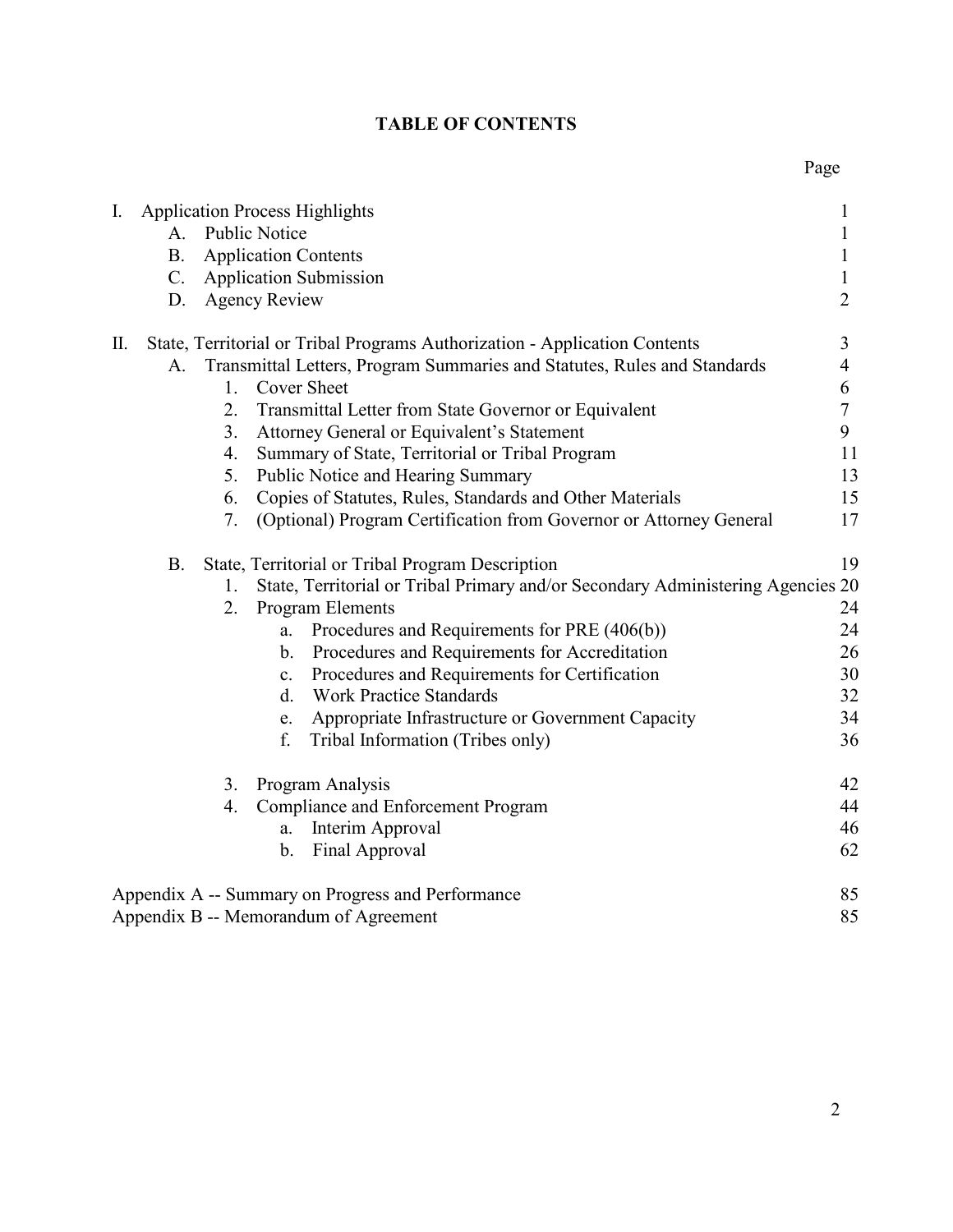# **I. Application Process Highlights**

#### **A. Public Notice**

Before the State or Tribe can develop an application, it must provide public notice of intent to seek authorization and an opportunity, if requested during public notice, for public hearing on its application. Also, because TSCA Section 3(13) defines the term State to mean any State or territory or possession of the United States, it should be understood that the term State in this document also means any territory or possession of the United States. The State or Tribe should conform with applicable State or Tribal Administrative Procedure requirements to provide this public notice and, if necessary, to conduct hearings.

#### **B. Application Contents**

Any State or Tribe that is seeking program authorization must complete and submit an application to the Agency according to the requirements at 40 CFR 745.324.

The following are the components of a State or Tribal program application:

- (1) Cover sheet;
- (2) A summary of the State or Tribal program;
- (3) A transmittal letter from the Governor, or Tribal equivalent;
- (4) An Attorney General or Tribal equivalents' statement that the State or Tribe's laws and regulations provide the necessary legal authority to administer and enforce this program;
- (5) A program description, including a program analysis, an enforcement and compliance program description, and, for any Tribe, documentation that the Tribe is eligible for treatment as a State;
- (6) Copies of all applicable State or Tribal statutes and regulations, policies and procedures; and
- (7) For States only: An **optional** certification, signed by the Governor, that the State program meets the criteria established for program authorization (this certification is not available to Tribes).

#### **C. Application Submission**

When complete, the State or Tribe should submit three (3) copies of the entire application to its Regional EPA office.

Section 404(b) of TSCA requires the Agency to provide notice and an opportunity for public hearing on a State or Tribal application for authorization. Accordingly, the Agency will publish in the Federal Register a notice announcing the receipt of a State or Tribe's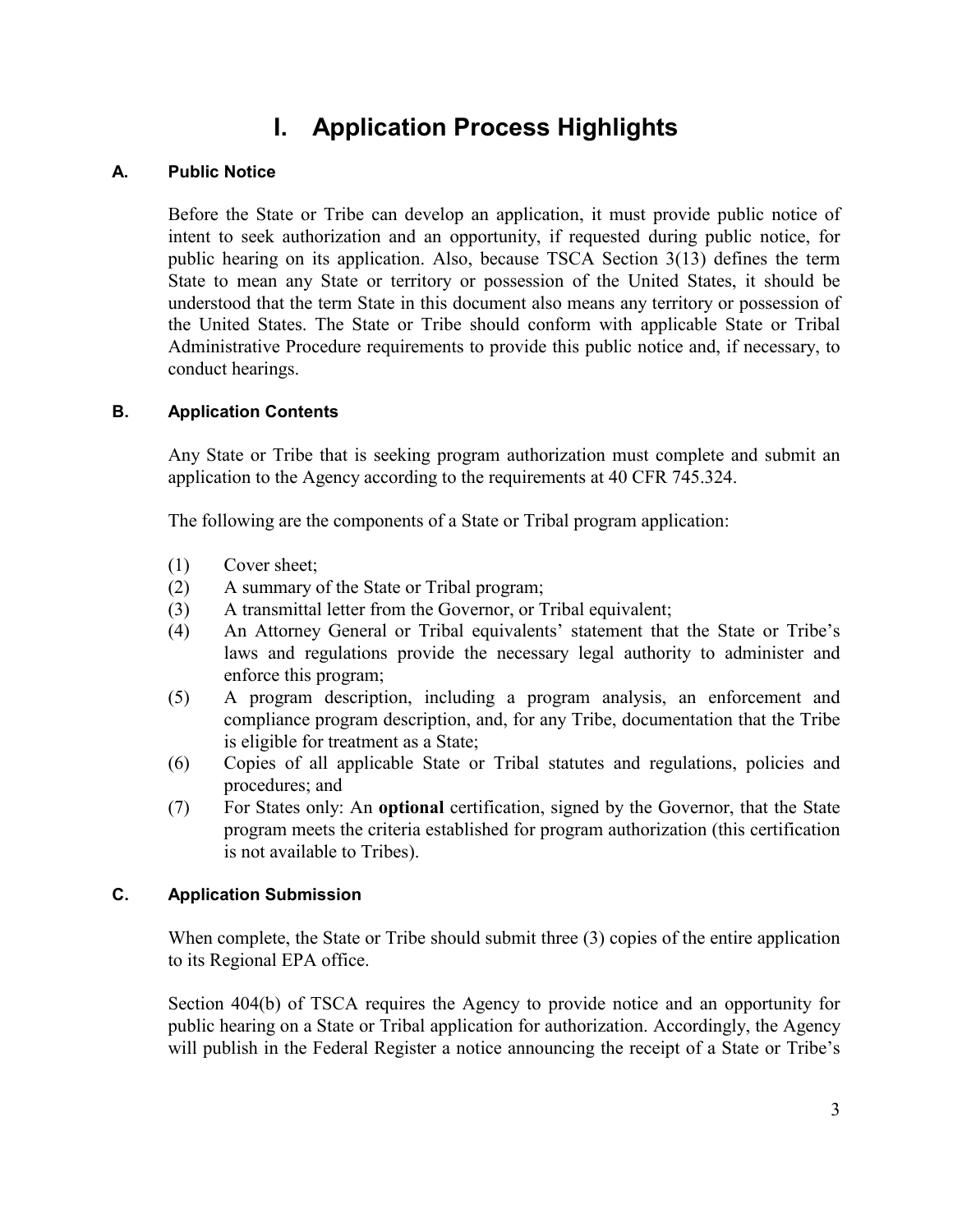application, a summary of the State or Tribal program (discussed below), the location of copies of the application available for public review, and the dates and times that the application will be available for public review. Individuals may at that time submit a request to the Agency for a public hearing on the State or Tribal application. This opportunity for public hearing is separate and distinct from the public notice that a State or Tribe must provide before developing an application for program approval.

#### **D. Agency Review**

With respect to States that seek authorization using the Program Certification method, the State program is deemed authorized until such time as the EPA disapproves the program application or withdraws the State authorization. The Program Certification method is only available to States.

With respect to all other applications, once the Agency receives a complete application, it will have 180 days to approve or disapprove the application. If a State or Tribe does not have an authorized Renovation Program by April 22, 2010, EPA shall, by such date, administer and enforce all of the relevant provisions of the Federal program in that State or Tribe.

The program shall be authorized only if the Regional Administrator finds that the State or Tribal program is at least as protective of human health and the environment as the corresponding Federal program and provides adequate enforcement. If a State or Indian Tribe does not have an authorized program by August 31, 1998, EPA shall, by such date establish and enforce the provisions of the Federal program in that State or Indian Country.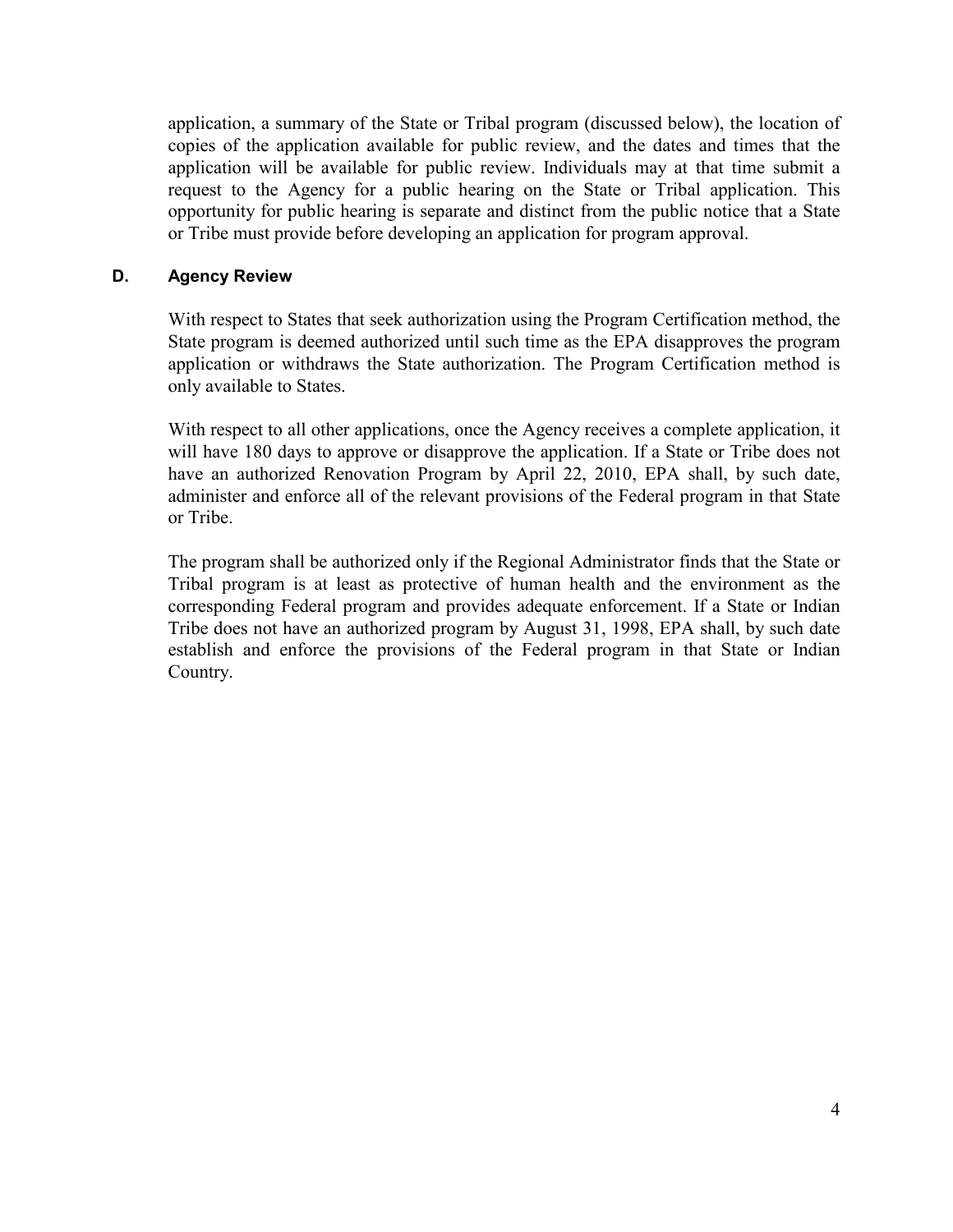# **II. State or Tribal Programs Authorization Application Contents**

**A. Transmittal Letters, Program Summaries and Statutes, Rules, Standards, Policies and Procedures**

(continued on next page)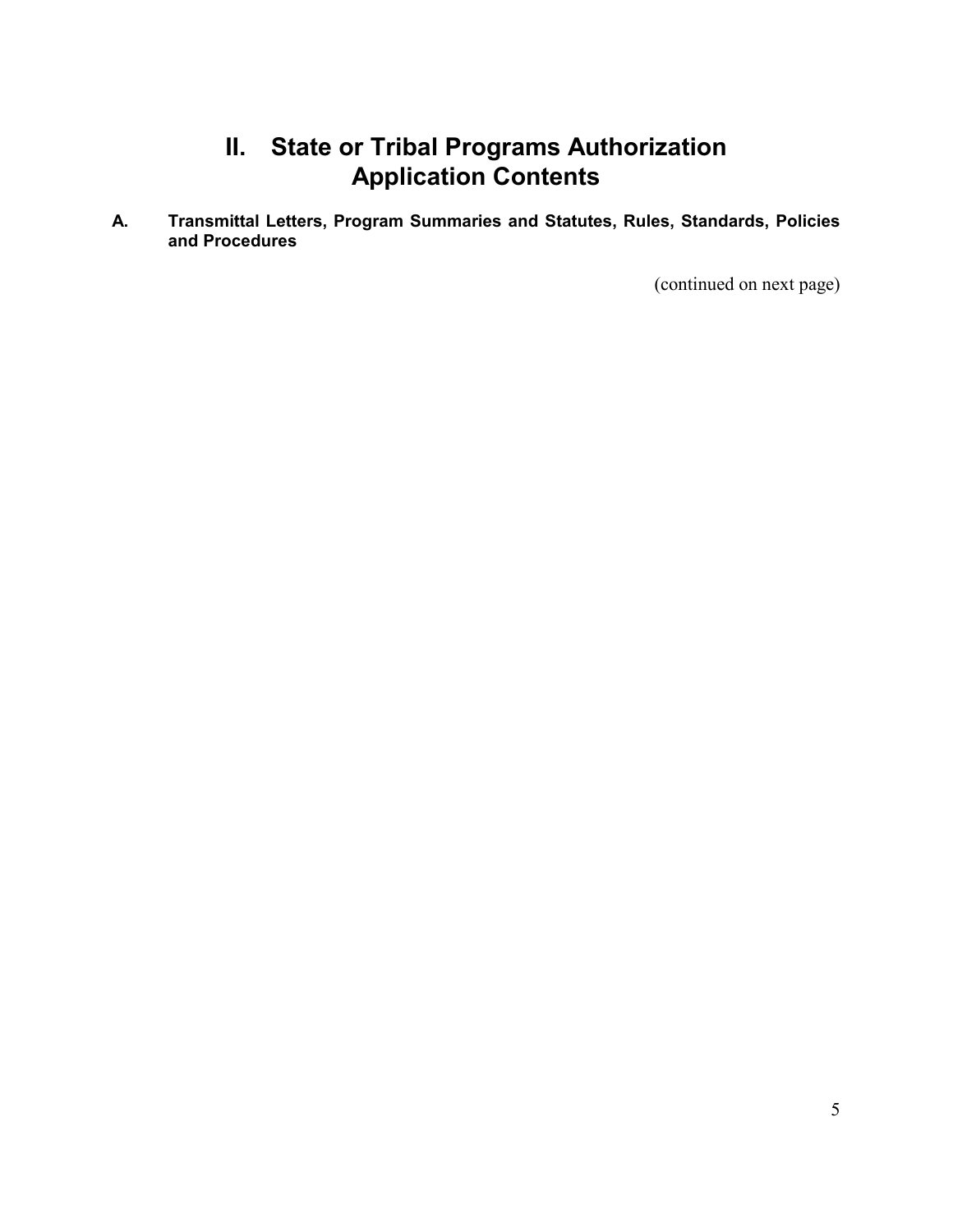The next page provides a helpful cover sheet that may be filled out and included with your application. The sheet provides the name of the primary contact within the State or Tribe and a list of the documents that are contained in your application.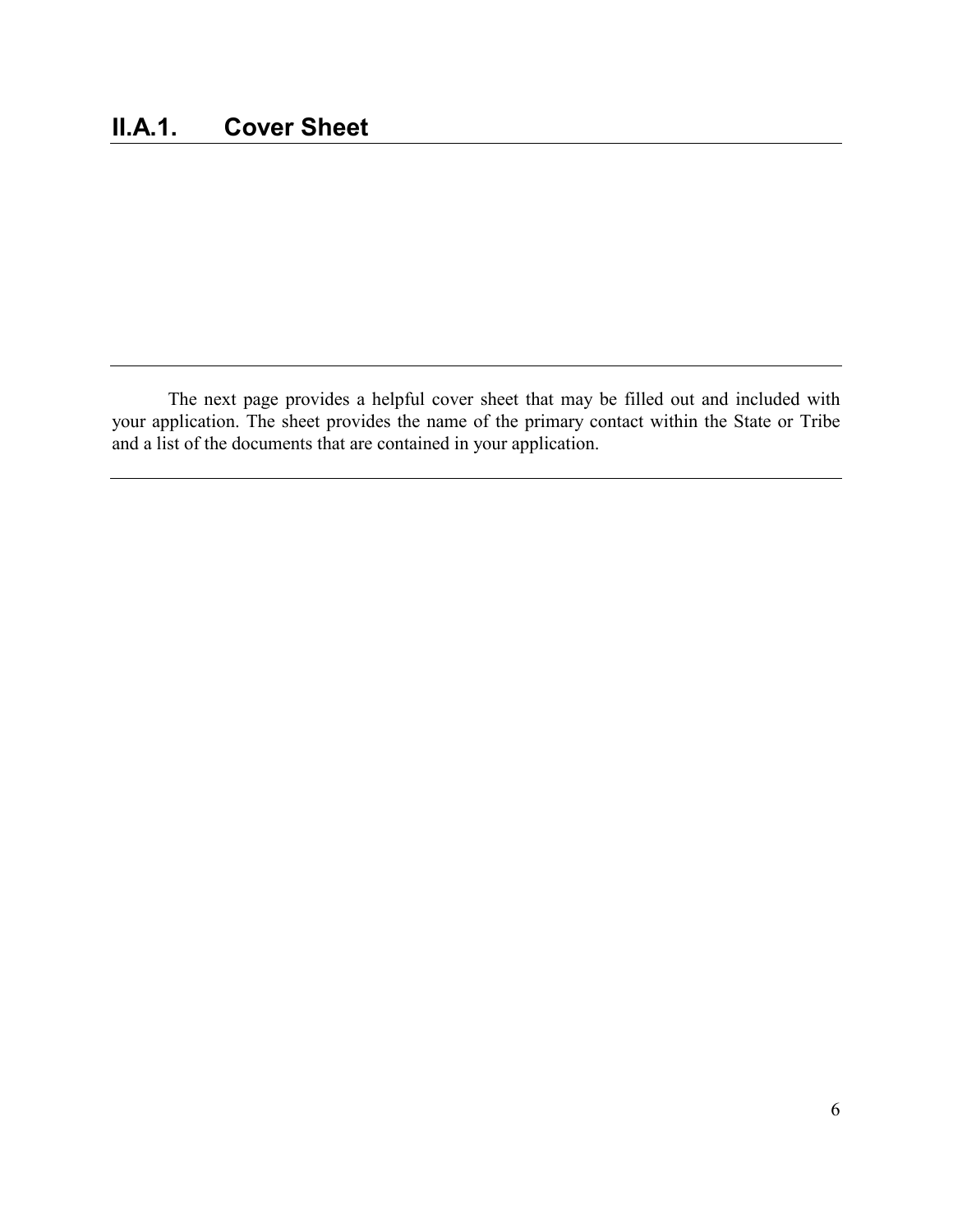# **State or Tribal Program Authorization Application**

*TSCA § 402/404 Renovation Program U.S. Environmental Protection Agency*

|                                           | <b>State or Tribe</b>                                                                                                                                                                                                                                                                              |
|-------------------------------------------|----------------------------------------------------------------------------------------------------------------------------------------------------------------------------------------------------------------------------------------------------------------------------------------------------|
| Applying for (circle one or both):        |                                                                                                                                                                                                                                                                                                    |
| Pre-Renovation Education                  | Renovation, Repair, and Painting                                                                                                                                                                                                                                                                   |
| <b>Contact Name:</b>                      |                                                                                                                                                                                                                                                                                                    |
| Agency:                                   | <u> 1989 - Johann John Stone, markin sanadi amerikan bahasa dalam pengaran sebagai pengaran sebagai pengaran seba</u>                                                                                                                                                                              |
| Title:                                    |                                                                                                                                                                                                                                                                                                    |
| Address:                                  | <u> 1989 - Jan James James, martin amerikan basar (j. 1989)</u>                                                                                                                                                                                                                                    |
| Phone:                                    |                                                                                                                                                                                                                                                                                                    |
| Fax:                                      |                                                                                                                                                                                                                                                                                                    |
| E-Mail:                                   | <u> 1989 - Johann John Stone, mars eta bainar eta mondo eta mondo eta erresta eta erresta eta erresta eta erresta</u>                                                                                                                                                                              |
|                                           | The following documents (with a check mark) are included, in order, with this application.                                                                                                                                                                                                         |
| A summary of the State or Tribal program; |                                                                                                                                                                                                                                                                                                    |
| A transmittal letter from the Governor;   |                                                                                                                                                                                                                                                                                                    |
|                                           | An Attorney General's or Tribal equivalent's statement that the State's or Tribe's laws and<br>regulations provide the necessary legal authority to administer and enforce this program;                                                                                                           |
| protective as the Federal Program);       | A program description, including an enforcement and compliance program description and, for<br>any Tribe, documentation that the Tribe is eligible for Treatment as a State (This must include an<br>analysis comparing the program to the Federal Program and demonstrating how the program is as |
|                                           | Copies of all applicable State or Tribal statutes and regulations; and                                                                                                                                                                                                                             |
|                                           | OPTIONAL. For States Only: A certification, signed by the Governor, that the State<br>program meets the criteria established for program authorization                                                                                                                                             |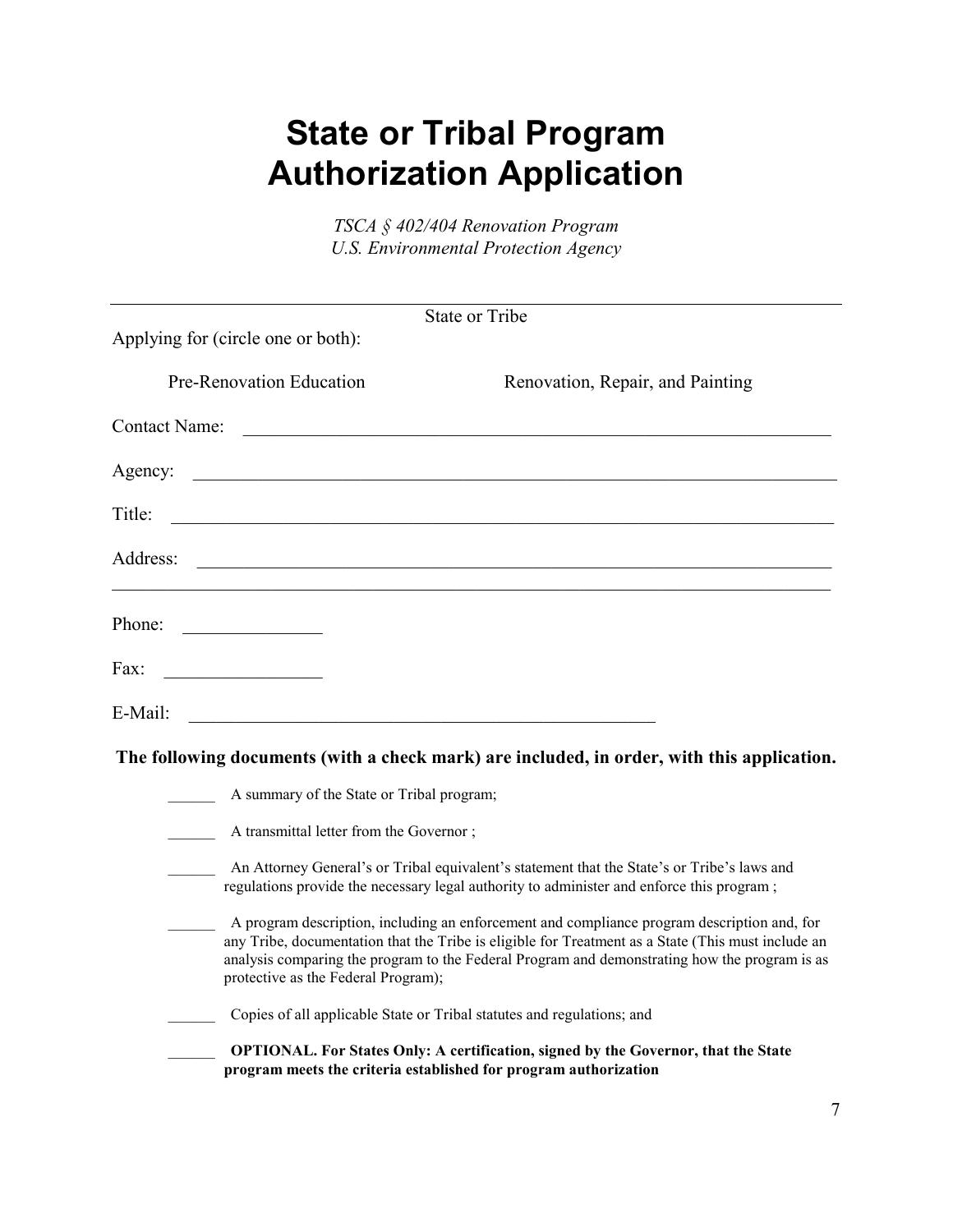## **II.A.2. Transmittal Letter from State Governor or Tribal Equivalent Requesting Program Approval (§ 745.324(a)(3))**

A letter from the Governor or Tribal equivalent officially transmits the State or Tribe's application for approval of its program and acts as a formal request for EPA approval. The letter to EPA should include reference to the Federal statute, a request for authorization of the State or Tribal program, and the Governor or Tribal equivalent's signature. The letter also designates the State or Tribal agency that is responsible for administering and enforcing the program and that will serve as the key point of contact for the Renovation Program. A sample letter has been included on the adjacent page that contains all the necessary information and may be used as part of a State or Tribal application.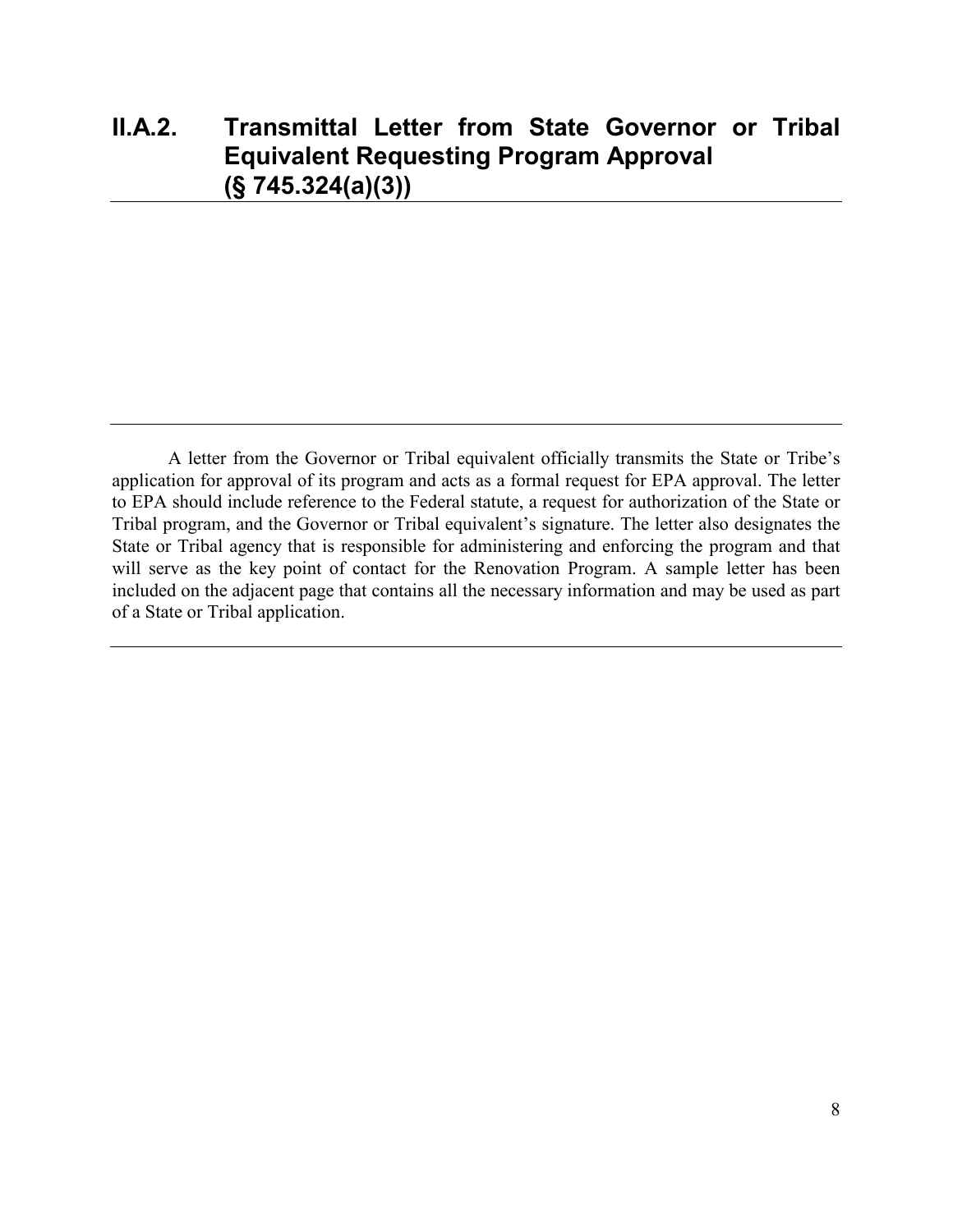Ms. Susan Smith Regional Administrator Region XX U.S. Environmental Protection Agency Street Address City, State, Zip Code

Dear Ms. Smith:

In accordance with Section 404(a) of the Toxic Substances Control Act, I am forwarding an application for authorization of the Lead Based Paint Renovation Program for (State or Tribe). The application has been forwarded directly to the Environmental Protection Agency's Region XX program office for review. I believe you will find it contains the provisions necessary to implement an effective Renovation Program.

Should you require further information, please contact, (Director) of (Lead Agency). Thank you for your assistance.

Sincerely,

Joseph Amori Governor

Enclosures

cc: Regional Lead Coordinator, Office Address of RLC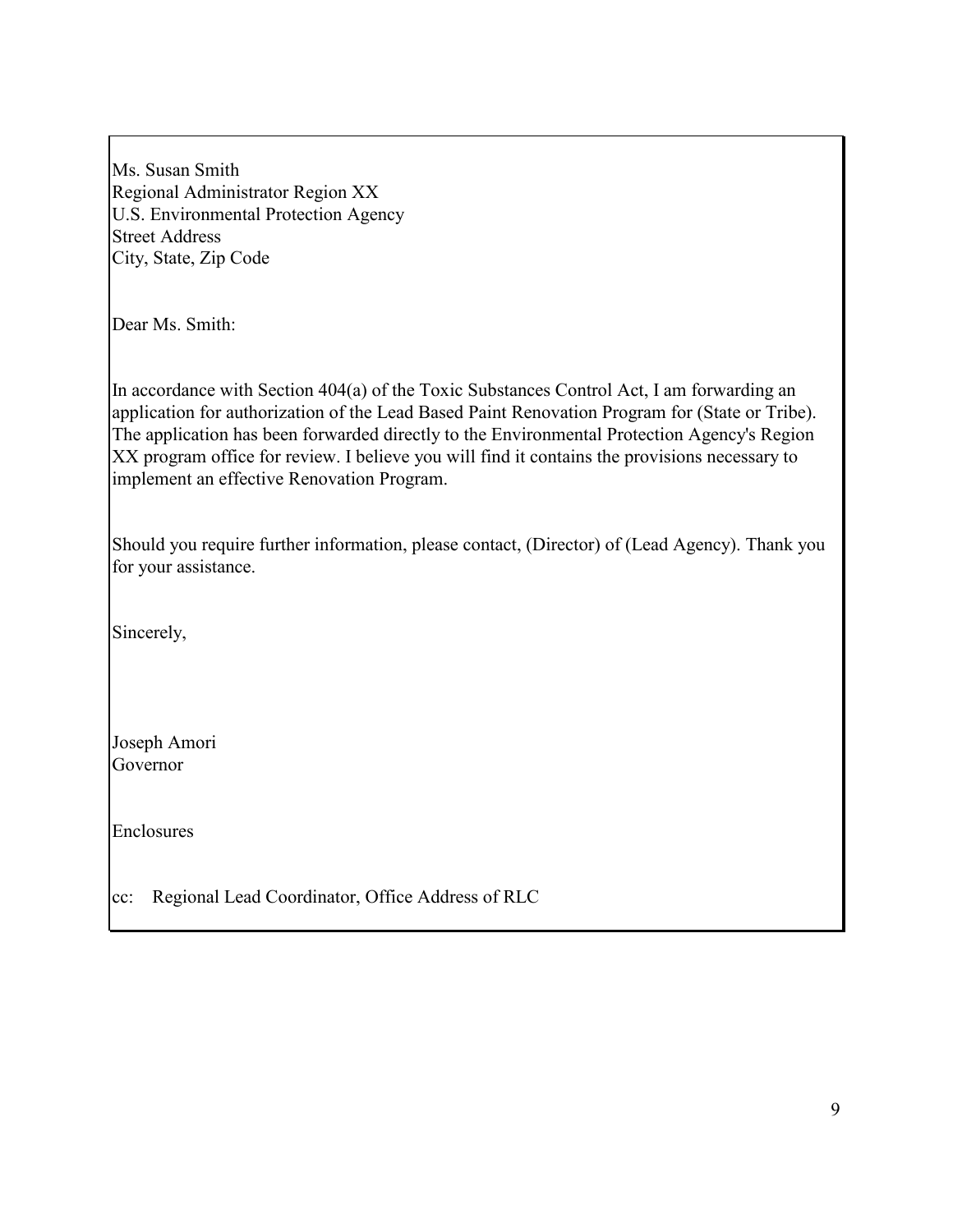A State or Tribe must submit a written statement signed by the Attorney General or Tribal equivalent, certifying that the laws and regulations of the State or Tribe provide adequate legal authority to administer and enforce the State or Tribal Renovation Program. This statement shall include citations to the specific statutes and regulations providing that legal authority. The Tribal legal certification (the equivalent to the Attorney General's statement) may also be submitted and signed by an independent attorney retained by the Tribe for representation in matters before EPA or the courts pertaining to the Tribe's program. The certification shall include an assertion that the attorney has the authority to represent the Tribe with respect to the Tribe's authorization application.

Where a State or Tribe has incorporated by reference any Federal regulations, the Attorney General or Tribal equivalent, should demonstrate the authority to adopt the State or Tribal regulations in this manner. The Attorney General or Tribal equivalent, should cite the State or Tribal statutes and regulations, listing the comparable CFR cite and effective date.

A sample letter has been included on the adjacent page that may be used as part of a State or Tribal application.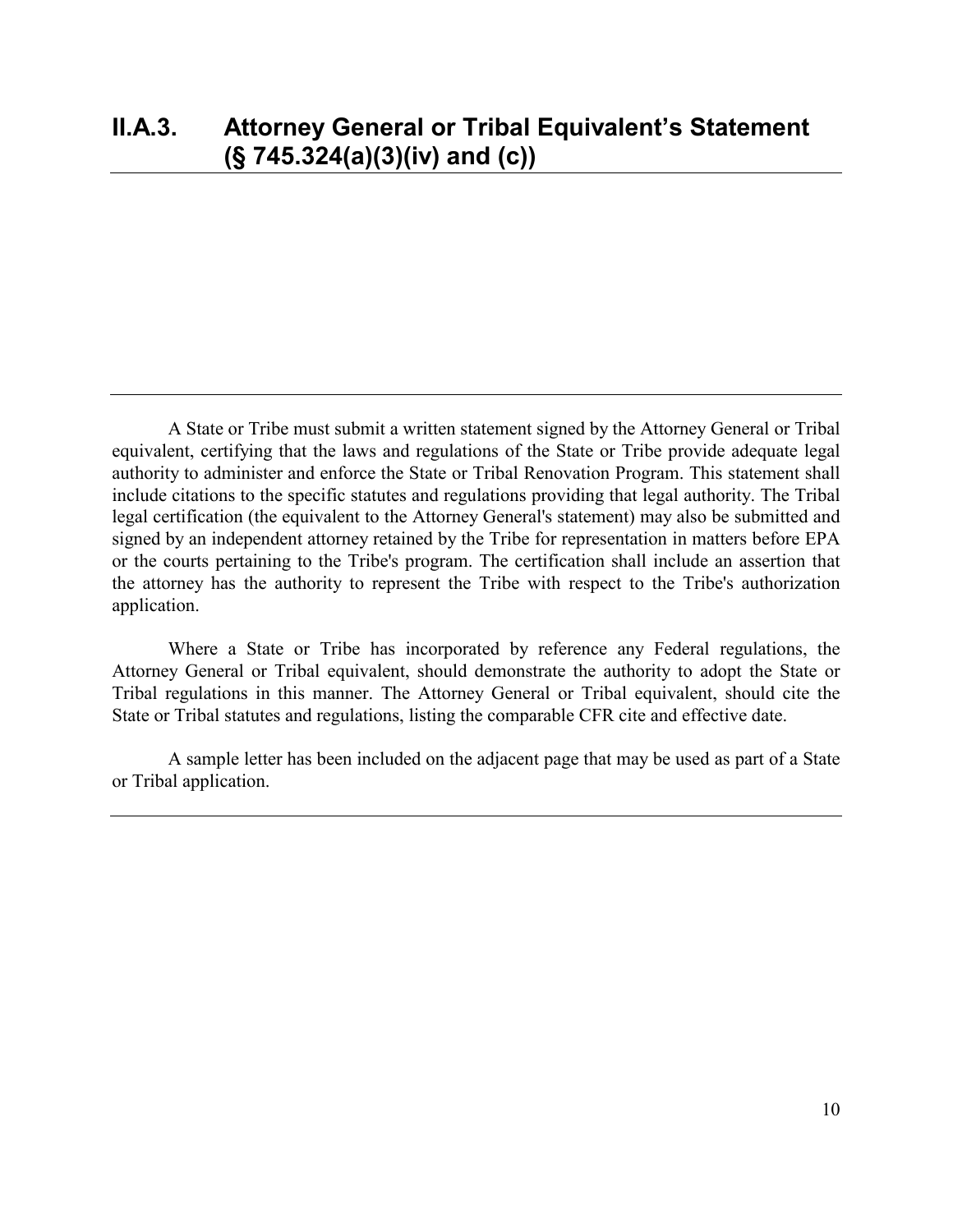| Ms. Susan Smith<br>Regional Administrator<br>Region XX<br>U.S. Environmental Protection Agency<br><b>Street Address</b><br>City, State, Zip Code                                                                                                                                                                                                                                                                                                                                                                                                                                                                                                                                                                                                                                                  |
|---------------------------------------------------------------------------------------------------------------------------------------------------------------------------------------------------------------------------------------------------------------------------------------------------------------------------------------------------------------------------------------------------------------------------------------------------------------------------------------------------------------------------------------------------------------------------------------------------------------------------------------------------------------------------------------------------------------------------------------------------------------------------------------------------|
| Dear Ms. Smith:                                                                                                                                                                                                                                                                                                                                                                                                                                                                                                                                                                                                                                                                                                                                                                                   |
| I hereby certify pursuant to my authority as (Insert Official Title) and in accordance with Section<br>404(a) of the Toxic Substances Control Act, and 40 CFR $\S$ 745.324 that the laws and regulations<br>of (State or Tribe) provide adequate legal authority to administer and enforce the Lead-Based<br>Paint Renovation Program as described in the enclosed application and submitted. The statutes<br>and regulatory citations below have been lawfully adopted at the time this statement is signed<br>and will be effective by the time this program is approved.<br>The statutory and regulatory authorities providing adequate legal authority are:<br>(number the statutes and regulations cited)<br>$\vert 1.$<br>$\begin{bmatrix} 2. \\ 3. \\ 4. \\ 5. \end{bmatrix}$<br>6. (etc.) |
| Sincerely,                                                                                                                                                                                                                                                                                                                                                                                                                                                                                                                                                                                                                                                                                                                                                                                        |
| Jane Wilson<br><b>Attorney General</b>                                                                                                                                                                                                                                                                                                                                                                                                                                                                                                                                                                                                                                                                                                                                                            |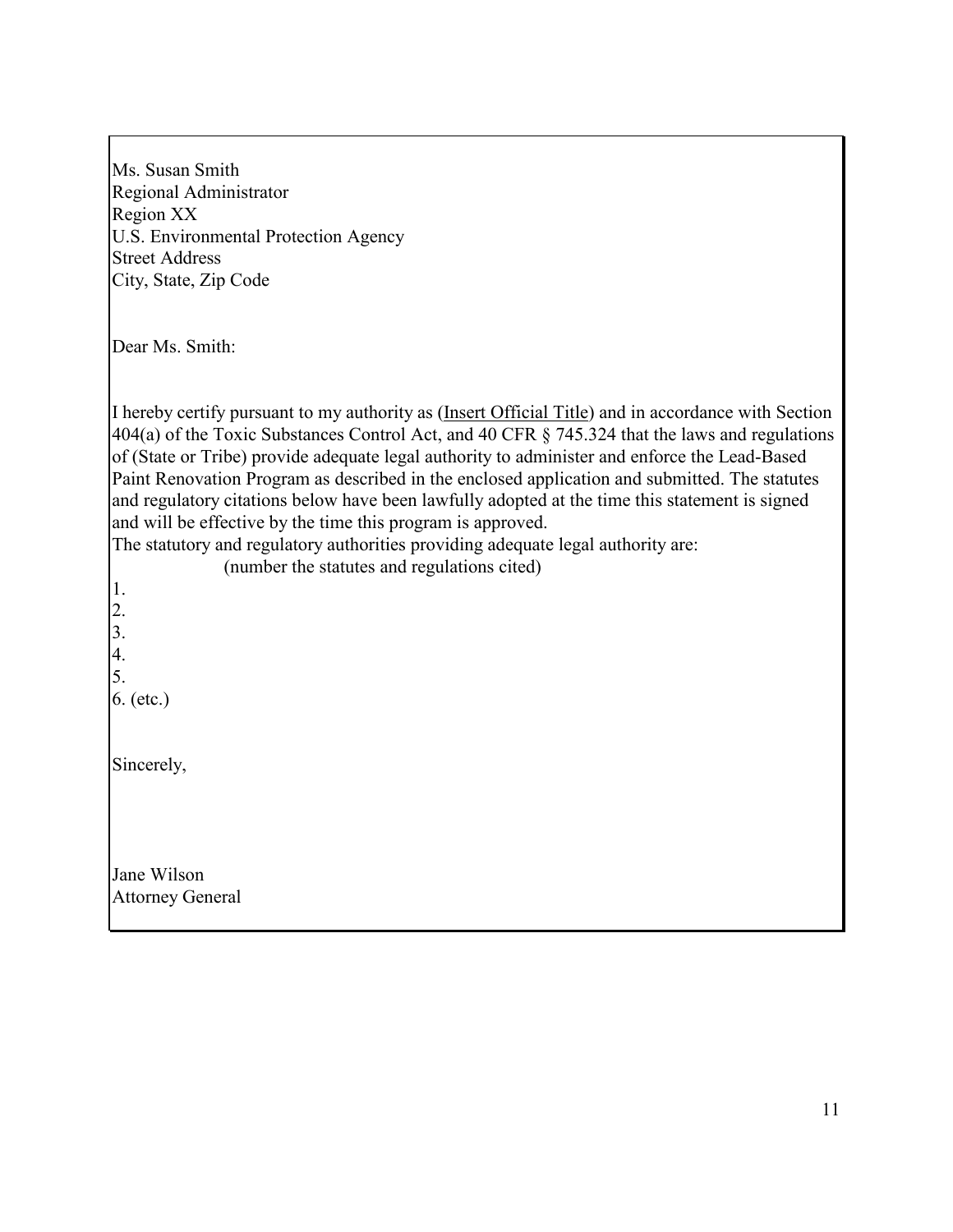A summary of the State or Tribal program must be included in the application. The summary should be a short (1-2 page) description of the State or Tribe's program. The summary should describe the activities and building types covered by the program, provide a short summary of the pre-renovation notification requirements, renovation certification and accreditation requirements, a short summary of the renovation work practice standards included in the program, and any additional material the State or Tribe chooses to include.

After a State or Tribe submits an application, the Agency will publish a Federal Register notice announcing the receipt of the State or Tribal application, a summary of the program, and a request for public comment. EPA will use the program summary provided by the State or Tribe in the Federal Register notice to provide notice to residents of the State or Tribe.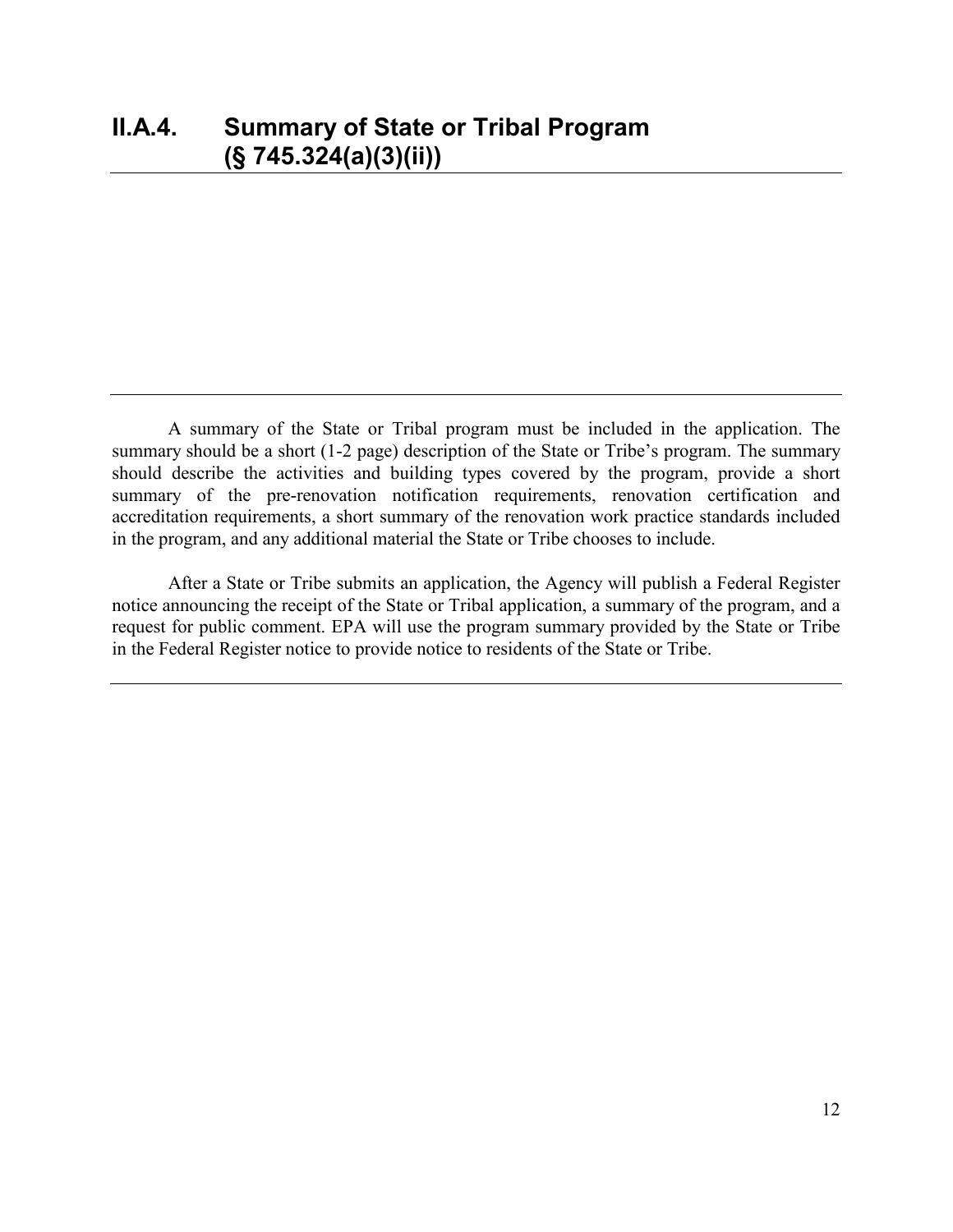| II.A.4. | <b>Summary of State or Tribal Program</b><br>(S 745.324(a)(3)(ii)) |  |  |  |
|---------|--------------------------------------------------------------------|--|--|--|
|         |                                                                    |  |  |  |
|         |                                                                    |  |  |  |
|         |                                                                    |  |  |  |
|         |                                                                    |  |  |  |
|         |                                                                    |  |  |  |
|         |                                                                    |  |  |  |
|         |                                                                    |  |  |  |
|         |                                                                    |  |  |  |
|         |                                                                    |  |  |  |
|         |                                                                    |  |  |  |
|         |                                                                    |  |  |  |
|         |                                                                    |  |  |  |
|         |                                                                    |  |  |  |
|         |                                                                    |  |  |  |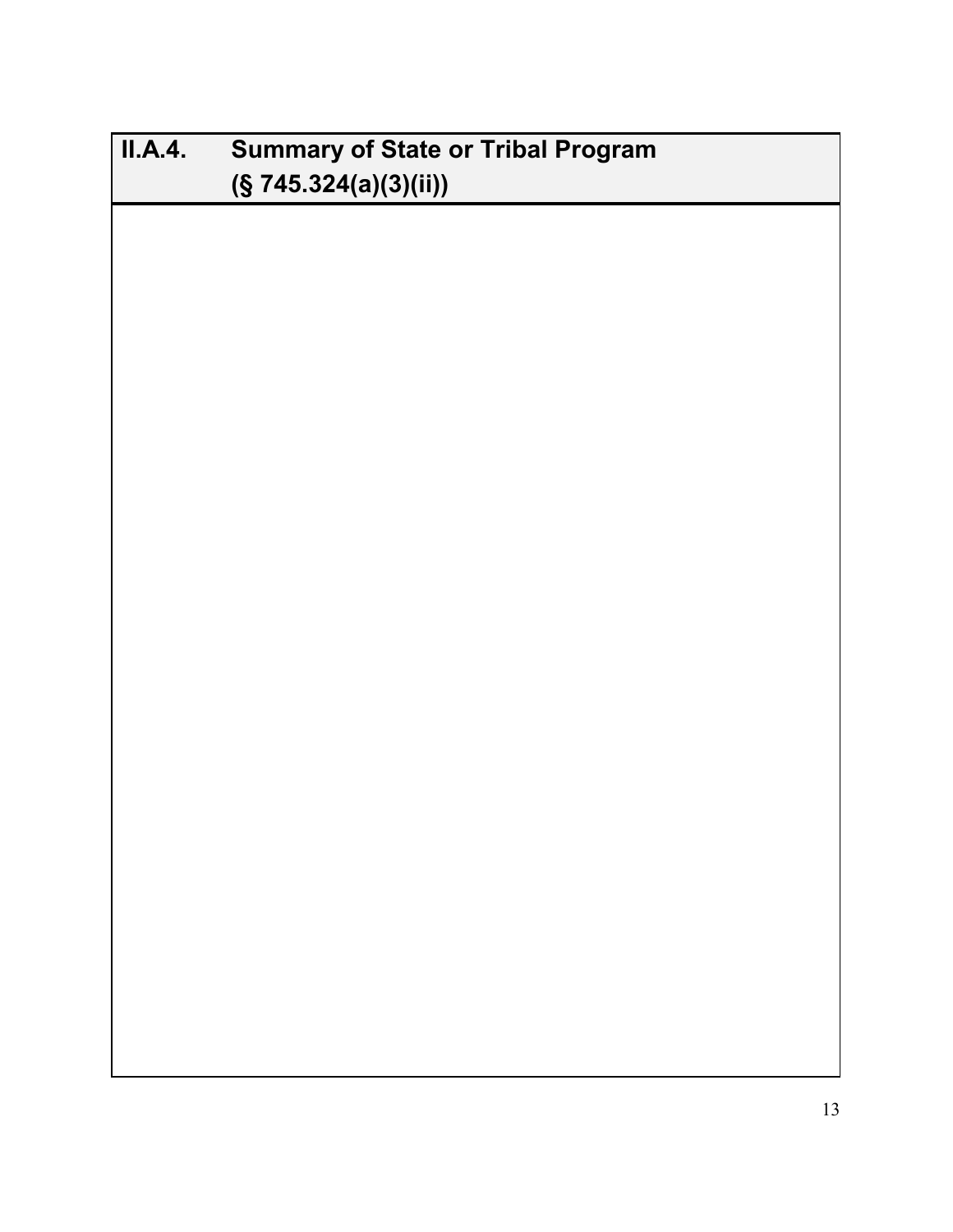Before developing an application for authorization, a State or Tribe must disseminate a public notice of intent to seek such authorization and provide an opportunity for a public hearing. The application should reflect how the public participation requirements were met. Requirements for such procedures should be covered by the State or Tribal Administrative Procedures Act. The application should include detail as to whether or not a public hearing was held, as well as a record of comments received with the State or Tribe's response to the comments. The State or Tribe's initial and final notice should reflect adequately the details of the public participation.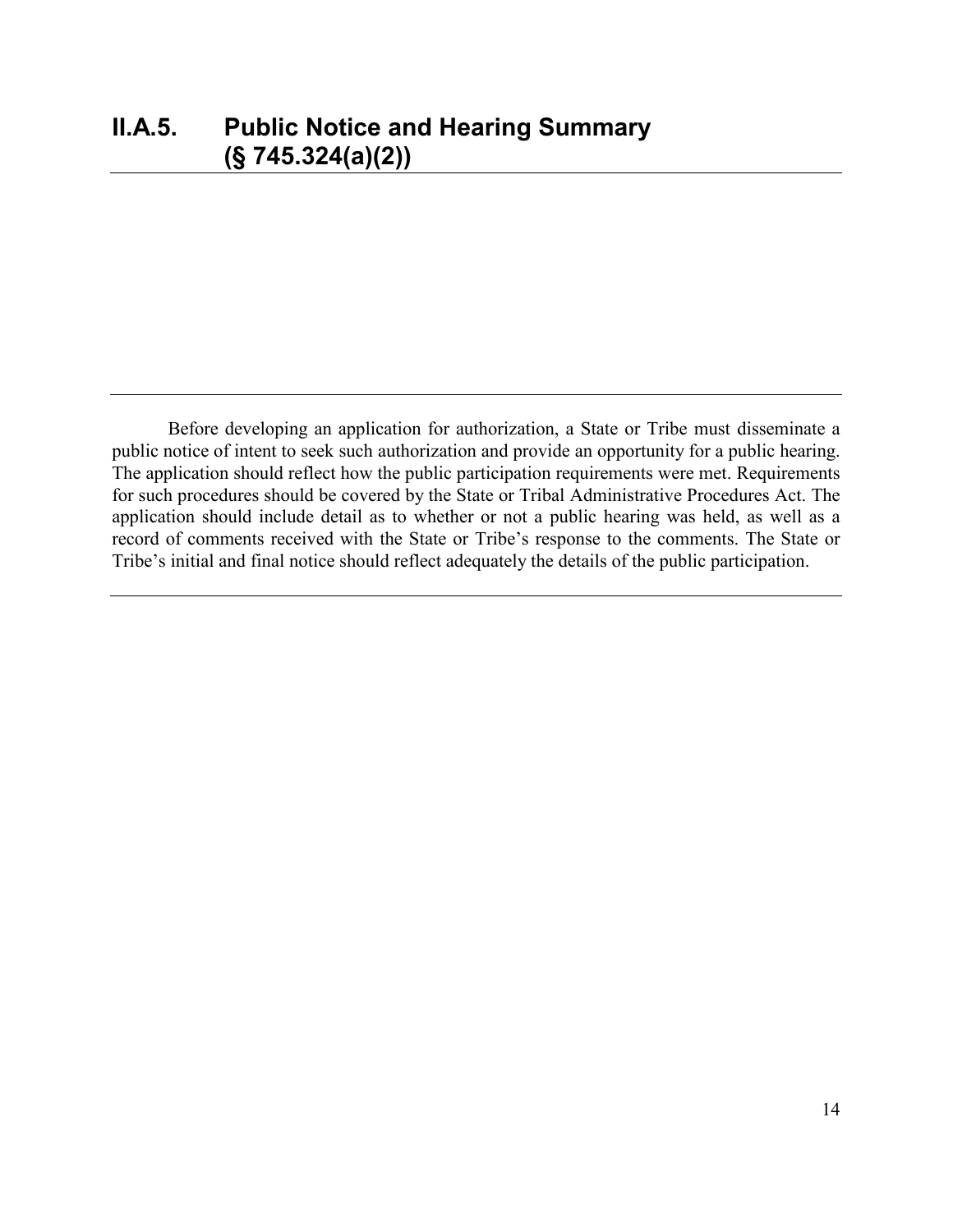| II.A.5. | <b>Public Notice and Hearing Summary</b> |  |  |
|---------|------------------------------------------|--|--|
|         | (S 745.324(a)(2))                        |  |  |
|         |                                          |  |  |
|         |                                          |  |  |
|         |                                          |  |  |
|         |                                          |  |  |
|         |                                          |  |  |
|         |                                          |  |  |
|         |                                          |  |  |
|         |                                          |  |  |
|         |                                          |  |  |
|         |                                          |  |  |
|         |                                          |  |  |
|         |                                          |  |  |
|         |                                          |  |  |
|         |                                          |  |  |
|         |                                          |  |  |
|         |                                          |  |  |
|         |                                          |  |  |
|         |                                          |  |  |
|         |                                          |  |  |
|         |                                          |  |  |
|         |                                          |  |  |
|         |                                          |  |  |
|         |                                          |  |  |
|         |                                          |  |  |
|         |                                          |  |  |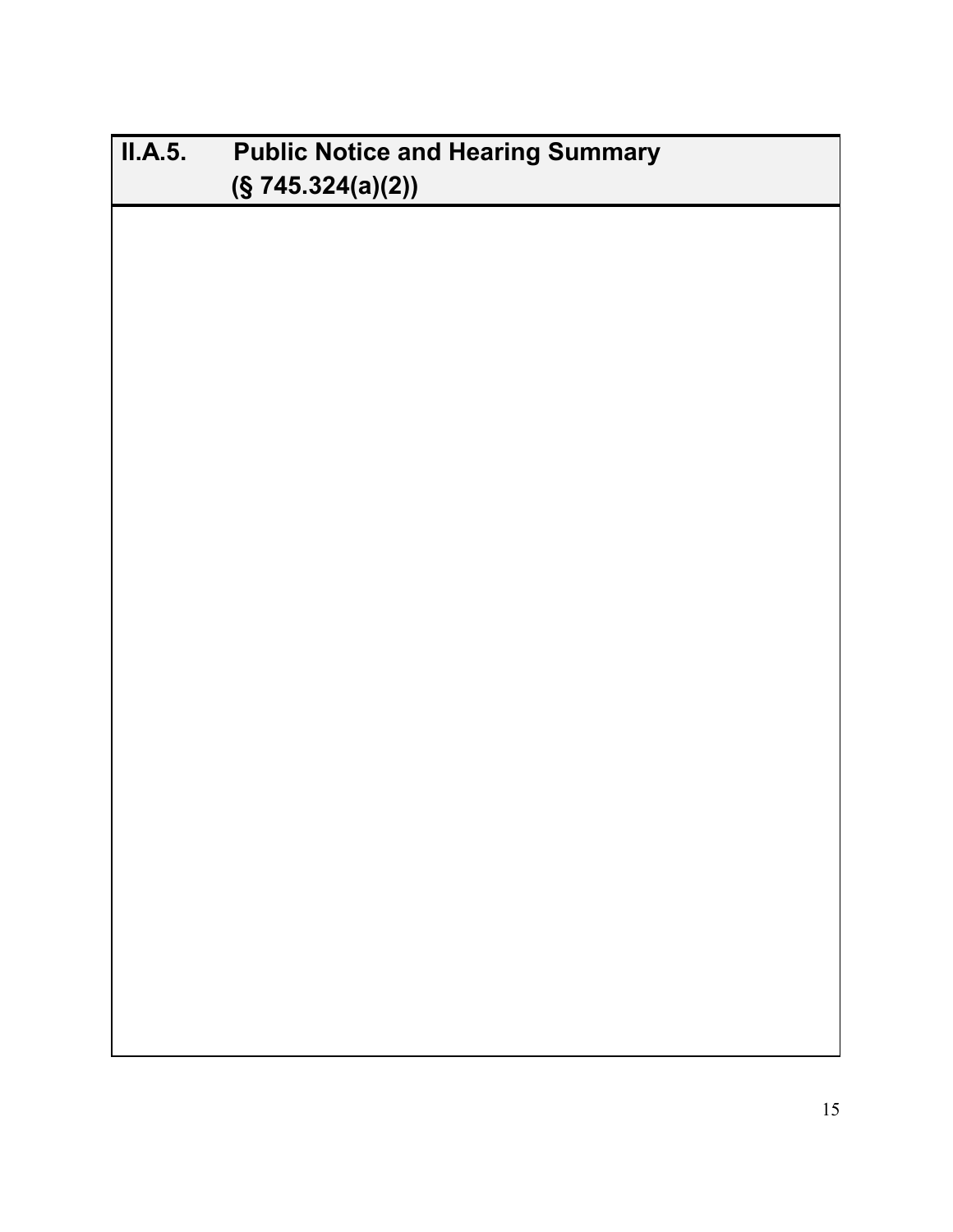Copies of all applicable State or Tribal statutes, regulations, standards, and other materials (i.e. policies, administrative procedures, etc.) that provide the State or Tribe with the authority to administer and enforce a Renovation Program must be included in the application. Applicable materials should be attached here.

Common authorities that will typically need to be shown by the State or Tribe include: pre-renovation education statute and regulations, renovation, repair and painting statute and regulations, administrative hearing procedures, penalty authorities (both criminal and civil penalty authorities), authority to incorporate by reference federal regulations (if applicable), authority to immediately suspend activities in response to immediate threats to human health or the environment, authority to suspend, revoke or modify certifications and accreditations.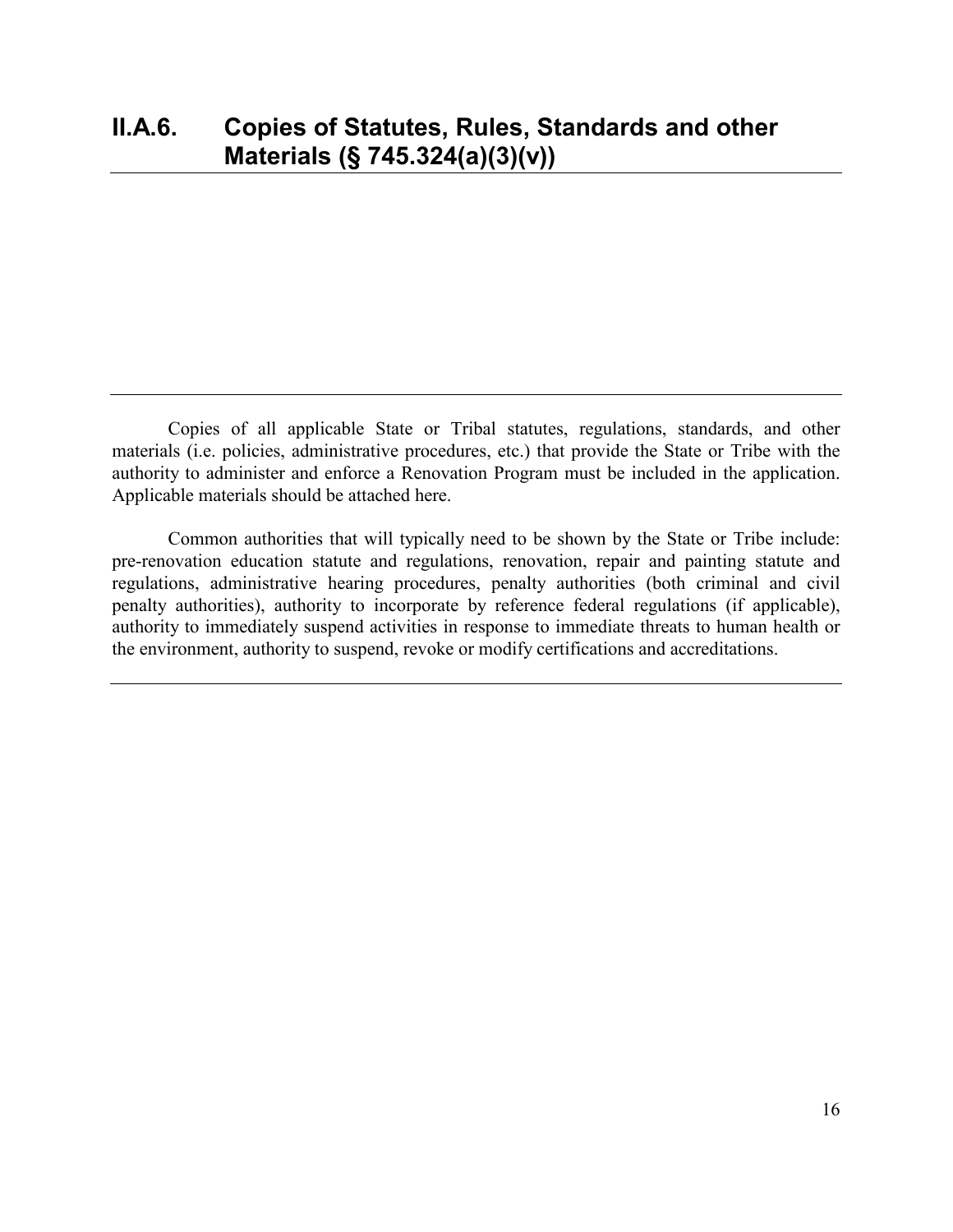# **II.A.6. Copies of Statutes, Rules, Standards and other Materials (§ 745.324(a)(3)(v))**

*Please list attached statutes, regulations, standards, and other materials:*

| $\overline{1}$ .    |
|---------------------|
| 2.                  |
| $\overline{3}$ .    |
| 4.                  |
| 5.                  |
| 6. (etc. as needed) |
|                     |
|                     |
|                     |
|                     |
|                     |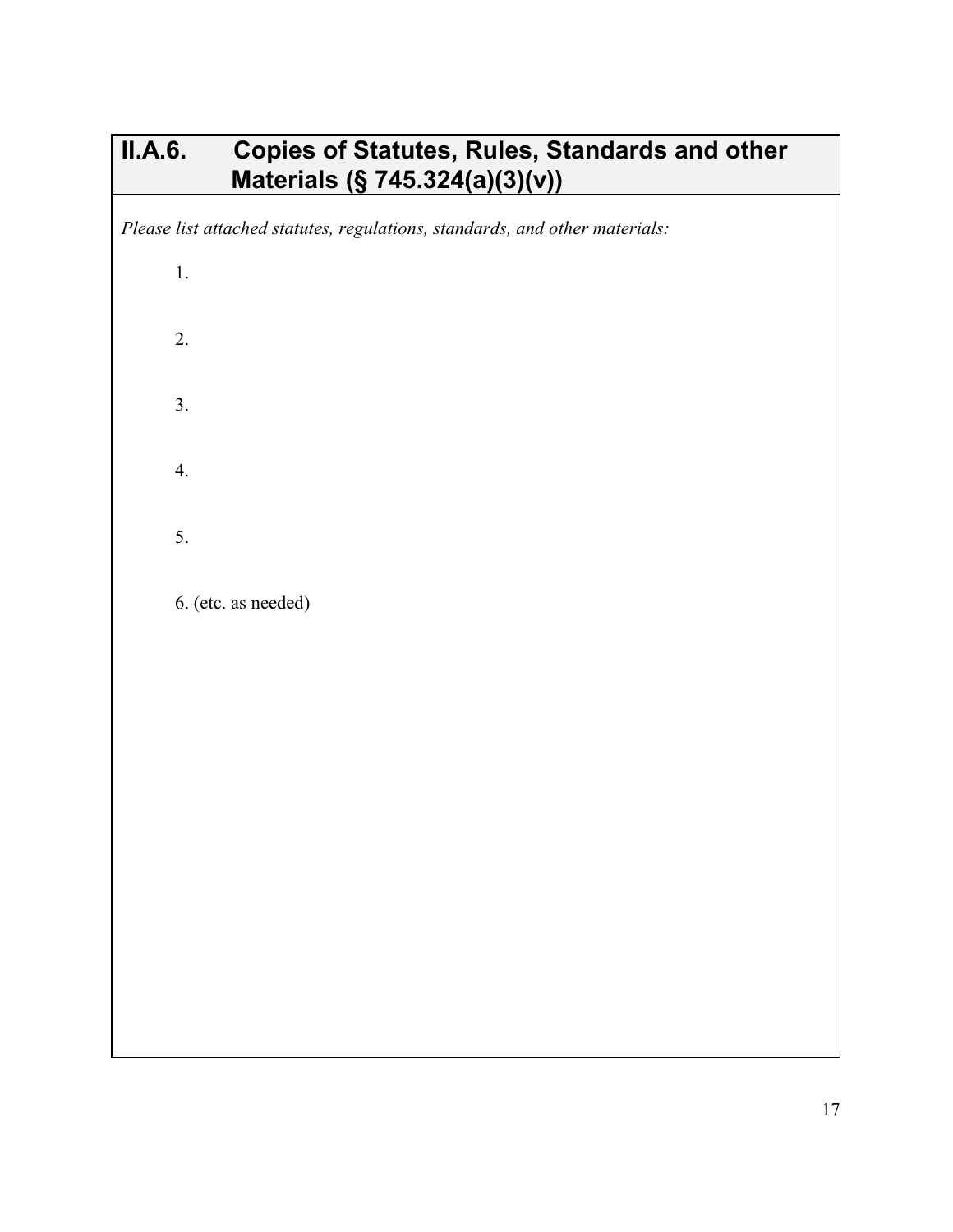Section 404(a) of TSCA provides that a State may also certify to the Agency that its program meets the criteria for program authorization. This optional certification must be presented to EPA in the form of a letter from the Governor or the Attorney General to the Regional Administrator. This certification must reference the program analysis contained in the program description portion of the application as the basis for concluding that the State program is at least as protective as the Federal program and provides for adequate enforcement. If this certification is included in a State application, the State's program will be deemed authorized until the Regional Administrator disapproves or withdraws the program's authorization. A program shall not be deemed authorized pursuant to this subpart to the extent that jurisdiction is asserted over Indian Country, including non-member fee lands within an Indian reservation. If the application does not contain such certification, the State program will be authorized only after the Regional Administrator authorizes the program.

A sample letter is included on the adjacent page.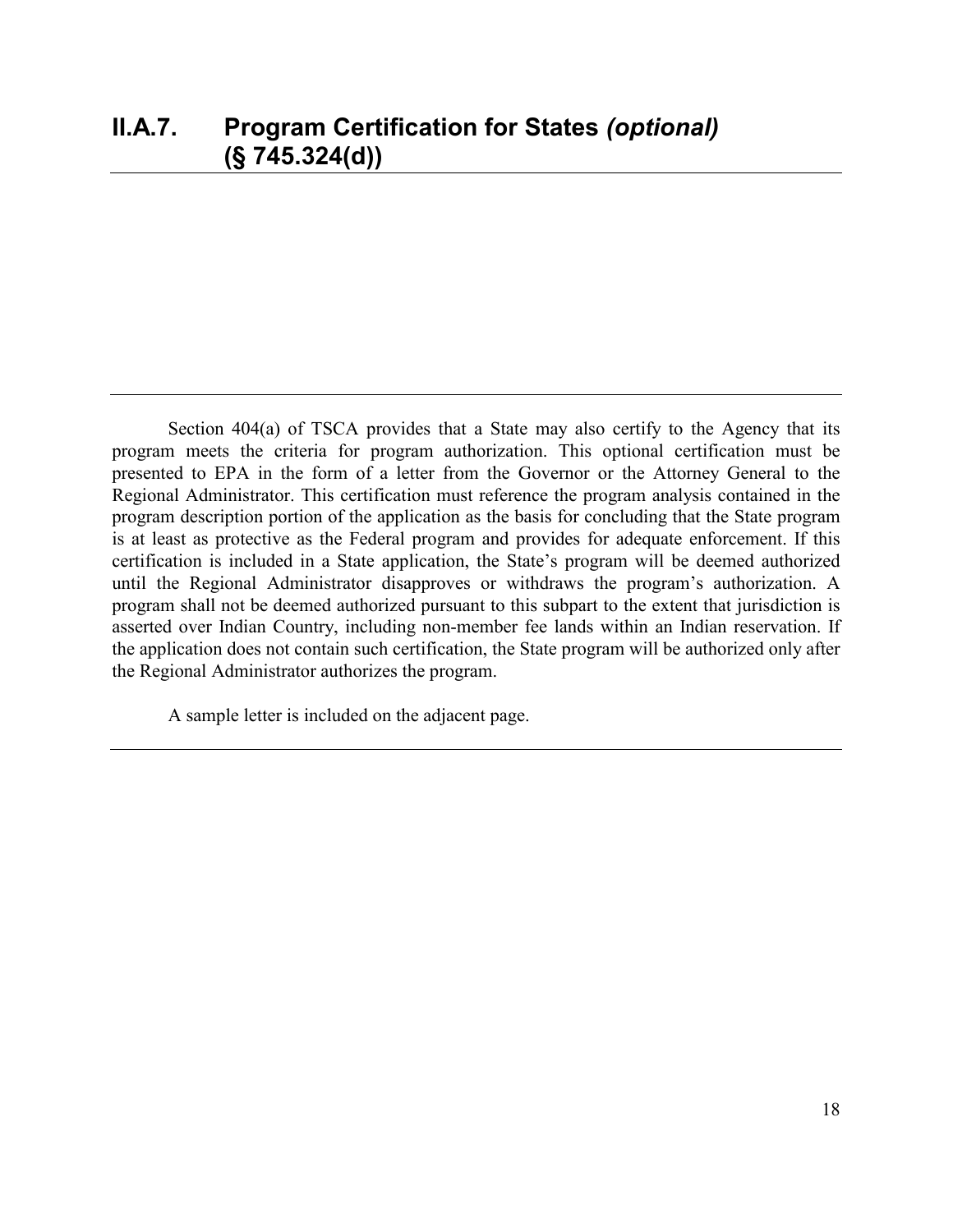Ms. Susan Smith Regional Administrator Region XX U.S. Environmental Protection Agency Street Address City, State, Zip Code

Dear Ms. Smith:

I hereby certify in accordance with Section 404(a) of the Toxic Substances Control Act, and 40 CFR § 745.324(c), that based on the analysis conducted as part of this application the laws of (State) are at least as protective as the Federal Lead-Based Paint Renovation Program found at 40 CFR Part 745 Subpart E and State law provides adequate authority to enforce compliance with our Renovation Program.

Sincerely,

Joseph Amori Governor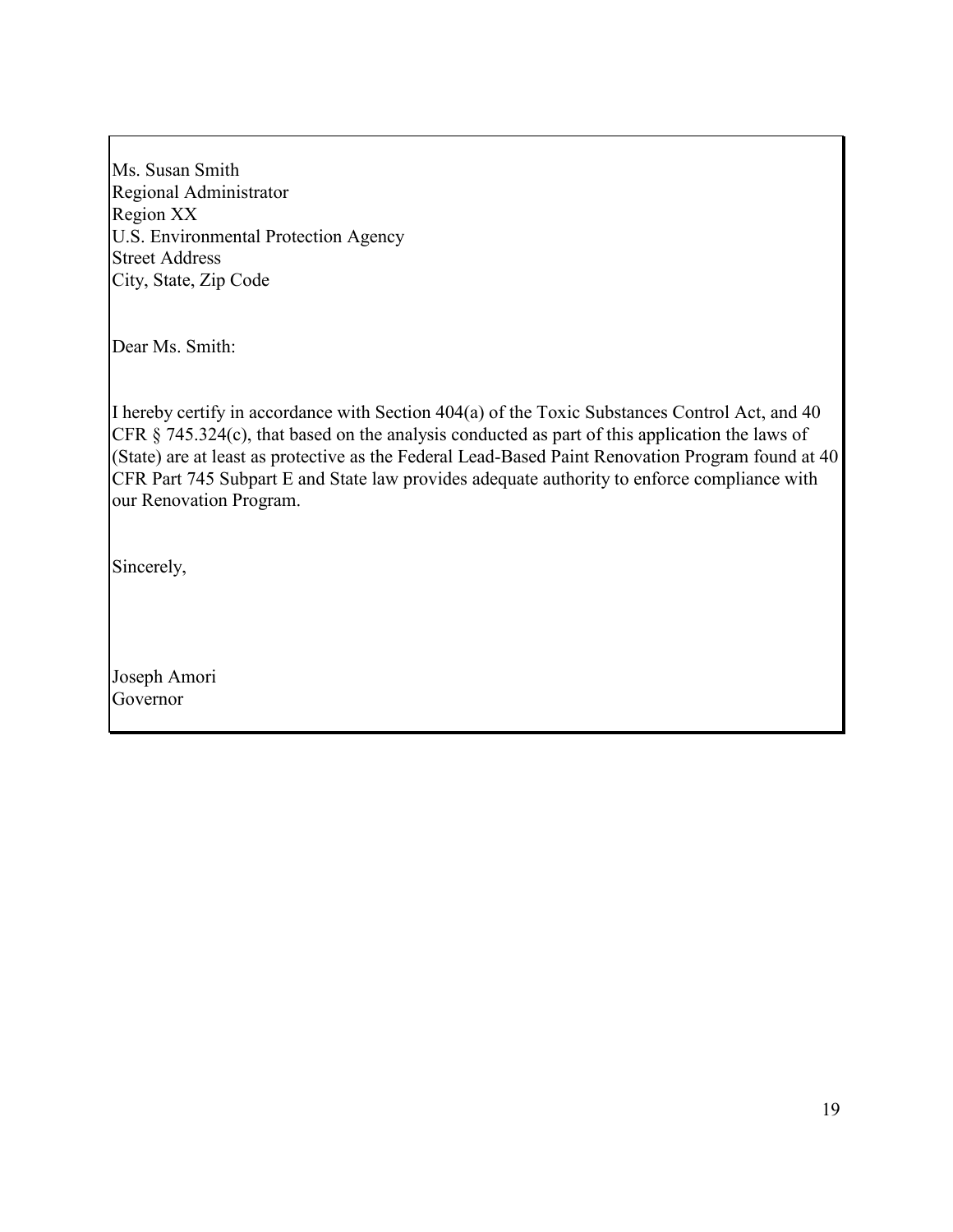# **II. State or Tribal Programs Authorization Application Contents**

**B. State or Tribal Program Description**

(continued on next page)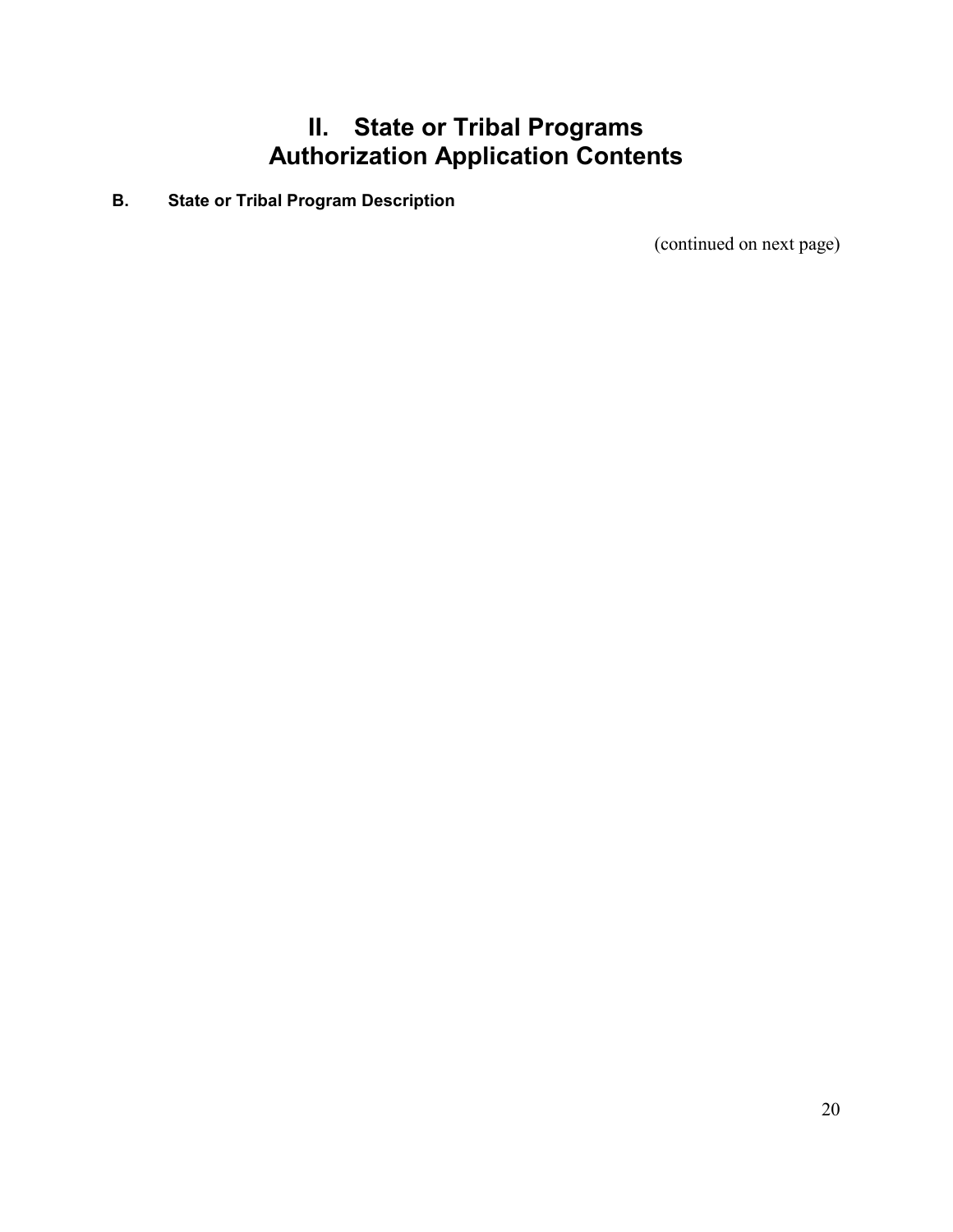- a. A State or Tribe seeking to administer and enforce a program must submit a description of the program. The description of the State or Tribal program must include:
	- the name of the State or Tribal agency(s) that is or will be responsible for administering and enforcing the program;
	- the name of the official in the agency(s) designated as the point of contact with EPA; and
	- addresses and phone numbers where the official(s) can be contacted.
- b. Where more than one agency is or will be responsible for administering and enforcing the program, the State or Tribe must designate a primary agency to oversee and coordinate administration and enforcement of the program and serve as the primary contact with EPA.
- c. In the event that more than one agency is or will be responsible for administering and enforcing the program, the application must also include a description of the functions to be performed by each agency. The description shall explain how the program will be coordinated by the primary agency to ensure consistency and effective administration of the lead-based paint training accreditation and certification program within the State or Tribe.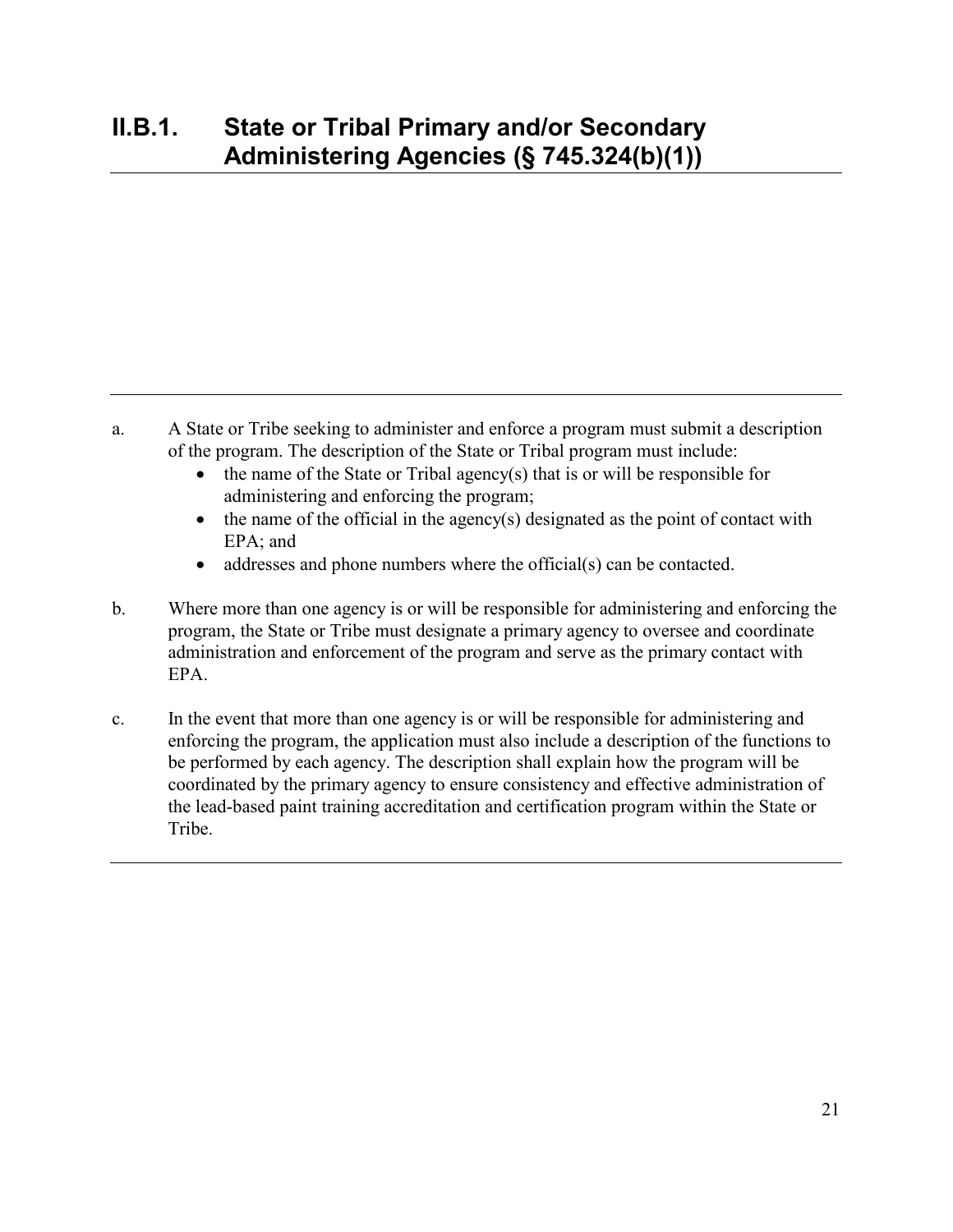# **II.B.1. State or Tribal Primary and/or Secondary Administering Agencies (§ 745.324(b)(1))**

a. Please list the name of the State or Tribal agency(s) that is or will be responsible for administering and enforcing the program, the name of the official in the agency(s) designated as the point of contact with EPA, and addresses and phone numbers where the official(s) can be contacted:

| Agency: <u>Agency</u> and the set of the set of the set of the set of the set of the set of the set of the set of the set of the set of the set of the set of the set of the set of the set of the set of the set of the set of the |  |  |  |
|-------------------------------------------------------------------------------------------------------------------------------------------------------------------------------------------------------------------------------------|--|--|--|
| Contact Name: 1988                                                                                                                                                                                                                  |  |  |  |
|                                                                                                                                                                                                                                     |  |  |  |
|                                                                                                                                                                                                                                     |  |  |  |
|                                                                                                                                                                                                                                     |  |  |  |
| Telephone: New York Change of the Change of the Change of the Change of the Change of the Change of the Change of the Change of the Change of the Change of the Change of the Change of the Change of the Change of the Change      |  |  |  |
|                                                                                                                                                                                                                                     |  |  |  |
| E-mail: No. 1998. The Commission of the Commission of the Commission of the Commission of the Commission of the Commission of the Commission of the Commission of the Commission of the Commission of the Commission of the Co      |  |  |  |
| Agency:                                                                                                                                                                                                                             |  |  |  |
| Contact Name: Name and South Assembly and South Assembly and South Assembly and South Assembly and South Assembly and South Assembly and Assembly and Assembly and Assembly and Assembly and Assembly and Assembly and Assembl      |  |  |  |
| Title:                                                                                                                                                                                                                              |  |  |  |
| Address: No. 2014 19:30 and 2015 19:30 and 2016 19:30 and 2017 19:30 and 2017 19:30 and 2017 19:30 and 2017 19:30 and 2017 19:30 and 2017 19:30 and 2017 19:30 and 2017 19:30 and 2017 19:30 and 2017 19:30 and 2017 19:30 and      |  |  |  |
|                                                                                                                                                                                                                                     |  |  |  |
|                                                                                                                                                                                                                                     |  |  |  |
|                                                                                                                                                                                                                                     |  |  |  |
|                                                                                                                                                                                                                                     |  |  |  |
|                                                                                                                                                                                                                                     |  |  |  |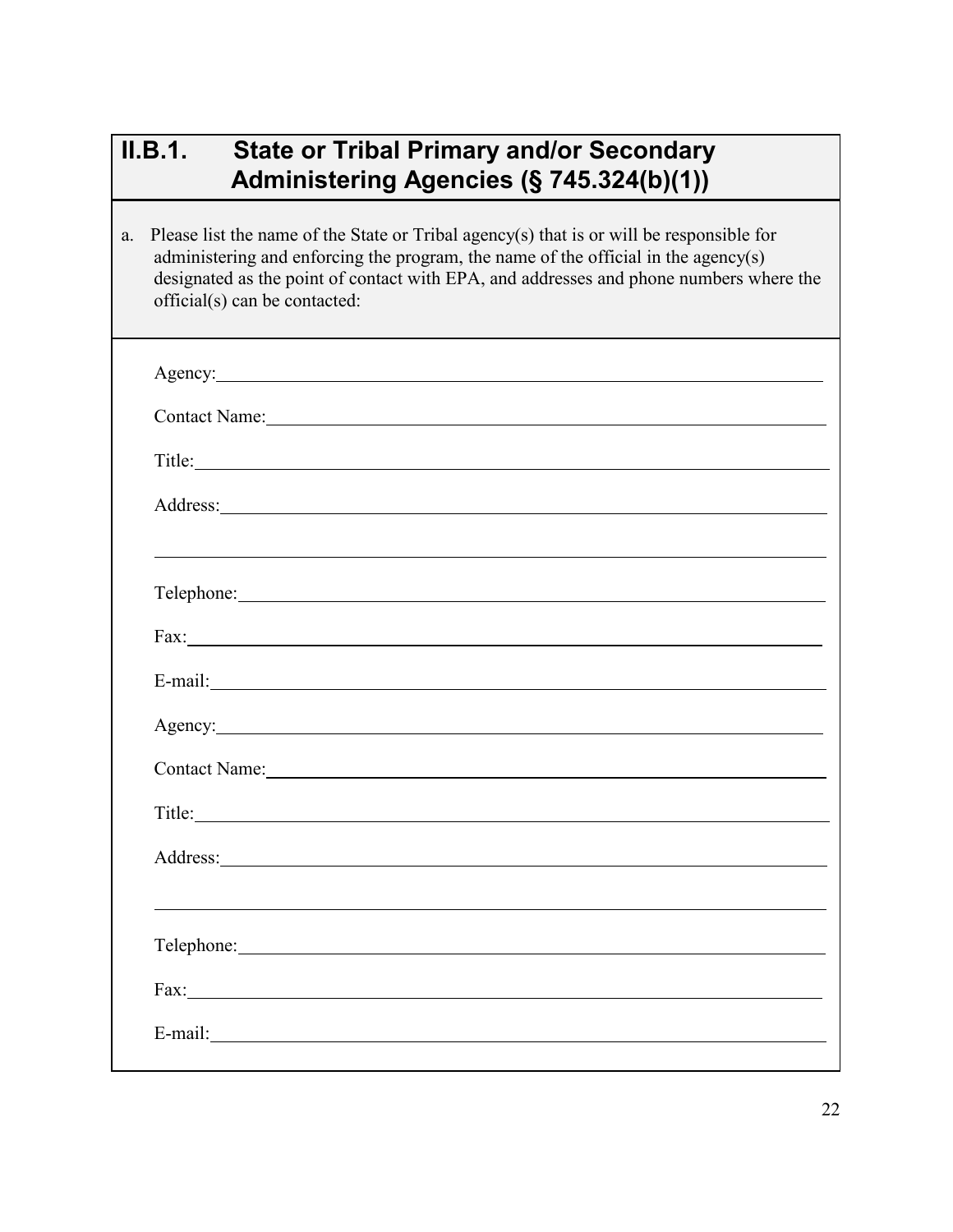| $\mathbf{b}$ . | Where more than one agency is or will be responsible for administering and enforcing the<br>program, please designate a primary agency to oversee and coordinate administration and<br>enforcement of the program and serve as the primary contact with EPA: |
|----------------|--------------------------------------------------------------------------------------------------------------------------------------------------------------------------------------------------------------------------------------------------------------|
|                | Primary Agency: 2008. Express and the primary Agency:                                                                                                                                                                                                        |
|                |                                                                                                                                                                                                                                                              |
| c.             | In the event that more than one agency is or will be responsible for administering and<br>enforcing the program, please include a description of the functions to be performed by<br>each agency:                                                            |
|                |                                                                                                                                                                                                                                                              |
|                |                                                                                                                                                                                                                                                              |
|                |                                                                                                                                                                                                                                                              |
|                |                                                                                                                                                                                                                                                              |
|                |                                                                                                                                                                                                                                                              |

**The Company**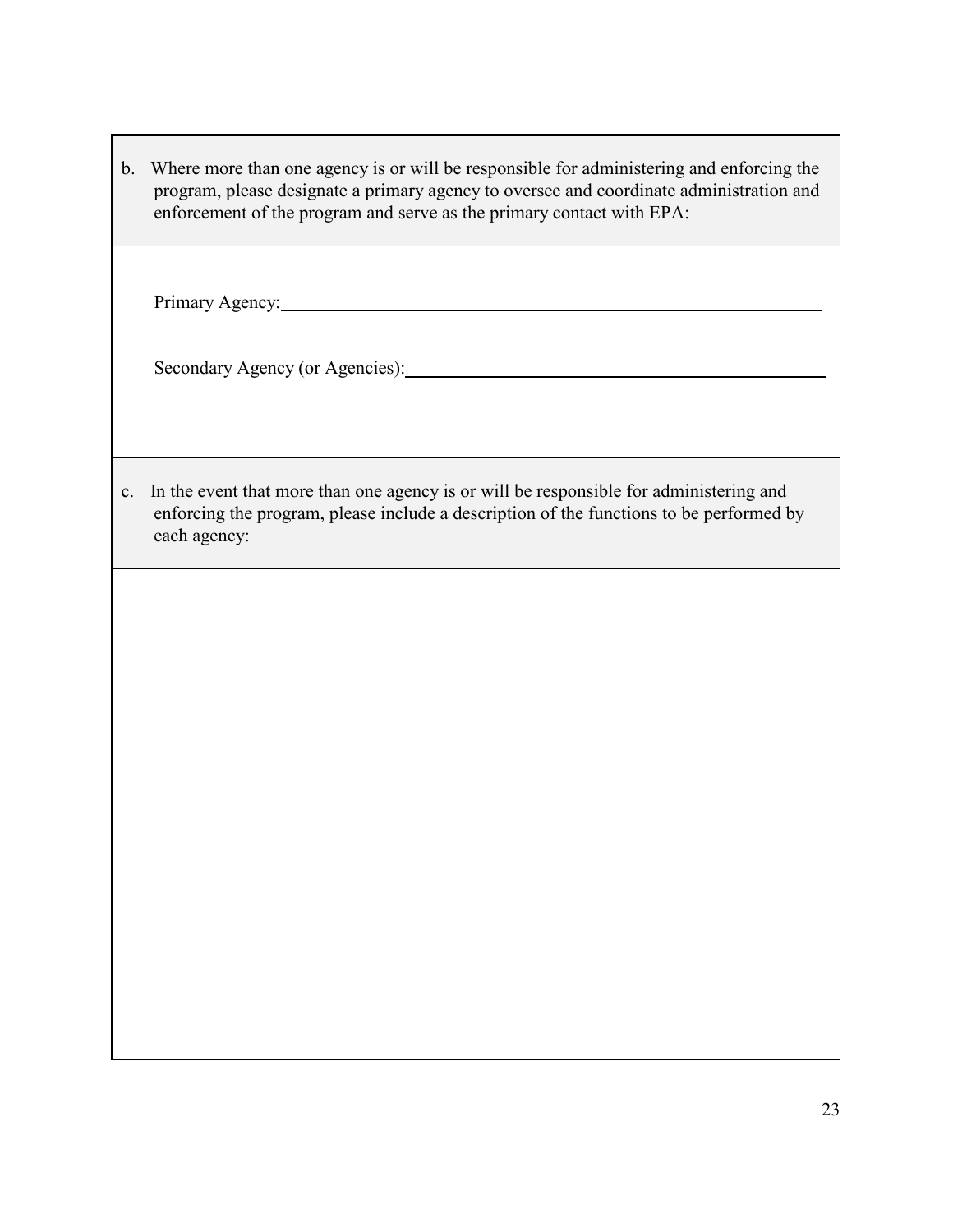To demonstrate that the State or Tribal pre-renovation education program is at least as protective as the Federal program, the State or Tribal application must include a description of the program that demonstrates that the program contains all of the following elements:

- Procedures and Requirements for the distribution of lead hazard information to owners and occupants of target housing and child occupied facilities before renovations for compensation
- Appropriate Infrastructure or Government Capacity

#### **a. Pre-Renovation Education**

The State or Tribe must have procedures and requirements for the distribution of lead hazard information to owners and occupants of target housing and child-occupied facilities before renovations for compensation.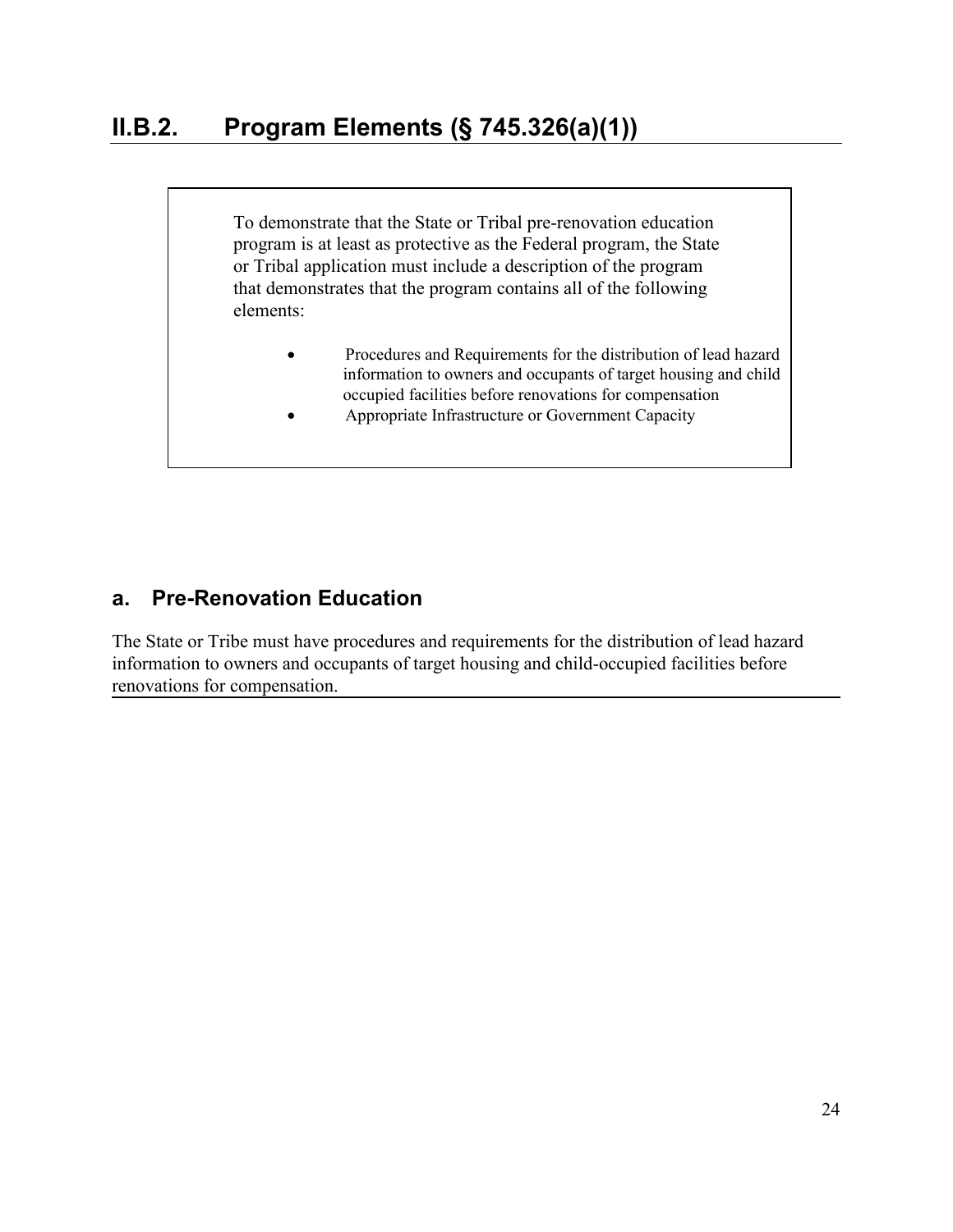## **II.B.2.a. Program Elements - Procedures and requirements for pre-renovation education** (§ 745.326(b))

| <b>Procedures and Requirements for the</b><br>distribution of lead hazard info. to owners<br>and occupants of target housing &<br>child-occupied facilities prior to<br>renovations for compensation:                                             | <b>40 CFR Part 745</b><br><b>Subpart E reference</b><br>(Federal Program) | <i>Applicant's</i><br><b>Citation</b><br>Reference: | <b>Indicate if varies</b><br>from Federal<br>Program $(**)$ | <b>Reason given</b><br>for variation |
|---------------------------------------------------------------------------------------------------------------------------------------------------------------------------------------------------------------------------------------------------|---------------------------------------------------------------------------|-----------------------------------------------------|-------------------------------------------------------------|--------------------------------------|
| Clear standards for identifying renovation<br>activities that trigger the information<br>distribution requirements:                                                                                                                               | \$745.80(a)<br>§ 745.82<br>§ 745.83<br>§ 745.84                           |                                                     |                                                             |                                      |
| Procedures for distributing the lead<br>hazard information to owners and<br>occupants of housing & child-occupied<br>facilities prior to renovation activities:                                                                                   | § 745.84                                                                  |                                                     |                                                             |                                      |
| <b>Require distribution of Renovate Right or</b><br>an approved alternate, meeting TSCA<br>406(a) content requirements, and in a<br>format readable by State or Tribes<br>diverse audience of housing and<br>child-occupied owners and occupants: | § 745.81(b)<br>§ 745.326(b)(3)                                            |                                                     |                                                             |                                      |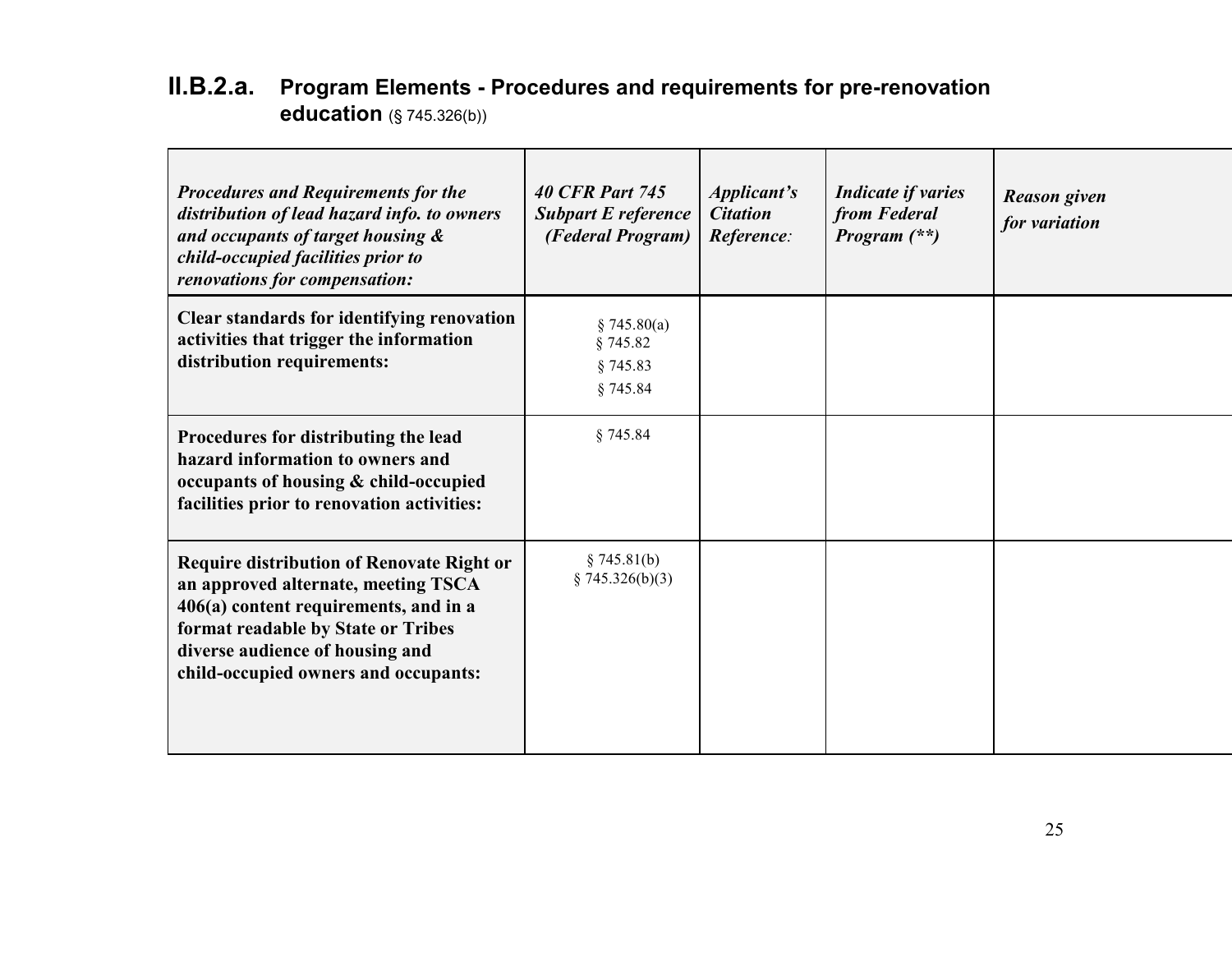To demonstrate that the State or Tribal renovation training, certification, accreditation, and work practice standards program is at least as protective as the Federal program, the State or Tribal application must include a description of the program that demonstrates that the program contains all of the following elements:

- Procedures and Requirements for Accreditation of Renovator and Dust Sampling Technician Training Programs.
- Procedures and Requirements for Certification of Individuals and/or Firms.
- Requirements that all Renovations be Conducted by Appropriately Certified Individuals and/or Firms using properly trained individuals.
- Work Practice Standards for the Conduct of Renovations.
- Appropriate Infrastructure or Government Capacity.
- Tribal Information (Tribes Only).

#### **b. Accreditation**

The State or Tribe must have either procedures and requirements for the accreditation of training programs or procedures and requirements for the acceptance of renovation training offered by training providers accredited by EPA or a State or Tribal program authorized by EPA under 40 C.F.R. Part 745 subpart E. Applicant must indicate which procedures and requirements will be used in the accreditation of trainers.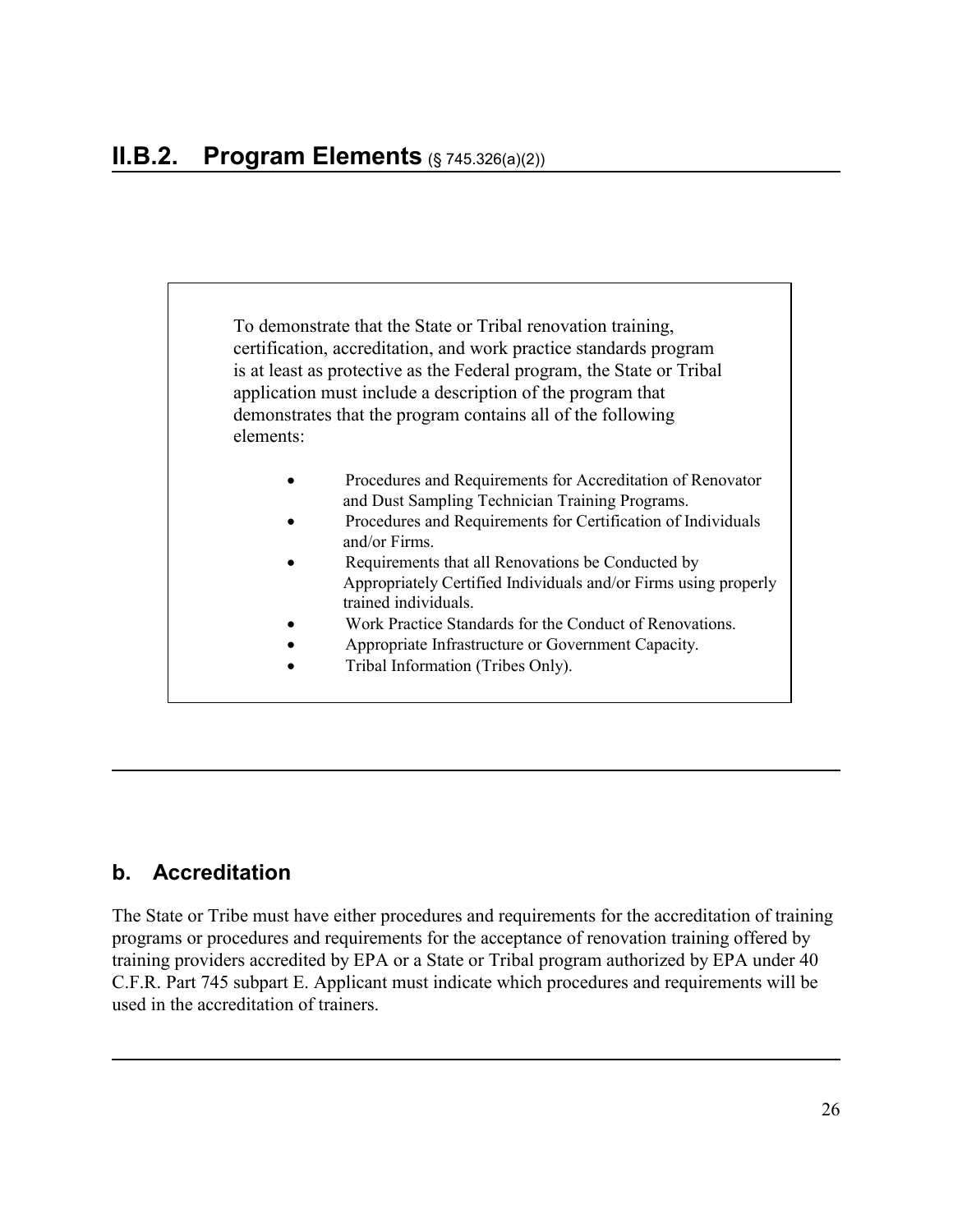### **II.B.2.b. Program elements - Procedures and requirements for the accreditation of renovation training programs** (§ 745.326(c))

*Please indicate State or Tribal procedures and requirements that will be used for the accreditation of Renovation training programs or the acceptance of Renovation training offered by a training provider accredited by EPA or by a State or Tribe authorized by EPA under Section 745, Subpart E (*%*):*

> The State or Tribe has established requirements for the accreditation of Renovation training programs (proceed to Procedures and Requirements for Accreditation,@ Item 2.a.)

 The State or Tribe has established procedures or regulations for the acceptance of Renovation training offered by an accredited training provider in a State or Tribe authorized by EPA (proceed to Procedures and Requirements for Certification,@ Item 2.b.).

Please describe procedures or requirements: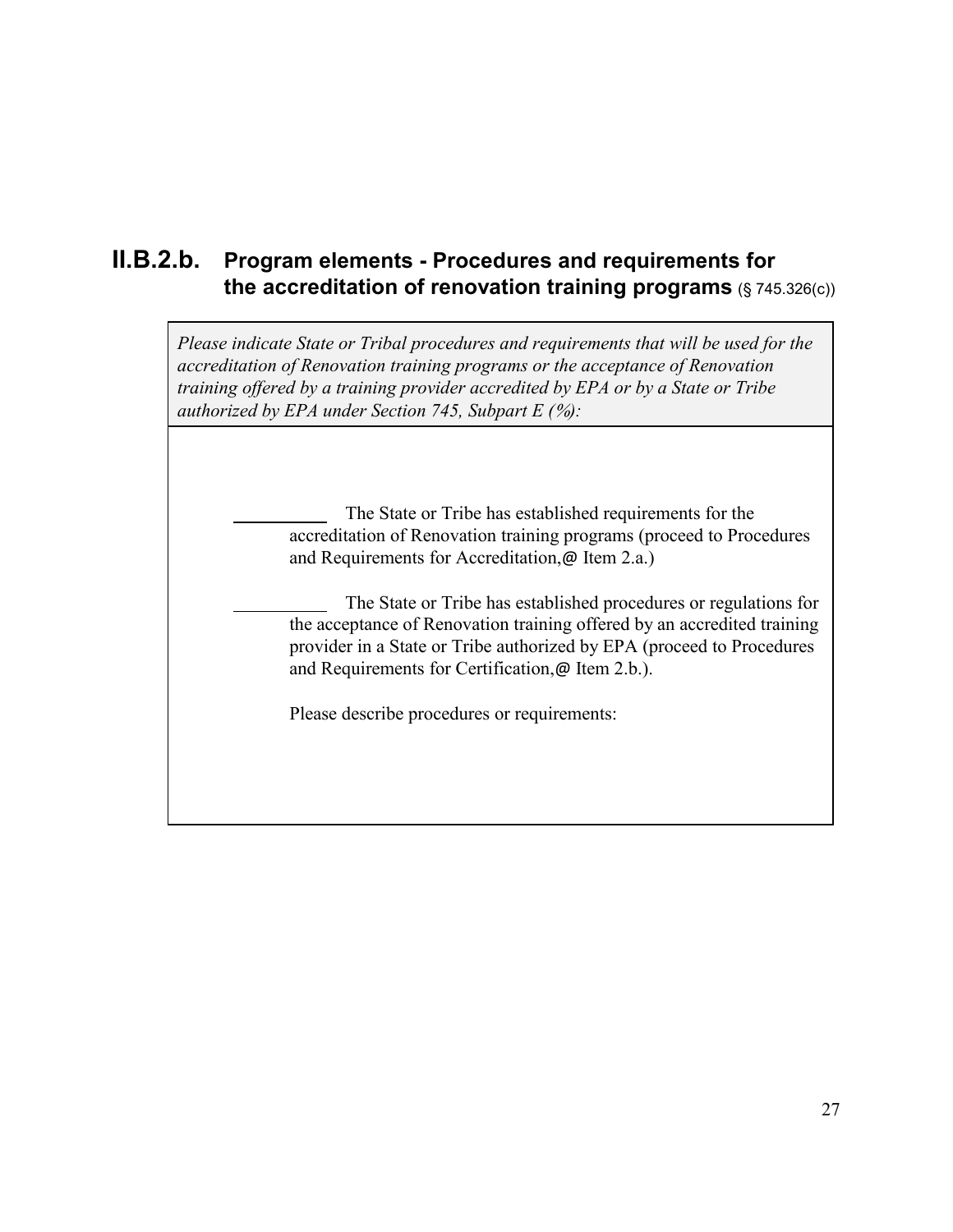### **b. Accreditation (cont.)**

The State or Tribe must have requirements for the accreditation of renovation training providers. State or Tribal citations for renovation training provider requirements must be included in this section.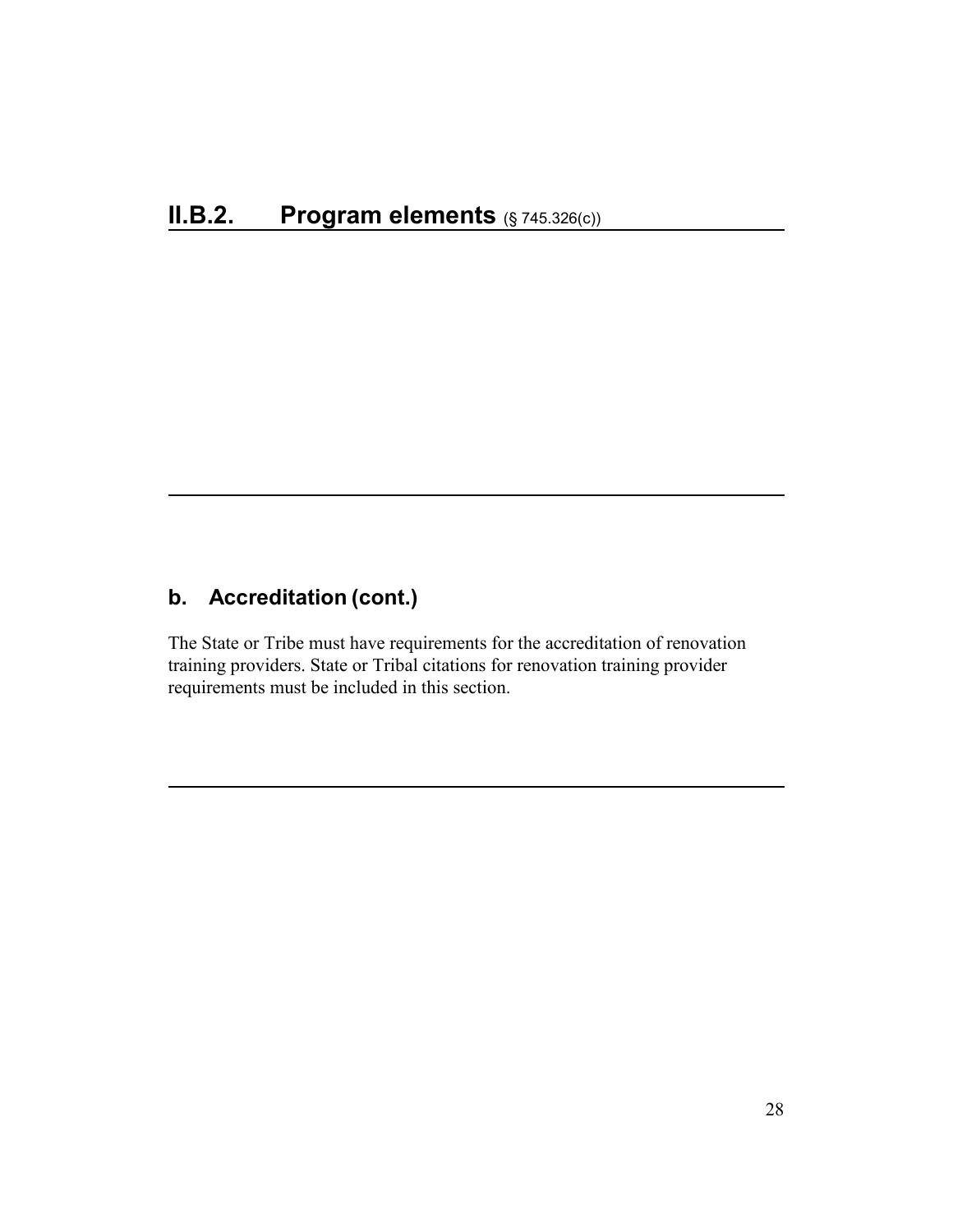### **II.B.2.b. Program Elements - Procedures and requirements for the accreditation of training programs** (§ 745.326(c))

| <b>Procedures and Requirements for</b><br>the accreditation of renovation and<br>dust sampling technician training<br><i>programs:</i> | <b>40 CFR Part 745</b><br><b>Subpart E&amp; L</b><br>reference<br>(Federal Program) | <i>Applicant's</i><br><b>Citation</b><br>Reference: | <b>Indicate if varies</b><br>from Federal<br>Program $(**)$ | <b>Reason given</b><br>for variation |
|----------------------------------------------------------------------------------------------------------------------------------------|-------------------------------------------------------------------------------------|-----------------------------------------------------|-------------------------------------------------------------|--------------------------------------|
| <b>Training curriculum and</b><br>application requirements:                                                                            | $§ 745.225(b)(c) \& (e)$<br>$\S$ 745.225(d)(6) & (7)                                |                                                     |                                                             |                                      |
| <b>Training hour requirements:</b>                                                                                                     | \$745.225(c)(6)<br>§ 745.225(e)(2)                                                  |                                                     |                                                             |                                      |
| Hands-on training requirements:                                                                                                        | § 745.225(d)<br>\$745.225(c)(6)                                                     |                                                     |                                                             |                                      |
| <b>Trainee competency and</b><br>proficiency requirements:                                                                             | \$745.225(c)(7)                                                                     |                                                     |                                                             |                                      |
| <b>Requirements for training</b><br>program quality control:                                                                           | \$745.225(c)                                                                        |                                                     |                                                             |                                      |
| <b>Procedures for the</b><br>re-accreditation of training<br>programs:                                                                 | § 745.225(f)                                                                        |                                                     |                                                             |                                      |
| Procedures for the oversight of<br>training programs:                                                                                  | $§ 745.225$ (c) & (f)<br>§ 745.225(i)                                               |                                                     |                                                             |                                      |
| <b>Procedures for suspension</b><br>revocation, or modification of<br>training program accreditations:                                 | § 745.225(g)<br>§ 745.225(h)                                                        |                                                     |                                                             |                                      |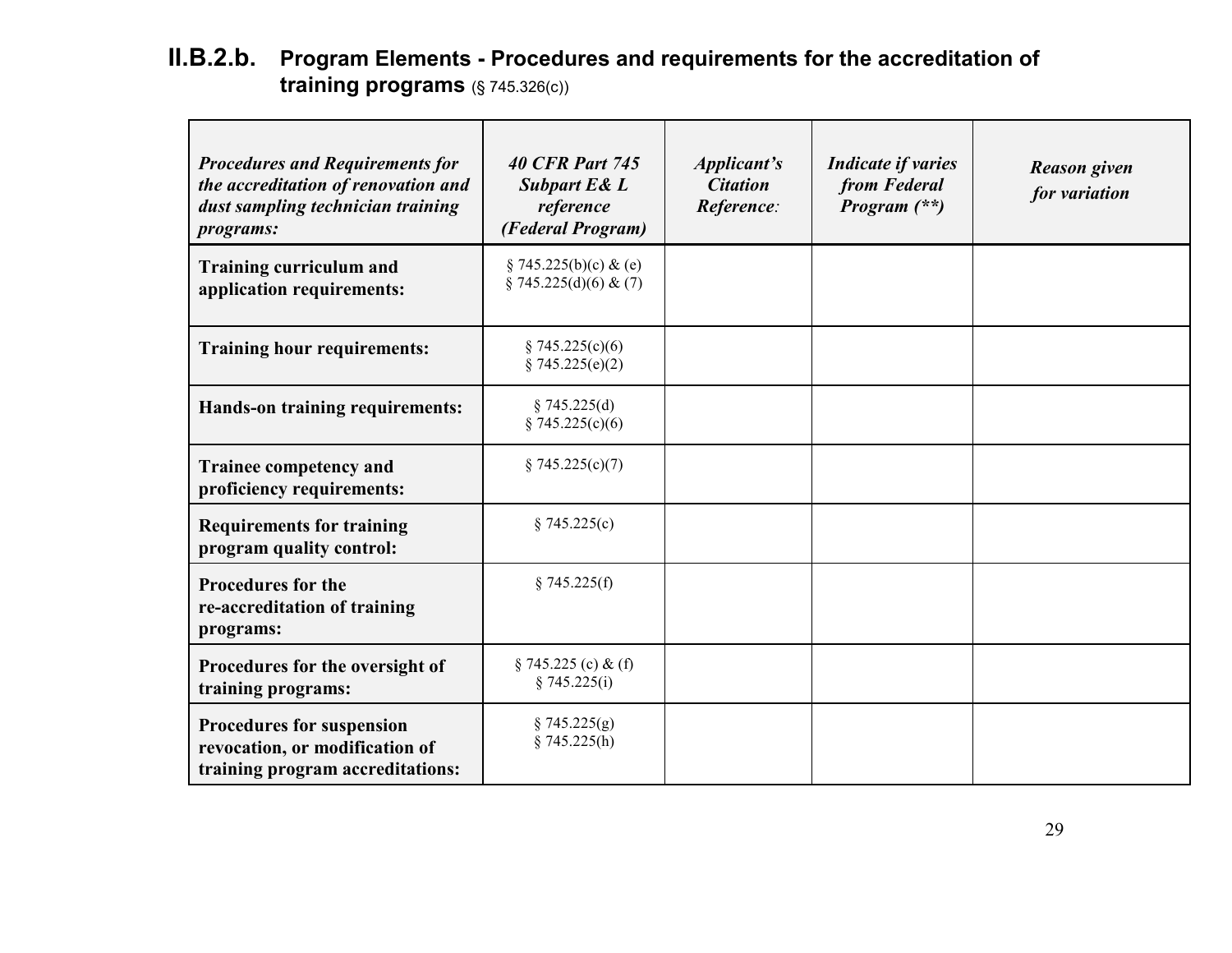#### **c. Certification**

The State or Tribe must have procedures and requirements for the certification of renovators and/or firms. If a State or Tribal program can demonstrate that it is as protective as the Federal program without requirements for a Dust Sampling Technician, *e.g.*, a State or Tribe has requirements for Certified Inspectors or Certified Risk Assessors to do clearance sampling, the State or Tribe program may be authorized without requirements for a Dust Sampling Technician discipline. Citations to the State or Tribal certification requirements must be included in this section. Also include a citation of regulation requiring that renovation activities are conducted by appropriately certified individuals and/or firms using properly trained individuals.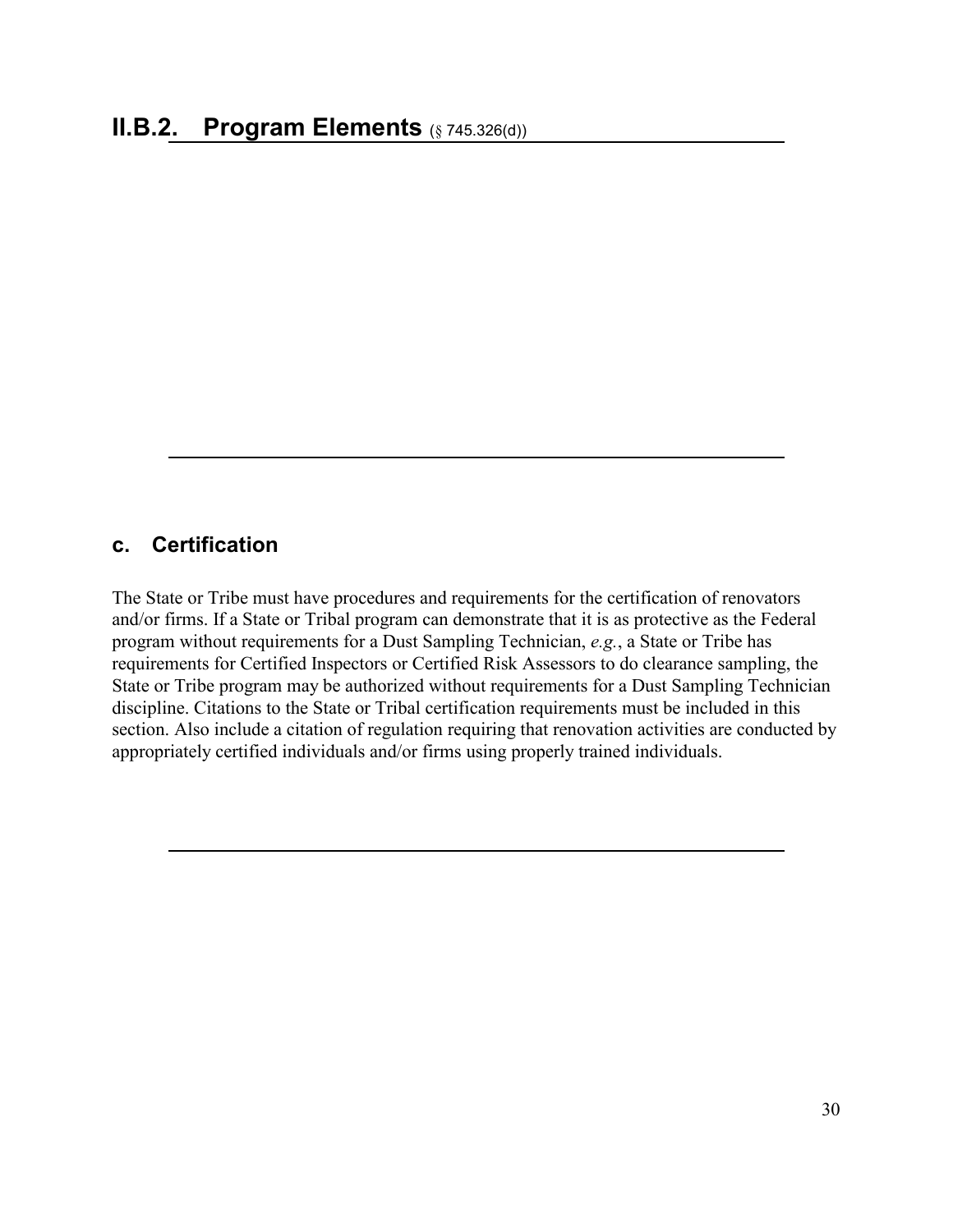| II.B.2.c. | Program Elements - Procedures and requirements for the certification of |
|-----------|-------------------------------------------------------------------------|
|           | individuals and firms engaged in renovation activities $(S$ 745.326(d)) |

| <b>The State or Tribe must</b><br>have requirements for the certification of<br>individuals and firms that ensure:                                        | <b>40 CFR Part 745</b><br><b>Subpart E reference</b><br>(Federal Program) | <i><b>Applicant</b></i><br><b>Citation</b><br>Reference: | <b>Indicate if varies</b><br>from Federal<br>Program $(**)$ | <b>Reason given</b><br>for variation |
|-----------------------------------------------------------------------------------------------------------------------------------------------------------|---------------------------------------------------------------------------|----------------------------------------------------------|-------------------------------------------------------------|--------------------------------------|
| <b>Renovators and dust sampling technicians</b><br>are trained by an accredited training<br>program:                                                      | \$745.90(a)                                                               |                                                          |                                                             |                                      |
| <b>Require certification requirement process</b><br>for Firms                                                                                             | $$745.89(a)$ &(c)                                                         |                                                          |                                                             |                                      |
| <b>Establish procedures for re-certification:</b>                                                                                                         | \$745.90(a)(4)<br>\$745.89(b)                                             |                                                          |                                                             |                                      |
| Require the conduct of renovation activities<br>in accordance with work practice standards<br>established by the State or Tribe:                          | § 745.85(a)<br>§ 745.90(b)                                                |                                                          |                                                             |                                      |
| Establish procedures for the suspension,<br>revocation, or modification of certifications:                                                                | §745.91                                                                   |                                                          |                                                             |                                      |
| <b>Responsibilities of renovators, dust</b><br>sampling technicians & firms                                                                               | $\S$ 745.90(b) & (c)<br>§ 745.89(d)                                       |                                                          |                                                             |                                      |
| Requirements that all renovation activities<br>be conducted by appropriately certified<br>individuals and/or firms using properly<br>trained individuals: | § 745.85(a)                                                               |                                                          |                                                             |                                      |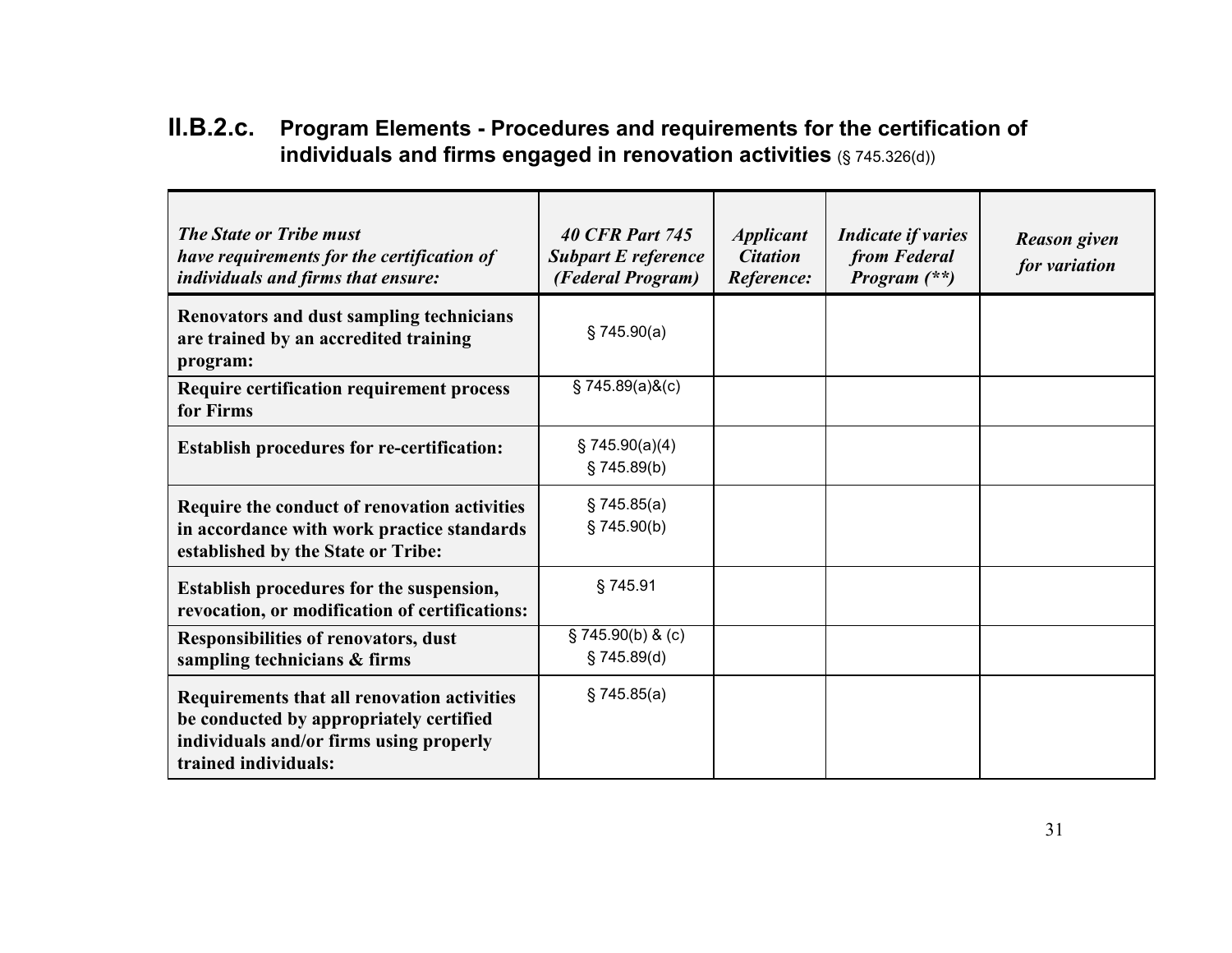The State or Tribe must have requirements or standards that ensure that renovation activities are conducted reliably, effectively, and safely. Required work practice standards for Renovations are:

- Renovations must be conducted by certified individuals and/or firms using properly trained individuals
- Renovations are conducted using lead-safe work practices that are at least as protective as the requirements in  $\S$ 745.85
- Certified contractors must retain appropriate records

#### **d. Work Practice Standards**

Citations to the State or Tribal work practice standards for renovation activities.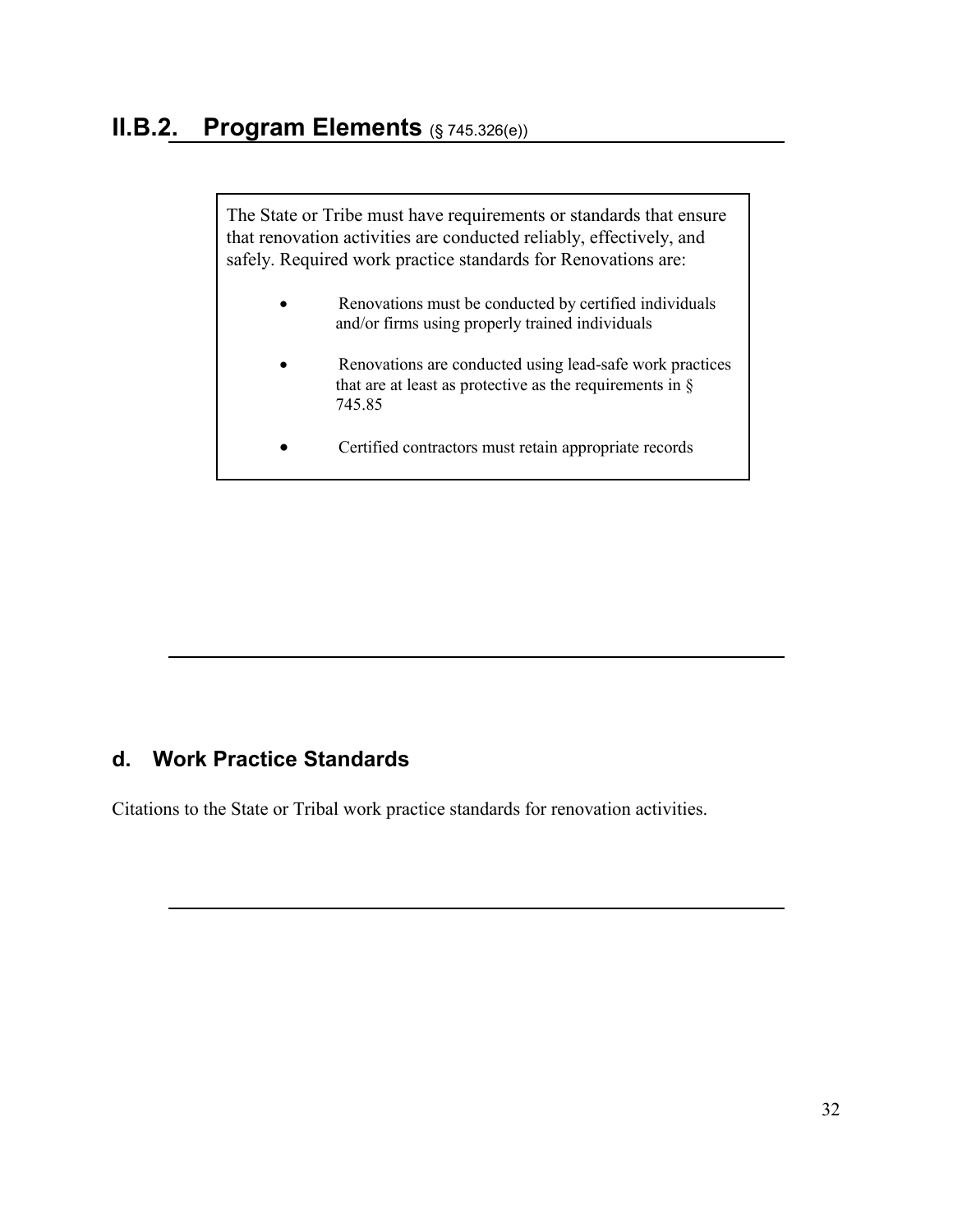#### **I.B.2.c. Program Elements - Work practice standards for the conduct of renovations** (§ 745.326(e))

| The State or Tribe's work practice standards for<br>conducting renovations must contain the following<br>requirements:                                                                                                                                                                                                                                       | <b>40 CFR Part 745</b><br><b>Subpart E reference</b><br>(Federal Program) | <i><b>Applicant</b></i><br><b>Citation</b><br>Reference: | <b>Indicate if varies</b><br>from Federal<br><i>Program</i> $(**)$ | <b>Reason given</b><br><b>For variation</b> |
|--------------------------------------------------------------------------------------------------------------------------------------------------------------------------------------------------------------------------------------------------------------------------------------------------------------------------------------------------------------|---------------------------------------------------------------------------|----------------------------------------------------------|--------------------------------------------------------------------|---------------------------------------------|
| Renovations are conducted only by individuals and/or<br>Firms certified by the appropriate State or Tribal<br>authority to conduct or supervise renovations:                                                                                                                                                                                                 | \$745.80(b)<br>§ 745.85(a)                                                |                                                          |                                                                    |                                             |
| Renovations are conducted using lead-safe work<br>practices that do not increase the hazards of<br>lead-based paint to the occupants of the dwelling or<br>child-occupied facility and are at least as protective as<br>the requirements in $\S$ 745.80(b):                                                                                                  | § 745.85(a)<br>§745.82                                                    |                                                          |                                                                    |                                             |
| <b>Renovations include post-renovation cleaning</b><br>protocols, including cleaning verification protocols, or<br>optional dust clearance testing where required by<br>contract in conformance with clearance levels<br>established or adopted by the State or Tribe as long as<br>they are as protective as the standards established<br>under TSCA § 403: | $\S$ 745. 85(b) (c) & (d)<br>\$745.227(e)(8)                              |                                                          |                                                                    |                                             |
| The certified firm retains appropriate records:                                                                                                                                                                                                                                                                                                              | §745.86                                                                   |                                                          |                                                                    |                                             |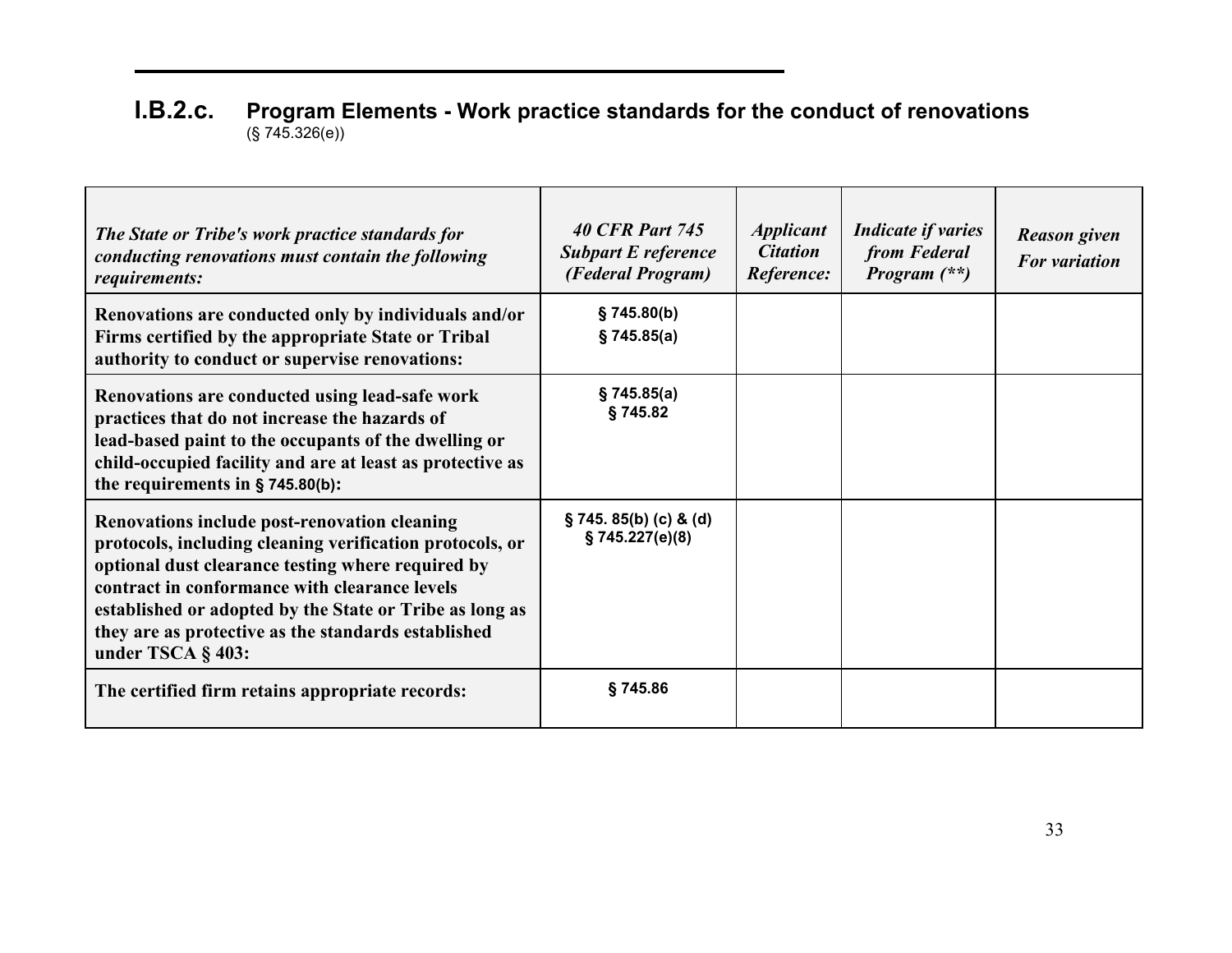#### **e. Infrastructure**

The State or Tribe must develop appropriate infrastructure or government capacity to effectively carry out a State or Tribal Renovation Program. The development of this capacity should be presented here. Infrastructure or capacity include personnel and their expertise; program processes, including the processes of accrediting and certifying renovation professionals; capability to conduct inspections and enforcement to ensure regulatory compliance with State or Tribal Renovation Program requirements; and possession of materials and equipment necessary to operate and implement a Renovation Program.

Examples of government capacity and infrastructure may be found in State and Tribal work plans from the TSCA 404(g) Lead-Based Paint Program grant (cooperative agreement assistance) program. As developing adequate infrastructure and government capacity to carry out a lead-based paint activities program was a purpose of the grant program, many of the activities funded through the cooperative assistance would illustrate State or Tribal infrastructure and government capacity.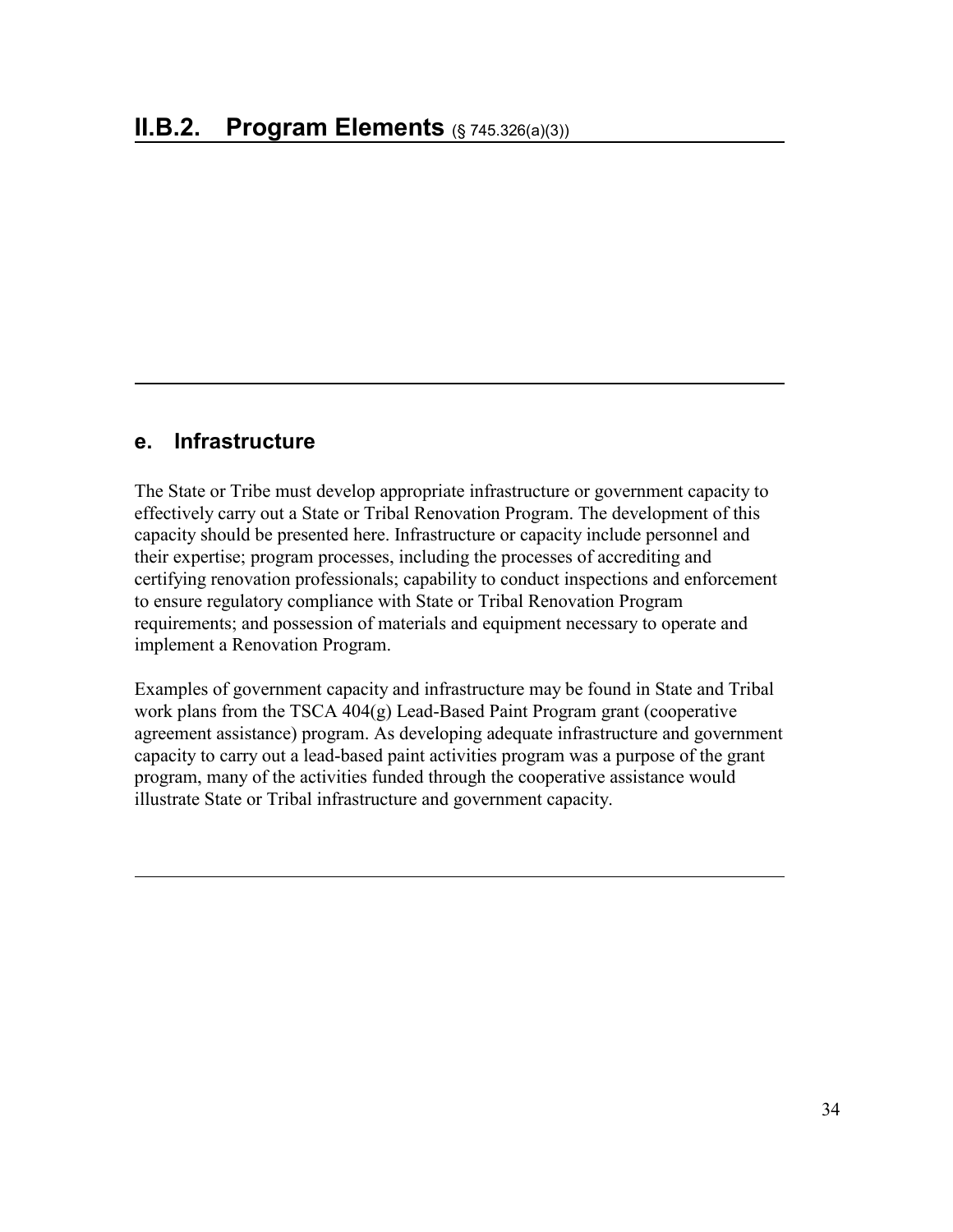### **II.B.2.e. Program elements - Development of the appropriate infrastructure or government capacity to effectively carry out a State or Tribal program** (§ 745.326(a)(3))

*Present here development of infrastructure and government capacity:*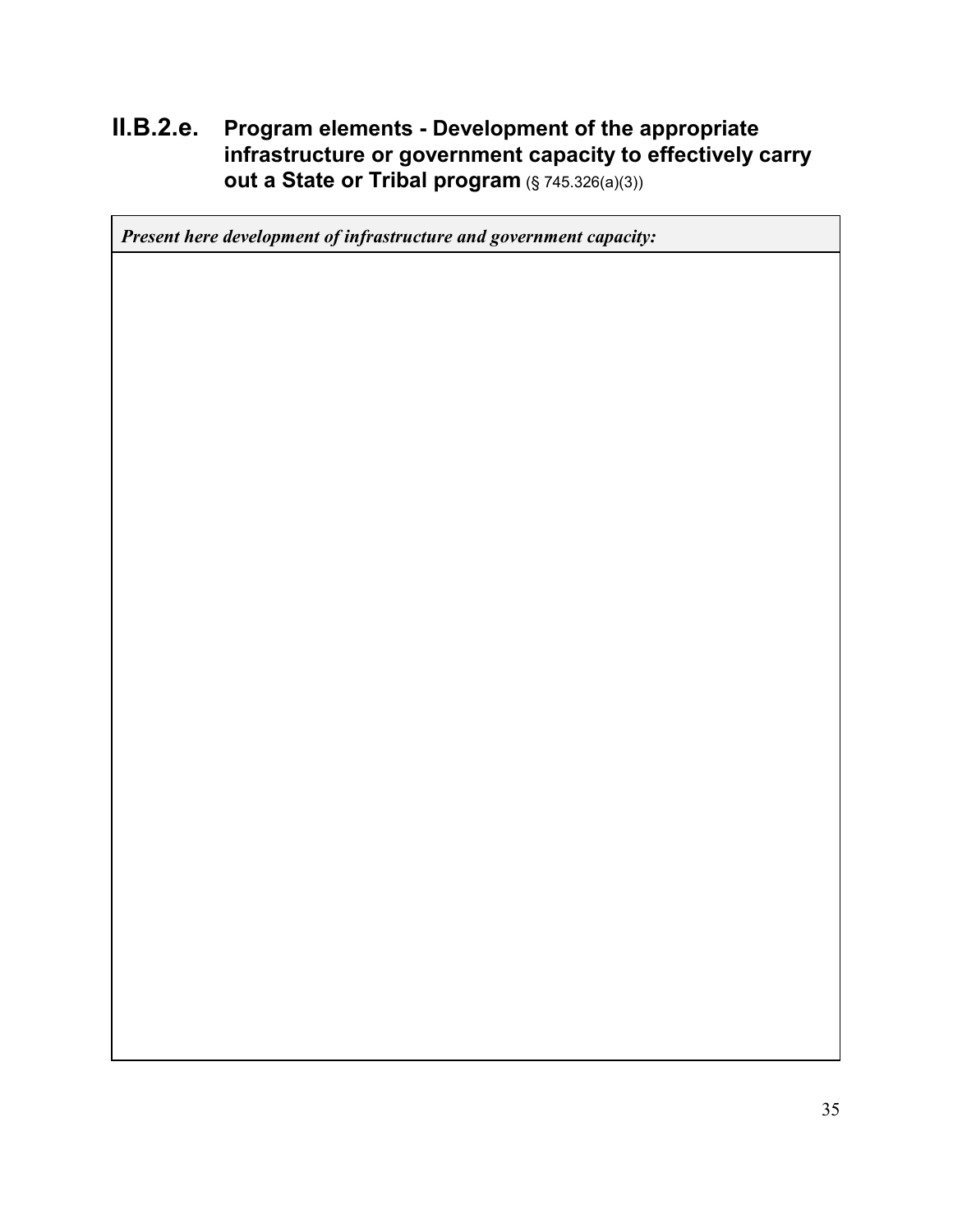Tribal programs shall also include the following: The program description shall identify the geographical extent of the territory over which the Tribe exercises jurisdiction, as well as demonstrate that the Tribe is recognized by the Secretary of the Interior, has an existing government exercising substantial governmental duties and powers, has adequate civil regulatory jurisdiction over the subject matter and entities regulated and is reasonably expected to be capable of administering the Federal program for which it is seeking authorization.

#### **f. Tribal Programs**

The program description for a Tribe shall include a map, legal description, or other information sufficient to identify the geographical extent of the territory over which the Tribe exercises jurisdiction.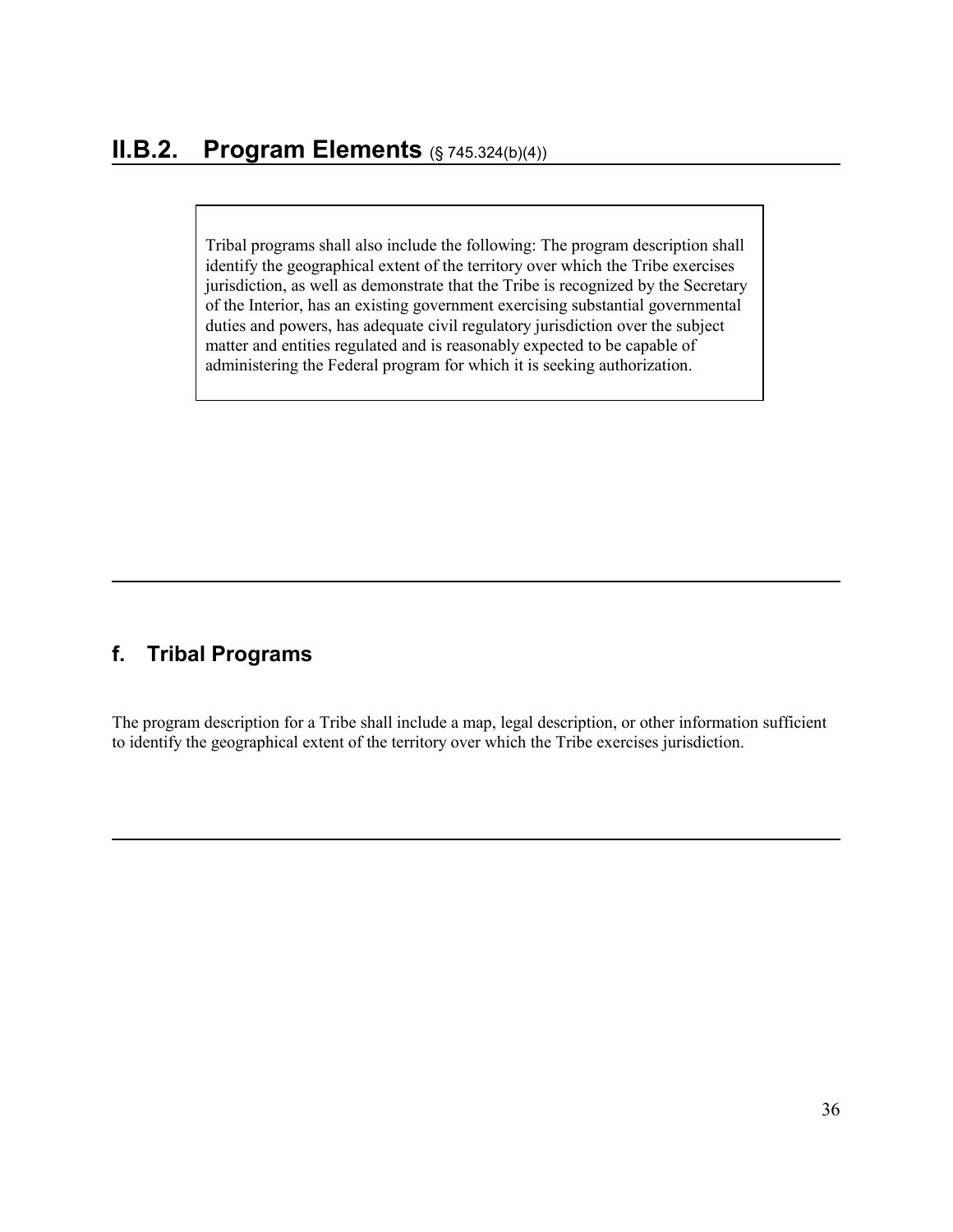## **II.B.2.f. Program Elements - Tribal-specific Information: Geographical Extent** (§ 745.324(b)(4))

**The Tribe shall include a map, legal description, or other information sufficient to identify the geographical extent of the territory over which the Tribe exercises jurisdiction:**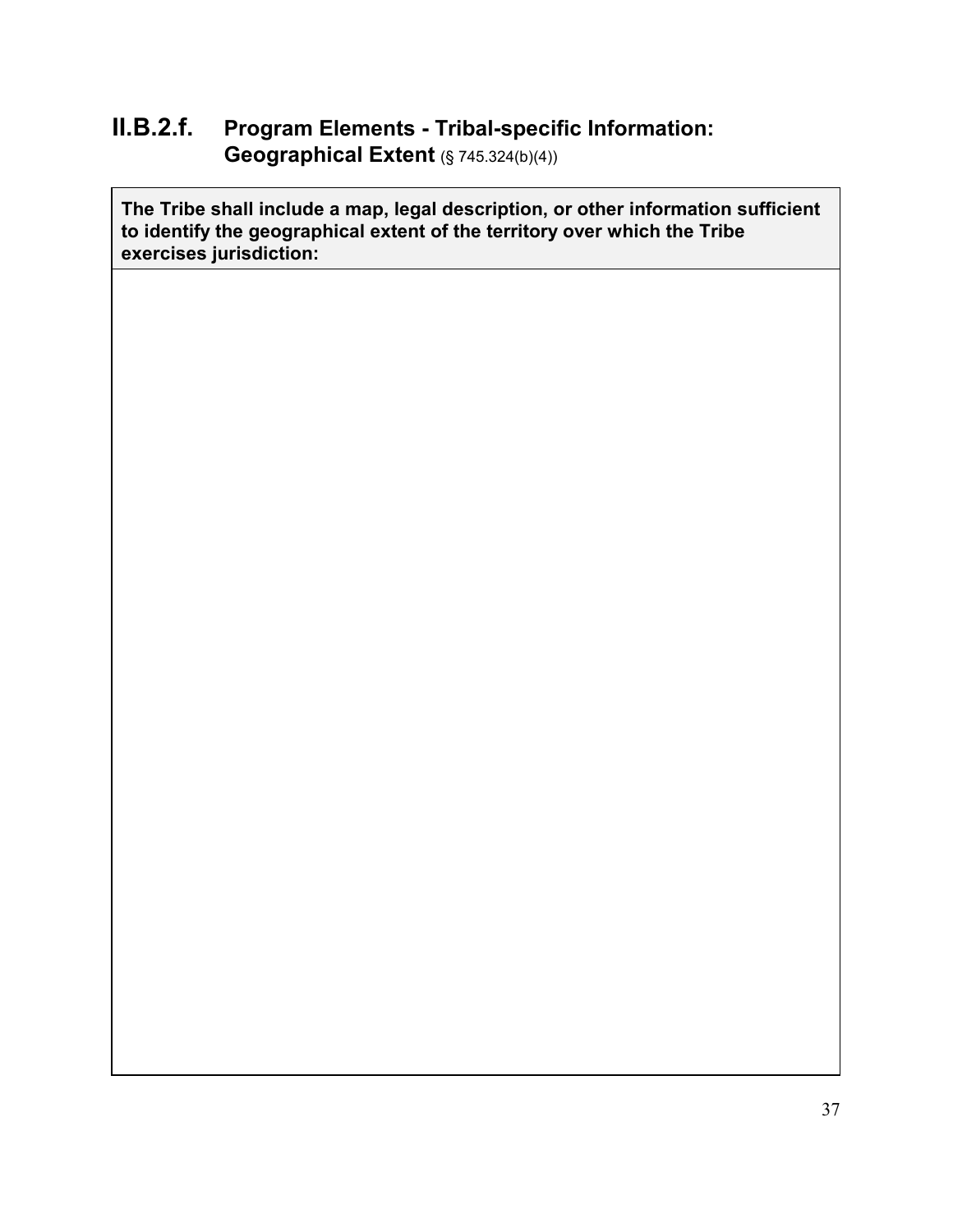The program description for a Tribe shall also include a demonstration that the Tribe meets the following criteria. The Tribe (i) is recognized by the Secretary of the Interior; (ii) has an existing government exercising substantial governmental duties and powers; (iii) has adequate civil regulatory jurisdiction (as shown in the Tribal legal certification) over the subject matter and entities regulated; and (iv) is reasonably expected to be capable of administering the Renovation Program for which it is seeking authorization. If the Agency has previously determined that the Tribe has met the first two of these elements (and requested in (ii)(A) and (ii)(B) on page 40) for another EPA program, the Tribe need provide only that information unique to the renovation program required by the third and fourth elements (and captured in questions  $(ii)(C)$ ) and  $(ii)(D)$  on page 42.

#### **f. Tribal Programs (cont.)**

The program description for a Tribe shall also include a demonstration that the Tribe:

- (ii)(A) Is recognized by the Secretary of the Interior
- (ii)(B) Has an existing government exercising substantial governmental duties and powers.

If it has previously been determined that the Tribe has met the requirements in (ii), reference to this determination shall be included here.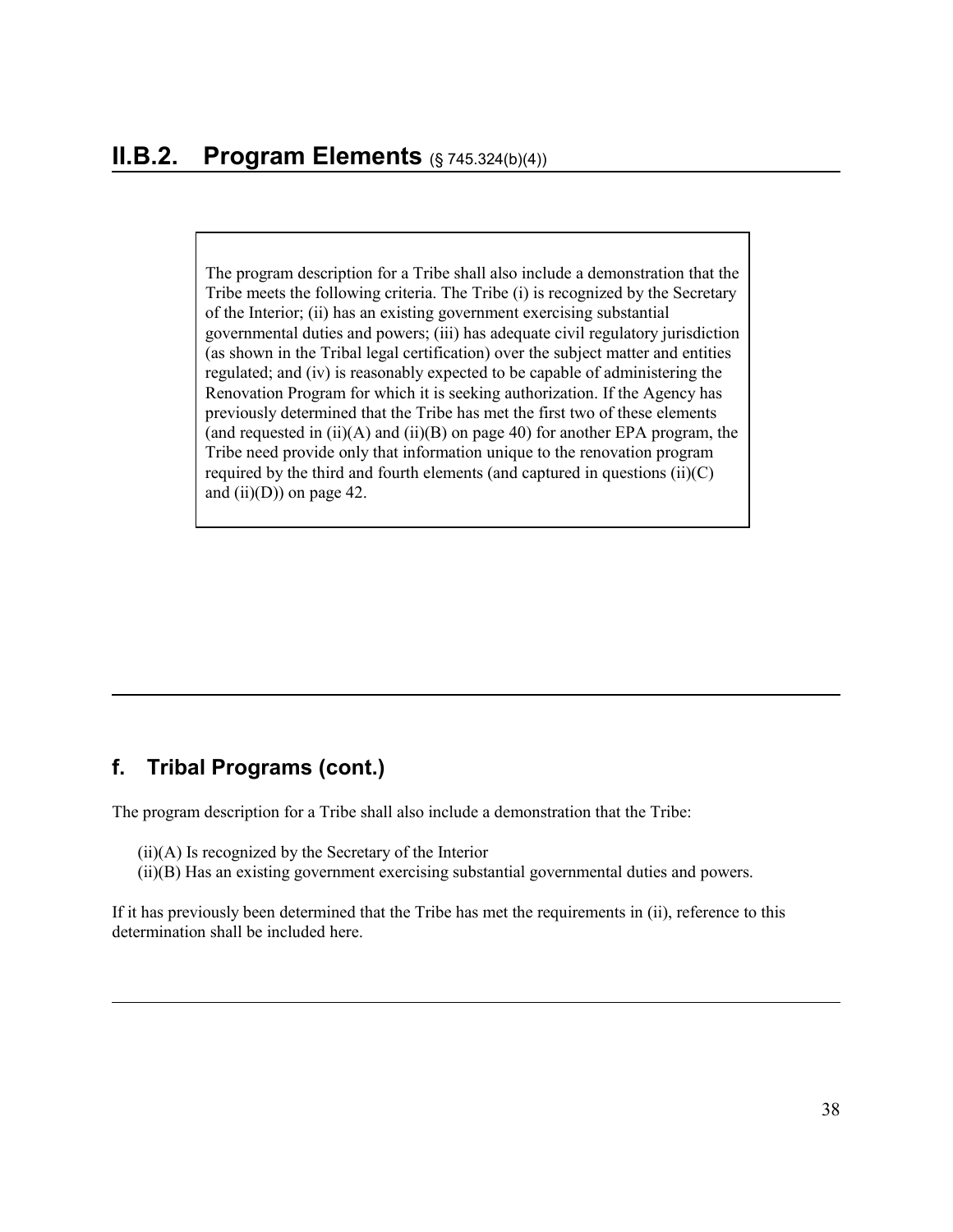#### **II.B.2.f. Program Elements - Tribal-specific Information**  (§ 745.324(b)(4))

**(ii)(A). The Tribe shall demonstrate that the Tribe is recognized by the Secretary of the Interior**:

**(ii)(B). The Tribe shall demonstrate that the Tribe has an existing government exercising substantial governmental duties and powers:**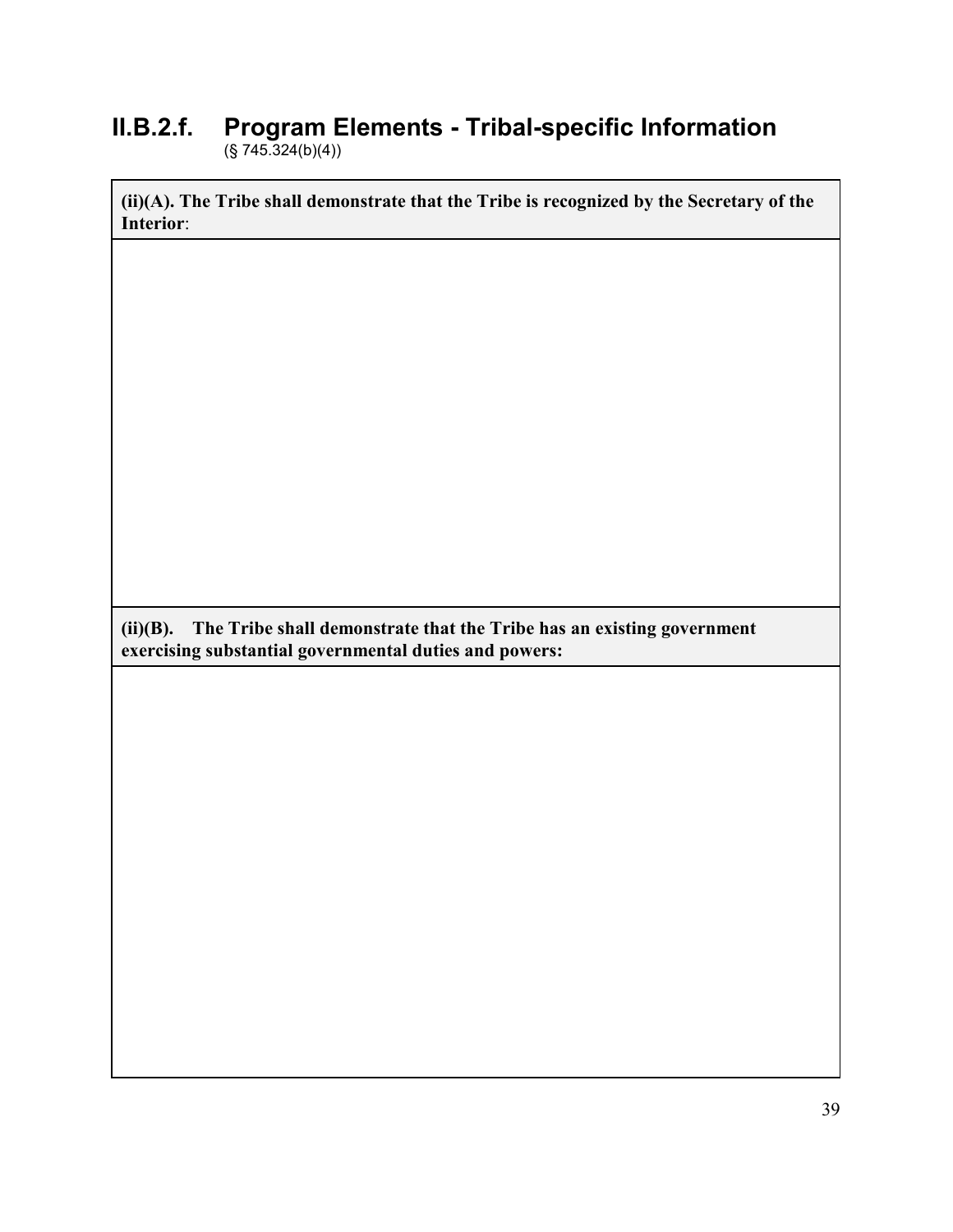#### **f. Tribal Programs (cont.)**

The program description for a Tribe shall also include a demonstration that the Tribe:

(ii)(C) Has adequate civil regulatory jurisdiction (as shown in the Tribal legal certification in  $\S$ 745.324(c)(2)) over the subject matter and entities regulated.

(ii)(D) Is reasonably expected to be capable of administering the Federal program for which it is seeking authorization.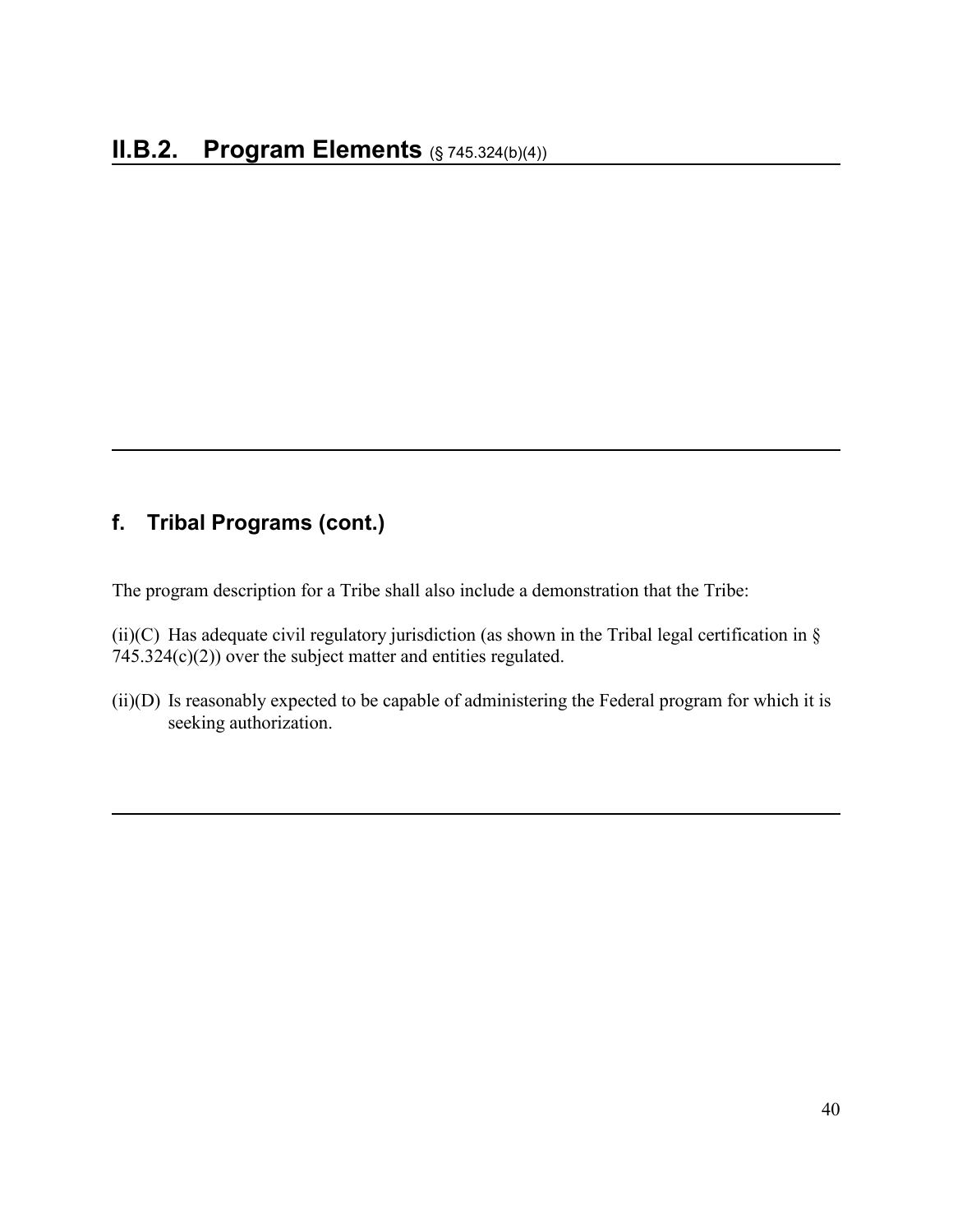## **II.B.2.f. Program Elements - Tribal-specific Information** (§ 745.324(b)(4))

**(ii)(C) The Tribe shall demonstrate that the Tribe has adequate civil regulatory jurisdiction over the subject matter and entities regulated:**

**(ii)(D) The Tribe shall demonstrate that it is reasonably expected to be capable of administering the Federal program for which it is seeking authorization.**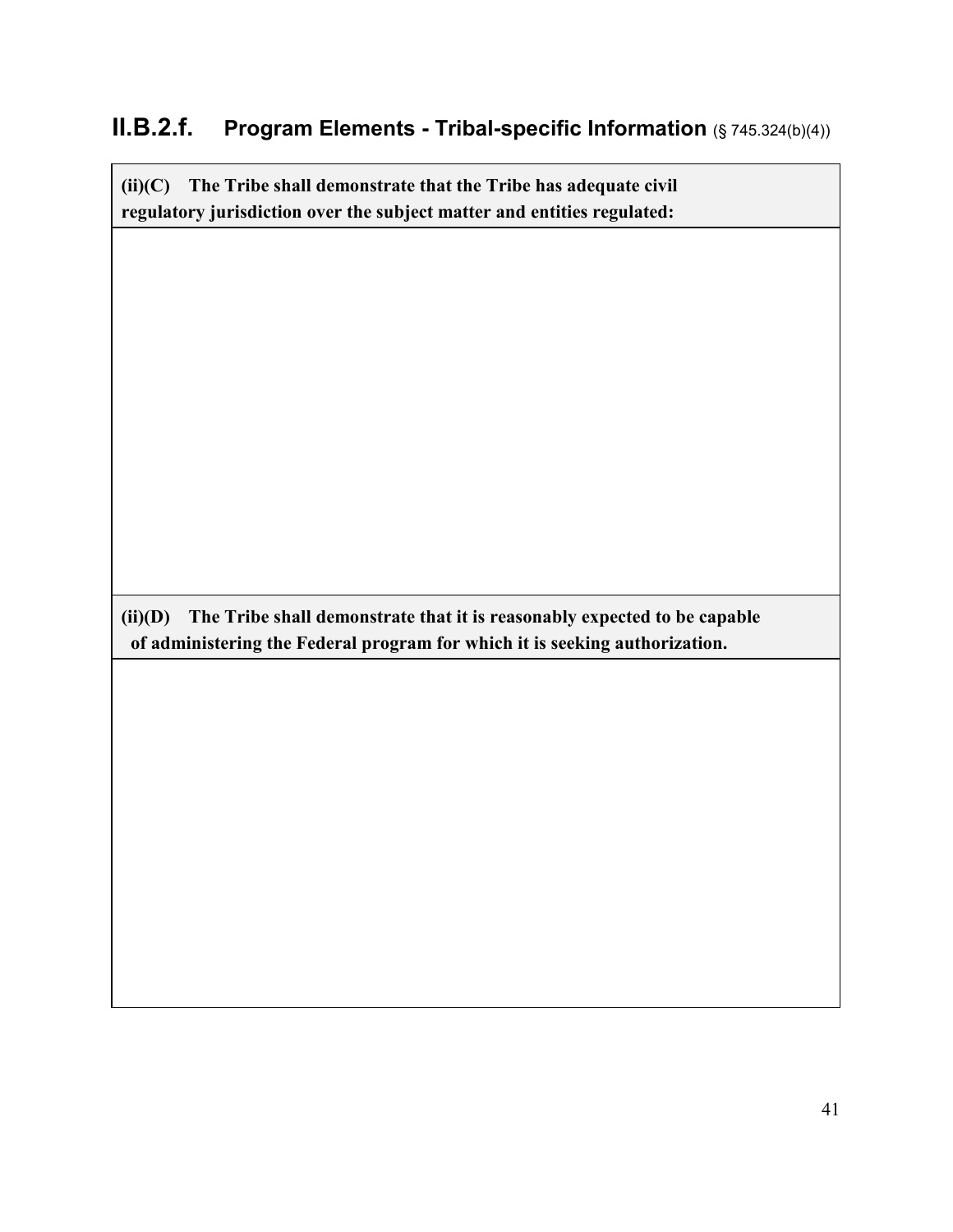A State or Tribe must conduct an analysis of the State or Tribal program that compares the program to the Federal program in subpart E of 40 CFR Part 745. This analysis shall demonstrate how the program is, in the State or Tribe's assessment, at least as protective as the elements in the Federal program. EPA will use this analysis to evaluate the protectiveness of the State or Tribal Renovation Program in making its determination of approval or disapproval of authorization.

In conducting the analysis of the Renovation Program, the applicant should include an overview of the State or Tribal program, and address how the asterisked (\*\*) elements of Section 2 - Program Elements (elements which vary from the Federal Renovation Program) result in a State or Tribal program which is as protective as the Federal Program. The analysis of the program elements must demonstrate the program is as protective, on an element by element basis, as the Federal program.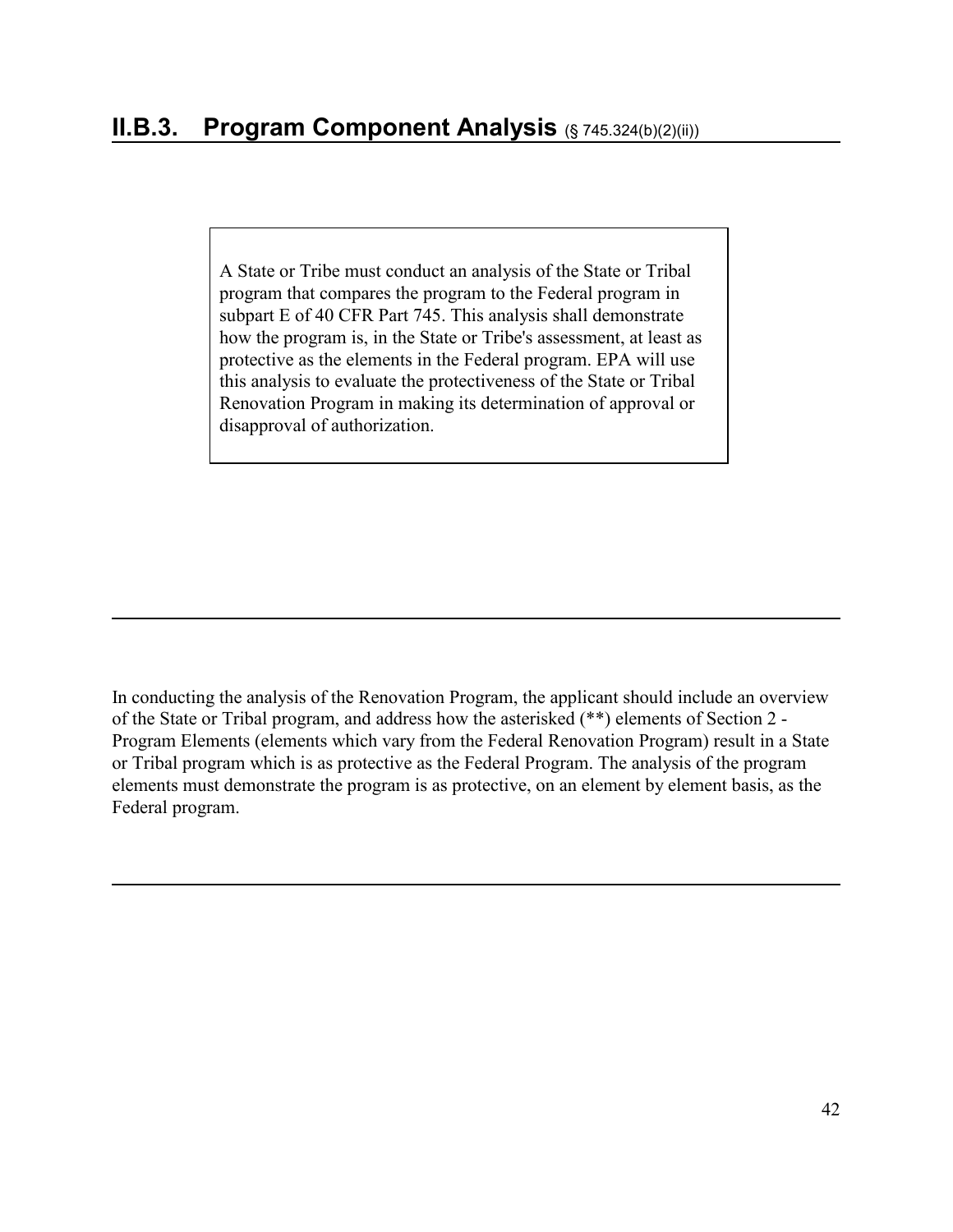# **II.B.3. Program Component Analysis** (§ 745.324(b)(2)(ii))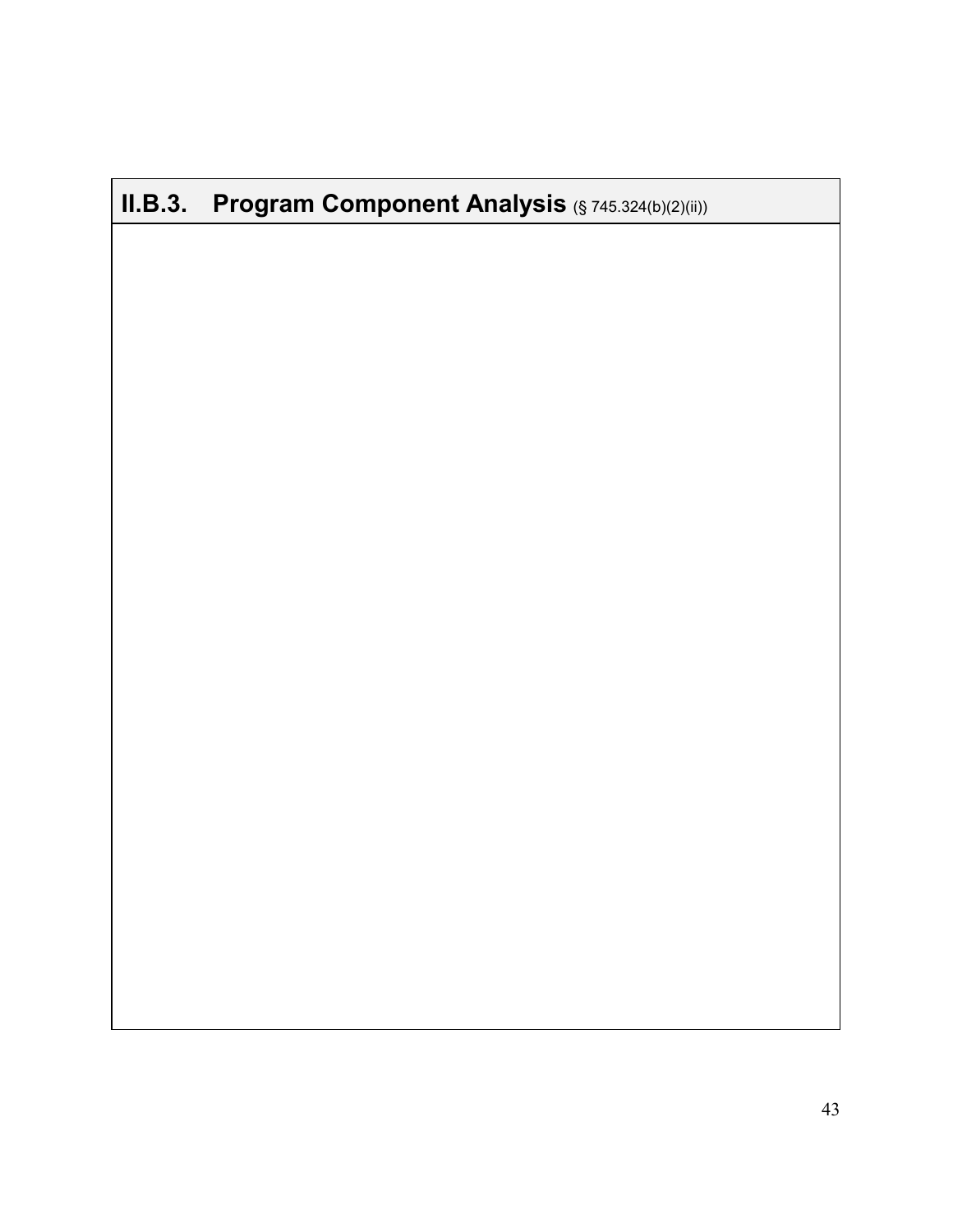To demonstrate that the State or Tribal program provides adequate enforcement, the State or Tribal application must include a description of the State or Tribal renovation compliance and enforcement program that contains all of the elements specified at 40 CFR § 745.327. This description shall include copies of all statutes, regulations, policies, certifications, plans, reports, and other materials that demonstrate that the State or Tribal program contains all of the elements specified at § 745.327.

A State or Tribe seeking authorization of a Renovation Program can apply for and receive either interim or final approval of the compliance and enforcement program portion of its Renovation Program.

Note: Tribes are not required to exercise criminal enforcement jurisdiction as a condition for program authorization.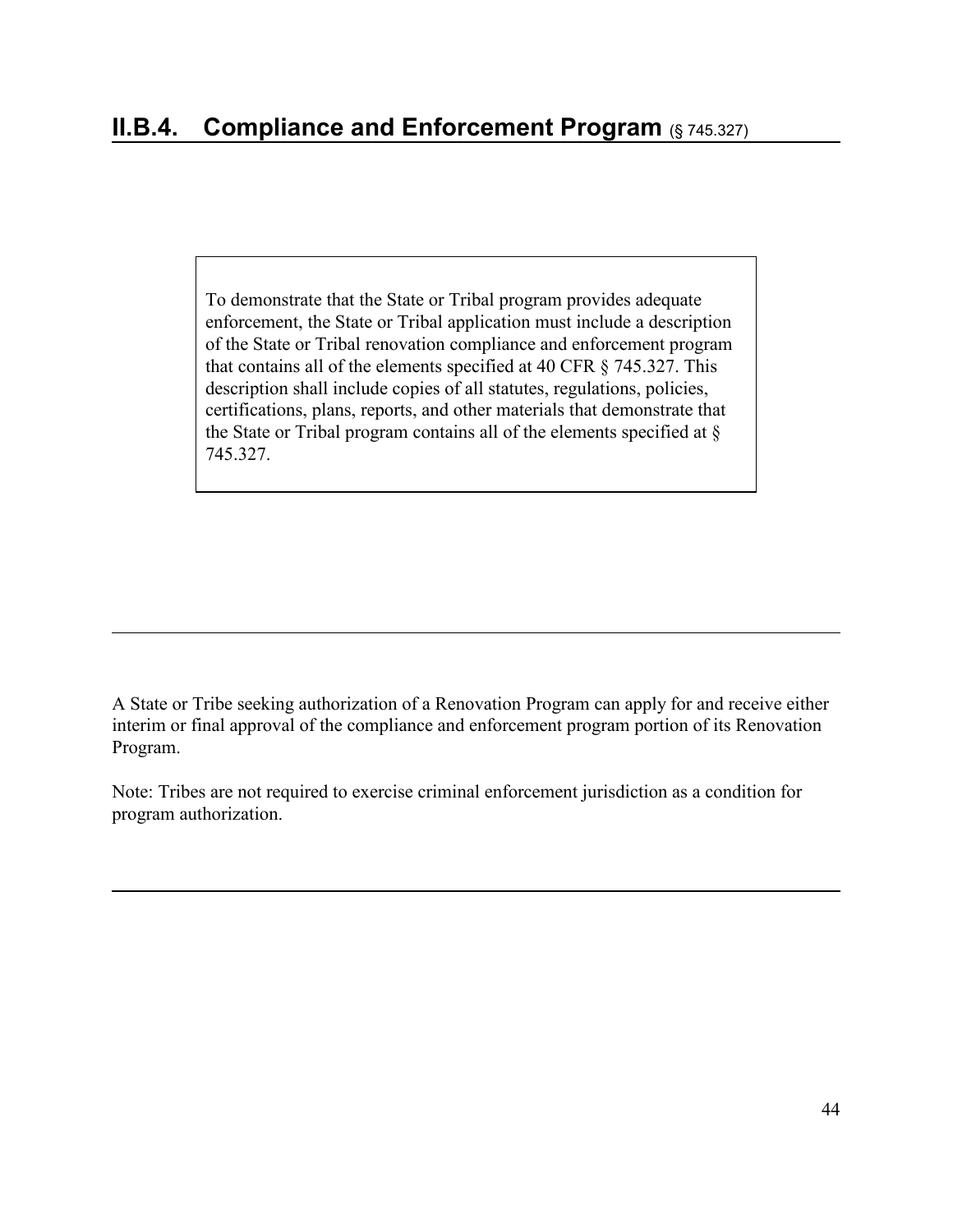# **II.B.4. Compliance and Enforcement Program** (§ 745.327(a))

Please indicate the type of approval for which the applicant is applying: Applying for Interim Approval (proceed to page 46) Applying for Final Approval  $($ proceed to page 62)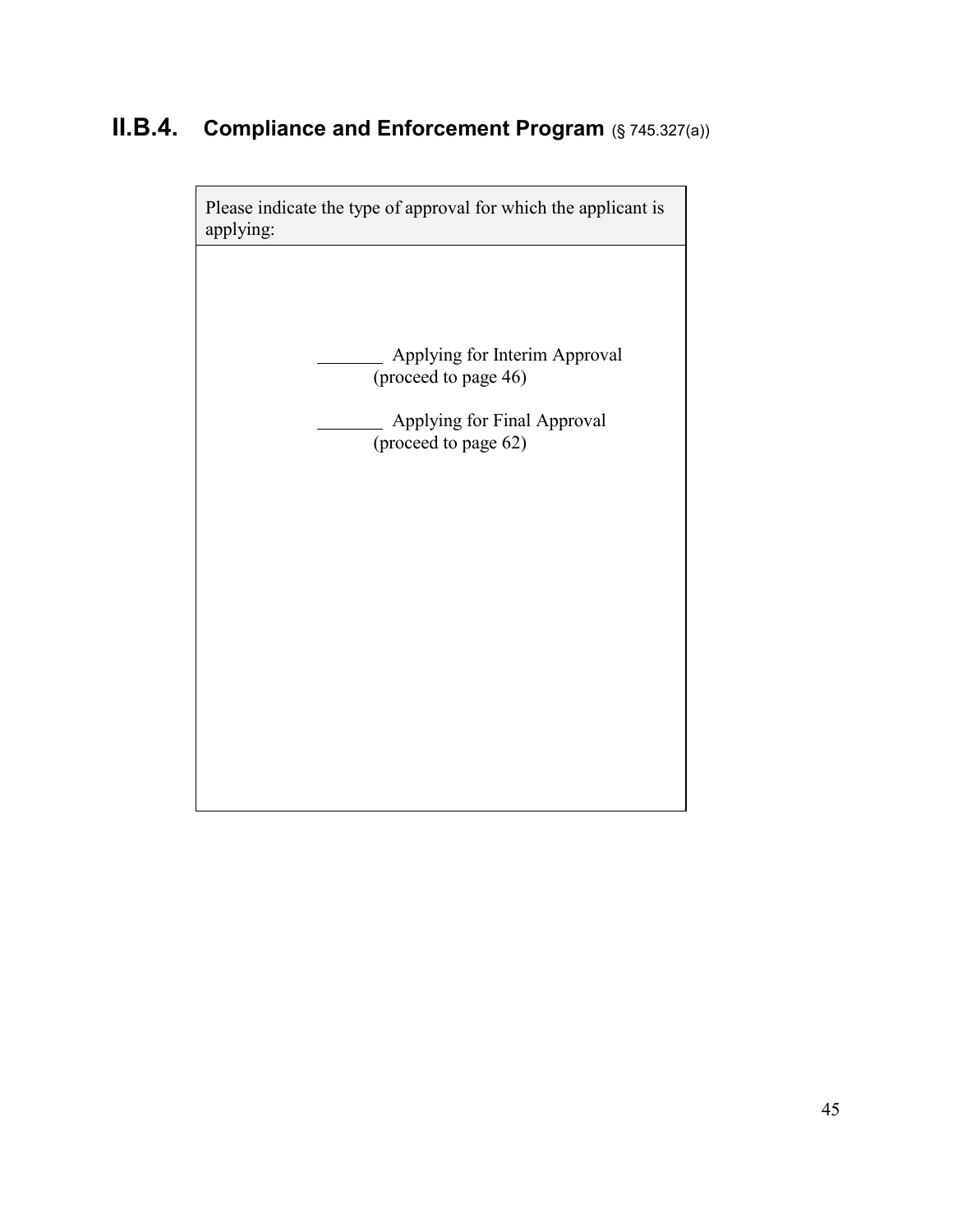Interim approval of the compliance and enforcement program portion of the State or Tribal Renovation Program may be granted by EPA only once, and subject to a specific expiration date.

#### **a. Interim Approval**

To be considered adequate for interim approval of the compliance and enforcement program portion of a State or Tribal Renovation Program, a State or Tribe must:

- Demonstrate that it has the authority to enter, through consent, warrant, or other authority, premises, or facilities where lead-based paint activities violations may occur for purposes of conducting inspections.
- Provide for a diverse and flexible array of enforcement remedies. At a minimum, the remedies that must be reflected in an enforcement response policy must include warning letters, notices of noncompliance, notices of violation, or the equivalent; administrative or civil actions, including penalty authority; authority to apply criminal sanctions or other criminal authority.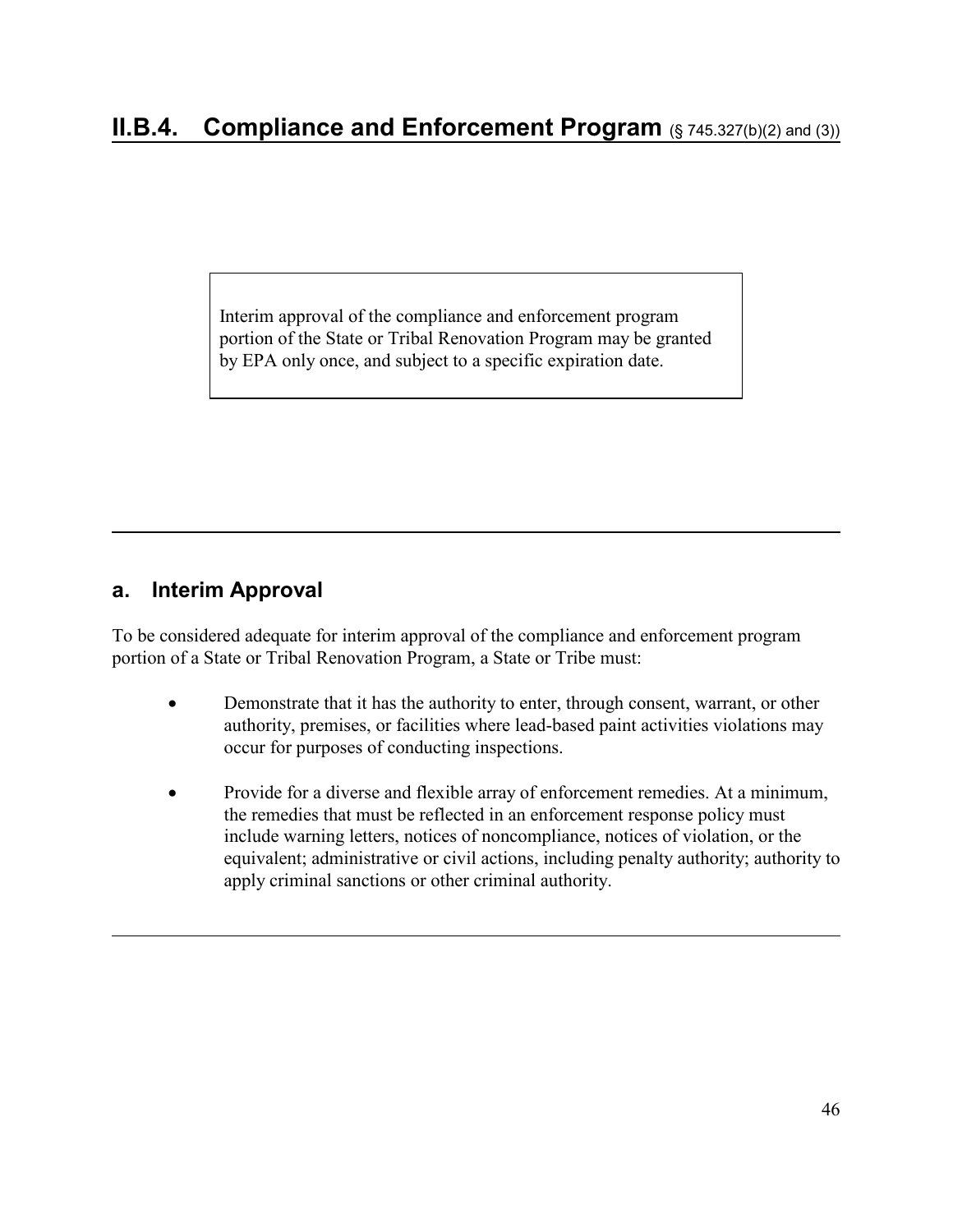## **II.B.4.a. Interim Approval** - **Standards, regulations, and authority** (§ 745.327(b)(2) and (3))

| <b>Authority to enter</b>                                                                                                                                                                                                                                                        | <b>Applicant Citation</b><br>Reference: | <b>Analysis</b> | <b>Comment</b> |
|----------------------------------------------------------------------------------------------------------------------------------------------------------------------------------------------------------------------------------------------------------------------------------|-----------------------------------------|-----------------|----------------|
| State or Tribal officials must be able to enter premises or facilities<br>where those engaged in training for renovation activities and those<br>engaged in conducting renovations conduct business, as well as<br>premises or facilities where renovation violations may occur. |                                         |                 |                |
| State or Tribal officials must have authority to take samples and<br>review records as part of the renovation inspection process.                                                                                                                                                |                                         |                 |                |
| <b>Flexible remedies</b>                                                                                                                                                                                                                                                         |                                         |                 |                |
| Warning Letters, Notices of Noncompliance, Notices of Violation,<br>or the equivalent.                                                                                                                                                                                           |                                         |                 |                |
| Administrative or civil actions, including penalty authority (e.g.,<br>accreditation or certification suspension, revocation, or<br>modification).                                                                                                                               |                                         |                 |                |
| Authority to apply criminal sanctions or other criminal authority<br>using existing State or Tribal laws, as applicable.                                                                                                                                                         |                                         |                 |                |

**Attachment: The State or Tribe should attach all policies and/or procedures that as such represent the State or Tribe's enforcement response policy. Such policies should establish a prioritization scheme for determining severity of violations and procedures for determining the response actions to such violations.**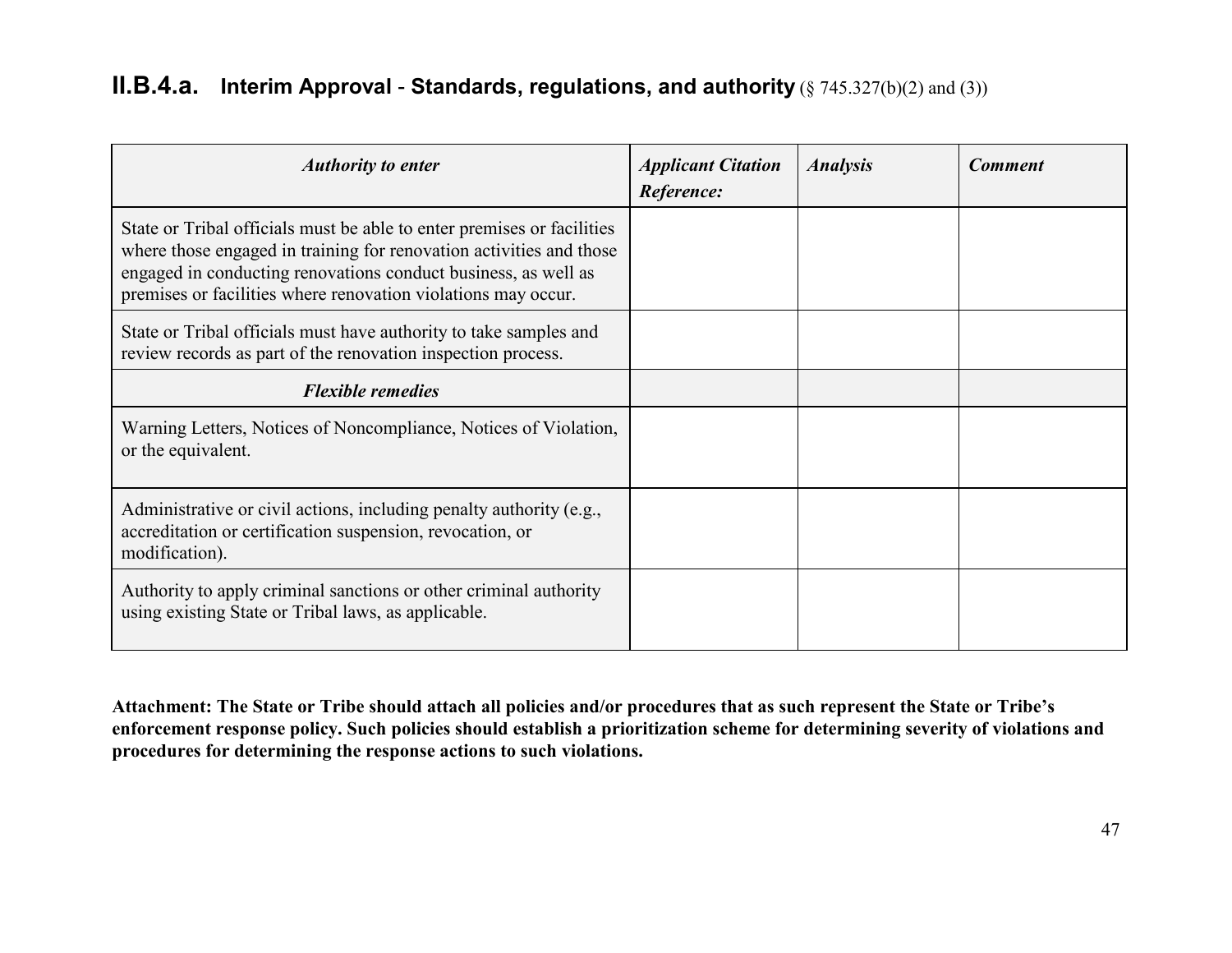### **a. Interim Approval (cont.)**

To be considered adequate for interim approval of the compliance and enforcement program portion of a State or Tribal Renovation Program, a State or Tribe must, in its application, also:

• Include a statement of resources which identifies what resources the State or Tribe intends to devote to the administration of its renovation compliance and enforcement program. This statement must address fiscal and personnel resources that will be devoted to the program.

The statement of resources may use information presented in the Infrastructure description of the State or Tribal program (see Section II.B.2.d., Program Elements - Infrastructure). However, this statement must specifically focus on the resources dedicated to compliance and enforcement for renovation.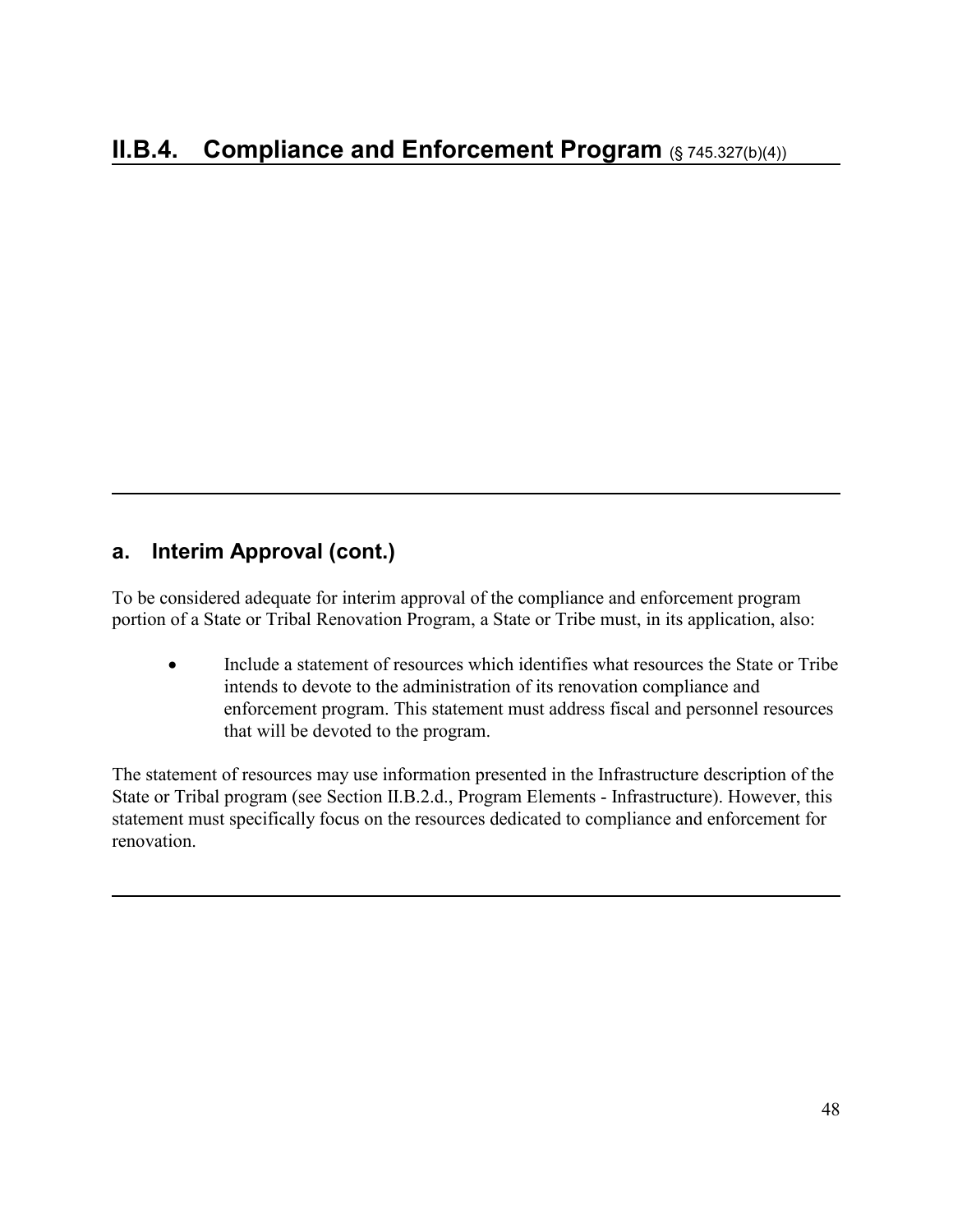## **II.B.4.a. Compliance and Enforcement Program – Interim Approval: Statement of Resources** (§ 745.327(b)(4))

*Please include statement of resources here:*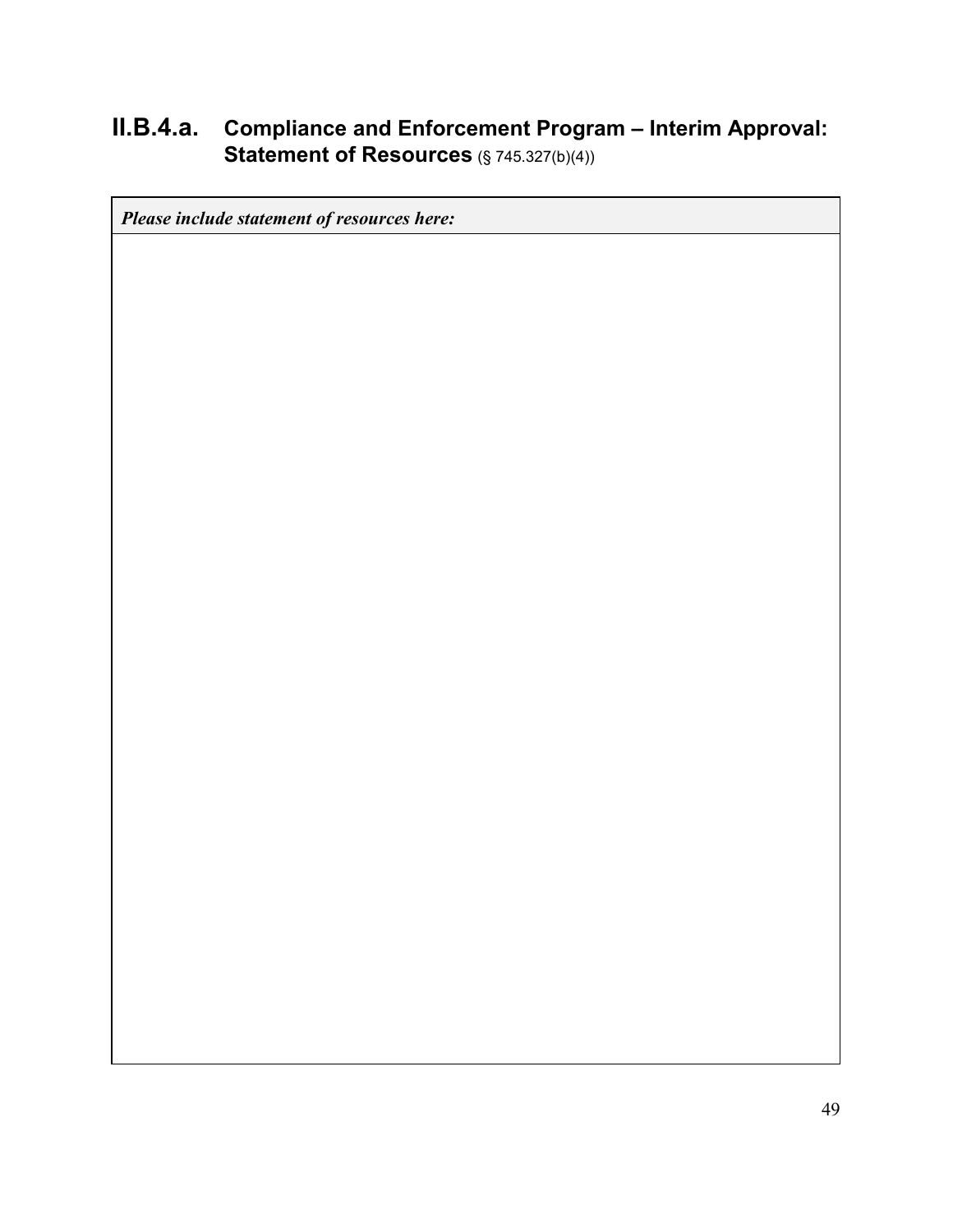#### **a. Interim Approval (cont.)**

To be considered adequate for purposes of obtaining interim approval for the compliance and enforcement program portion of a State or Tribal Renovation Program, a State or Tribe must, in its application:

• Demonstrate it has the legal authority and ability to immediately implement the preceding elements pertaining to the ability to enter, a flexible array of enforcement remedies, and adequate resources. This demonstration shall include a statement that the State or Tribe, during the interim approval period, shall carry out a level of compliance monitoring and enforcement necessary to ensure that the State or Tribe addresses any significant risks posed by noncompliance with renovation requirements.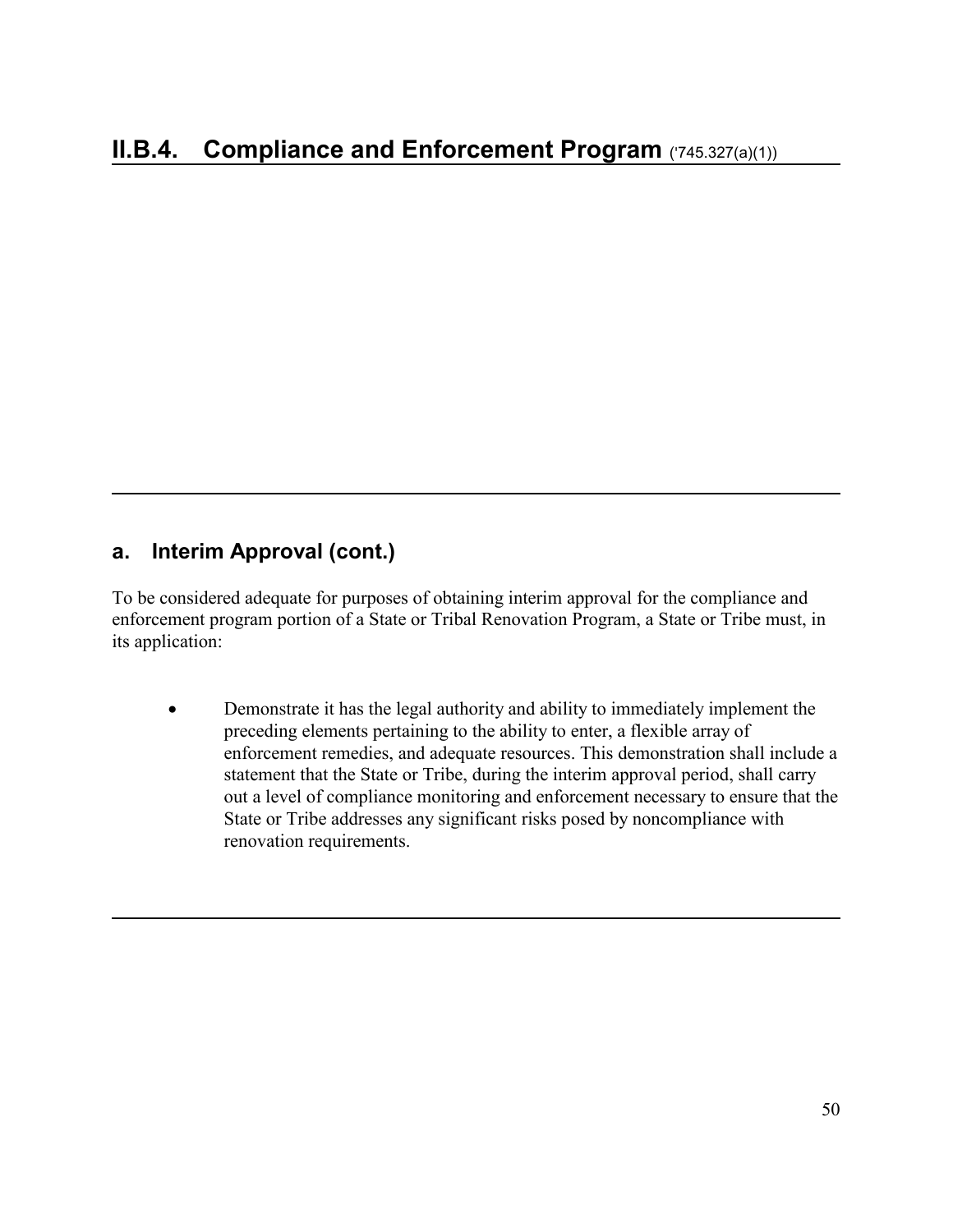## **II.B.4.a. Compliance and Enforcement Program – Interim Approval:**  Legal Authority and Ability (§ 745.327(a)(1))

*Statement that during the interim approval period, the State or Tribe will carry out a level of compliance monitoring and enforcement necessary to ensure that any significant risks posed by noncompliance with renovation requirements are addressed:*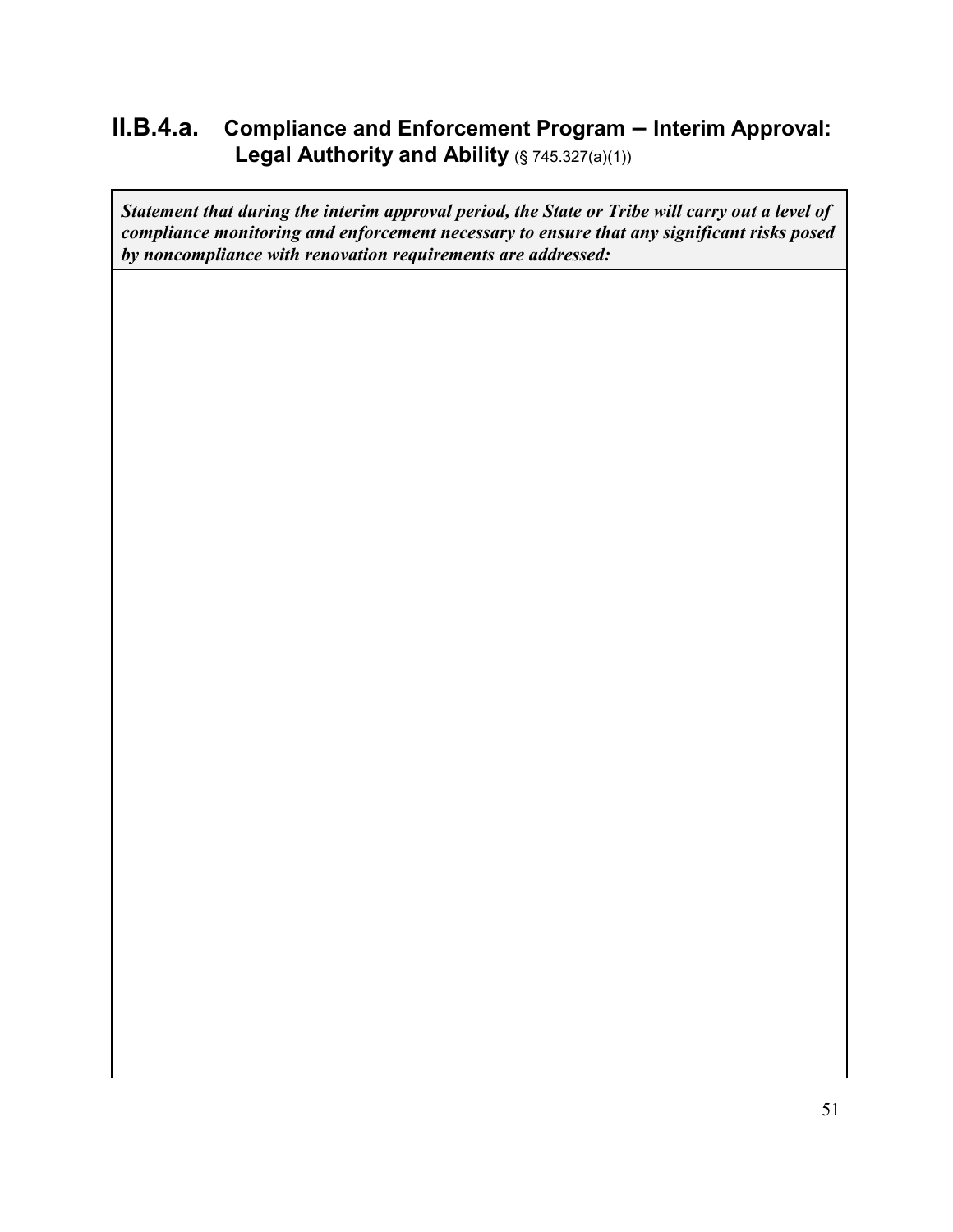An implementation plan for the Final Compliance and Enforcement Program elements must be included in the State or Tribal application for interim program approval. Elements include:

- Training of enforcement and inspection personnel
- Compliance Assistance
- Sampling Techniques
- Tracking Tips and Complaints
- Targeting Inspections
- Follow-up to Inspection Reports
- Compliance Monitoring and Enforcement

#### **a. Interim Approval (cont.)**

To be considered adequate for interim approval of the compliance and enforcement program portion of a State or Tribal Renovation Program, a State or Tribe must, in its application also:

Present a plan, with time frames identified, for implementing in the field each element identified above. All elements must be fully implemented no later than 3 years from the date of EPA's interim approval of the compliance and enforcement program portion of a State or Tribal Renovation Program.

Present here information on the State or Tribal plan for implementing:

- *Training of Enforcement and Inspection Personnel*; and
- *Compliance Assistance Activities*.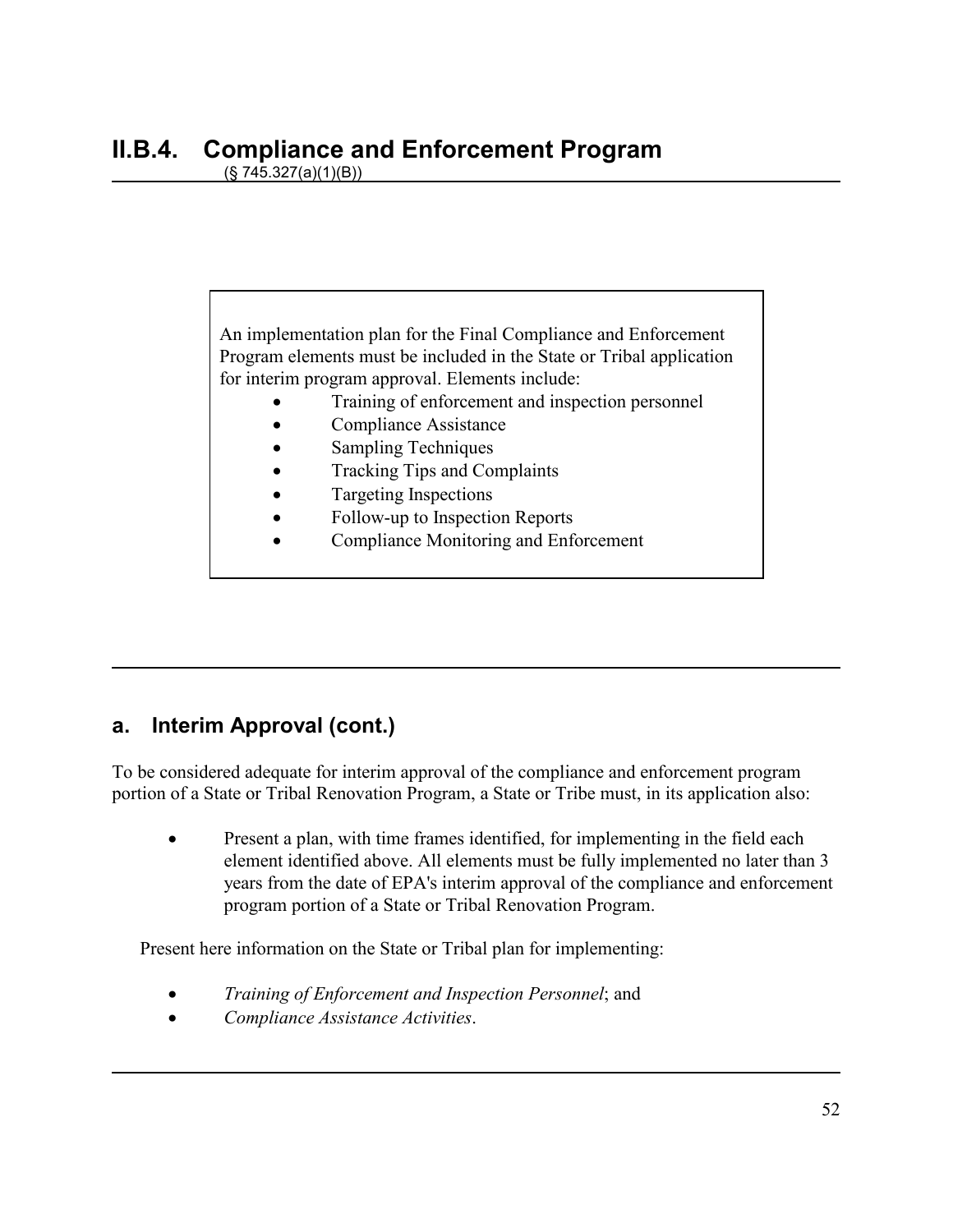# **II.B.4.a. Compliance and Enforcement Program – Interim Approval: Compliance and Enforcement Final Program Implementation** (§ 745.327(a)(1)(B))

| <b>Activity</b>                                            | Plan | <b>Time Frames</b> |
|------------------------------------------------------------|------|--------------------|
| <b>Training of enforcement</b><br>and inspection personnel |      |                    |
|                                                            |      |                    |
| <b>Compliance Assistance</b>                               |      |                    |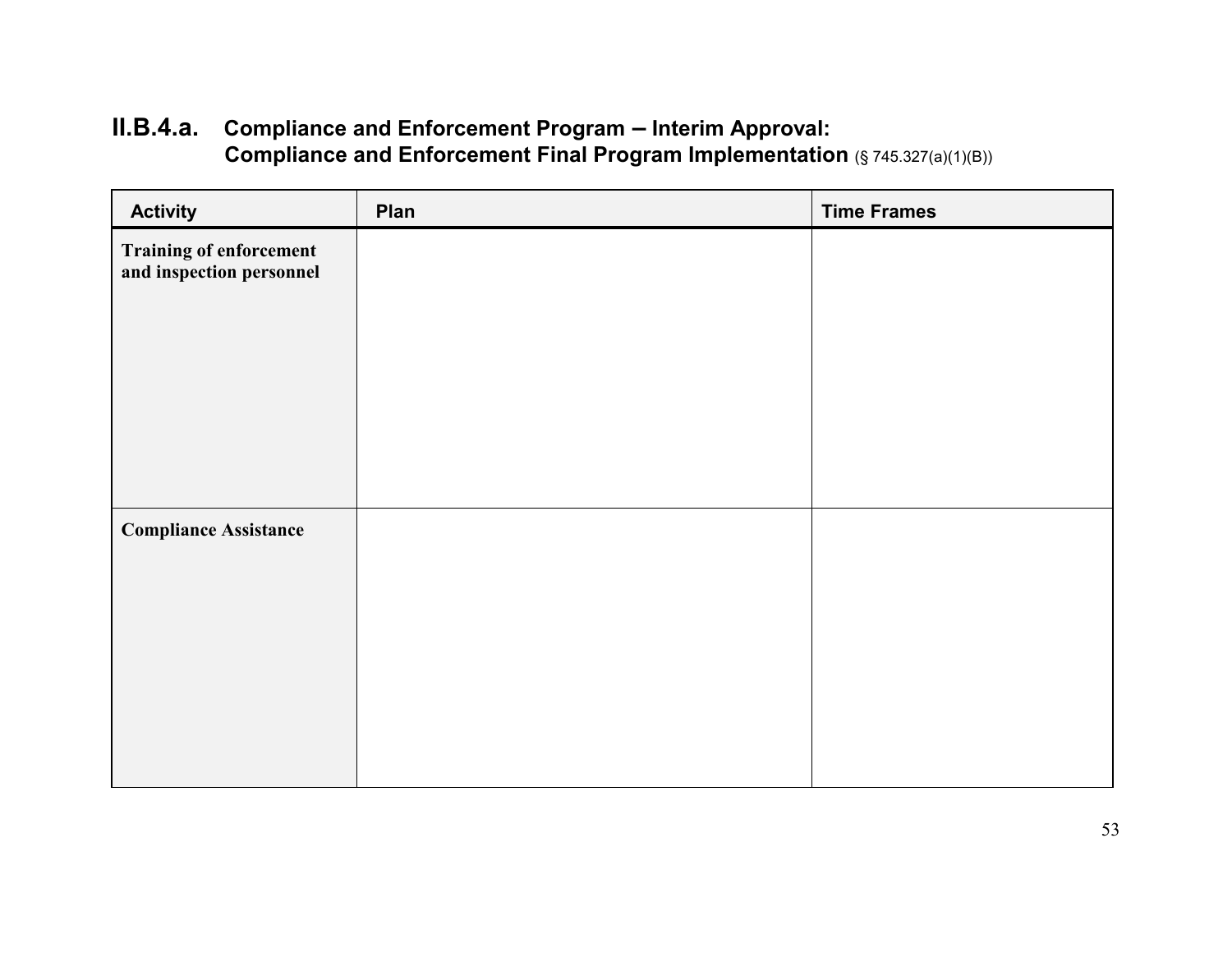# **a. Interim Approval (cont.)**

Present here information on the State, Territorial or Tribal plan for implementing:

- *Sampling Techniques*; and
- *Tracking Tips and Complaints*.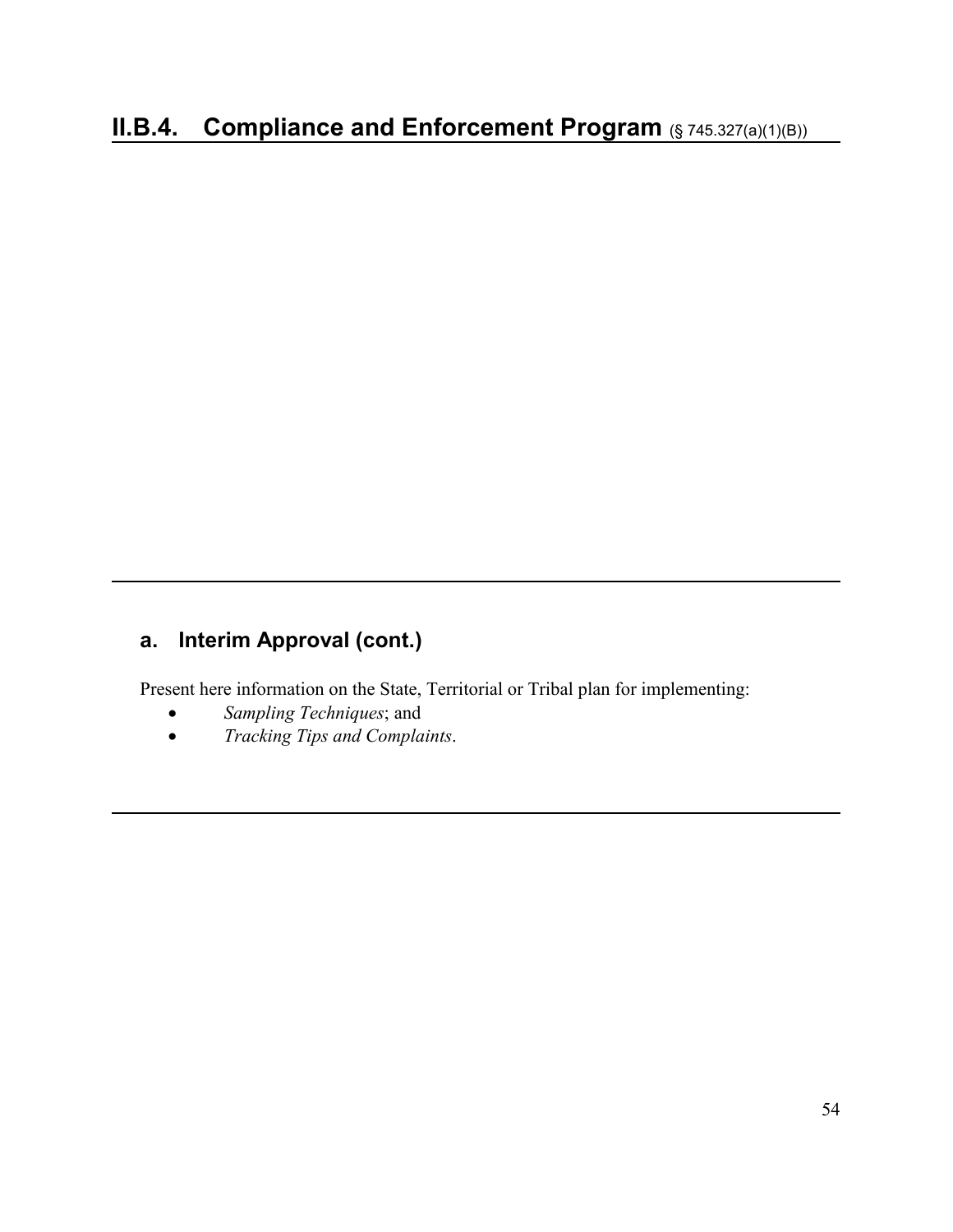# **II.B.4.a. Compliance and Enforcement Program - Interim Approval: Compliance and Enforcement Final Program Implementation (§ 745.327(a)(1)(B))**

| <b>Activity</b>                               | Plan | <b>Time Frames</b> |
|-----------------------------------------------|------|--------------------|
| <b>Sampling Techniques</b>                    |      |                    |
|                                               |      |                    |
|                                               |      |                    |
|                                               |      |                    |
|                                               |      |                    |
|                                               |      |                    |
| <b>Tracking Tips and</b><br><b>Complaints</b> |      |                    |
|                                               |      |                    |
|                                               |      |                    |
|                                               |      |                    |
|                                               |      |                    |
|                                               |      |                    |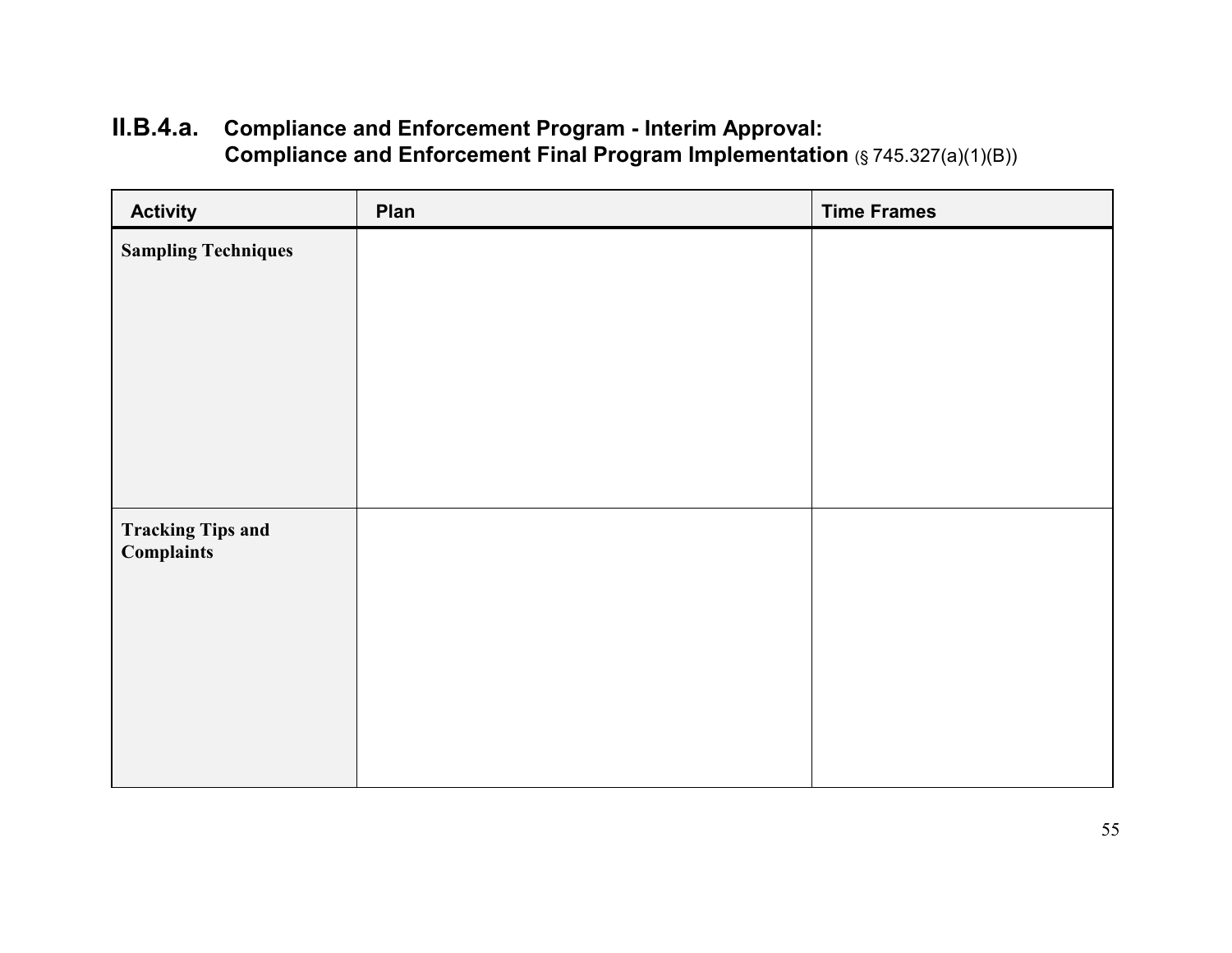# **a. Interim Approval (cont.)**

Present here information on the State or Tribal plan for implementing:

- *Targeting Inspections*; and
- *Follow-up to Inspection Reports.*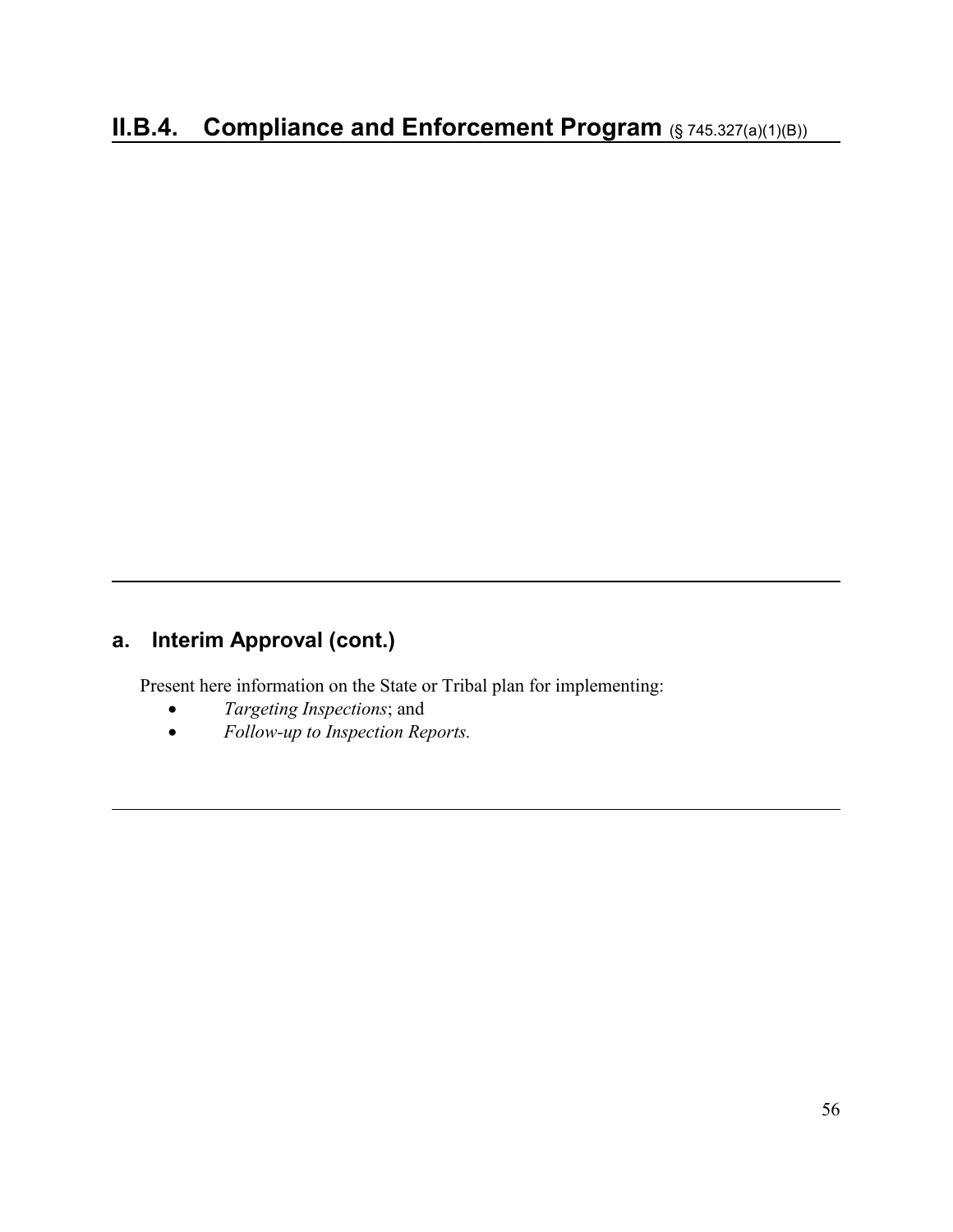# **II.B.4.a. Compliance and Enforcement Program - Interim Approval: Compliance and Enforcement Final Program Implementation** (§ 745.327(a)(1)(B))

| <b>Activity</b>                                  | Plan | <b>Time Frames</b> |
|--------------------------------------------------|------|--------------------|
| <b>Targeting Inspections</b>                     |      |                    |
|                                                  |      |                    |
| <b>Follow-up to Inspection</b><br><b>Reports</b> |      |                    |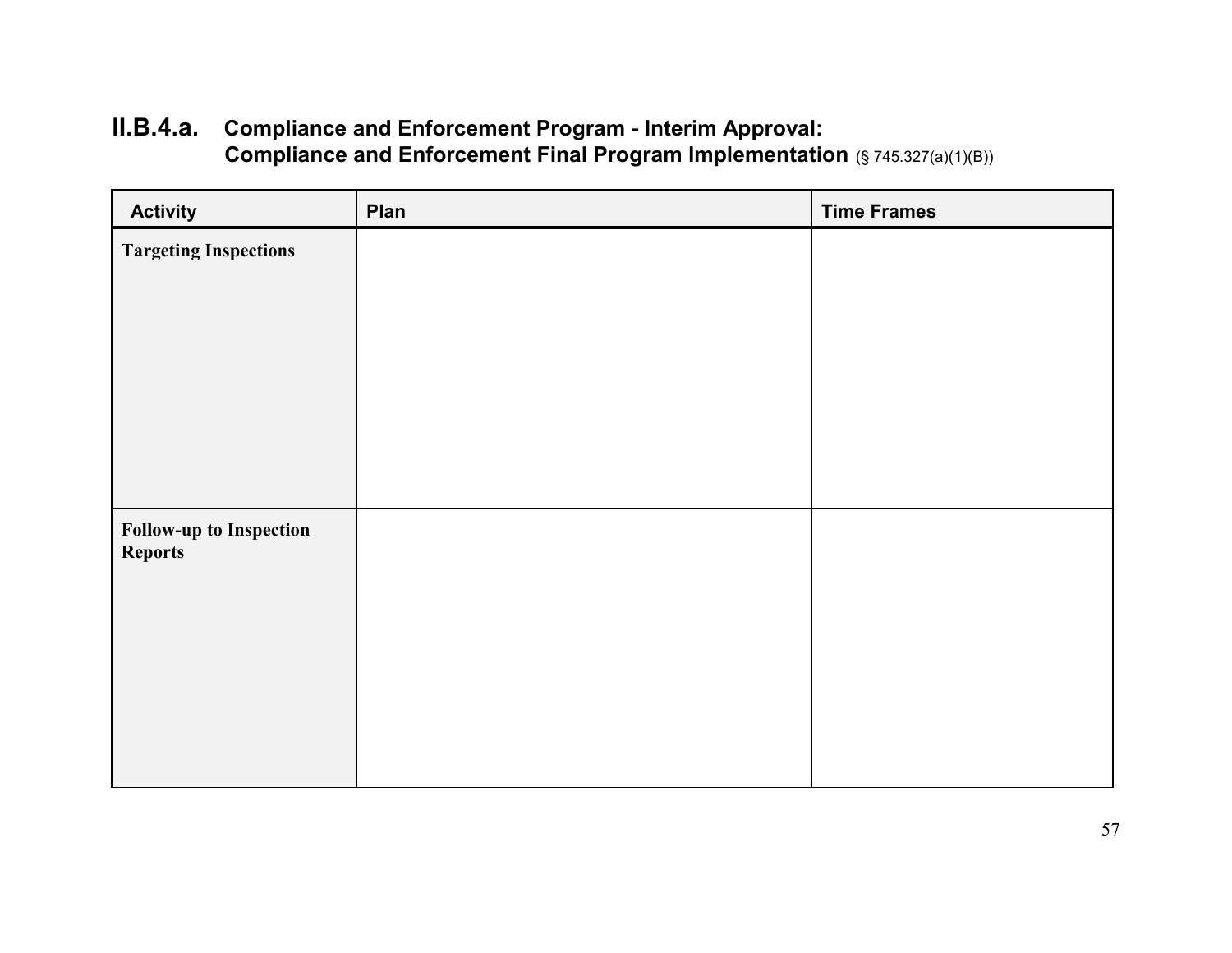# **a. Interim Approval (cont.)**

Present here information on the State or Tribal plan for implementing:

• *Compliance Monitoring and Enforcement*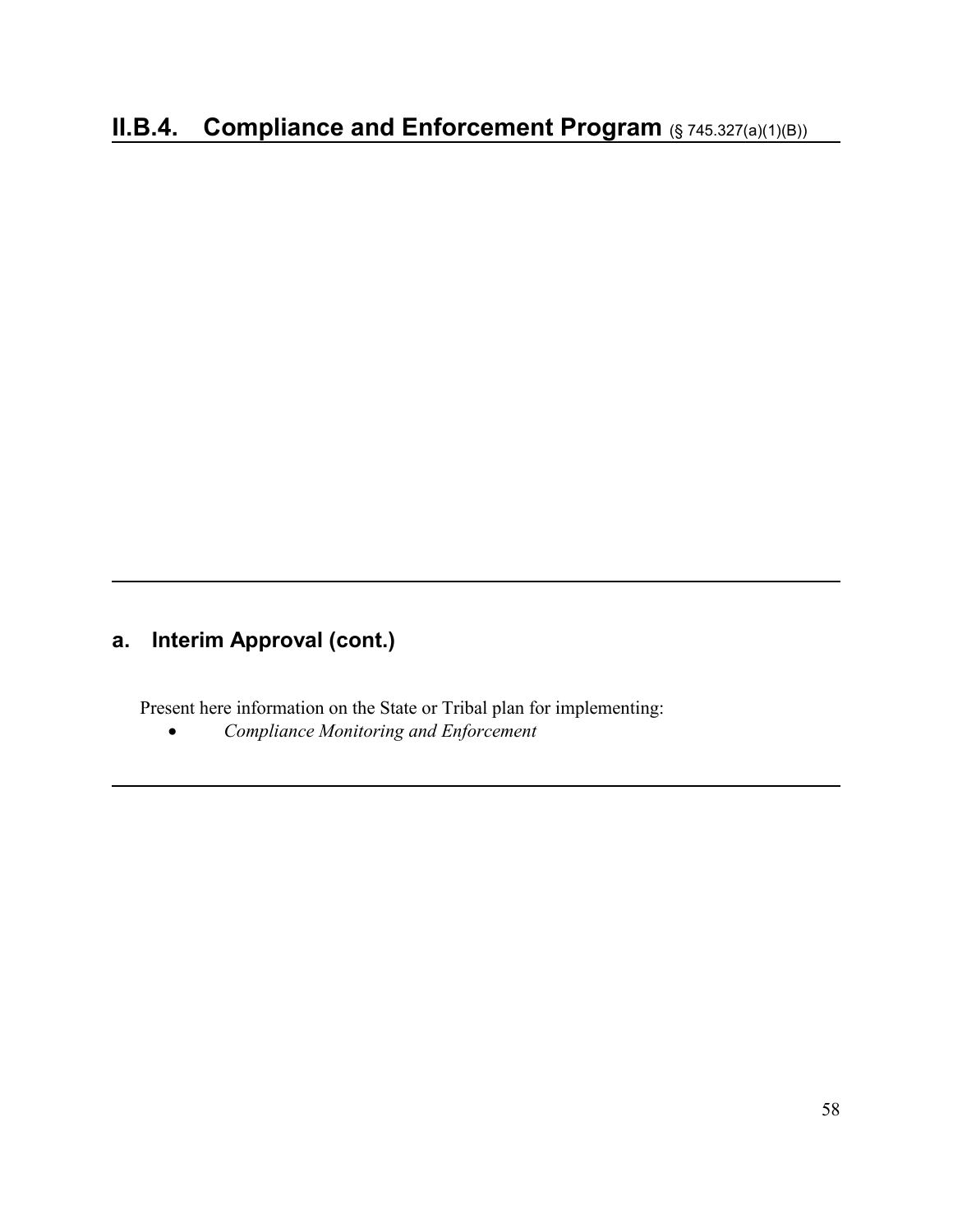# **II.B.4.a. Compliance and Enforcement Program - Interim Approval: Compliance and Enforcement Final Program Implementation** (§ 745.327(a)(1)(B))

| <b>Activity</b>                                        | Plan | <b>Time Frames</b> |
|--------------------------------------------------------|------|--------------------|
| <b>Compliance Monitoring and</b><br><b>Enforcement</b> |      |                    |
|                                                        |      |                    |
|                                                        |      |                    |
|                                                        |      |                    |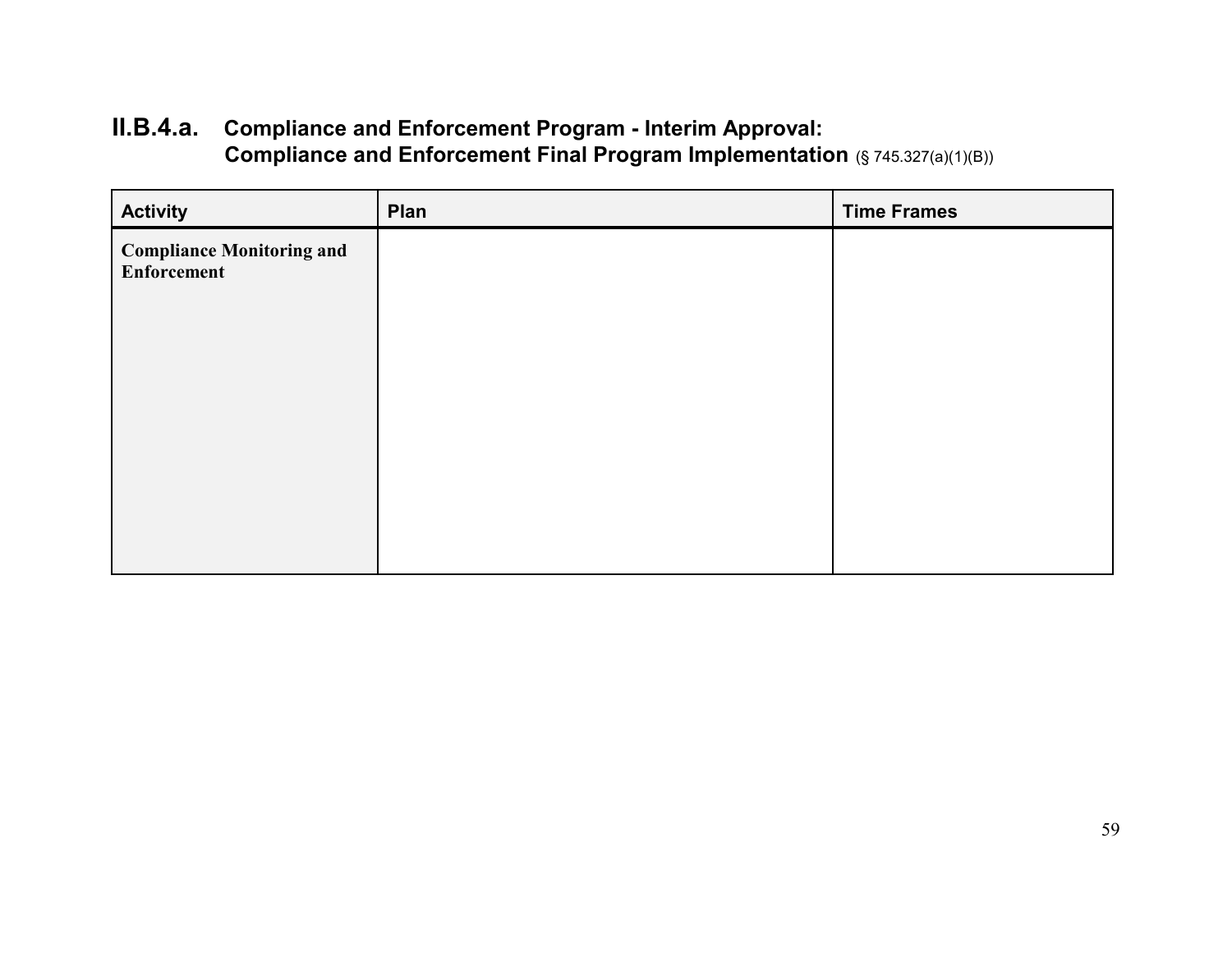## **a. Interim Approval (cont.)**

The State or Tribal applicant shall also agree to submit to EPA the Summary on Progress and Performance of renovation compliance and enforcement activities (as described at Appendix A of this application).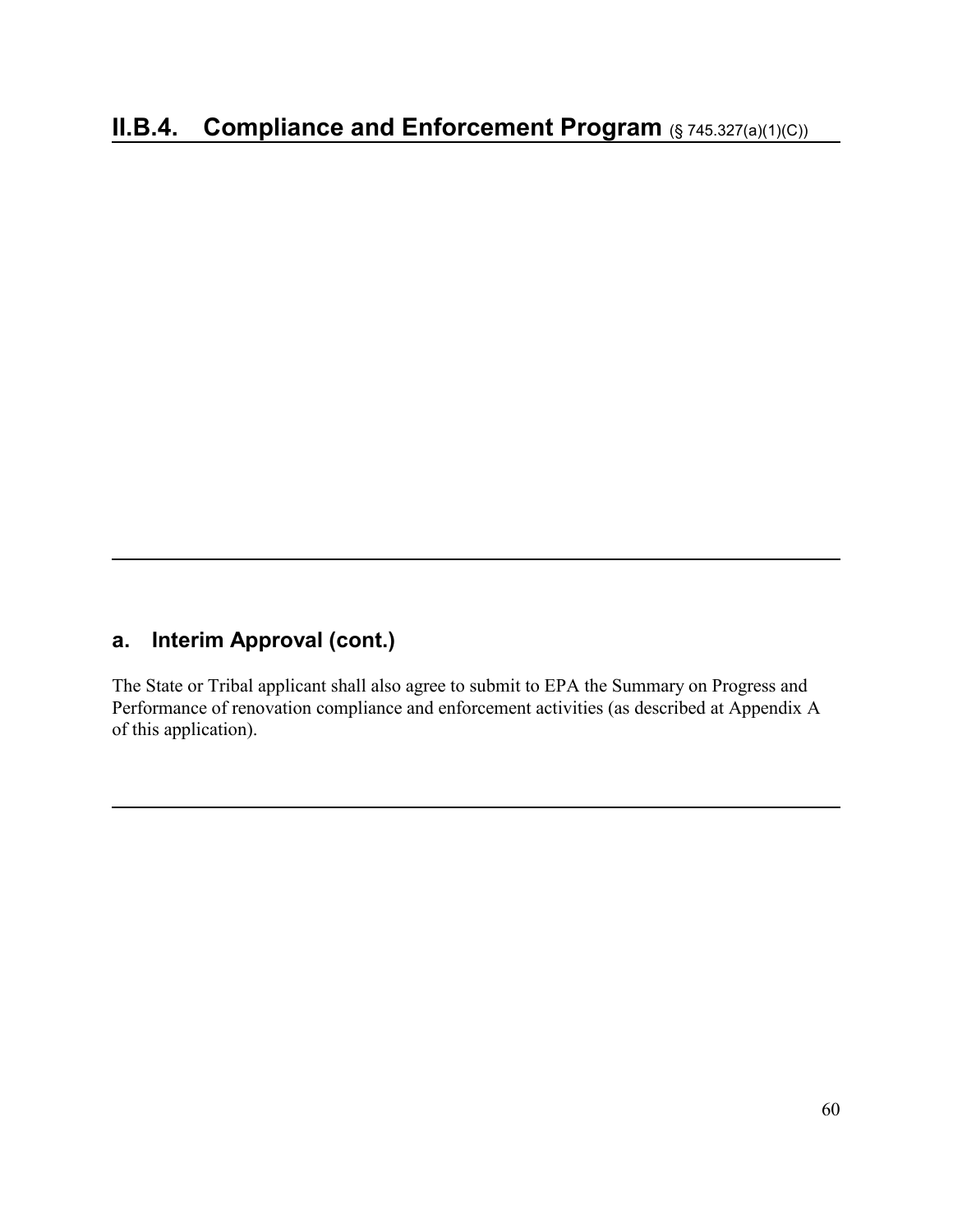**II.B.4.a. Compliance and Enforcement Program - Interim Approval: Agreement to Submit to EPA the Summary on Progress and Performance** (§ 745.327(a)(1)(C))

*Please include statement that applicant agrees to submit Summary on Progress and Performance:*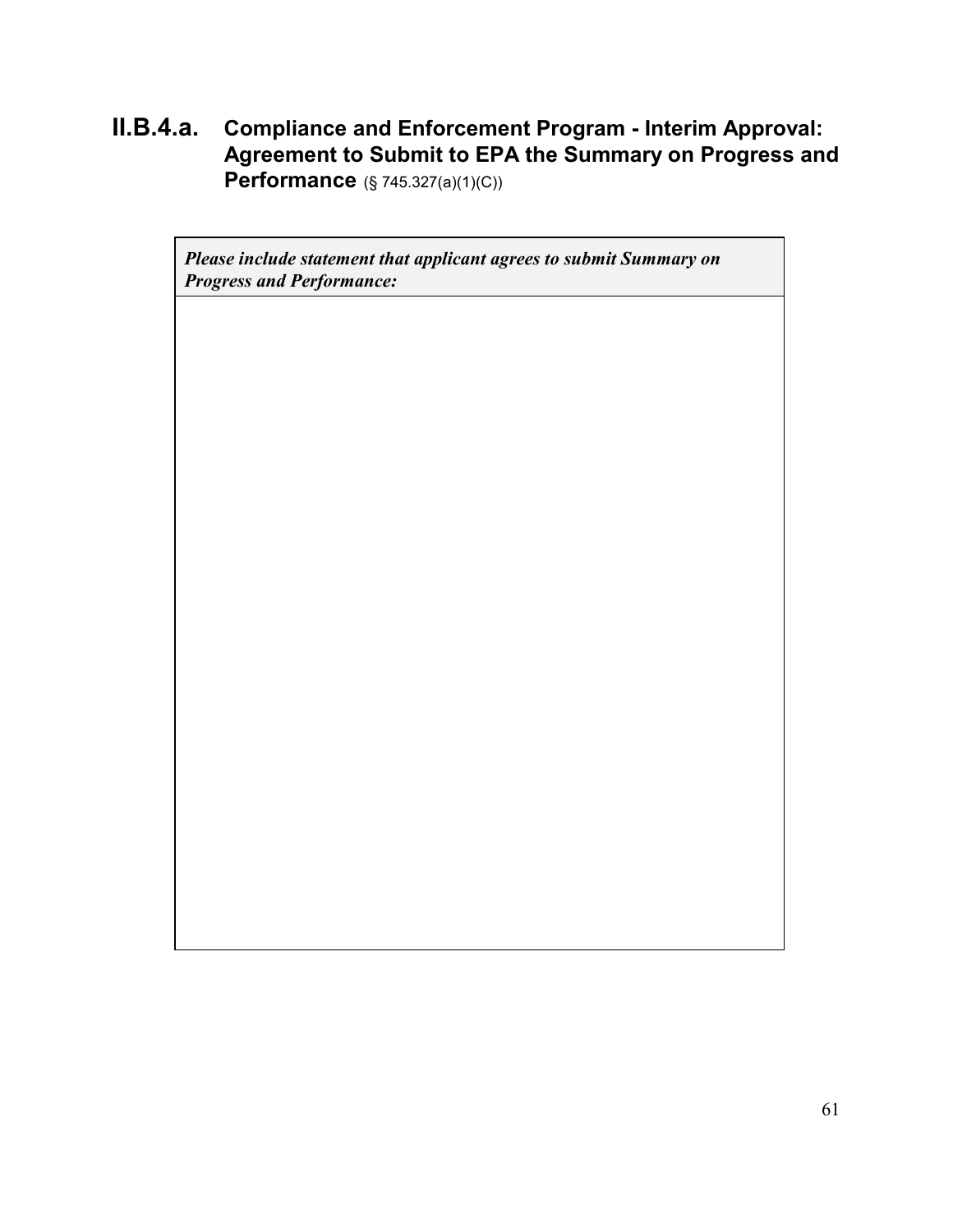Final approval of the compliance and enforcement program portion of a State or Tribal renovation can be granted by EPA either through the application process described at 40 CFR § 745.324(a), or, for States or Tribes which previously received interim approval as described in 40 CFR § 745.327(a)(1), through a separate application addressing only the compliance and enforcement program portion of a State or Tribal Renovation Program.

## **b. Final Approval**

 

To be considered adequate for final approval of the compliance and enforcement program portion of a State or Tribal Renovation Program, a State or Tribe must in its application:

- Demonstrate the authority to enter, through consent, warrant, or other authority, premises, or facilities where lead-based paint activities violations may occur for purposes of conducting inspections.
- Provide for a diverse and flexible array of enforcement remedies. At a minimum, the remedies that must be reflected in an enforcement response policy must include warning letters, notices of noncompliance, notices of violation, or the equivalent; administrative or civil actions, including penalty authority; authority to apply criminal sanctions or other criminal authority.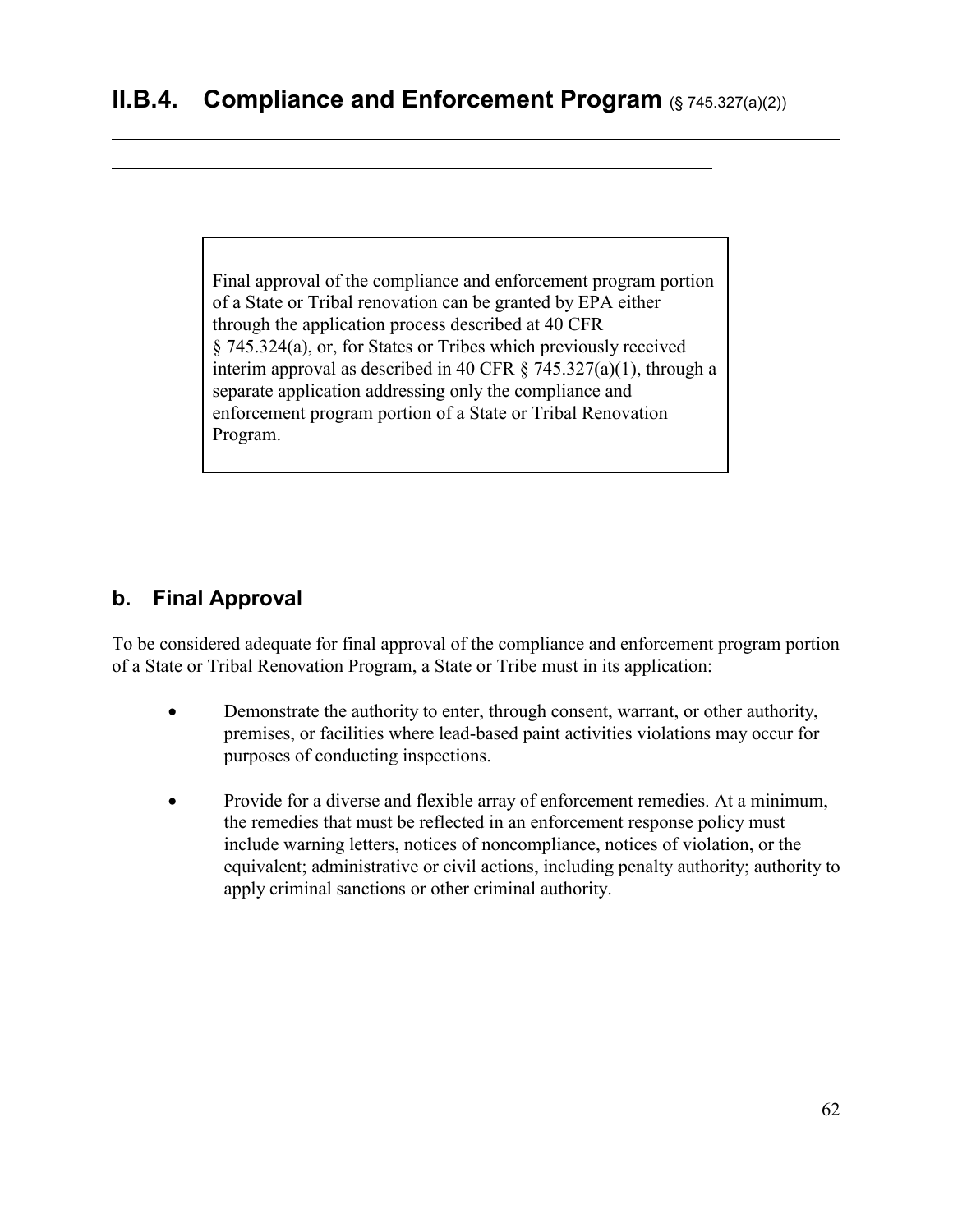# **II.B.4.b Final Approval** – **Standards, Regulations, and Authority**

 $(\S$  745.327(b)(2) and (3))

| <b>Authority to enter</b>                                                                                                                                                                                                                                                 | <b>Applicant Citation</b><br>Reference: | <b>Analysis</b> | <b>Comment</b> |
|---------------------------------------------------------------------------------------------------------------------------------------------------------------------------------------------------------------------------------------------------------------------------|-----------------------------------------|-----------------|----------------|
| State or Tribal officials must be able to enter premises or<br>facilities where those engaged in training for renovations and<br>those engaged in conducting renovations conduct business, as<br>well as premises or facilities where renovation violations may<br>occur. |                                         |                 |                |
| State or Tribal officials must have authority to take samples<br>and review records as part of the renovations inspection<br>process.                                                                                                                                     |                                         |                 |                |
| <b>Flexible remedies</b>                                                                                                                                                                                                                                                  |                                         |                 |                |
| Warning Letters, Notices of Noncompliance, Notices of<br>Violation, or the equivalent.                                                                                                                                                                                    |                                         |                 |                |
| Administrative or civil actions, including penalty authority<br>(e.g., accreditation or certification suspension, revocation, or<br>modification).                                                                                                                        |                                         |                 |                |
| Authority to apply criminal sanctions or other criminal<br>authority using existing State or Tribal laws, as applicable.                                                                                                                                                  |                                         |                 |                |

**Attachment: The State or Tribe should attach all policies and/or procedures that as such represent the State or Tribe's enforcement response policy. Such policies should establish a prioritization scheme for determining severity of violations and procedures for determining the response actions to such violations.**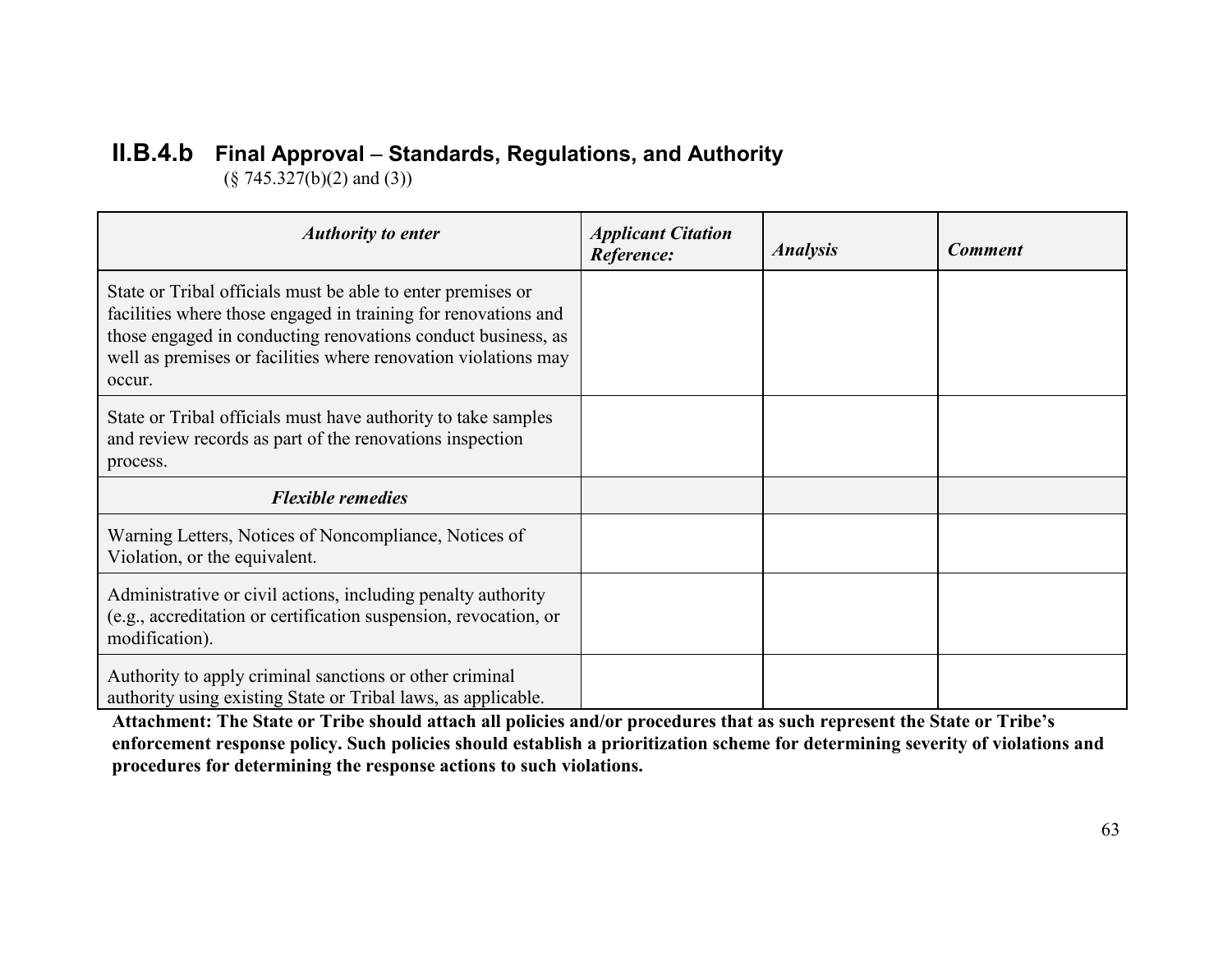#### **b. Final Approval (cont.)**

To be considered adequate for final approval of the compliance and enforcement program portion of a State or Tribal Renovation Program, a State or Tribe must, in its application, also:

• Include a statement of resources which identifies what resources the State or Tribe intends to devote to the administration of its renovation compliance and enforcement program. This statement must address fiscal and personnel resources that will be devoted to the program.

The statement of resources may use information presented in the Infrastructure description of the State or Tribal program (see Section II.B.2.b., Program Elements - Infrastructure). However, this statement should specifically focus on the resources dedicated to renovation compliance and enforcement.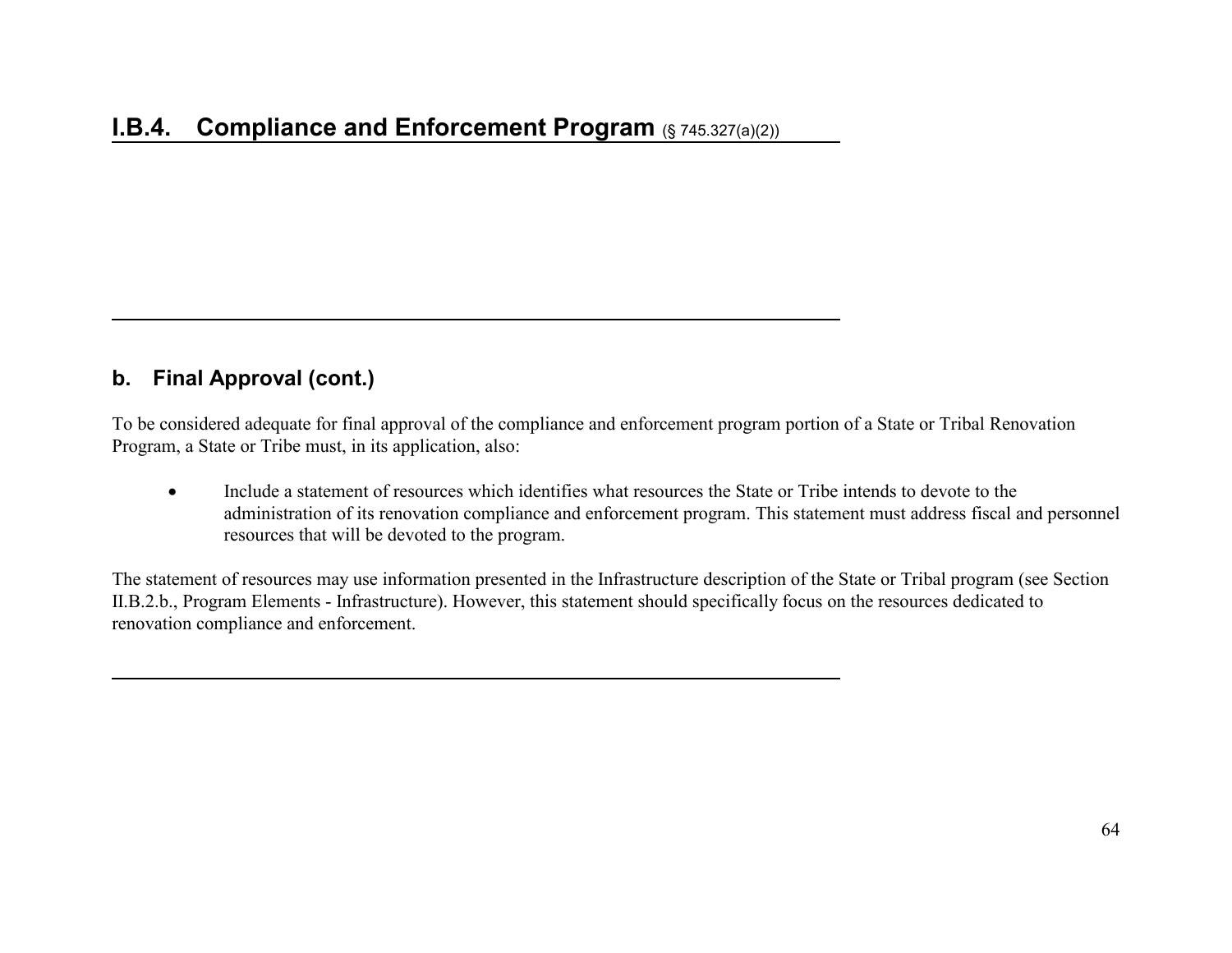# **II.B.4.b. Compliance and Enforcement Program – Final Approval: Statement of Resources** (§ 745.327(a)(2))

*Please include statement of resources here:*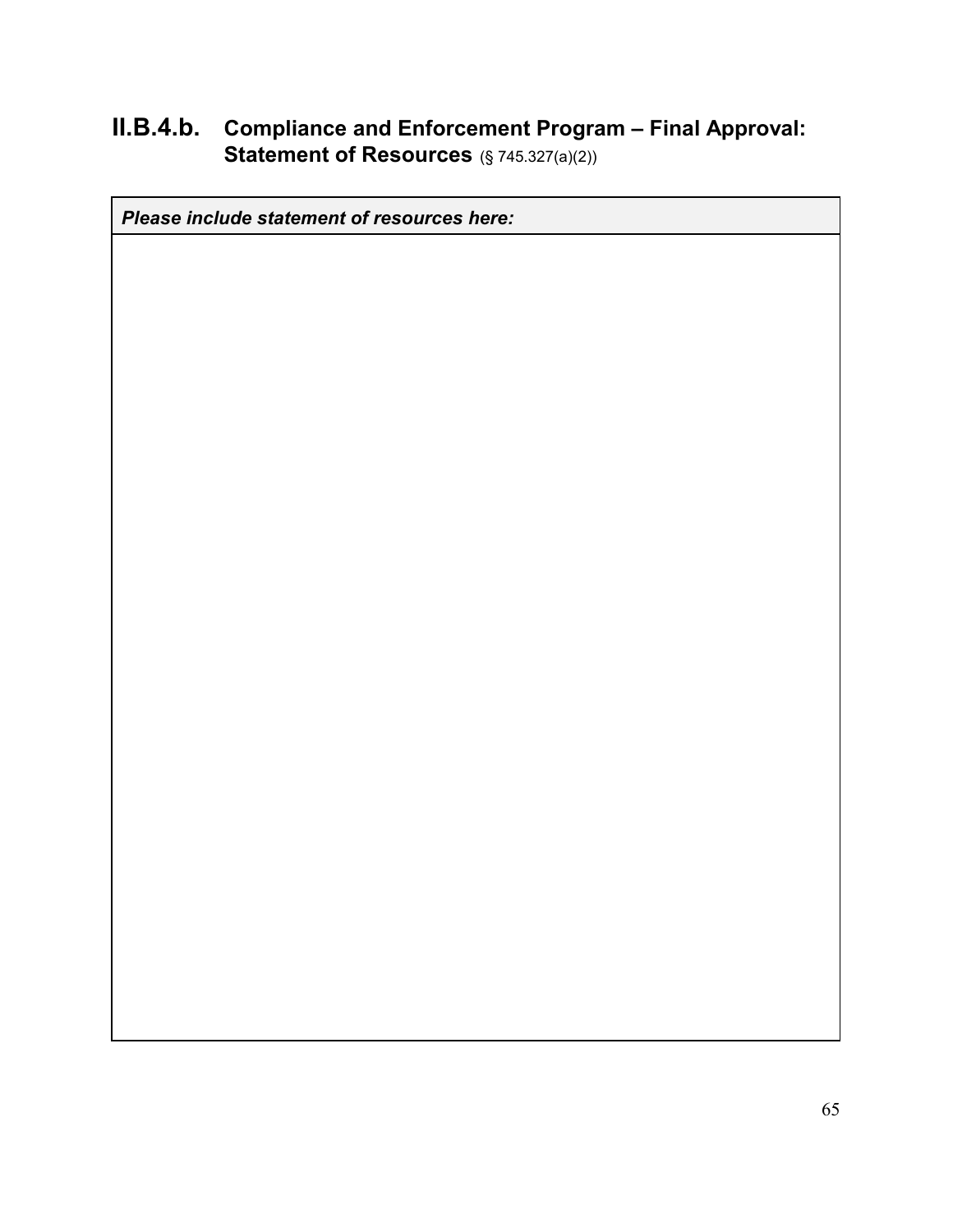A State or Tribal Compliance and Enforcement Program for Renovations must also include the following performance elements to be adequate for final program approval. Elements include:

- Training of renovation enforcement and inspection personnel
- Compliance Assistance for renovations
- Sampling Techniques for renovations
- Tracking Renovation Tips and Complaints
- Targeting Renovation Inspections
- Follow-up to Renovation Inspection Reports
- Compliance Monitoring and Enforcement of Renovations

## **b. Final Approval (cont.)**

A State or Tribal renovation compliance and enforcement program must implement a process for training enforcement and inspection personnel and ensure that enforcement personnel and inspectors are well-trained. Enforcement personnel must understand case development procedures and the maintenance of proper case files. Inspectors must successfully demonstrate knowledge of renovation work practice requirements and the requirements of the particular discipline (e.g., Renovator, Dust Sampling Technician or Workers receiving on the job training from Renovators) for which they have compliance monitoring and enforcement responsibilities. Inspectors must also be trained in violation discovery, methods of obtaining consent, evidence gathering, preservation of evidence and chain-of-custody, and sampling procedures. A State or Tribal renovation compliance and enforcement program must also implement a process for the continuing education of enforcement and inspection personnel.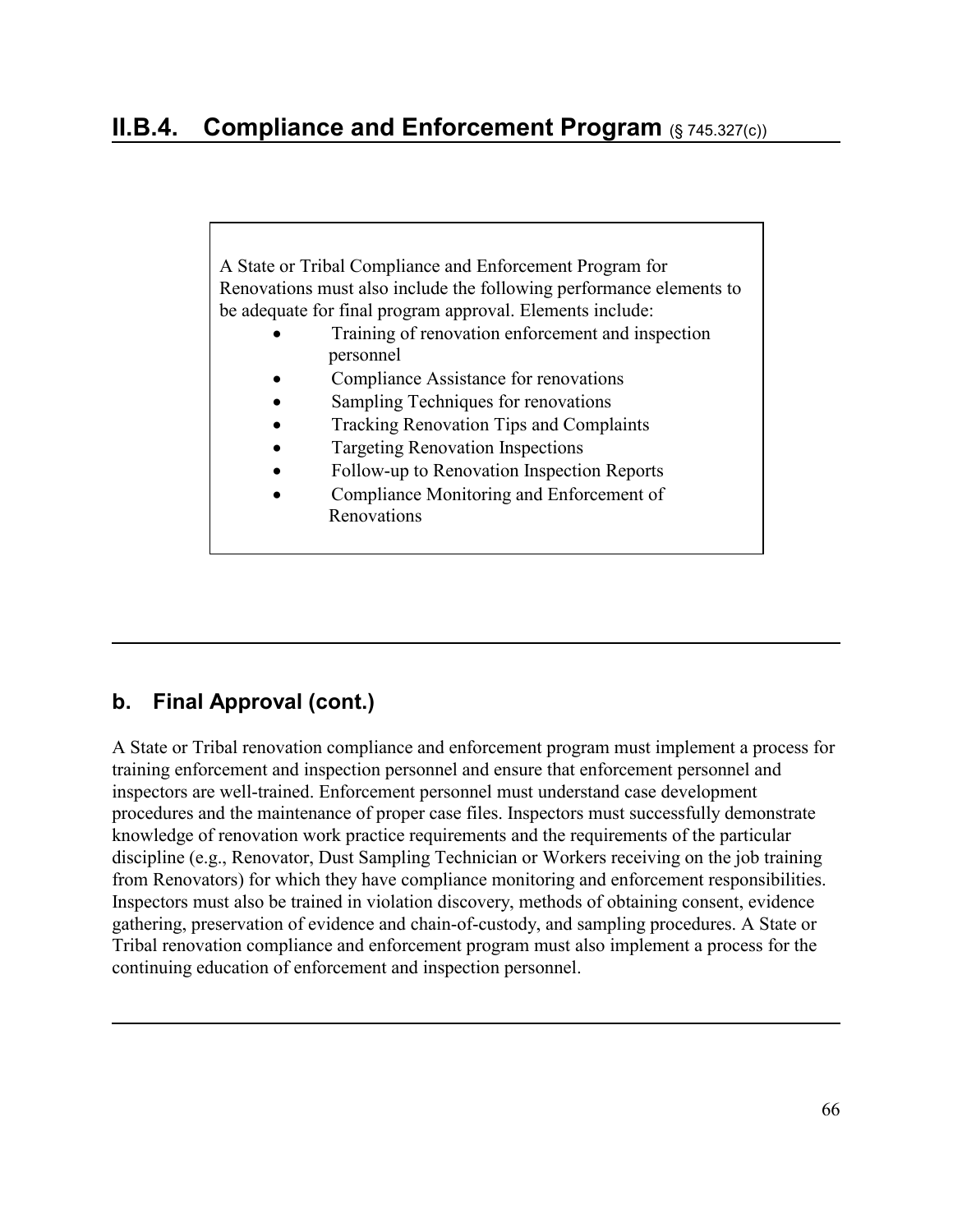#### **II.B.4.b. Compliance and Enforcement Program – Final Approval: Training of Enforcement and Inspection Personnel**  $(S 745.327(c)(1))$

*Please discuss process for training of enforcement and inspection personnel:*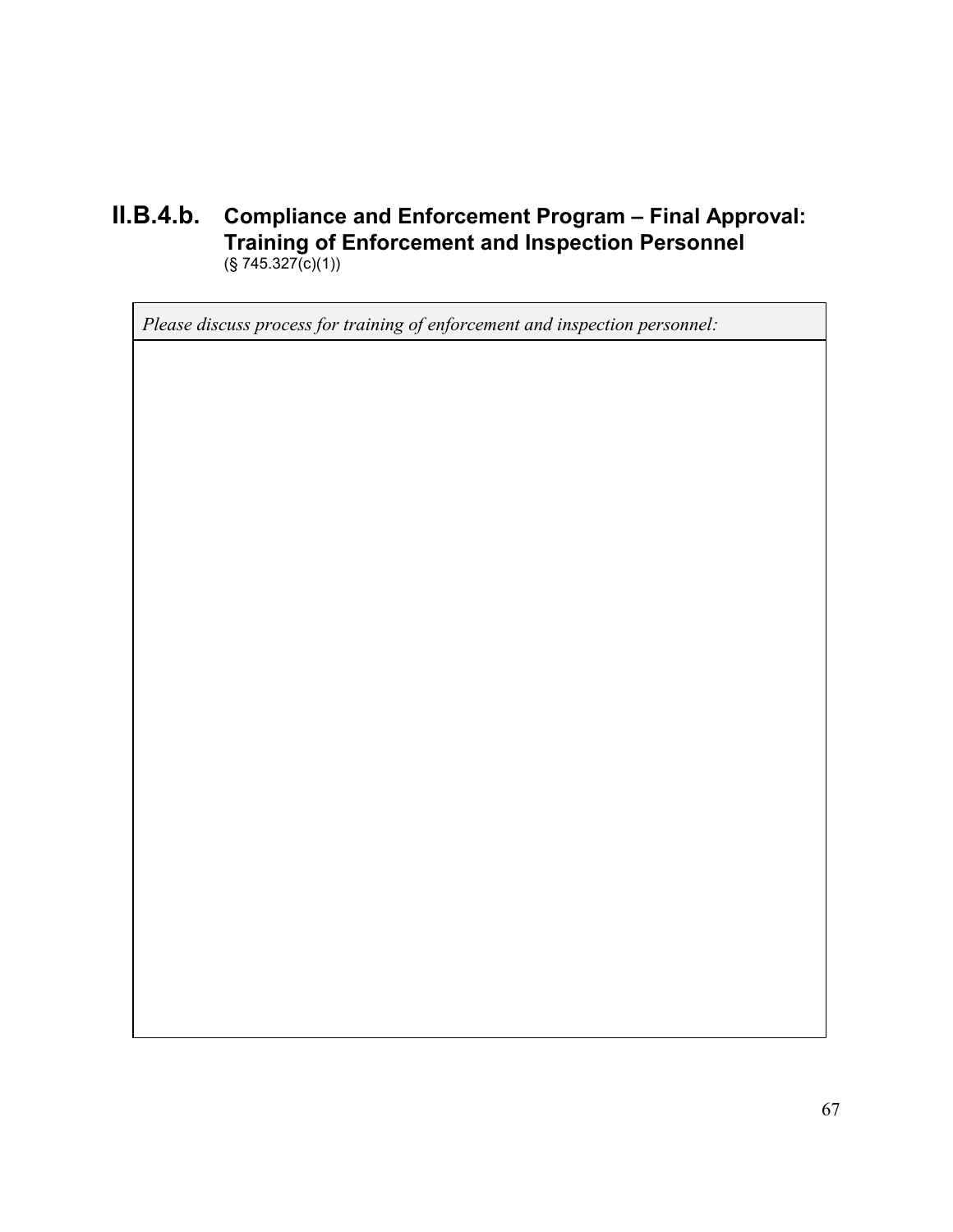## **b. Final Approval (cont.)**

A State or Tribal renovation compliance and enforcement program must provide compliance assistance to the public and the regulated community to facilitate awareness and understanding of and compliance with State or Tribal requirements governing the conduct of renovations. The type and nature of this assistance can be defined by the State or Tribe to achieve this goal.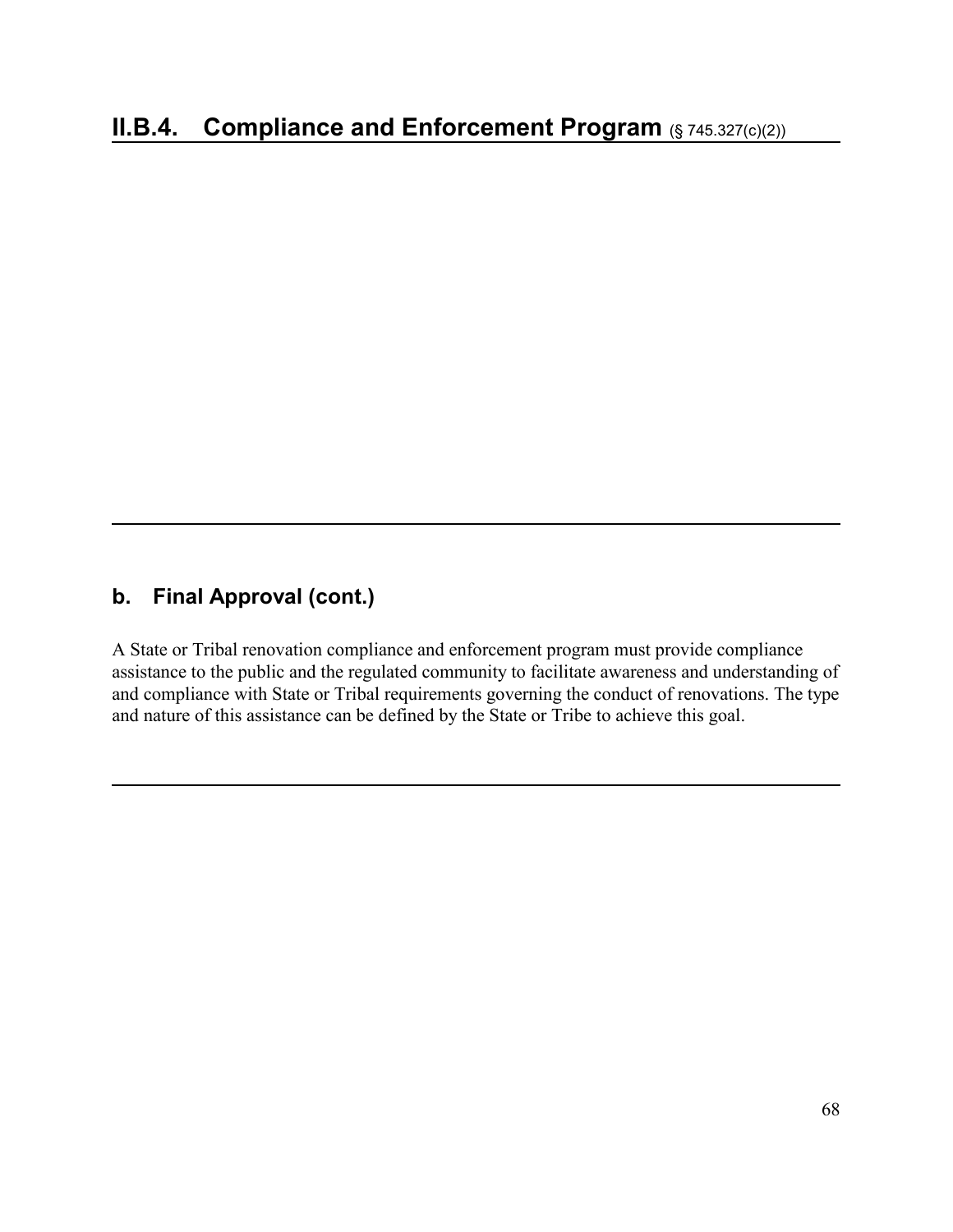## **II.B.4.b. Compliance and Enforcement Program – Final Approval: Compliance Assistance** (§ 745.327(c)(2))

*Please describe how the State or Tribe will conduct compliance assistance activities to facilitate awareness and understanding of and compliance with State or Tribal requirements governing the conduct of renovations:*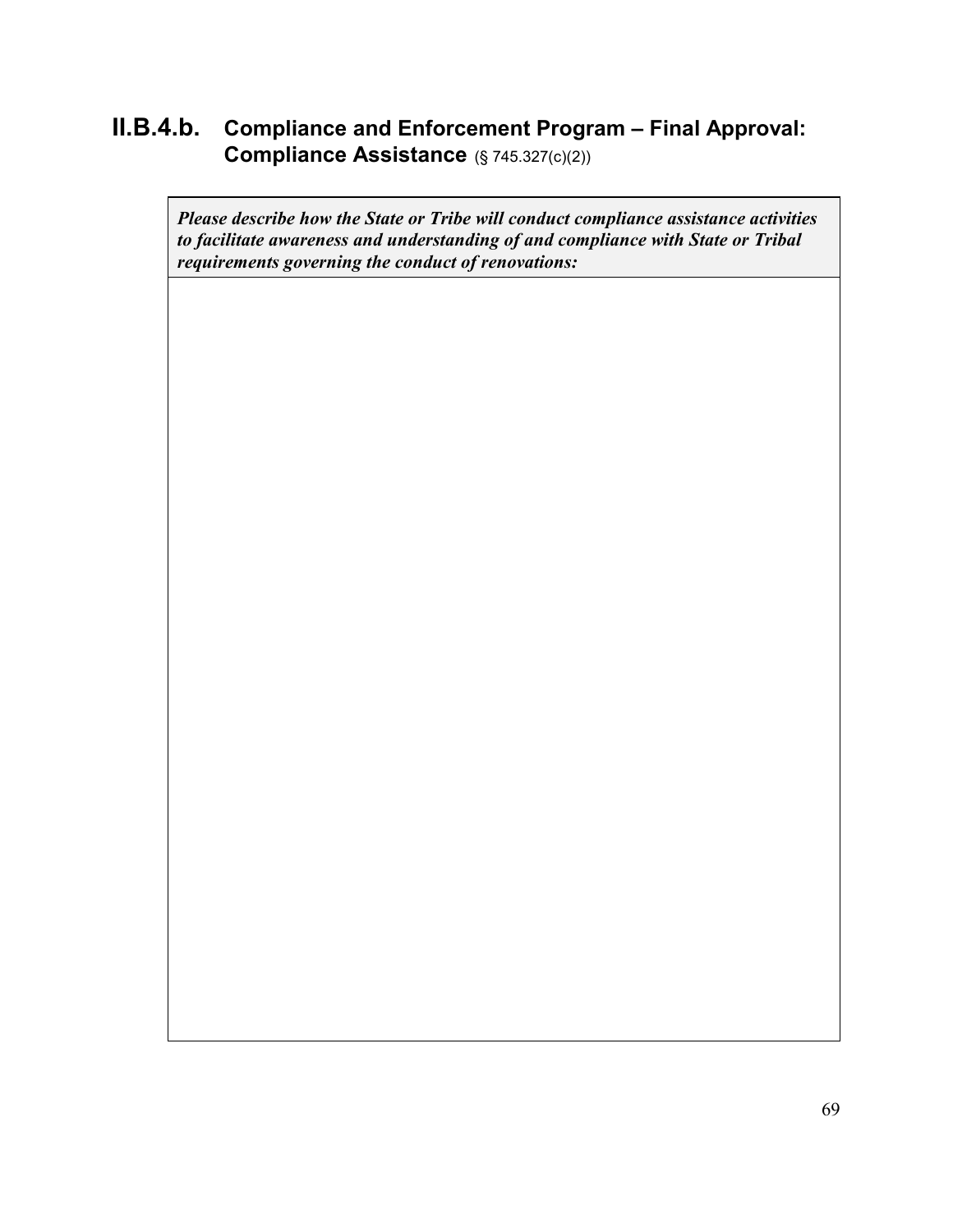#### **b. Final Approval (cont.)**

A State or Tribal renovation compliance and enforcement program must have the technological capability to ensure compliance with the Renovation Program requirements. A State or Tribal application for approval of a Renovation Program must show that the State or Tribe is technologically capable of conducting a renovation compliance and enforcement program. The State or Tribal program must have access to the facilities and equipment necessary to perform sampling and laboratory analysis as needed. This laboratory facility must be a recognized laboratory as defined at § 745.223, or the State or Tribal program must implement a quality assurance program that ensures appropriate quality of laboratory personnel and protects the integrity of analytical data.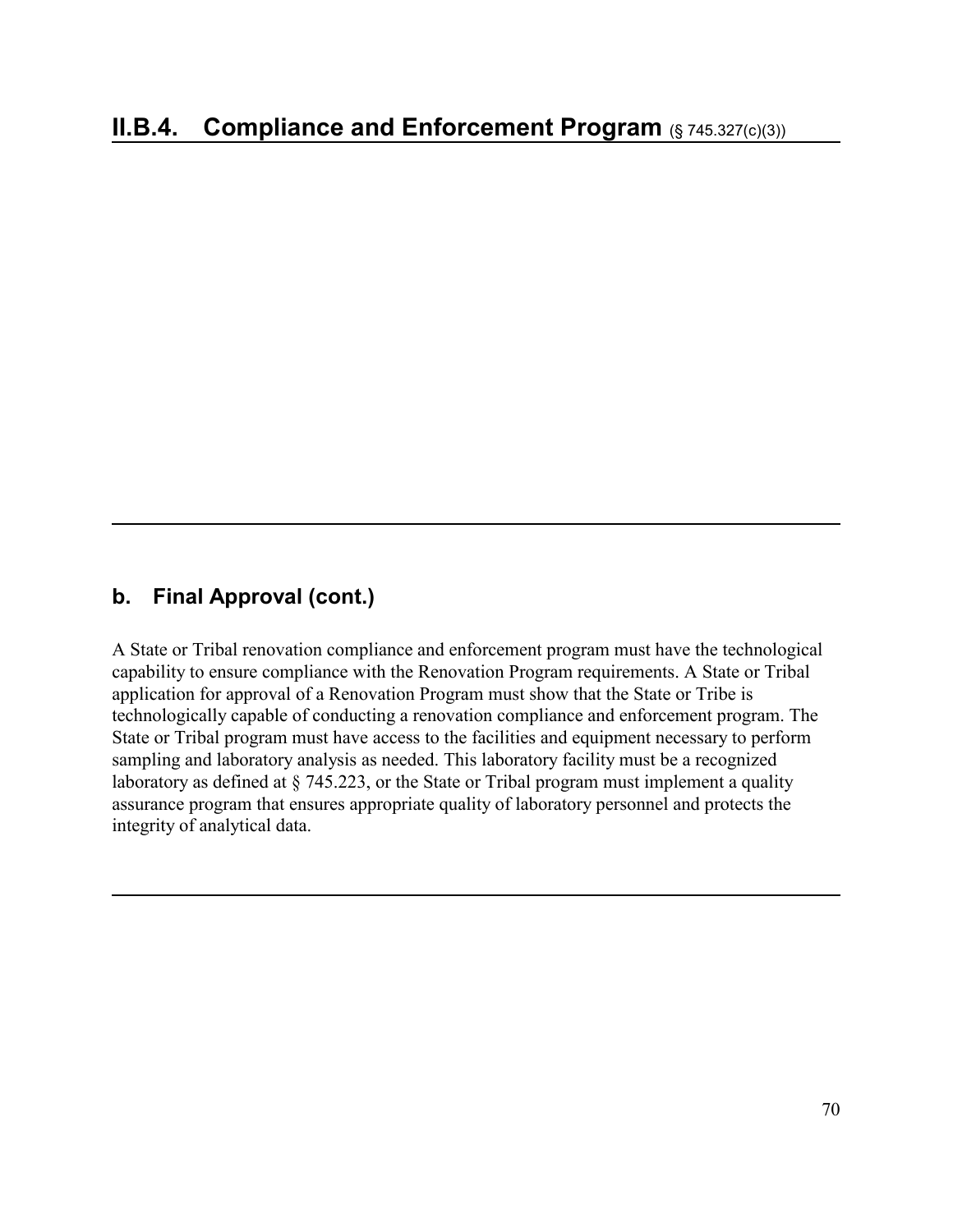## **II.B.4.b. Compliance and Enforcement Program – Final Approval: Sampling Techniques** (§ 745.327(c)(3))

*Please describe how the State or Tribe has the technological capability to ensure compliance with the Renovation Program requirements:*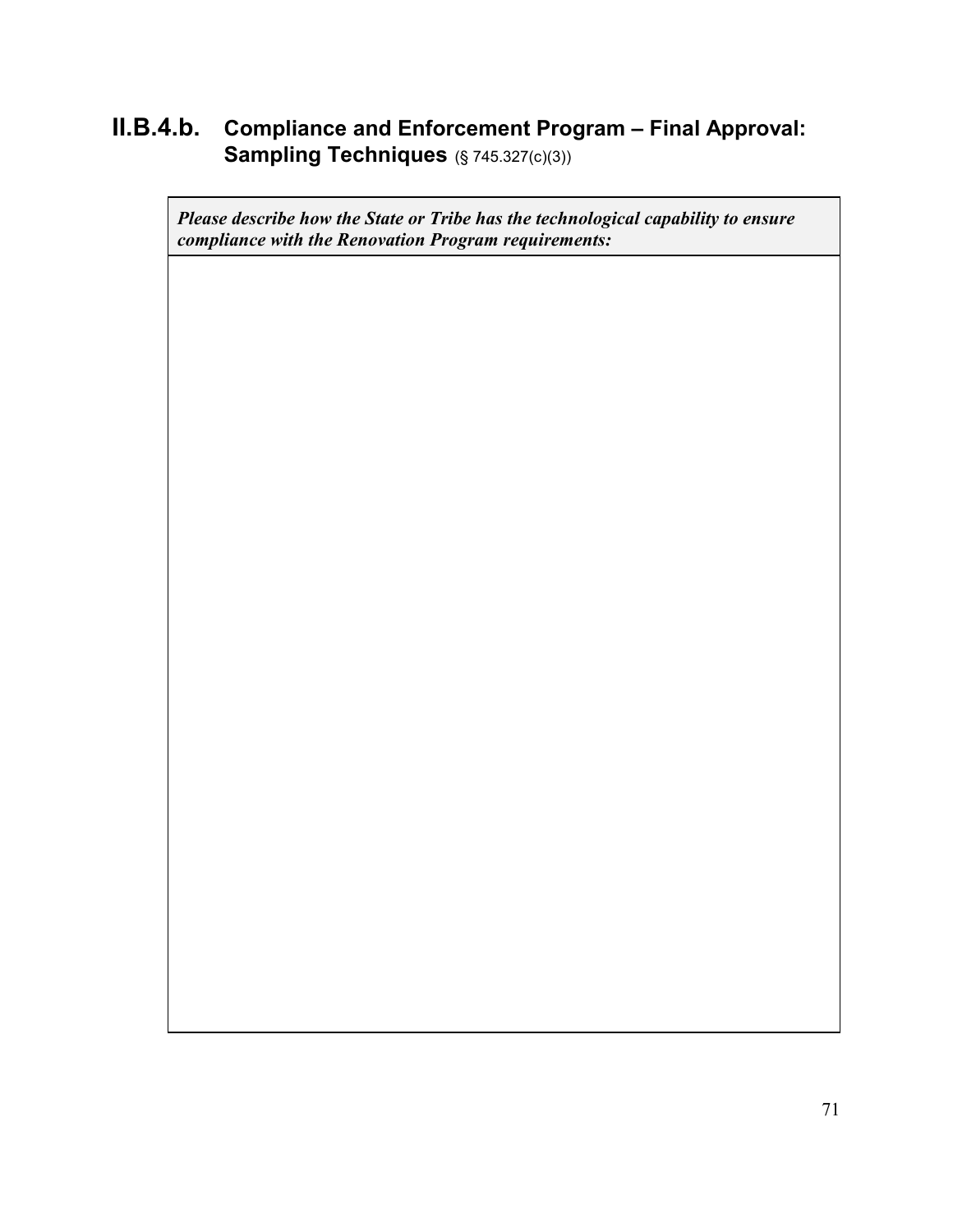### **b. Final Approval (cont.)**

A State or Tribal renovation compliance and enforcement program must demonstrate the ability to process and react to tips and complaints or other information indicating a violation. The State or Tribe should include information such as tracking mechanisms, prioritization schemes, and time frames within which the State or Tribe anticipates responding to tips and complaints.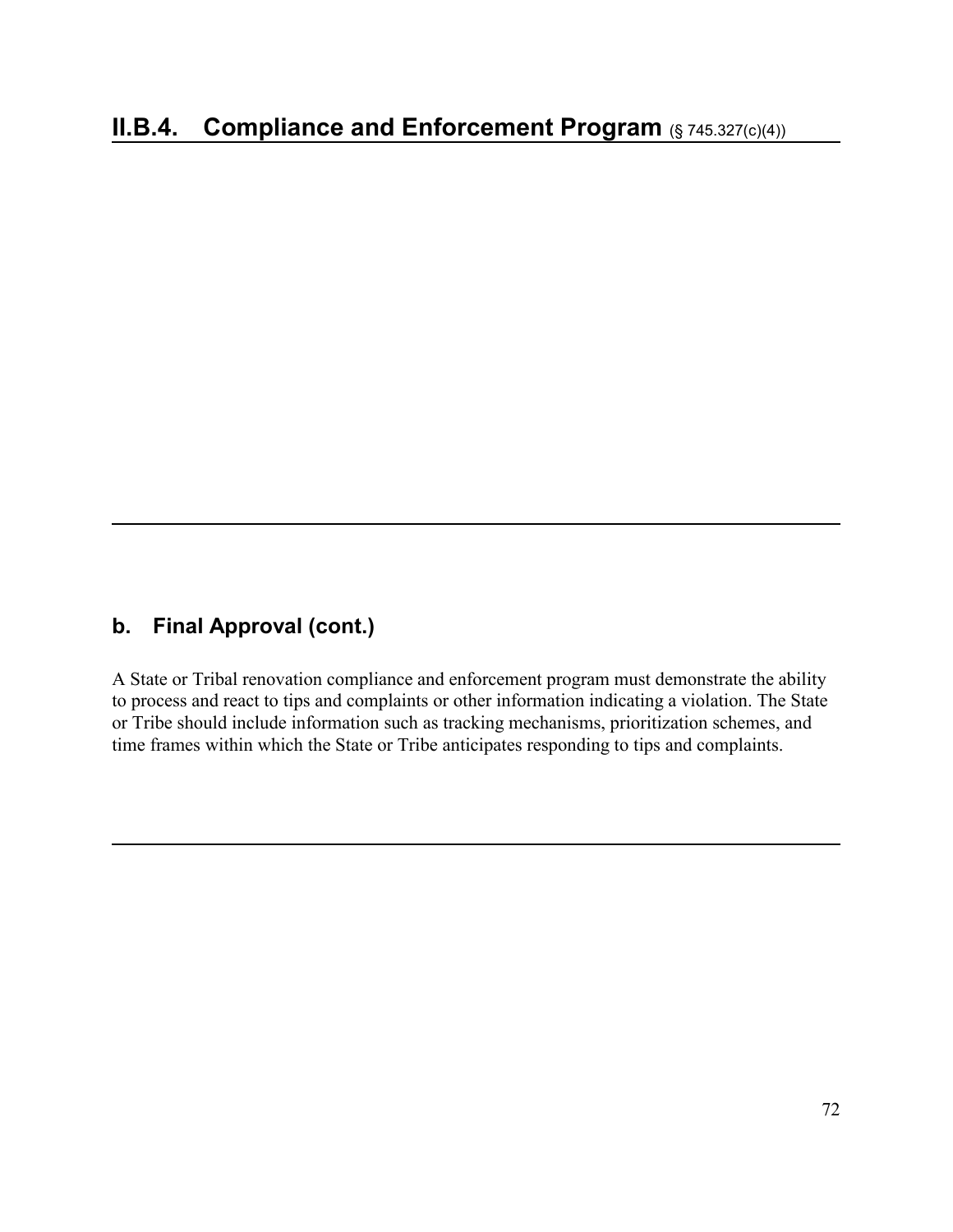## **II.B.4.b. Compliance and Enforcement Program – Final Approval: Tracking Tips and Complaints** (§ 745.327(c)(4))

*Please describe how the State or Tribe has the ability to process, prioritize, and respond to tips and complaints:*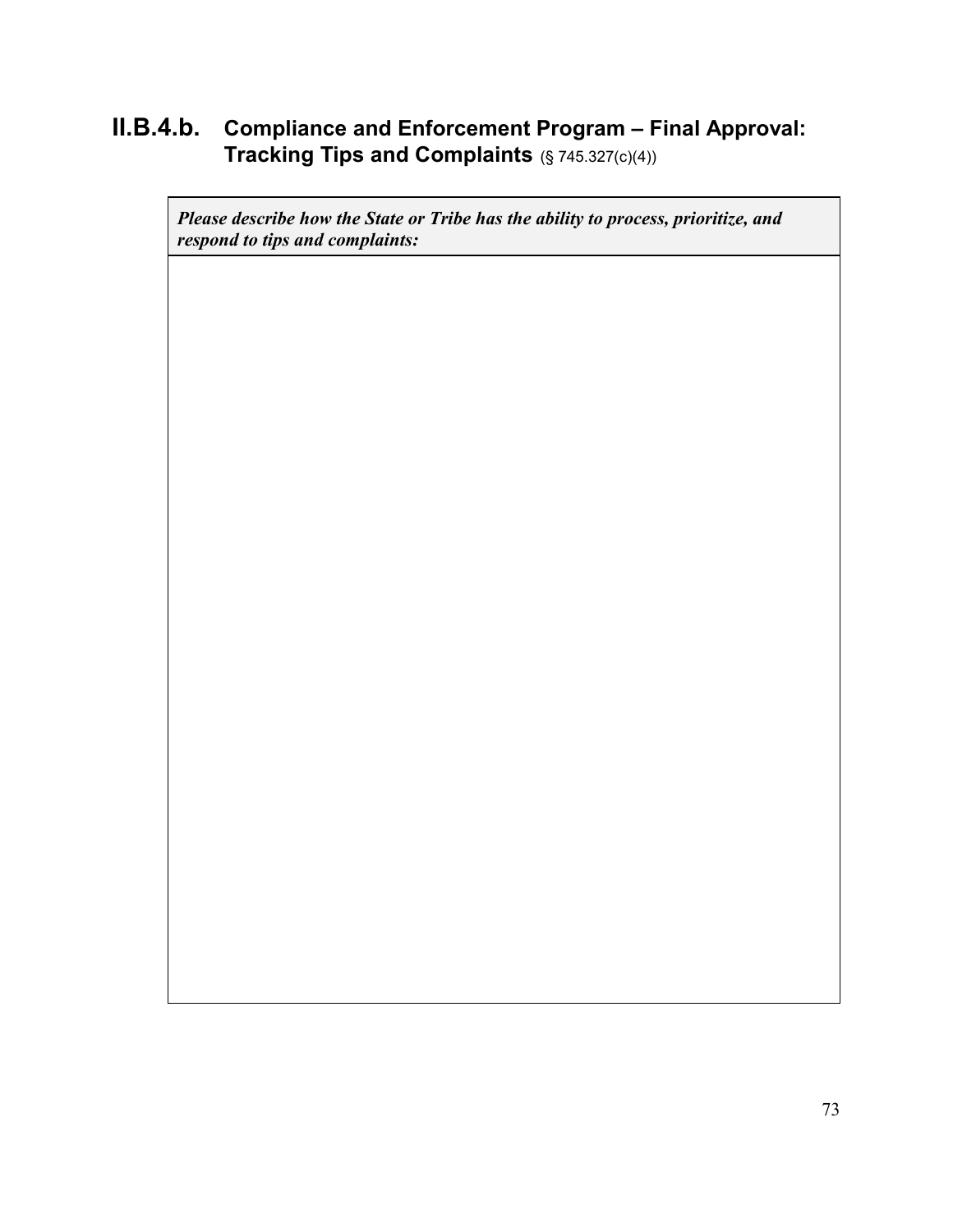A State or Tribal renovation compliance and enforcement program must demonstrate the ability to target inspections to ensure compliance with the Renovation Program requirements. A neutral administrative inspection scheme is one mechanism a State or Tribe might use to target inspections.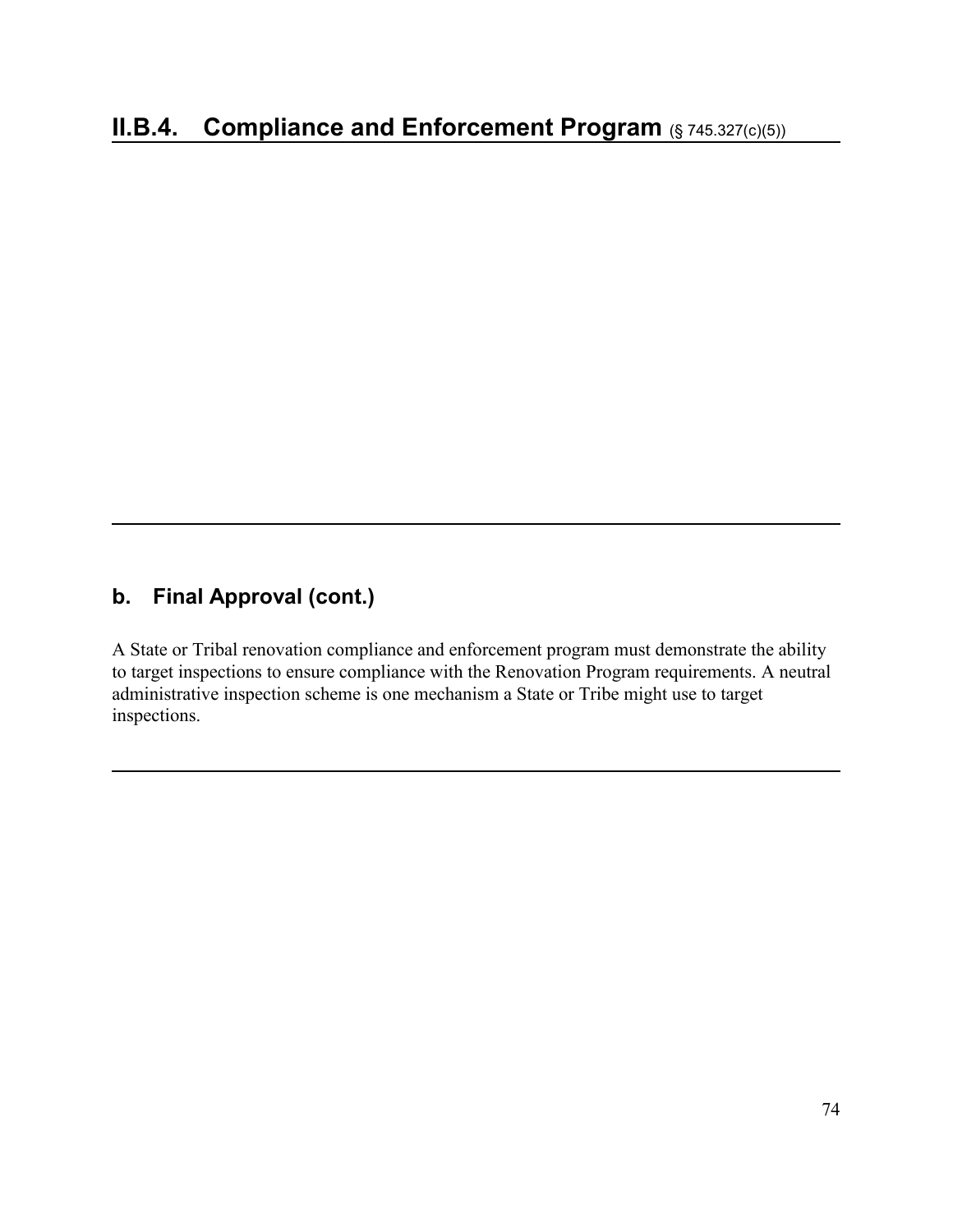## **II.B.4.b. Compliance and Enforcement Program – Final Approval: Targeting Inspections** (§ 745.327(c)(5))

*Please describe how the State or Tribe will target inspections to ensure compliance with the lead-based paint program requirements:*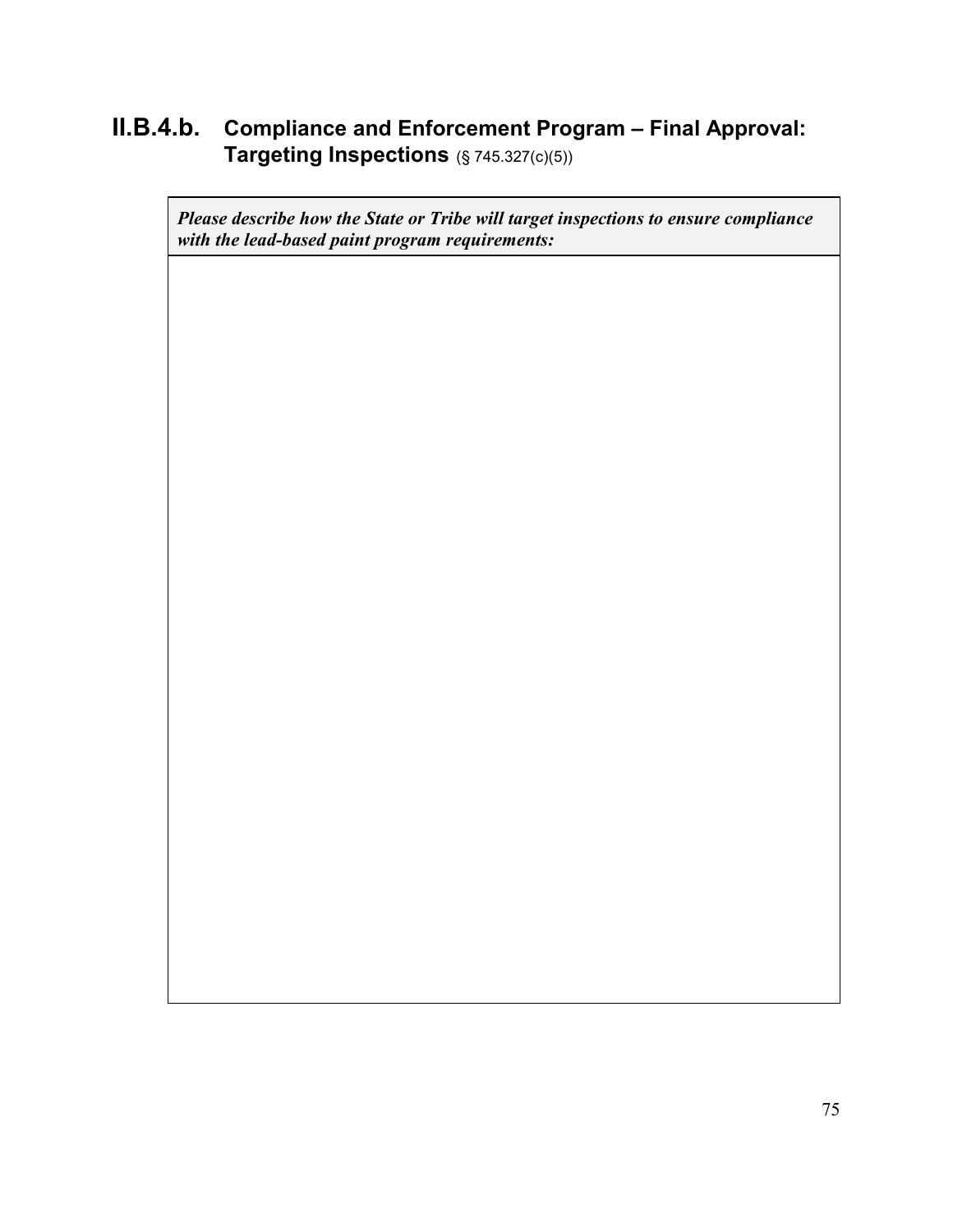A State or Tribal renovation compliance and enforcement program must demonstrate the ability to reasonably, and in a timely manner, process and follow-up on inspection reports and other information generated through enforcement-related activities associated with the Renovation Program. The State or Tribal program must be in a position to ensure correction of violations and, as appropriate, effectively develop and issue enforcement remedies/responses to follow up on the identification of violations. The State or Tribe should illustrate here procedures used to follow up on inspections, including case development, consent agreement and consent orders, follow up inspections, case closeout, and time frames within which the State or Tribe aims to achieve report follow up, and resolution of non-compliance.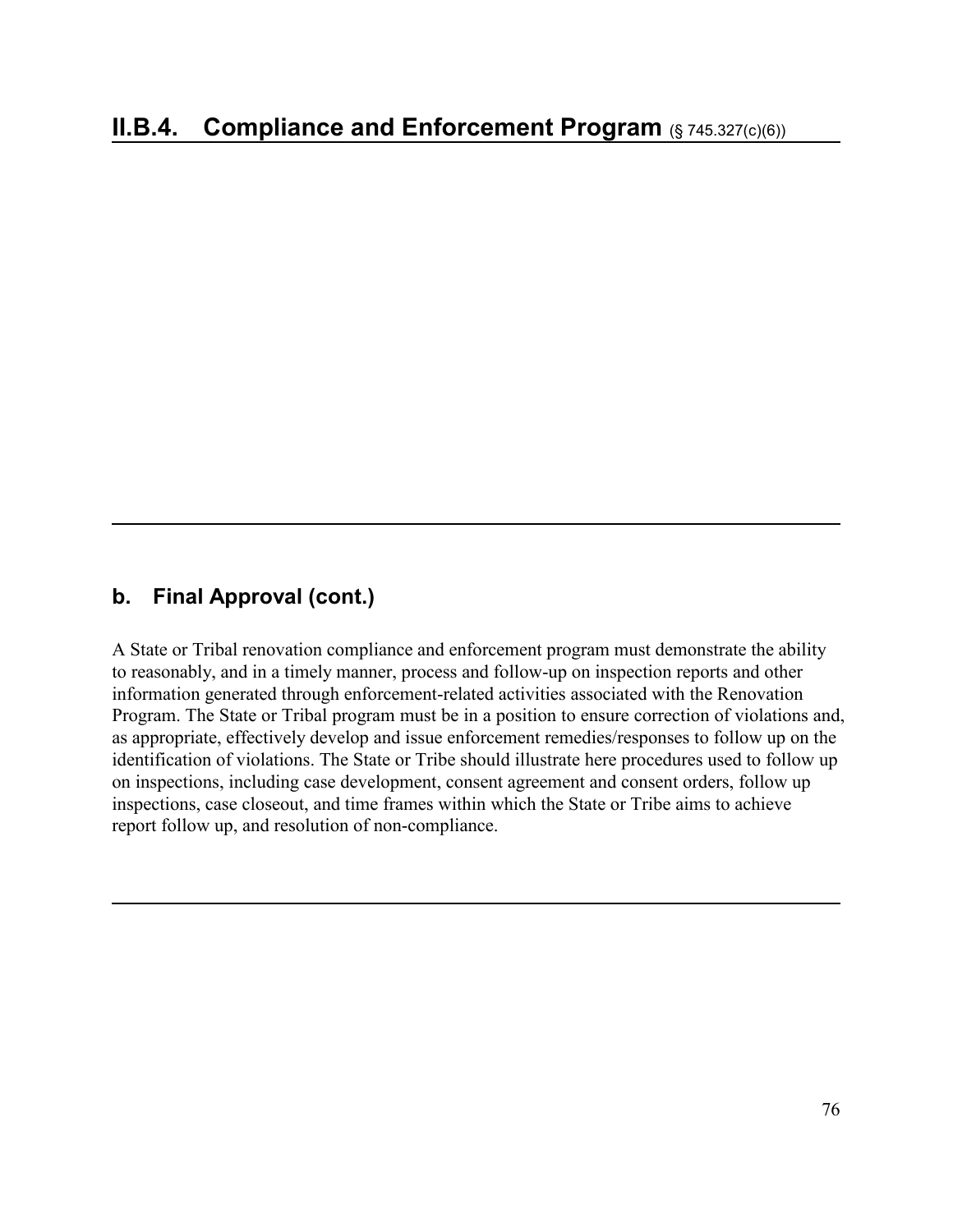## **II.B.4.b. Compliance and Enforcement Program – Final Approval: Follow Up to Inspection Reports** (§ 745.327(c)(6))

*Please describe how the State or Tribe has the ability to process and follow-up on inspection reports and other information generated through enforcement-related activities:*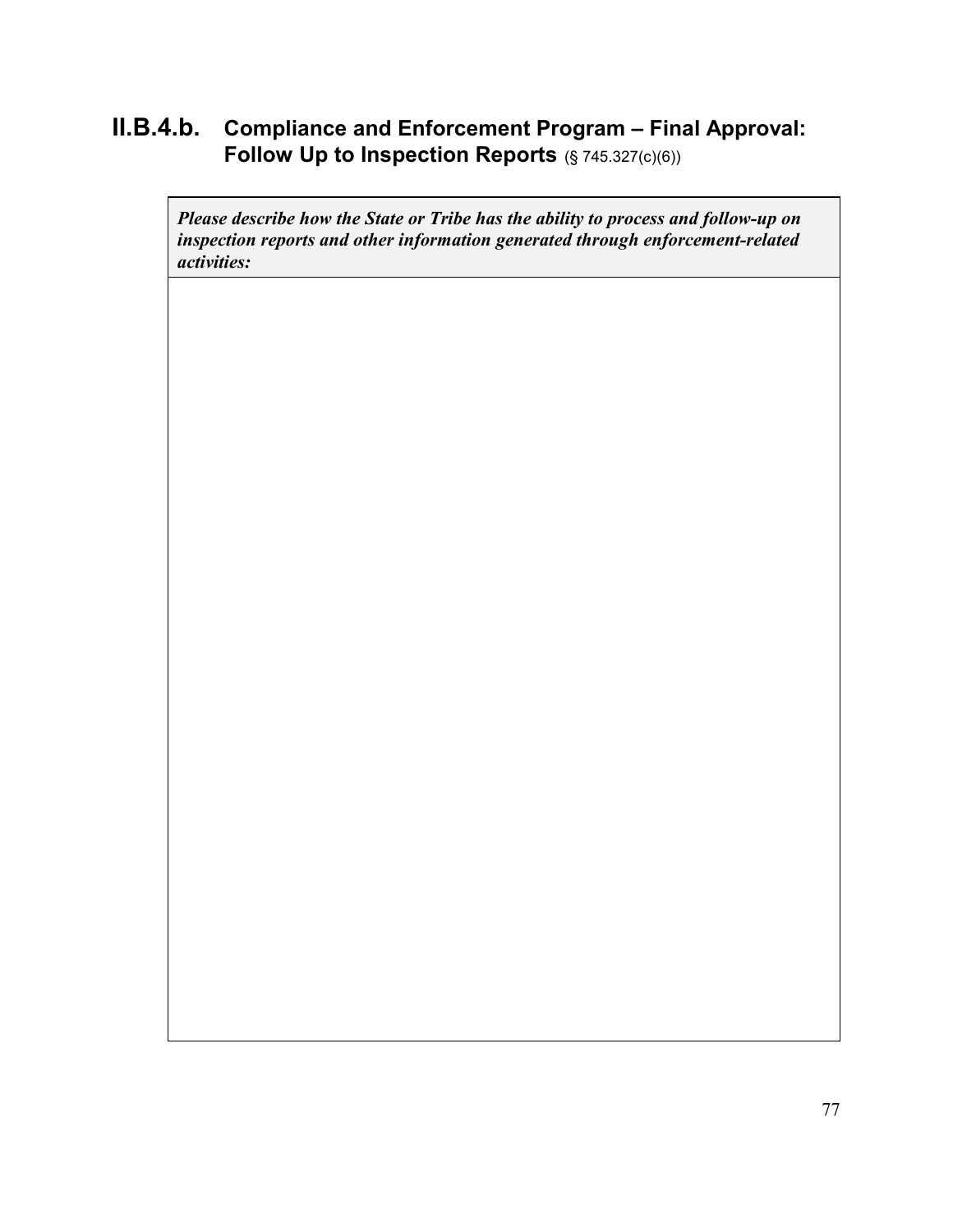A State or Tribal renovation compliance and enforcement program must demonstrate, in its application for approval, that it is in a position to implement a compliance monitoring and enforcement program. Such a compliance monitoring and enforcement program must ensure correction of violations, and encompass either planned and/or responsive renovation compliance inspections and development/issuance of State or Tribal enforcement responses which are appropriate to the violations. The State or Tribe must demonstrate it has the legal authority and ability to immediately implement the required elements of this section (II.B.4.b.).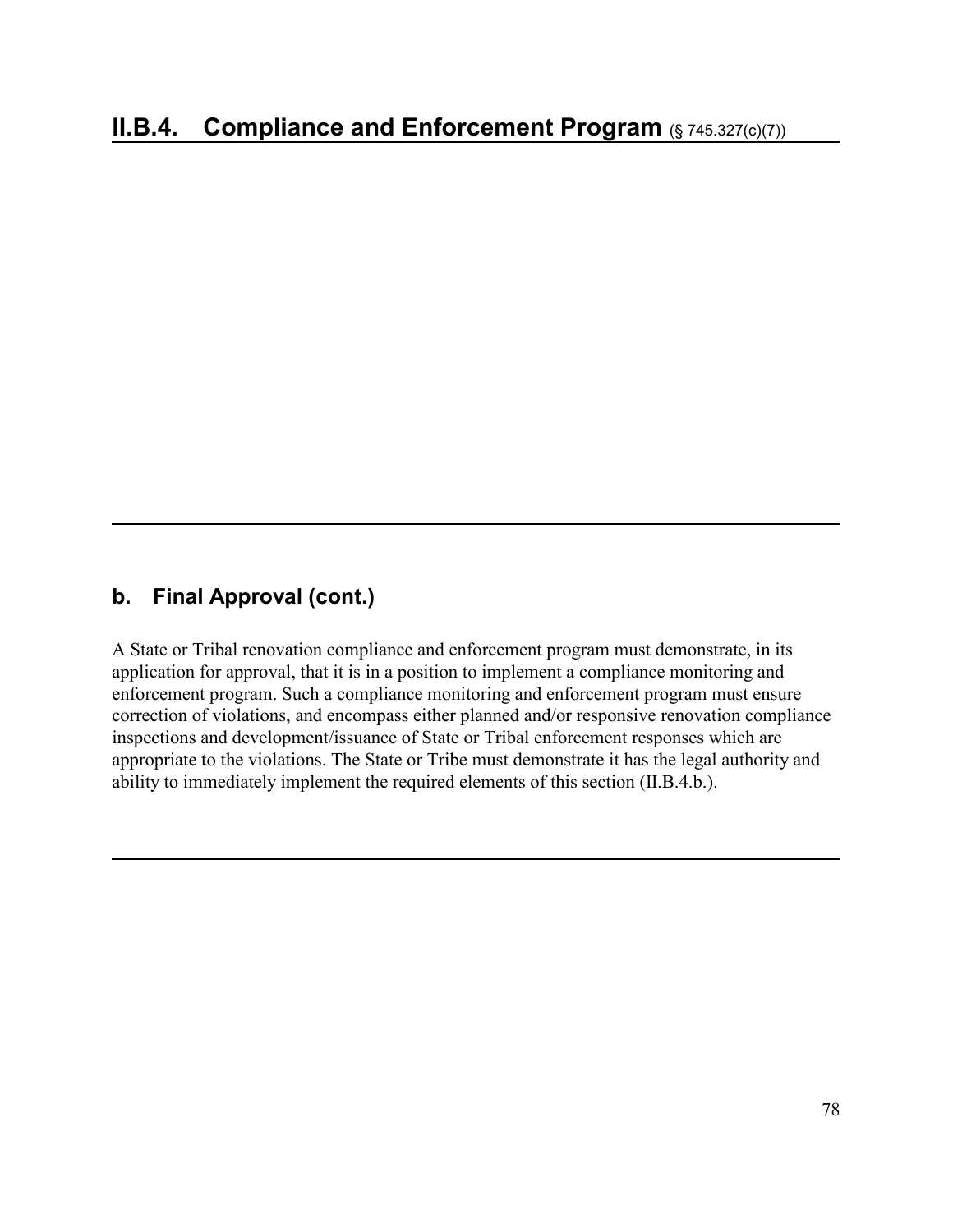# **II.B.4.b. Compliance and Enforcement Program – Final Approval: Compliance Monitoring and Enforcement** (§ 745.327(c)(7))

*Please describe whether the State or Tribe has, in its opinion, the required elements of this section in place:*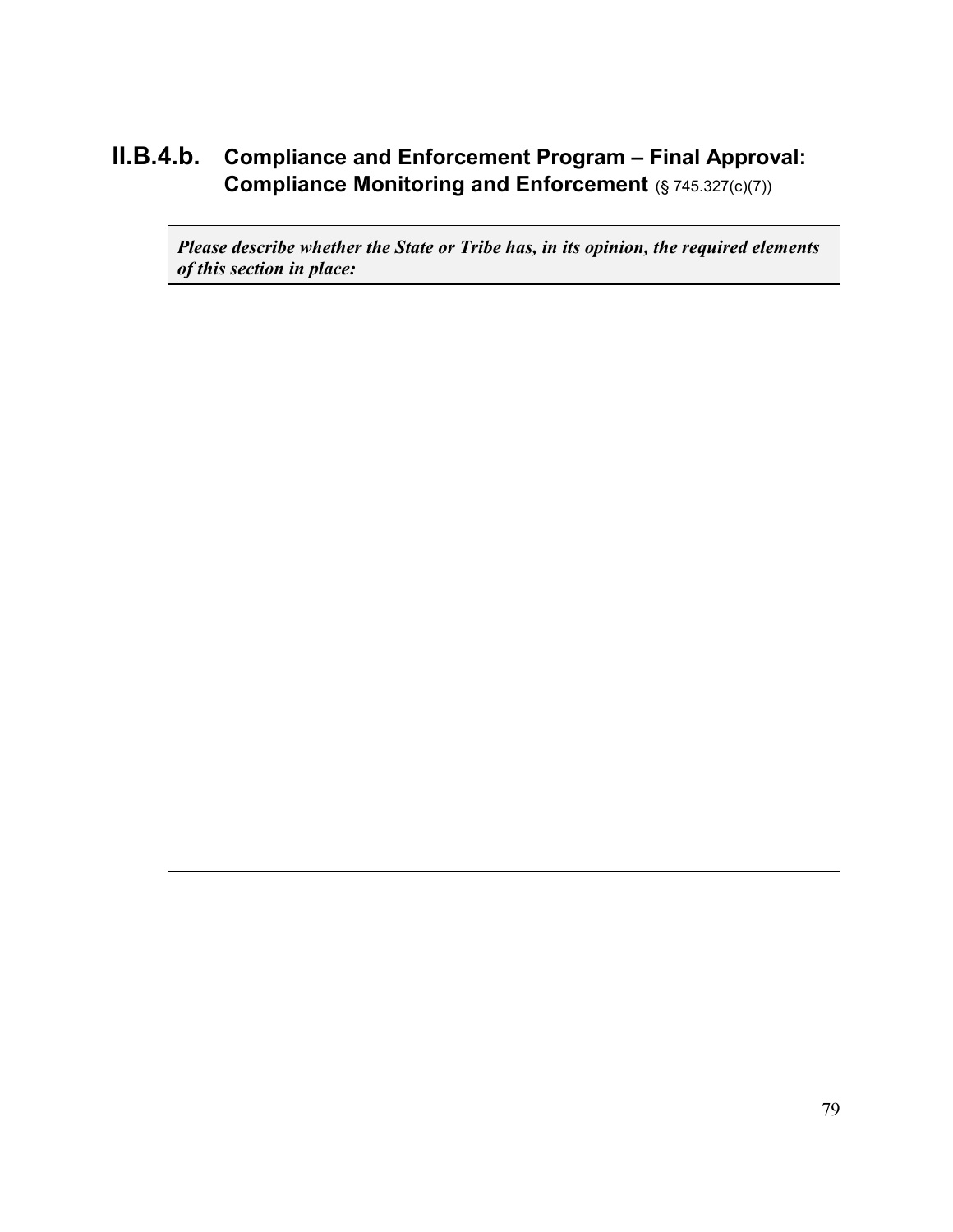To be considered adequate for final approval of the compliance and enforcement program portion of a State or Tribal Renovation Program, a State or Tribe must, in its application, also:

• Include a statement of resources which identifies what resources the State or Tribe intends to devote to the administration of its renovation compliance and enforcement program. This statement must address fiscal and personnel resources that will be devoted to the program.

The statement of resources may use information presented in the Infrastructure description of the State or Tribal program (see Section II.B.2.d., Program Elements - Infrastructure). However, this statement should specifically focus on the resources dedicated to compliance and enforcement.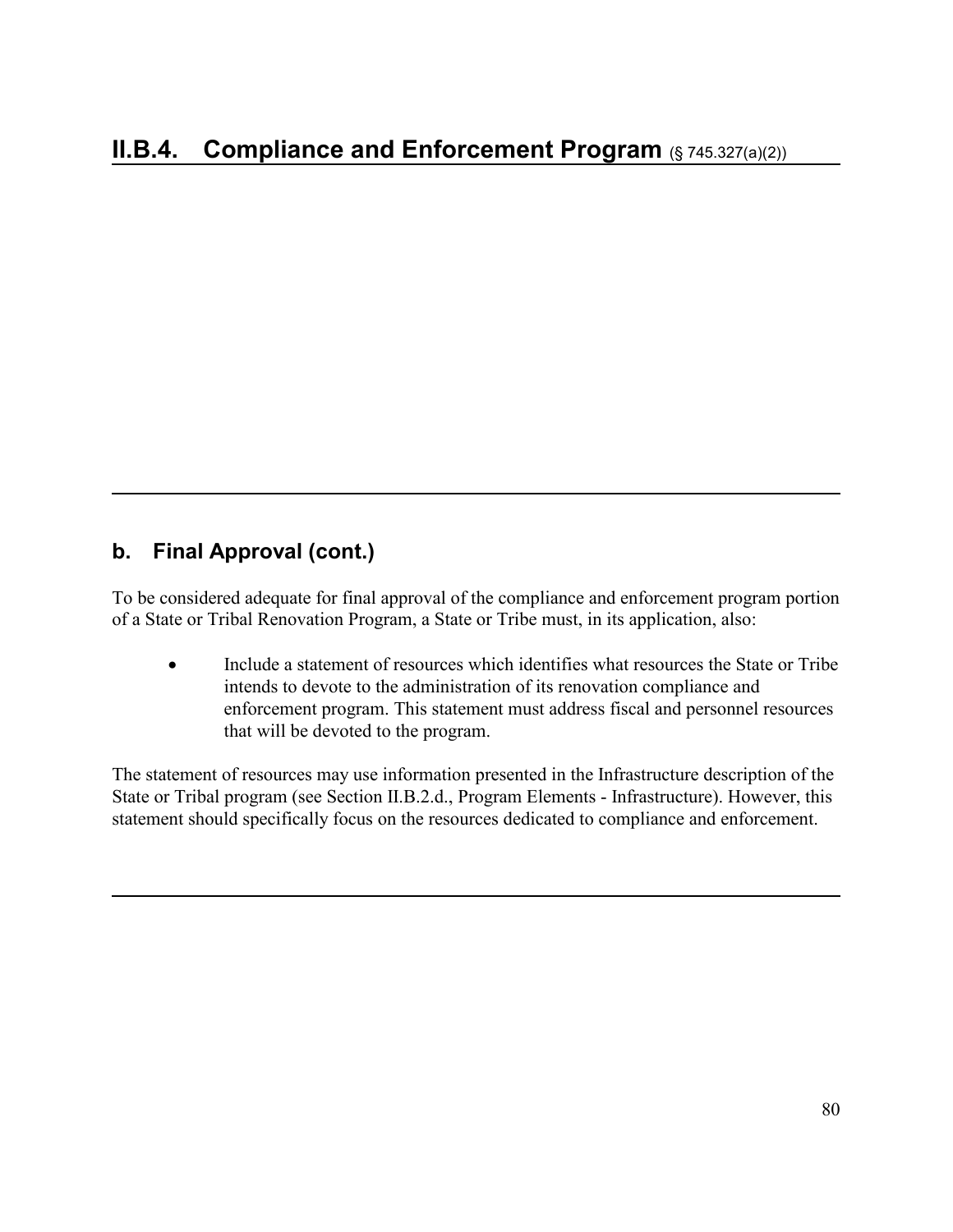# **II.B.4.b. Compliance and Enforcement Program – Interim Approval: Statement of Resources** (§ 745.327(a)(2))

*Please include statement of resources here:*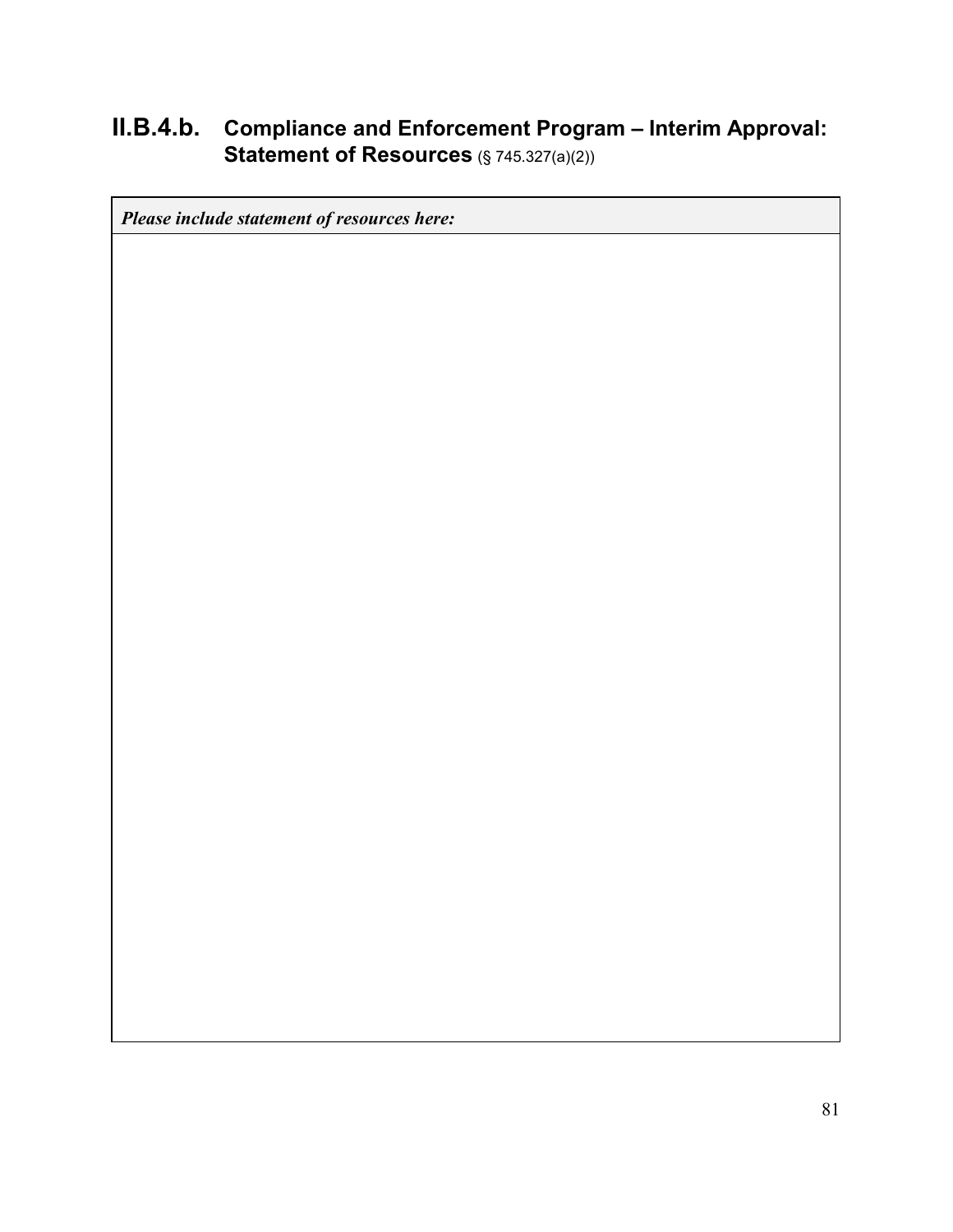The State or Tribal applicant must also agree to submit to EPA the Summary on Progress and Performance of renovation compliance and enforcement activities (as described at Attachment A of this appendix).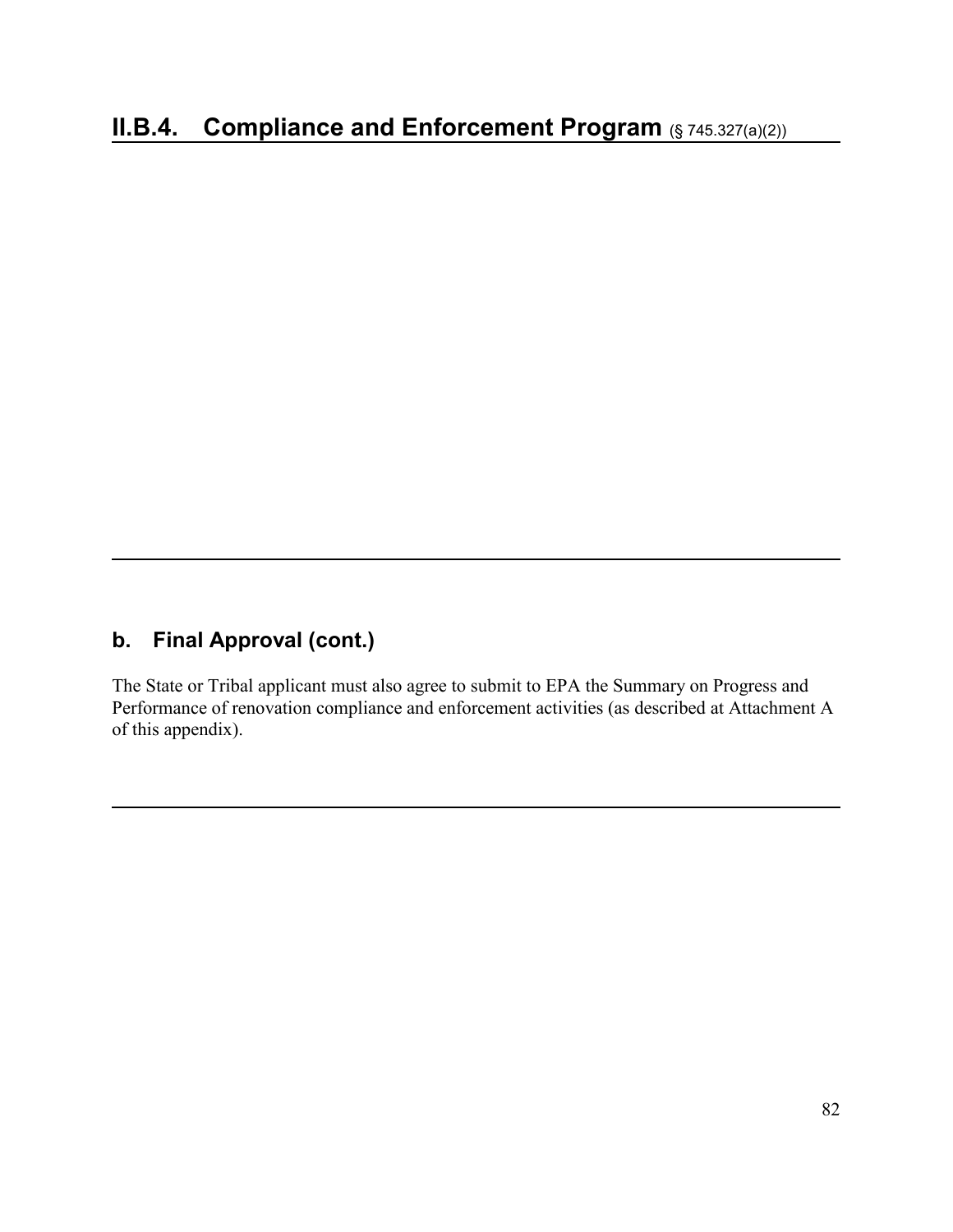**II.B.4.b. Compliance and Enforcement Program – Final Approval: Agreement to submit to EPA the Summary on Progress and Performance** (§ 745.327(a)(2))

*Please include statement that applicant agrees to submit Summary on Progress and Performance:*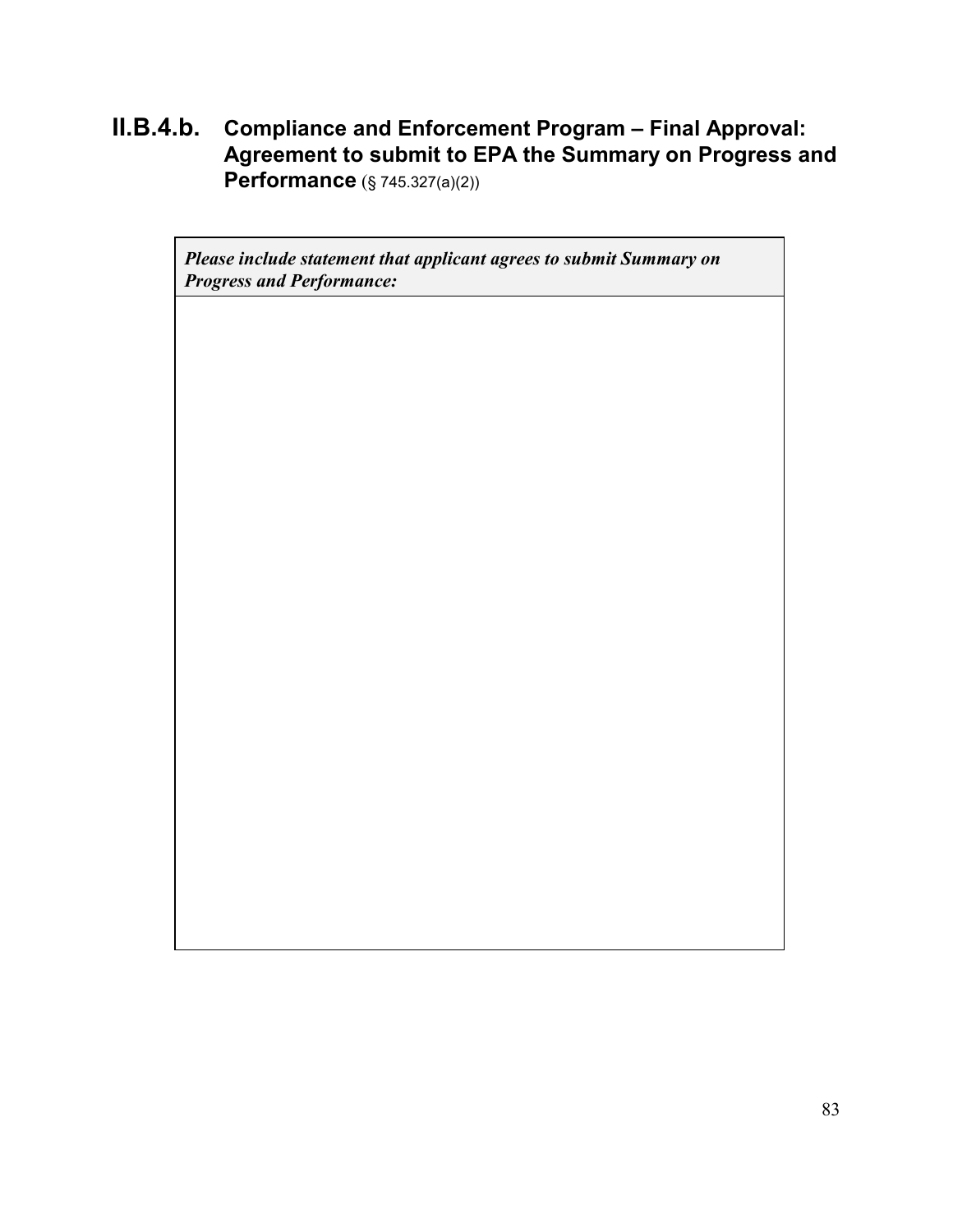Attachments